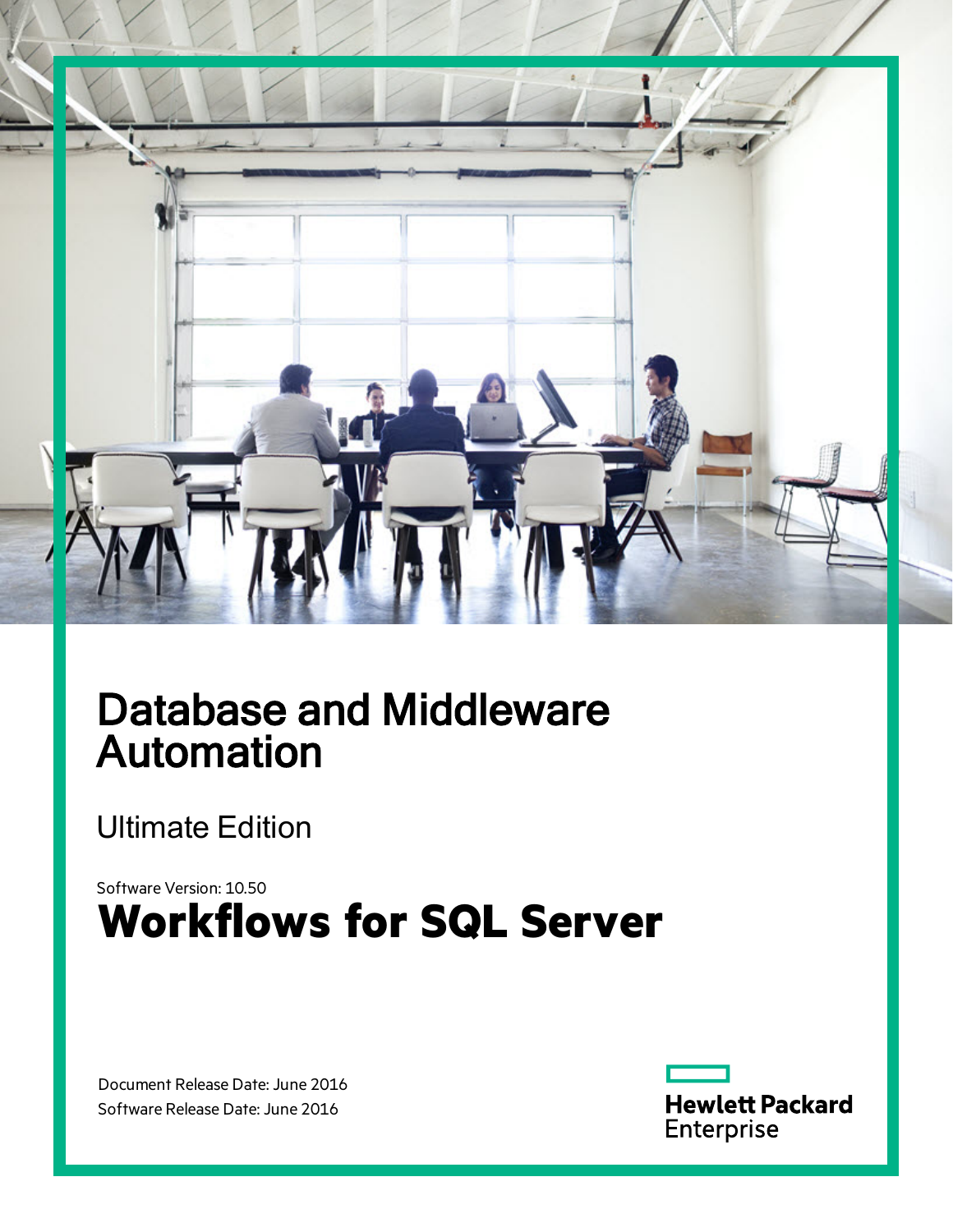### Legal Notices

### **Warranty**

The only warranties for Hewlett Packard Enterprise products and services are set forth in the express warranty statements accompanying such products and services. Nothing herein should be construed as constituting an additional warranty. Hewlett Packard Enterprise shall not be liable for technical or editorial errors or omissions contained herein.

The information contained herein is subject to change without notice.

### Restricted Rights Legend

Confidential computer software. Valid license from Hewlett Packard Enterprise required for possession, use or copying. Consistent with FAR 12.211 and 12.212, Commercial Computer Software, Computer Software Documentation, and Technical Data for Commercial Items are licensed to the U.S. Government under vendor's standard commercial license.

### Copyright Notice

© 2012-2016 Hewlett Packard Enterprise Development LP

### Trademark Notices

Adobe™ is a trademark of Adobe Systems Incorporated.

Microsoft® and Windows® are U.S. registered trademarks of Microsoft Corporation.

UNIX<sup>®</sup> is a registered trademark of The Open Group.

This product includes an interface of the 'zlib' general purpose compression library, which is Copyright © 1995-2002 Jean-loup Gailly and Mark Adler.

### Documentation Updates

The title page of this document contains the following identifying information:

- Software Version number, which indicates the software version.
- <sup>l</sup> Document Release Date, which changes each time the document is updated.
- Software Release Date, which indicates the release date of this version of the software.

To check for recent updates or to verify that you are using the most recent edition of a document, go to: <https://softwaresupport.hp.com/>.

This site requires that you register for an HP Passport and to sign in. To register for an HP Passport ID, click **Register** on the HP Software Support site or click **Create an Account** on the HP Passport login page.

You will also receive updated or new editions if you subscribe to the appropriate product support service. Contact your HPE sales representative for details.

### **Support**

Visit the HP Software Support site at: [https://softwaresupport.hp.com](https://softwaresupport.hp.com/).

This website provides contact information and details about the products, services, and support that HP Software offers.

HP Software online support provides customer self-solve capabilities. It provides a fast and efficient way to access interactive technical support tools needed to manage your business. As a valued support customer, you can benefit by using the support website to:

- Search for knowledge documents of interest
- Submit and track support cases and enhancement requests
- Download software patches
- Manage support contracts
- Look up HP support contacts
- Review information about available services
- Enter into discussions with other software customers
- Research and register for software training

Most of the support areas require that you register as an HP Passport user and to sign in. Many also require a support contract. To register for an HP Passport ID, click **Register** on the HP Support site or click **Create an Account** on the HP Passport login page.

To find more information about access levels, go to: [https://softwaresupport.hp.com/web/softwaresupport/access-levels.](https://softwaresupport.hp.com/web/softwaresupport/access-levels)

**HP Software Solutions Now** accesses the HPSW Solution and Integration Portal website. This site enables you to explore HP Product Solutions to meet your business needs, includes a full list of Integrations between HP Products, as well as a listing of ITIL Processes. The URL for this website is [http://h20230.www2.hp.com/sc/solutions/index.jsp.](http://h20230.www2.hp.com/sc/solutions/index.jsp)

### About this PDF Version of Online Help

This document is a PDF version of the online help. This PDF file is provided so you can easily print multiple topics from the help information or read the online help in PDF format. Because this content was originally created to be viewed as online help in a web browser, some topics may not be formatted properly. Some interactive topics may not be present in this PDF version. Those topics can be successfully printed from within the online help.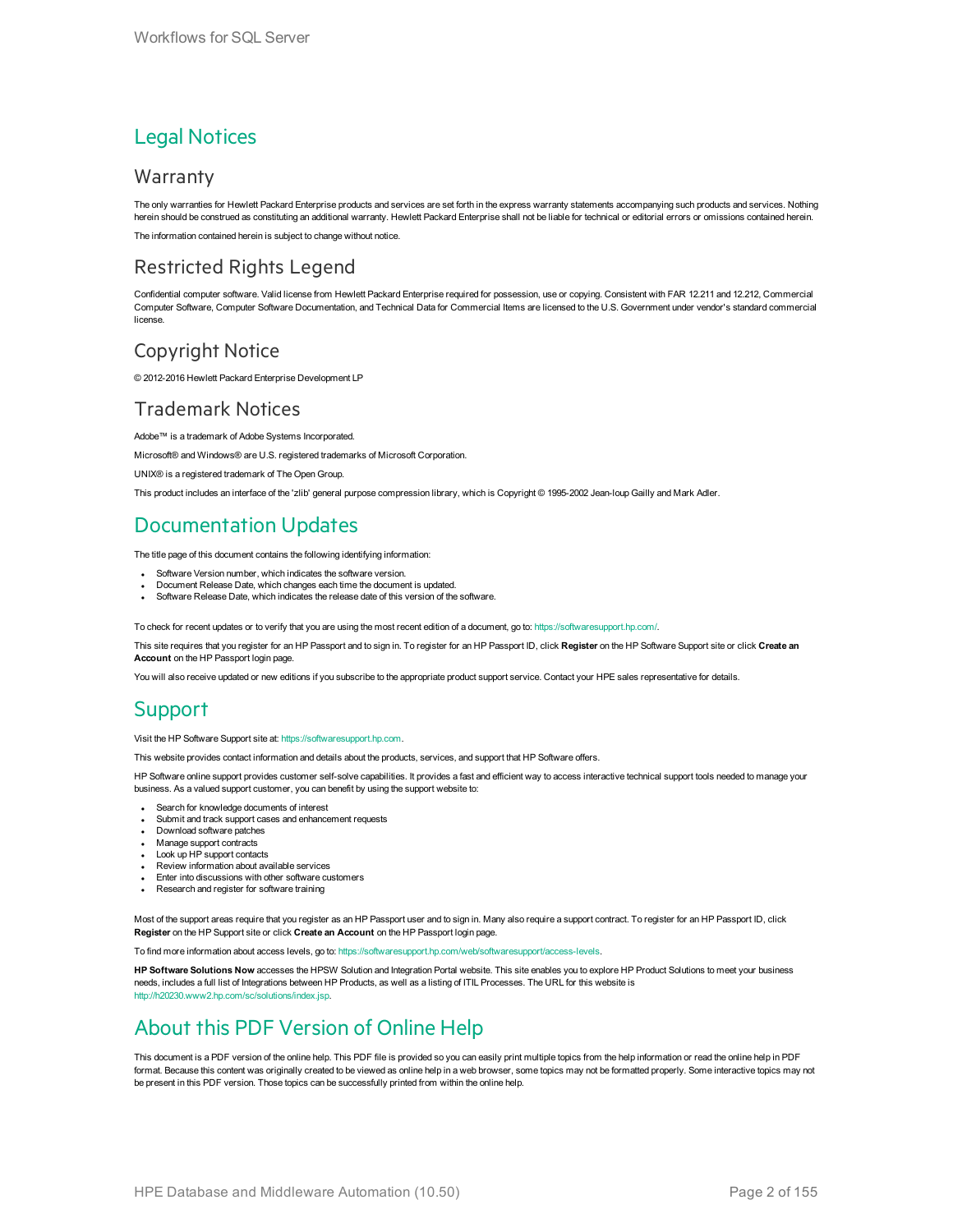# **Contents**

| How do I install the SQL Server patch on all instances on the server? 28 |  |
|--------------------------------------------------------------------------|--|
| How do I install the SQL Server patch on multiple cluster nodes? 28      |  |
|                                                                          |  |
|                                                                          |  |
|                                                                          |  |
|                                                                          |  |
|                                                                          |  |
|                                                                          |  |
|                                                                          |  |
|                                                                          |  |
| How do I install the SQL Server patch on all instances on the server? 32 |  |
| How do I install the SQL Server patch on multiple cluster nodes? 32      |  |
|                                                                          |  |
|                                                                          |  |
|                                                                          |  |
|                                                                          |  |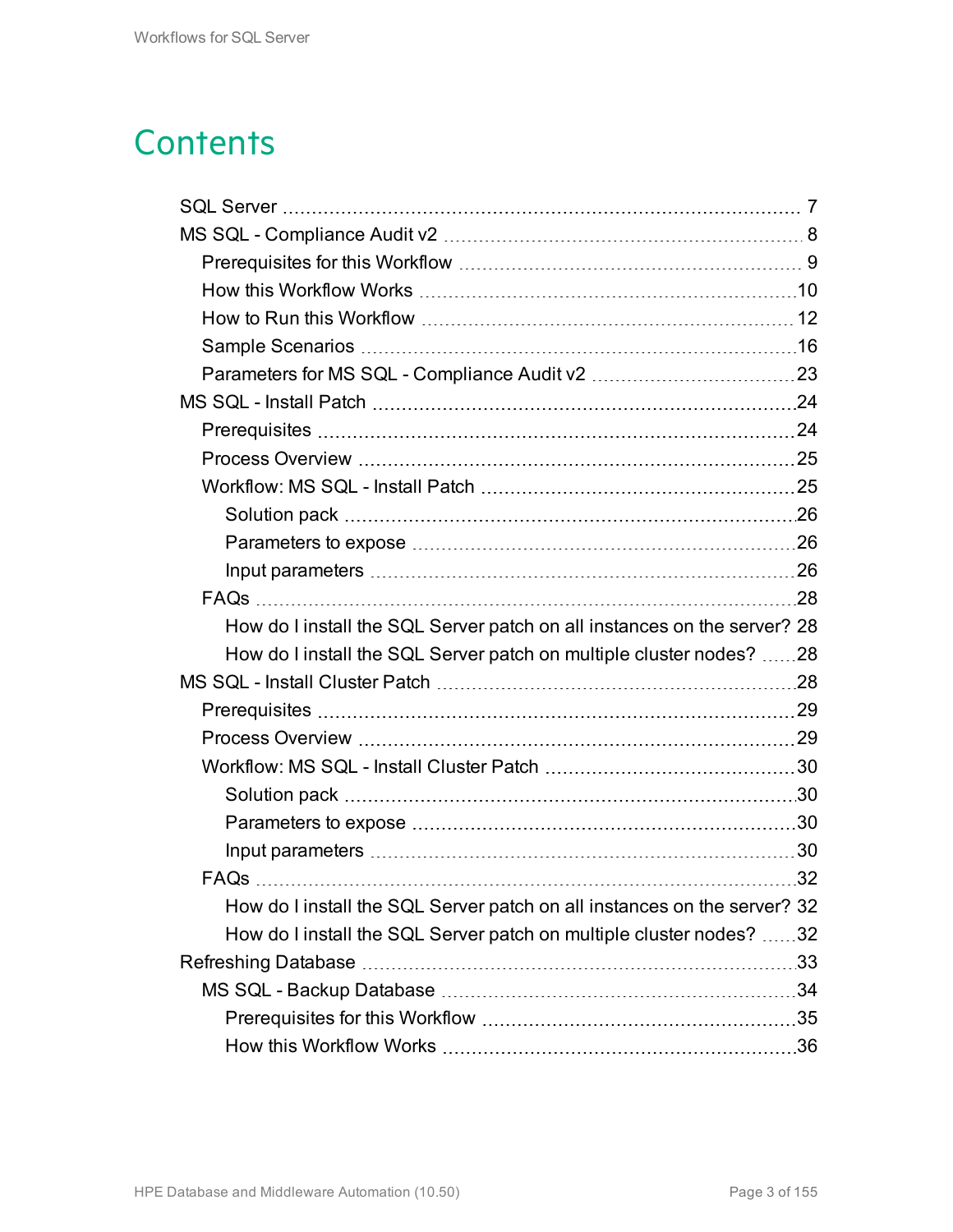| Parameters for Backup and Restore MS SQL Database            |  |
|--------------------------------------------------------------|--|
|                                                              |  |
|                                                              |  |
|                                                              |  |
|                                                              |  |
|                                                              |  |
|                                                              |  |
|                                                              |  |
|                                                              |  |
|                                                              |  |
|                                                              |  |
|                                                              |  |
|                                                              |  |
|                                                              |  |
|                                                              |  |
|                                                              |  |
| Parameters for MS SQL - Upgrade Standalone SQL Instance  106 |  |
|                                                              |  |
|                                                              |  |
|                                                              |  |
|                                                              |  |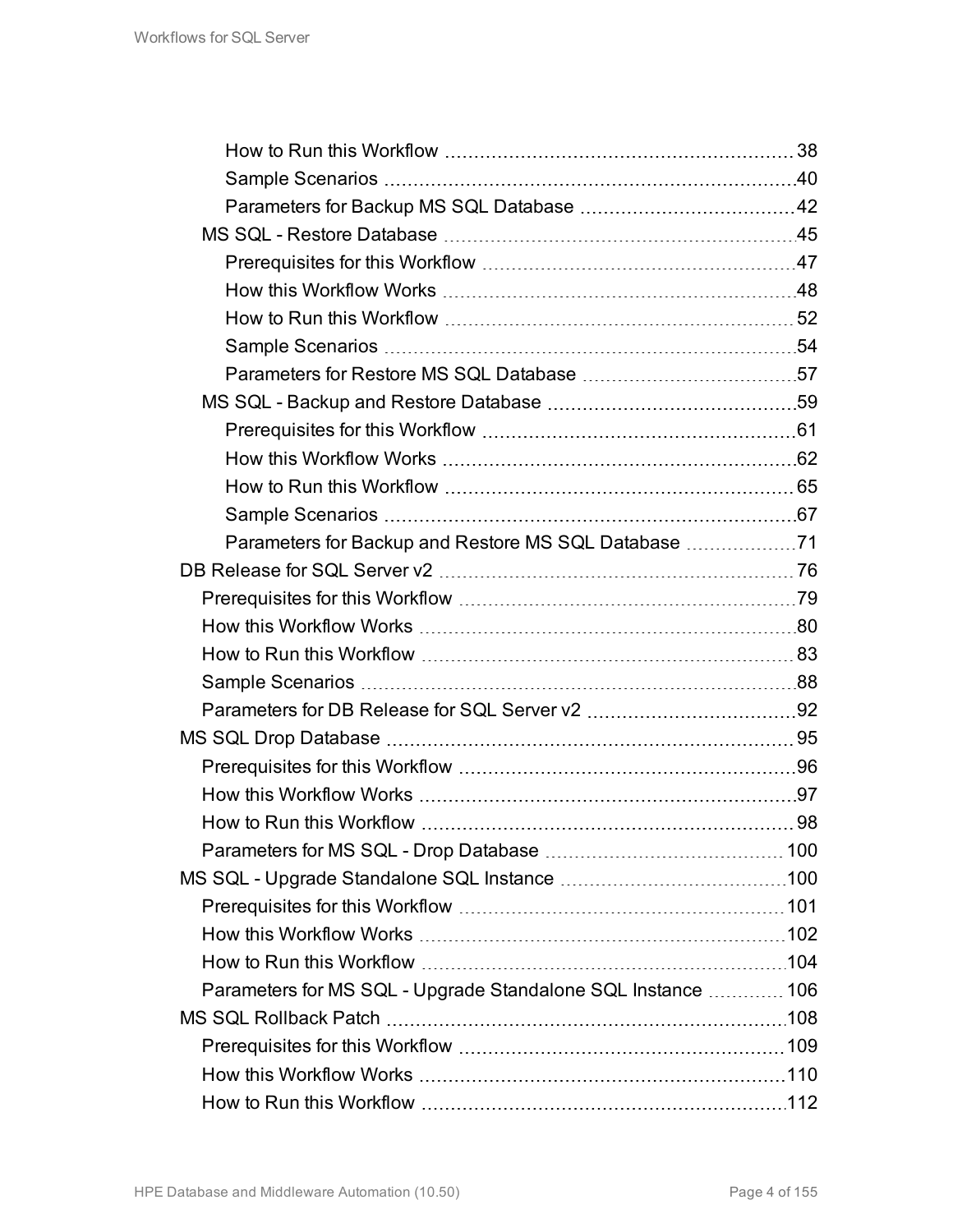| Parameters for MSSQL - Create AlwaysOn Availability Group 121 |  |
|---------------------------------------------------------------|--|
|                                                               |  |
|                                                               |  |
|                                                               |  |
|                                                               |  |
| Parameters for MS SQL - Install Clustered SQL Instance 130    |  |
|                                                               |  |
|                                                               |  |
|                                                               |  |
|                                                               |  |
|                                                               |  |
|                                                               |  |
|                                                               |  |
|                                                               |  |
|                                                               |  |
|                                                               |  |
|                                                               |  |
|                                                               |  |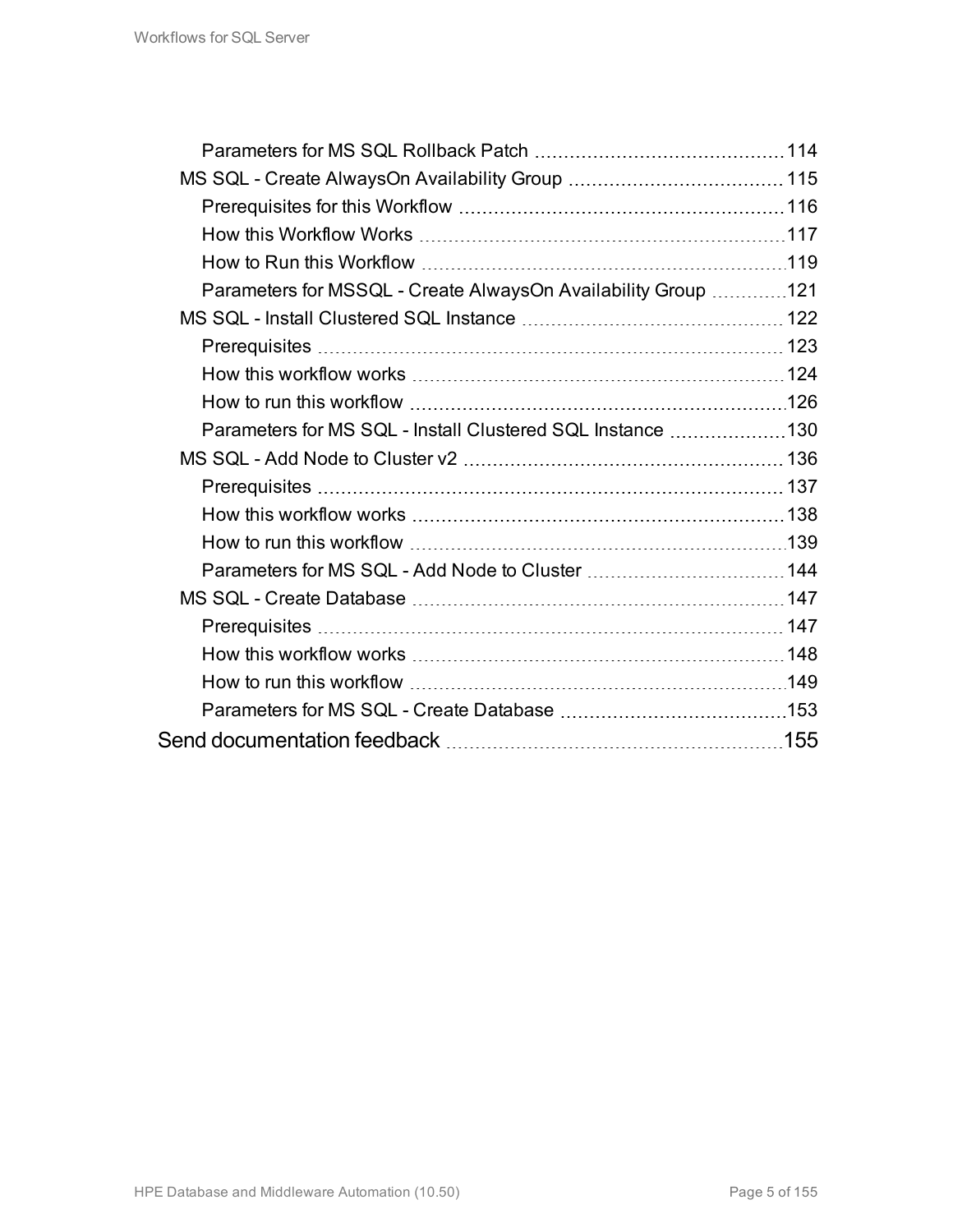Workflows for SQL Server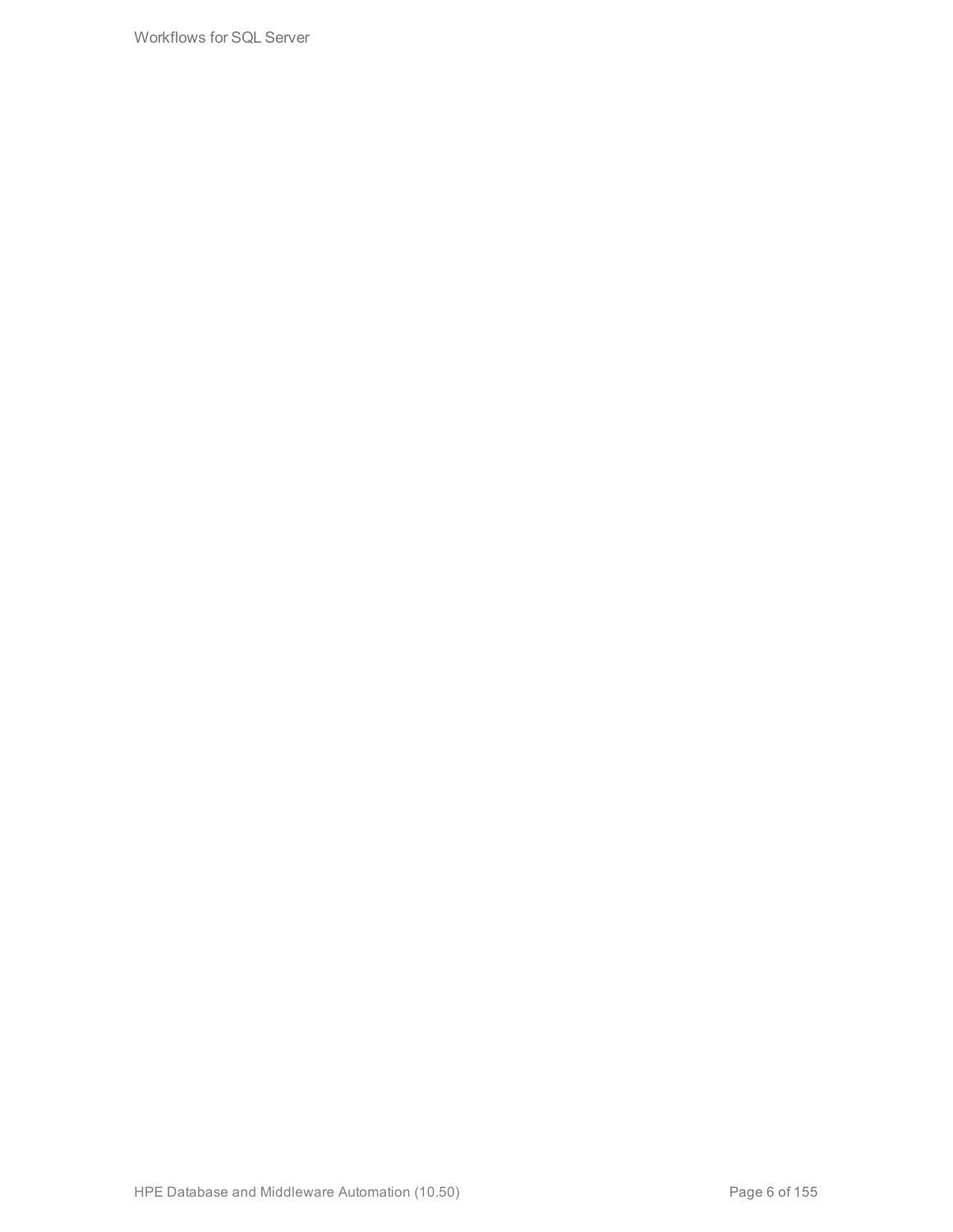# <span id="page-6-0"></span>SQL Server

| <b>Workflow type</b> | <b>Workflow name</b>                                      |
|----------------------|-----------------------------------------------------------|
| Compliance           | "MS SQL - Compliance Audit v2" on the next page           |
| Provisioning         | "MS SQL - Install Clustered SQL Instance" on page 122     |
|                      | "MS SQL - Add Node to Cluster v2" on page 136             |
|                      | "MS SQL - Create Database" on page 147                    |
|                      | MS SQL - Install Standalone SQL Instance                  |
|                      | "MS SQL - Create Database" on page 147                    |
|                      | "MS SQL - Upgrade Standalone SQL Instance" on page 100    |
|                      | "MS SQL - Create AlwaysOn Availability Group" on page 115 |
| Patching             | "MS SQL - Install Patch" on page 24                       |
|                      | "MS SQL - Install Cluster Patch" on page 28               |
|                      | "MS SQL Rollback Patch" on page 108                       |
| Refreshing           | "MS SQL - Backup Database" on page 34                     |
|                      | "MS SQL - Backup and Restore Database" on page 59         |
|                      | "MS SQL - Restore Database" on page 45                    |
| Release Management   | "DB Release for SQL Server v2" on page 76                 |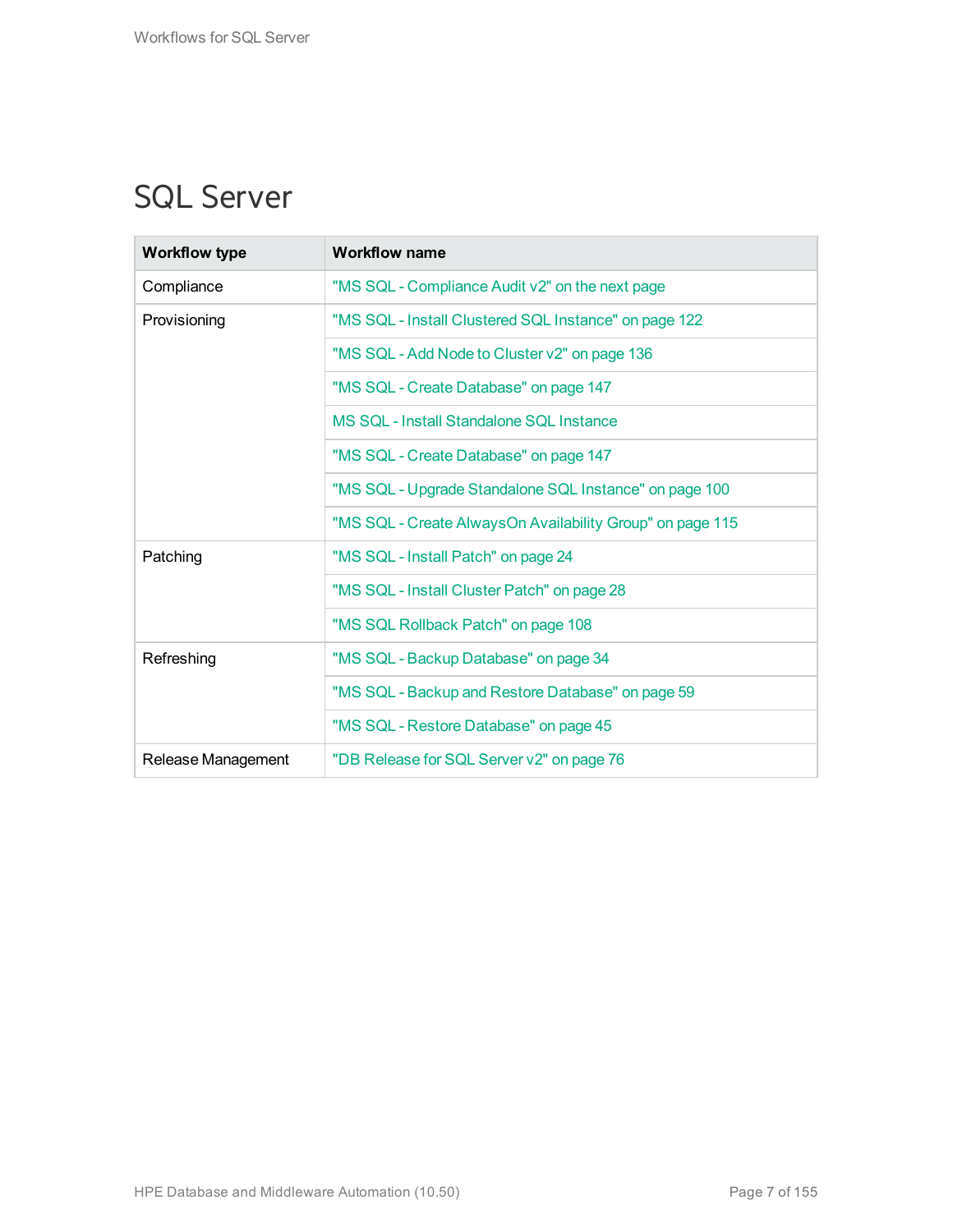## <span id="page-7-0"></span>MS SQL - Compliance Audit v2

The MS SQL - Compliance Audit workflow enables you to audit a Microsoft SQL Server instance for compliance with the following security benchmark requirements:

- Center for Internet Security (CIS) security configuration benchmarks
- Payment Card Industry (PCI) data security standard
- Sarbanes-Oxley (SOX) requirements

The workflow performs CIS Level 1 and Level 2 auditing for a SQL Server instance. The audit identifies compliance related problems with a SQL Server instance.

The workflow performs the checks included in the CIS benchmark and then maps those CIS checks to the benchmark type that you specify in the Compliance Type parameter. The audit summary email will match the Compliance Type that you specify.

| <b>Topic</b>                         | Information Included                                                                                                      |
|--------------------------------------|---------------------------------------------------------------------------------------------------------------------------|
| "Prerequisites for<br>this Workflow" | List of prerequisites that must be satisfied before you can run this workflow                                             |
| "How this Workflow"<br>Works"        | Information about what the workflow does, including validation checks<br>performed, steps executed, and step descriptions |
| "How to Run this<br>Workflow"        | Instructions for running this workflow in your environment                                                                |
| "Sample Scenarios"                   | Examples of typical parameter values for this workflow                                                                    |
| <b>Parameters</b>                    | List of input parameters for this workflow                                                                                |

To use this workflow in your environment, see the following information: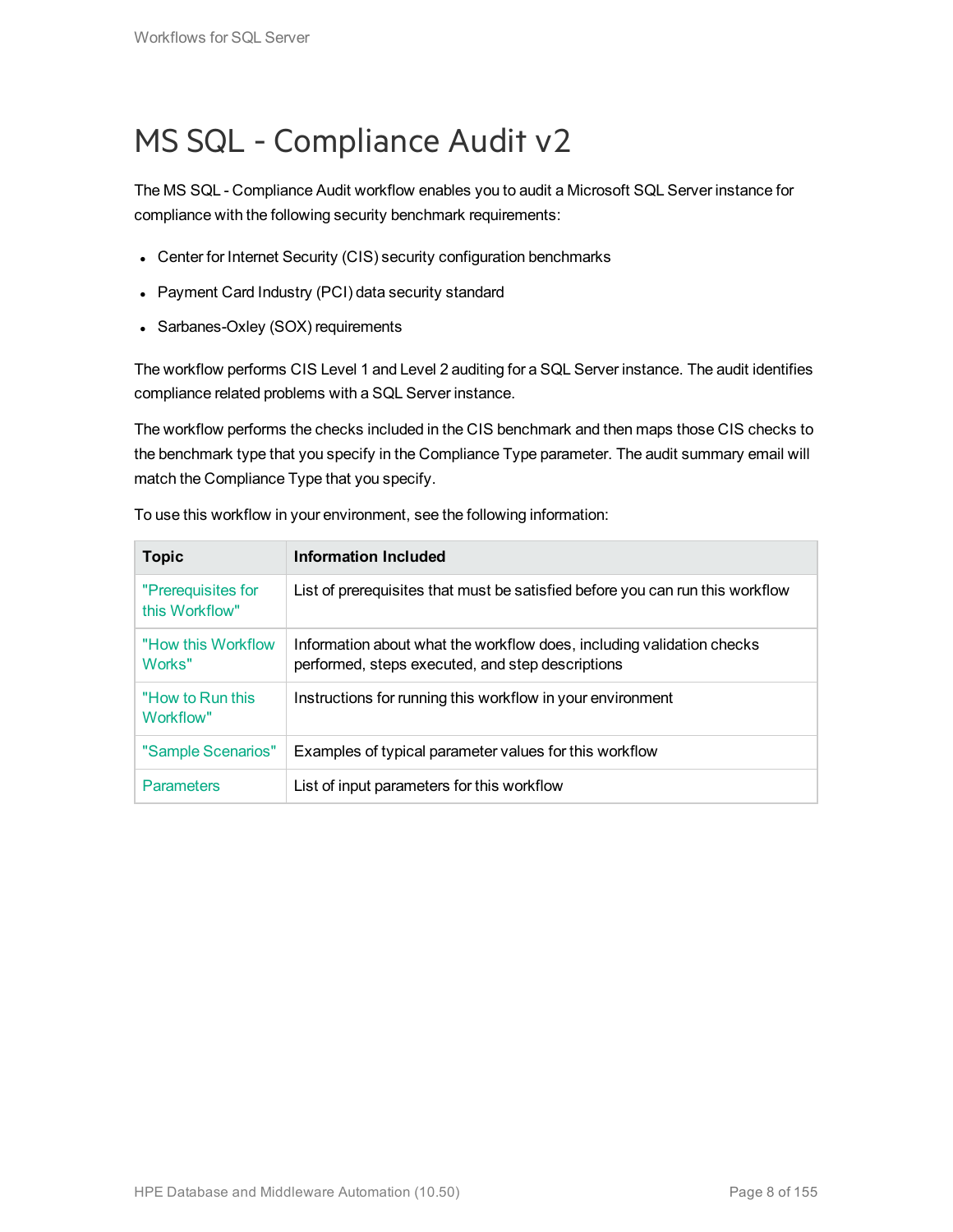## <span id="page-8-0"></span>Prerequisites for this Workflow

Be sure that the following prerequisites are satisfied before you run the MS SQL - Compliance Audit v2 workflow:

- The latest HPE DMA solution packs require the latest HPE DMA platform. To use the latest solution packs, update the HPE DMA platform. HPE DMA10.50 solution packs are supported on HPE DMA10.50 (and later).
- You have installed the Database Compliance solution pack.

The workflow must be able to:

- Execute reg.exe (Windows Server command-line registry tool), wmic.exe (Windows Management Instrumentation Command-line tool), and "net" Windows utilities on the target server. These utilities are included in the base Windows Server installations.
- Log in to the SQL Server instance using Windows-authenticated login credentials.
- Read system tables and execute system procedures upon connecting to the SQL Server instance.

For more information about prerequisites for Microsoft SQL Server, refer to the [Microsoft SQL Server](http://msdn.microsoft.com/en-us/library) [Documentation](http://msdn.microsoft.com/en-us/library).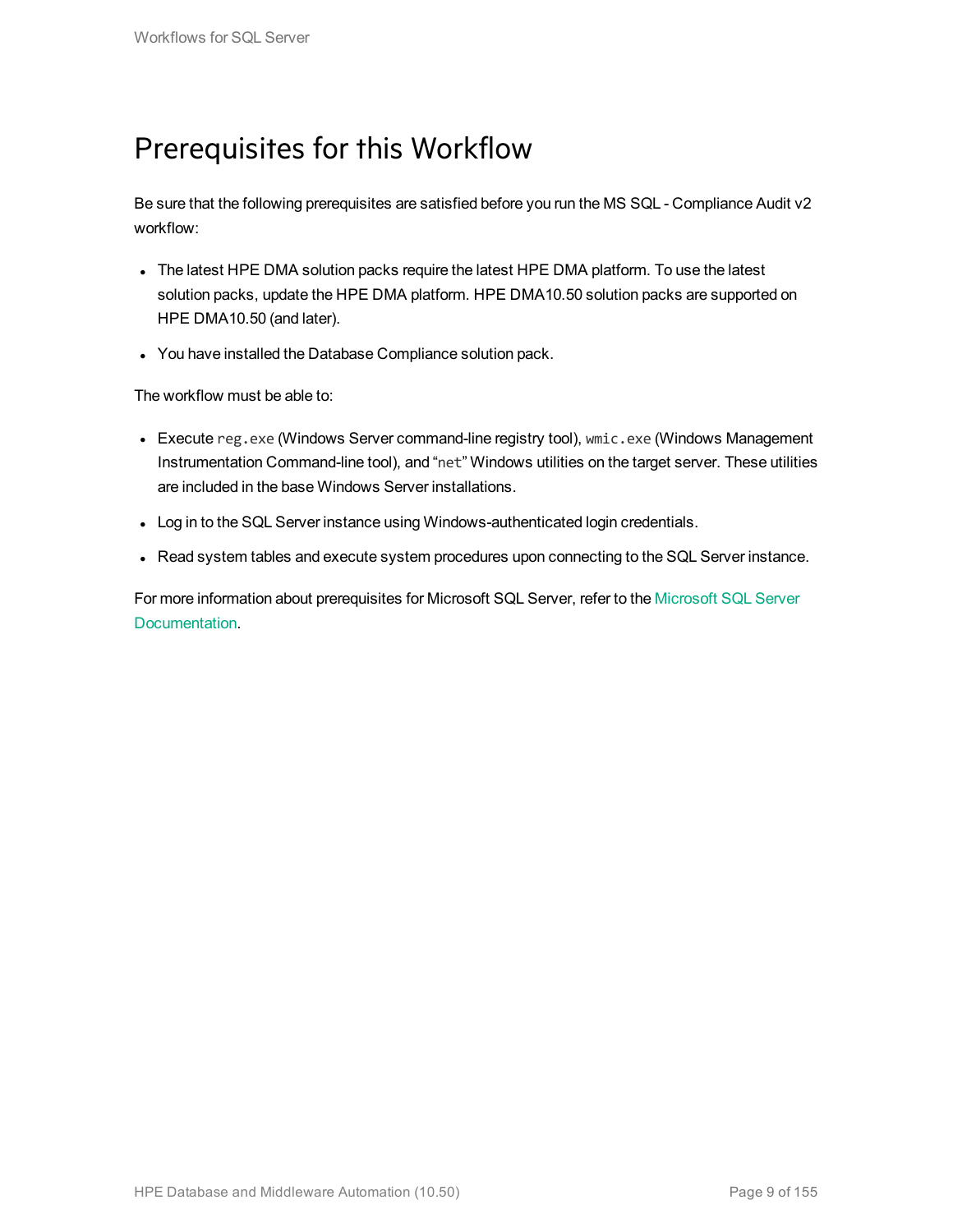## <span id="page-9-0"></span>How this Workflow Works

This workflow performs the following actions:

- Prepares to run the workflow by gathering information about the target SQLServerInstance and validating parameter values.
- Audits the various configuration settings specified in the pertinent CIS, SOX, or PCI benchmark.
- Composes and sends an email containing the results of the audit.

**Note:** The emails are sent through the mail server configured on the HPE DMA server. You can configure the mail server in the path below:

DMA setup > Configuration > Outgoing Mail > Server.

### **Validation Checks Performed** show

This workflow validates the following conditions:

- 1. Either sqlcmd.exe or osql.exe must be installed on the target machine.
- 2. Any Excluded Checks specified by the user refer to actual CIS, SOX, or PCI benchmark checks.
- 3. Any email addresses specified are valid addresses.
- 4. The workflow can create the temporary file that will store the compliance check results.

#### **Steps Executed** show

The MS SQL - Compliance Audit workflow includes the following steps. Each step must complete successfully before the next step can start. If a step fails, the workflow reports a failure and all subsequent steps are skipped.

#### **Steps Used by Run MS SQL Compliance Audit**

| <b>Workflow</b><br><b>Step</b>                                      | <b>Description</b>                                                                                                                                                                                                                         |
|---------------------------------------------------------------------|--------------------------------------------------------------------------------------------------------------------------------------------------------------------------------------------------------------------------------------------|
| Gather<br><b>Parameters</b><br>for MS SQL<br>Compliance             | This step gathers two pieces of information: (1) the type of compliance audit to<br>perform and (2) the list of compliance checks to exclude from the audit.                                                                               |
| Gather<br>Advanced<br><b>Parameters</b><br>for MS SQL<br>Compliance | This step gathers the information that the workflow needs to create and deliver the<br>compliance audit report via email. It also enables you to specify the name of the<br>latest available SQL Server build and the Windows domain user. |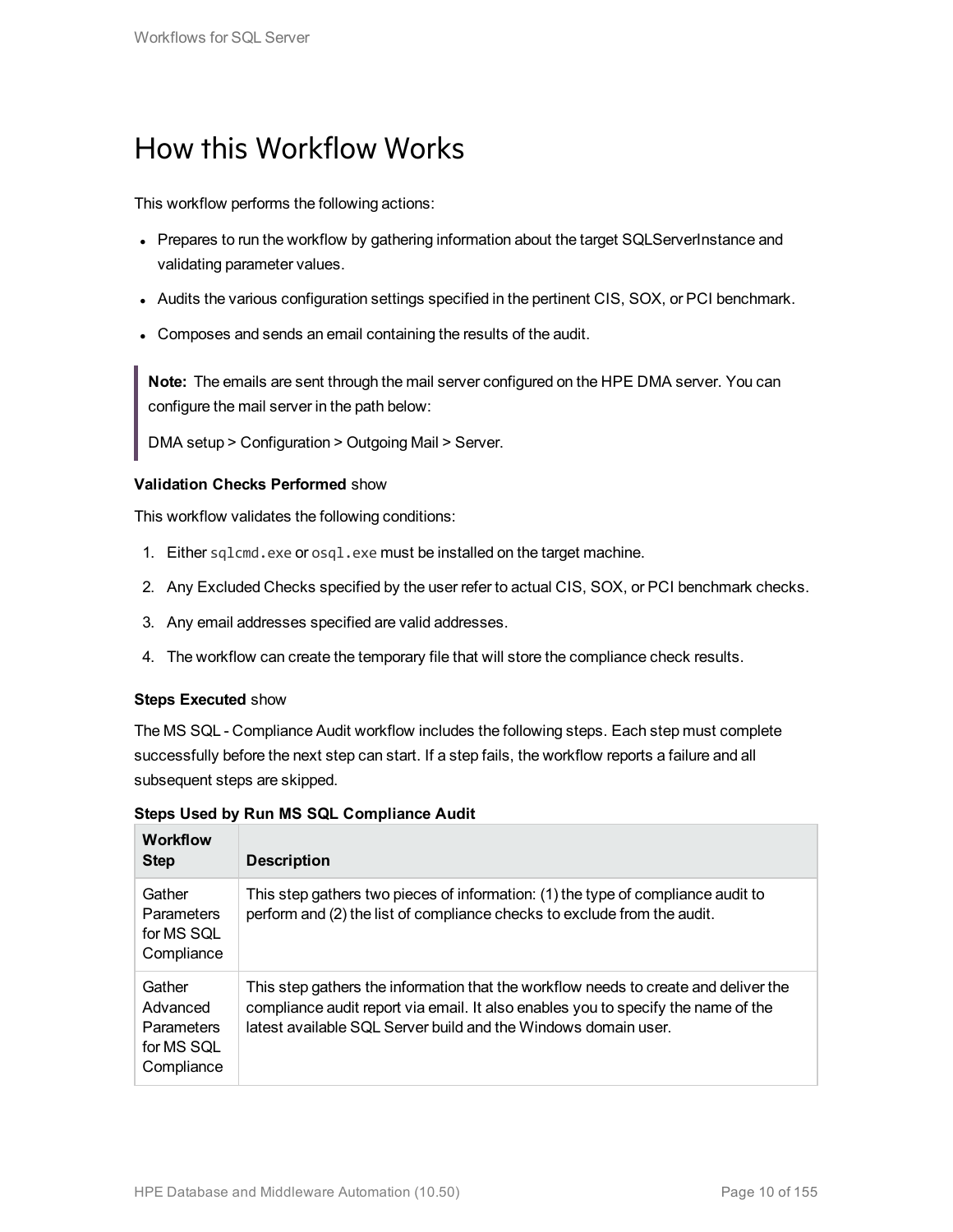| Workflow<br><b>Step</b>                                | <b>Description</b>                                                                                                                                                                                                                                                                                                                                                                                                                                                                                                                                   |
|--------------------------------------------------------|------------------------------------------------------------------------------------------------------------------------------------------------------------------------------------------------------------------------------------------------------------------------------------------------------------------------------------------------------------------------------------------------------------------------------------------------------------------------------------------------------------------------------------------------------|
| Validate<br>Compliance<br>Parameters<br>v2             | This step validates the input parameters specified in the previous steps. It validates<br>the list of excluded checks to ensure that all specified checks in the list correspond<br>to actual Center for Internet Security (CIS) benchmark items. It also validates the<br>email information to ensure that all specified email addresses are valid.<br>The step then creates the path to the temporary file that will store the results of the<br>current audit as the workflow is running. This file is deleted after the audit report is<br>sent. |
| MS SQL<br>Prepare SQL<br>Server<br>Compliance<br>Check | This step determines whether workflow can perform the following actions on the<br>target system:<br>• Check database connectivity<br>• Query the registry<br>Check the registry for SQL Server<br>Execute Windows Management Instrumentation (WMI) API calls<br>• Execute the net user /? command<br>If the workflow can perform all of these actions, it is capable of running the Center for<br>Internet Security (CIS) Security Configuration Benchmark compliance tests.                                                                         |
| MS SQL -<br>Compliance<br>Checks                       | This step executes all the compliance checks for MS SQL server.                                                                                                                                                                                                                                                                                                                                                                                                                                                                                      |
| Validate<br>Post<br>Compliance<br>Checks               | This step reads the temporary file that contains the results of the compliance audit<br>and prints the audit results to the HPE DMA Console. It also creates (or updates) the<br>compliance metadata fields for the target.<br>If email addresses were specified, it also creates a report in HTML format that will be<br>emailed to those addresses by a later step in the workflow.                                                                                                                                                                |
| Send<br>Compliance<br>Email                            | If email addresses are provided, this step sends the previously generated<br>compliance audit report to the specified email addresses.                                                                                                                                                                                                                                                                                                                                                                                                               |
| Delete File                                            | This step deletes the specified file on the target server.                                                                                                                                                                                                                                                                                                                                                                                                                                                                                           |

### **Steps Used by Run MS SQL Compliance Audit, continued**

**Note:** For input parameter descriptions and defaults, see ["Parameters](#page-22-0) for MS SQL - Compliance [Audit](#page-22-0) v2" on page 23.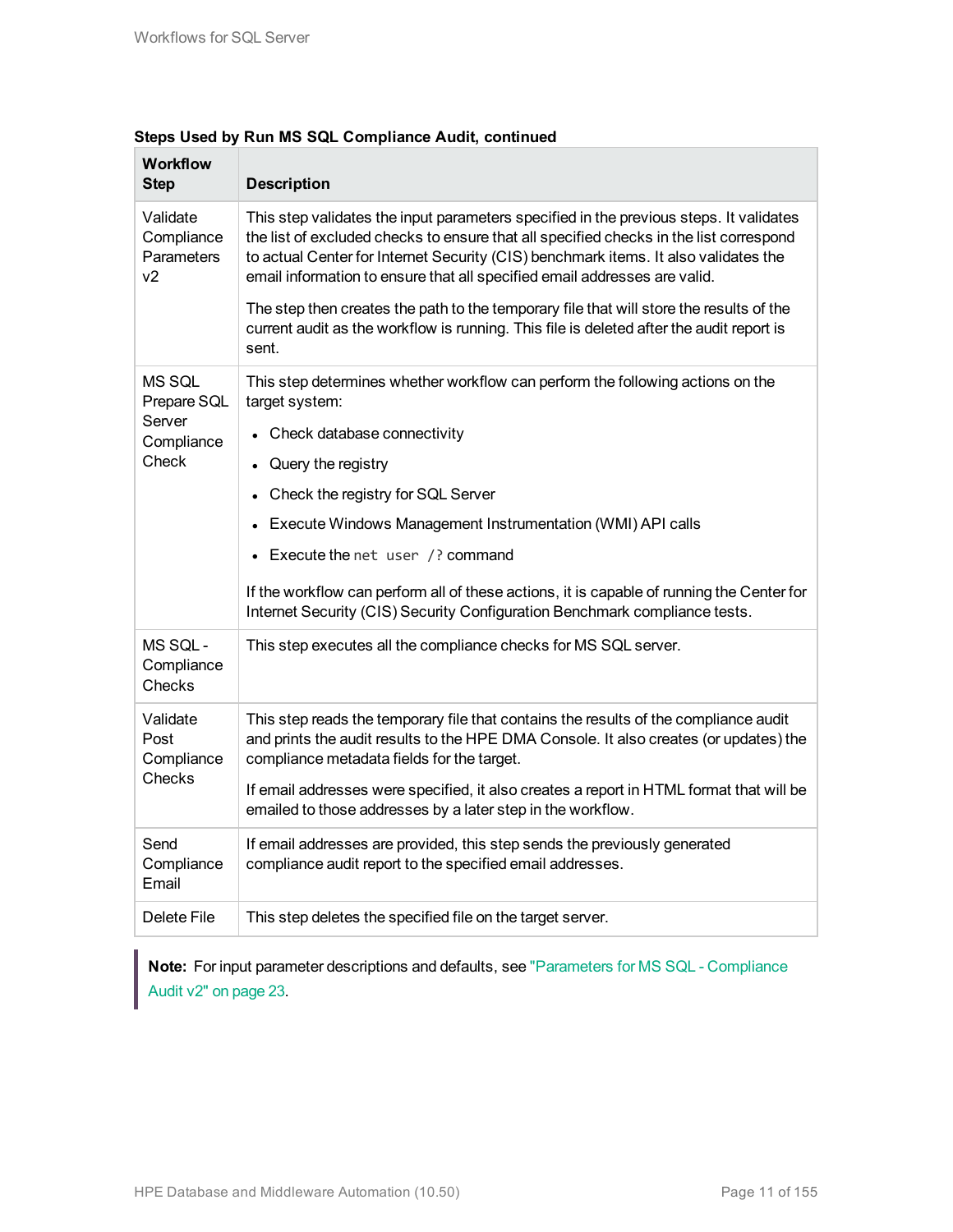## <span id="page-11-0"></span>How to Run this Workflow

The following instructions show you how to customize and run the MS SQL - Compliance Audit v2 workflow in your environment.

The workflow provides default values for some parameters. These default values are usually sufficient for a "typical" installation. You can override the defaults by specifying parameter values in the deployment. You can also expose additional parameters in the workflow, if necessary, to accomplish more advanced scenarios. Any parameters not explicitly specified in the deployment will have the default values listed in ["Parameters](#page-22-0) for MS SQL - Compliance Audit v2" on page 23.

**Note:** Before following this procedure, review the ["Prerequisites](#page-8-0) for this Workflow" on page 9, and ensure that all requirements are satisfied.

### **To use the MS SQL Compliance Audit v2 workflow:**

- 1. Create a deployable copy of the workflow.
- 2. Determine the values that you will specify for the following parameters:

| <b>Parameter Name</b>  | <b>Default</b><br>Value | <b>Required</b> | <b>Description</b>                                                                           |
|------------------------|-------------------------|-----------------|----------------------------------------------------------------------------------------------|
| Compliance Type        | <b>CIS</b>              | optional        | Type of compliance report that will<br>be generated by the workflow.<br>Supported types are: |
|                        |                         |                 | CIS = Center for Internet Security<br>(CIS) Security Configuration<br><b>Benchmark</b>       |
|                        |                         |                 | PCI = Payment Card Industry<br>(PCI) Data Security Standard                                  |
|                        |                         |                 | SOX = Sarbanes-Oxley (SOX)<br>sections 302.2, 302.4b, 302.4c,<br>and 302.5 requirements      |
| <b>Excluded Checks</b> | no default              | optional        | Comma-separated list of<br>compliance checks to exclude<br>from the audit. For example:      |
|                        |                         |                 | 1.2, 2, $3.*$ , $5*.6.1.2$                                                                   |
|                        |                         |                 | Note: Make sure that the<br>checks specified here                                            |

### **Parameters Defined in this Step: Gather Parameters for SQL Server Compliance**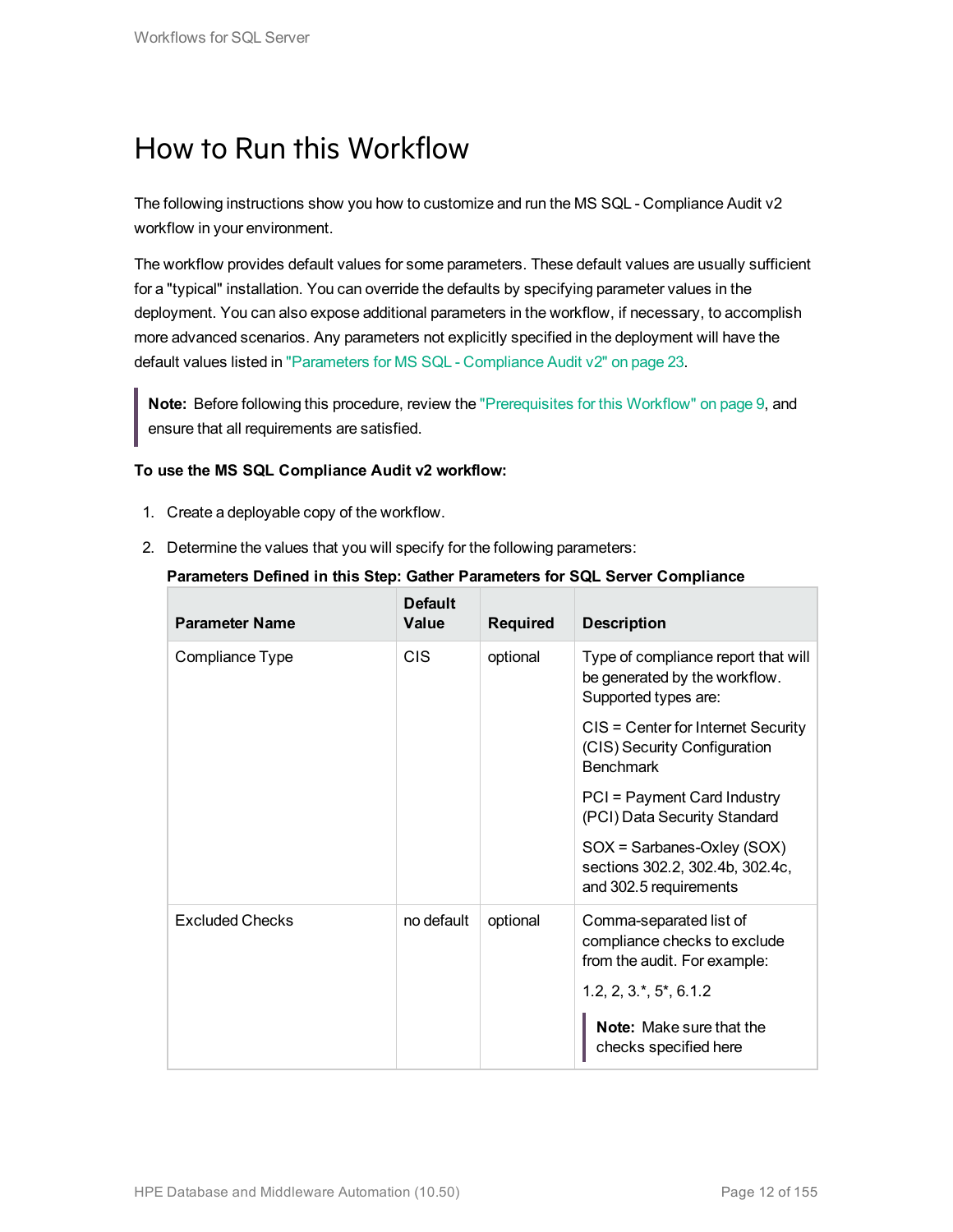|        |  |  |  | Parameters Defined in this Step: Gather Parameters for SQL Server Compliance, con- |  |
|--------|--|--|--|------------------------------------------------------------------------------------|--|
| tinued |  |  |  |                                                                                    |  |

| <b>Parameter Name</b> | <b>Default</b><br>Value | <b>Required</b> | <b>Description</b>                                                                          |
|-----------------------|-------------------------|-----------------|---------------------------------------------------------------------------------------------|
|                       |                         |                 | correspond with the<br>compliance audit type (CIS,<br>PCI, or SOX) that you are<br>running. |

#### **Parameters Defined in this Step: Advanced Parameter for MS SQL Compliance**

| <b>Parameter Name</b>             | <b>Default</b><br>Value | <b>Required</b> | <b>Description</b>                                                                                                                          |
|-----------------------------------|-------------------------|-----------------|---------------------------------------------------------------------------------------------------------------------------------------------|
| Email Addresses to Receive Report | no default              | optional        | Comma-separated list of<br>email addresses for those<br>individuals or groups who will<br>receive a copy of the<br>compliance audit report. |
| Instance Account                  | no default              | optional        | The Windows account that<br>will perform the compliance<br>audit.                                                                           |
| Instance Password                 | no default              | optional        | The password for the<br>Windows account that will<br>perform the compliance<br>audit.                                                       |
| Latest Build to Check for         | no default              | optional        | The latest build of SQL<br>server according to<br>Microsoft. For example, build<br>4439 for SQL Server 2014<br>SP <sub>1.</sub>             |

**Note:** This is the minimum set of parameters required to run this workflow. You may need to expose additional parameters depending on your objectives.

See ["Parameters](#page-22-0) for MS SQL - Compliance Audit v2" on page 23 for detailed descriptions of all input parameters for this workflow, including default values.

- 3. In the workflow editor, expose any additional parameters that you need. You will specify values for those parameters when you create the deployment or at runtime.
- 4. Save the changes to the workflow (click **Save** in the lower right corner).
- 5. Create a new deployment.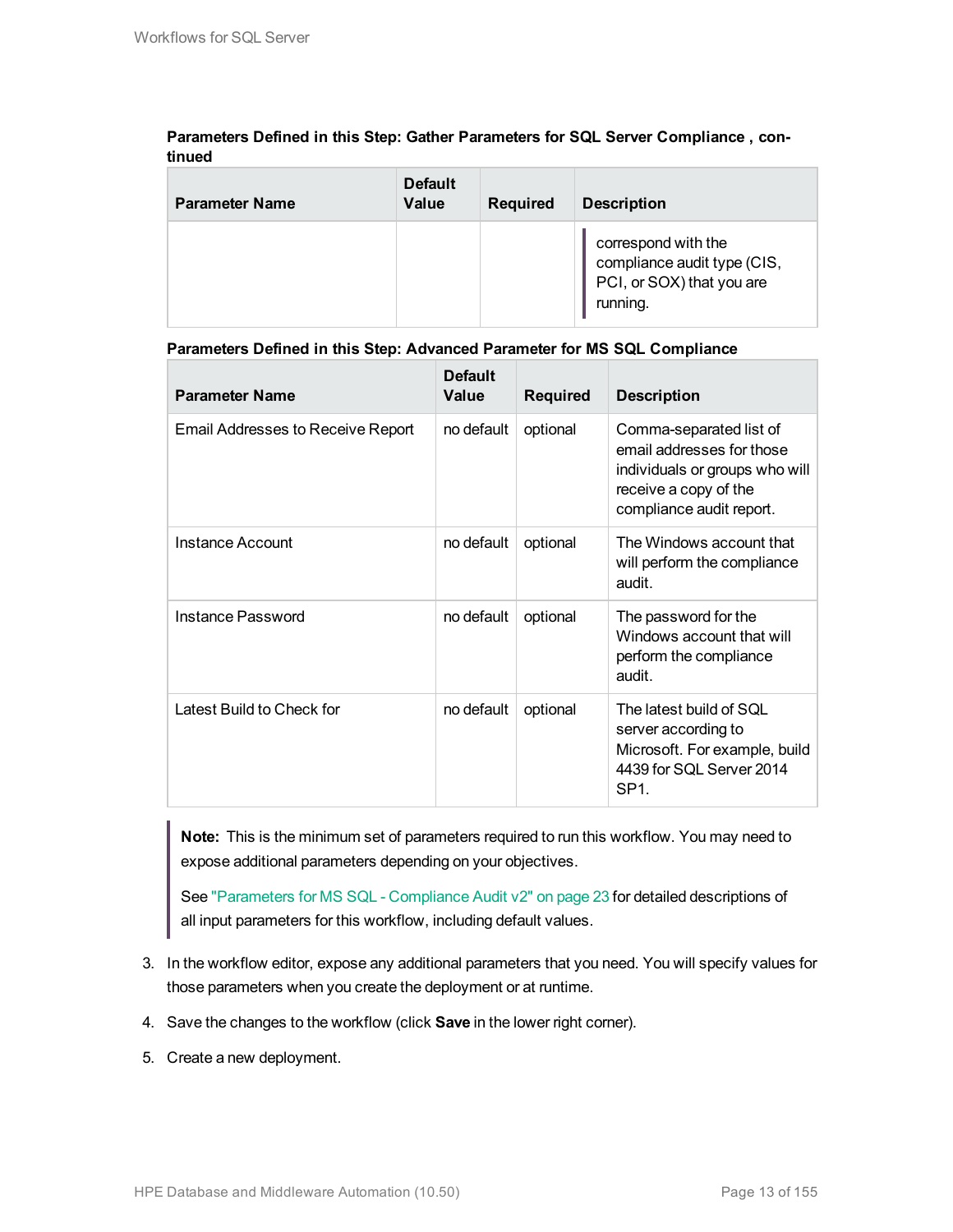- 6. On the Parameters tab, specify values (or set the type to Runtime Value) for the required parameters listed in step 2 and any additional parameters that you have exposed. You do not need to specify values for those parameters whose default values are appropriate for your environment.
- 7. On the Targets tab, specify one or more targets for this deployment.
- 8. Save the deployment (click **Save** in the lower right corner).
- 9. Run the workflow using this deployment, specifying any runtime parameters.

#### **To verify the results:**

The workflow will complete and report SUCCESS on the Console if it has run successfully. If an error occurs during workflow execution, the error is logged, and the workflow terminates in the FAILURE state.

Information about each compliance check is displayed in the step output on the Console (and the History page) for each of the audit steps.

A summary of the compliance audit is also displayed in the step output for the Validate Post Compliance Checks step.

#### **To view the reports:**

A compliance audit summary in HTML format is emailed to all parties on the Email Addresses to Receive Report list.

After you run this workflow, you can generate two types of compliance reports on the Reports page:

- Database Compliance Report
- Database Compliance Detail Report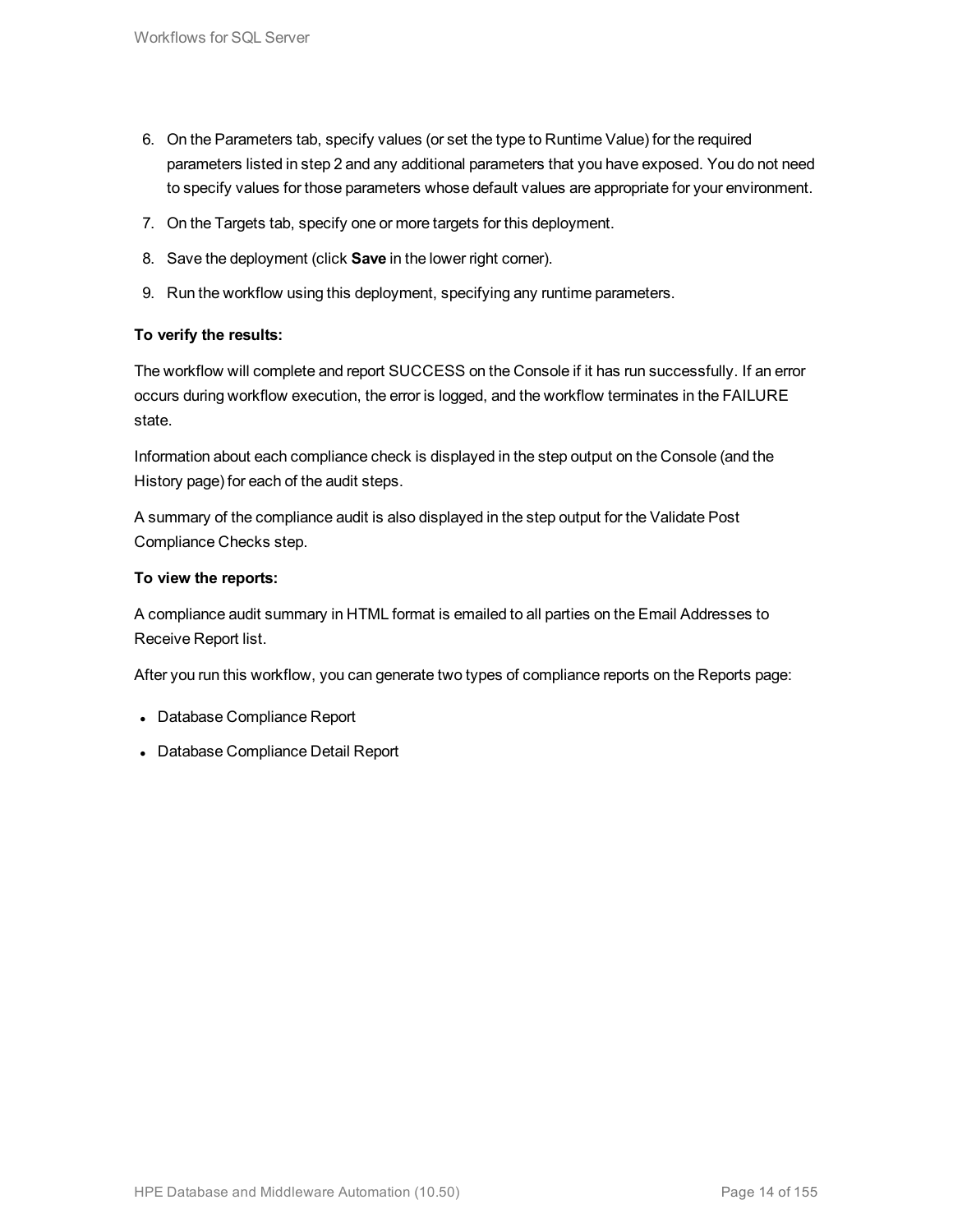#### **To access the Database Compliance reports:**

- 1. Go to the Reports page.
- 2. At the bottom of the page,specify the following settings:

For the Database Compliance Report:

- a. Select the Database Compliance report.
- b. Select the organization where your target resides.
- c. Because this report lists the latest compliance audit reports for all targets in the specified organization, you do not specify a Server, Database, or Time span.

For the Database Compliance Detail Report:

- a. Select the Database Compliance Details report.
- b. Select the organization where your target resides.
- c. Specify the Server and Instance that you selected when you created your deployment.
- 3. Click **Run report**.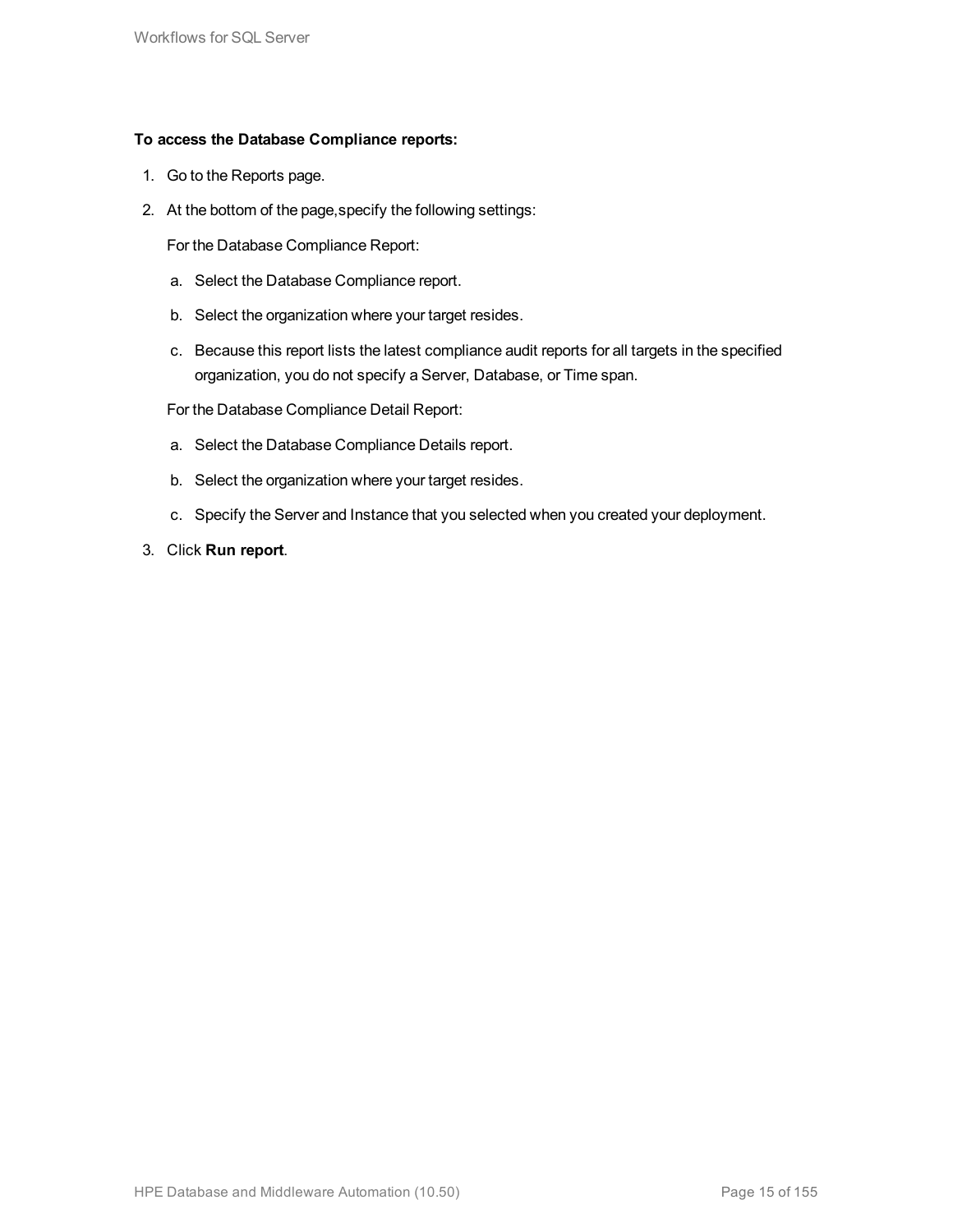## <span id="page-15-0"></span>Sample Scenarios

This topic shows you how to use various parameters to achieve the following compliance audit scenarios in your environment using the "MS SQL - [Compliance](#page-7-0) Audit v2" workflow.

#### **Scenario 1: Perform a Partial CIS Compliance Audit and Email the Results** show

In the scenario, the following checks are excluded from the audit:

- Section 7: Replication
- Section 9: Surface Area Configuration Tool

A summary report is sent to the three parties listed in the Email Addresses to Receive Report parameter.

| <b>Parameter</b><br><b>Name</b>  | <b>Example Value</b> | <b>Description</b>                                                                                                 |
|----------------------------------|----------------------|--------------------------------------------------------------------------------------------------------------------|
| Compliance<br><b>Type</b>        | <b>CIS</b>           | Type of compliance report<br>that will be generated by<br>the workflow. Supported<br>types are:                    |
|                                  |                      | $CIS = Center for Internet$<br>Security (CIS) Security<br><b>Configuration Benchmark</b>                           |
|                                  |                      | PCI = Payment Card<br>Industry (PCI) Data<br><b>Security Standard</b>                                              |
|                                  |                      | SOX = Sarbanes-Oxley<br>(SOX) sections 302.2,<br>302.4b, 302.4c, and 302.5<br>requirements                         |
| Excluded<br>Compliance<br>Checks | $7.*.9.*$            | Comma-separated list of<br>compliance checks to<br>exclude from the audit. For<br>example:                         |
|                                  |                      | 1.2, 2, 3.*, 5*, 6.1.2                                                                                             |
|                                  |                      | Note: Make sure that<br>the checks specified<br>here correspond with<br>the compliance audit<br>type (CIS, PCI, or |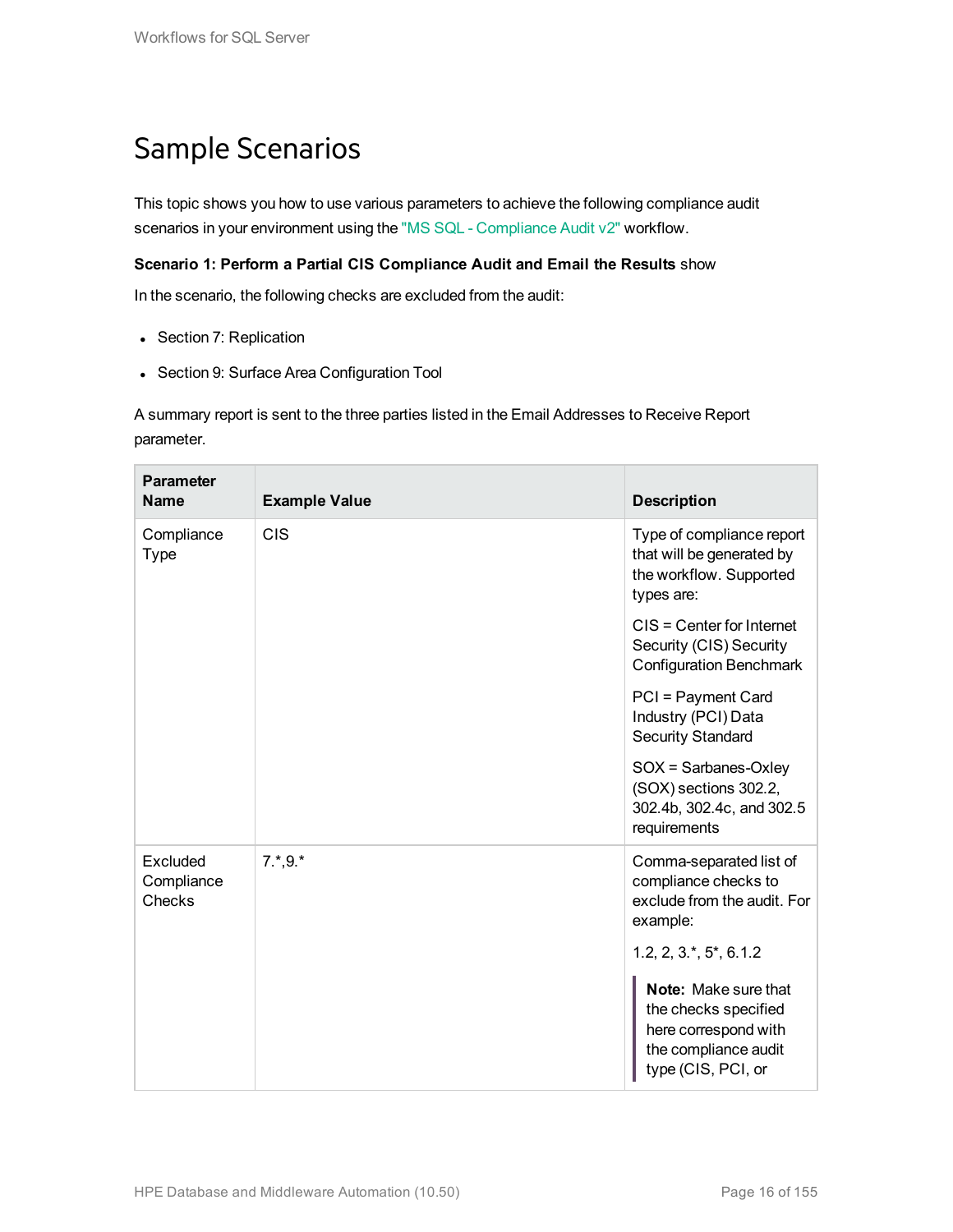| <b>Parameter</b><br><b>Name</b>         | <b>Example Value</b>                                                                               | <b>Description</b>                                                                                                                          |
|-----------------------------------------|----------------------------------------------------------------------------------------------------|---------------------------------------------------------------------------------------------------------------------------------------------|
|                                         |                                                                                                    | SOX) that you are<br>running.                                                                                                               |
| Email<br>Addresses to<br>Receive Report | SQLDBAdminTeam@mycompany.com,<br>SQLDBAdminMgr@mycompany.com,<br>CustomerSupportTeam@mycompany.com | Comma-separated list of<br>email addresses for those<br>individuals or groups who<br>will receive a copy of the<br>compliance audit report. |

**Note:** Some of these parameters are not exposed by default in the deployment.

Be sure that the default values for all remaining input parameters are appropriate for your environment (see ["Parameters](#page-22-0) for MS SQL - Compliance Audit v2").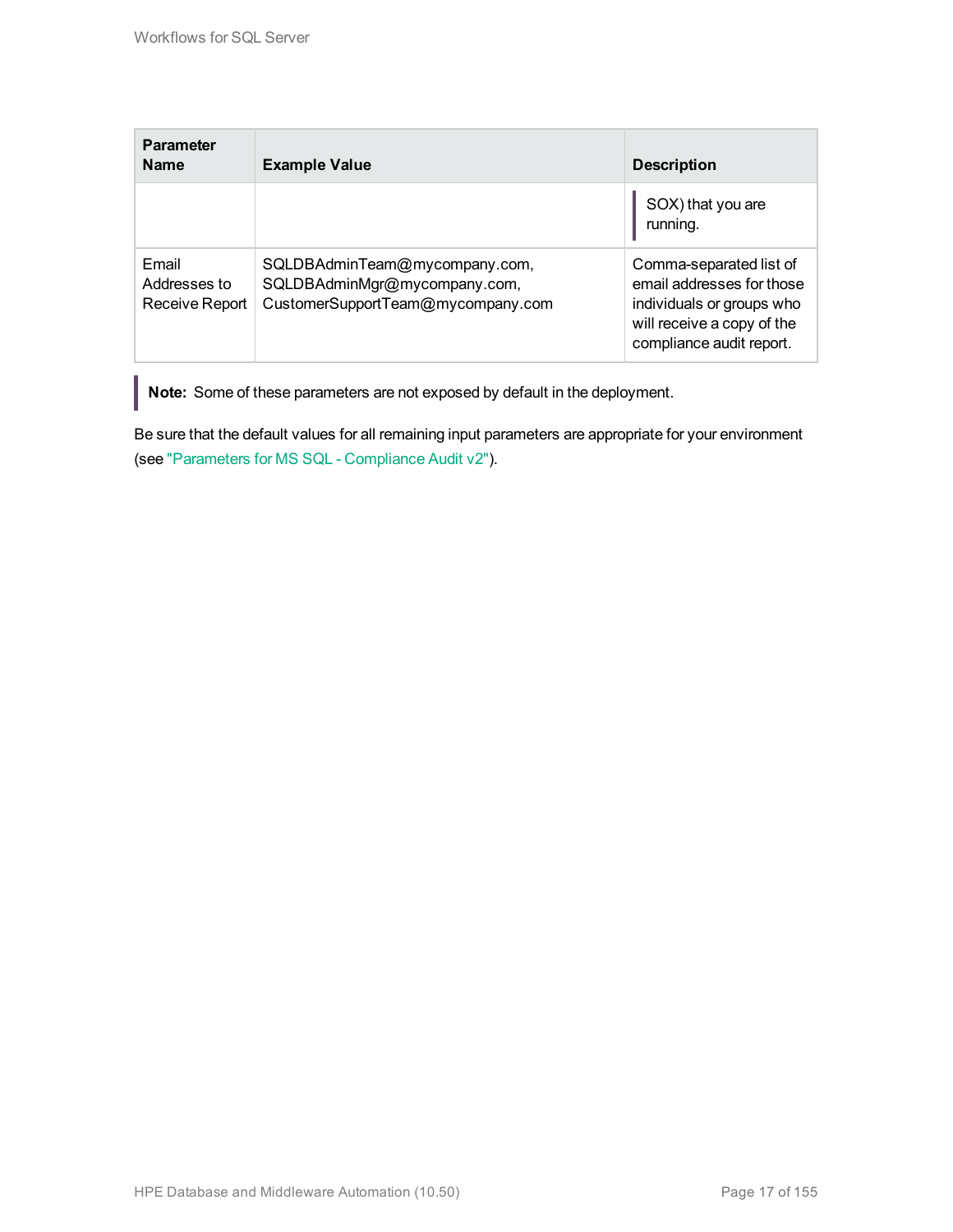### **Scenario 2: Perform a Full PCI Compliance Audit and Email the Results** show

A summary report is sent to the three parties listed in the Email Addresses to Receive Report parameter.

| <b>Parameter</b><br><b>Name</b>            | <b>Example Value</b>                                                                               | <b>Description</b>                                                                                           |
|--------------------------------------------|----------------------------------------------------------------------------------------------------|--------------------------------------------------------------------------------------------------------------|
| Compliance<br><b>Type</b>                  | PCI                                                                                                | Type of<br>compliance<br>report that<br>will be<br>generated by<br>the workflow.<br>Supported<br>types are:  |
|                                            |                                                                                                    | $CIS = Center$<br>for Internet<br>Security<br>(CIS)<br>Security<br>Configuration<br><b>Benchmark</b>         |
|                                            |                                                                                                    | $PCI =$<br>Payment<br>Card<br>Industry<br>(PCI) Data<br>Security<br>Standard                                 |
|                                            |                                                                                                    | $SOX =$<br>Sarbanes-<br>Oxley (SOX)<br>sections<br>302.2,<br>302.4b,<br>302.4c, and<br>302.5<br>requirements |
| Email<br>Addresses<br>to Receive<br>Report | SQLDBAdminTeam@mycompany.com,<br>SQLDBAdminMgr@mycompany.com,<br>CustomerSupportTeam@mycompany.com | Comma-<br>separated list<br>of email<br>addresses<br>for those<br>individuals or<br>groups who               |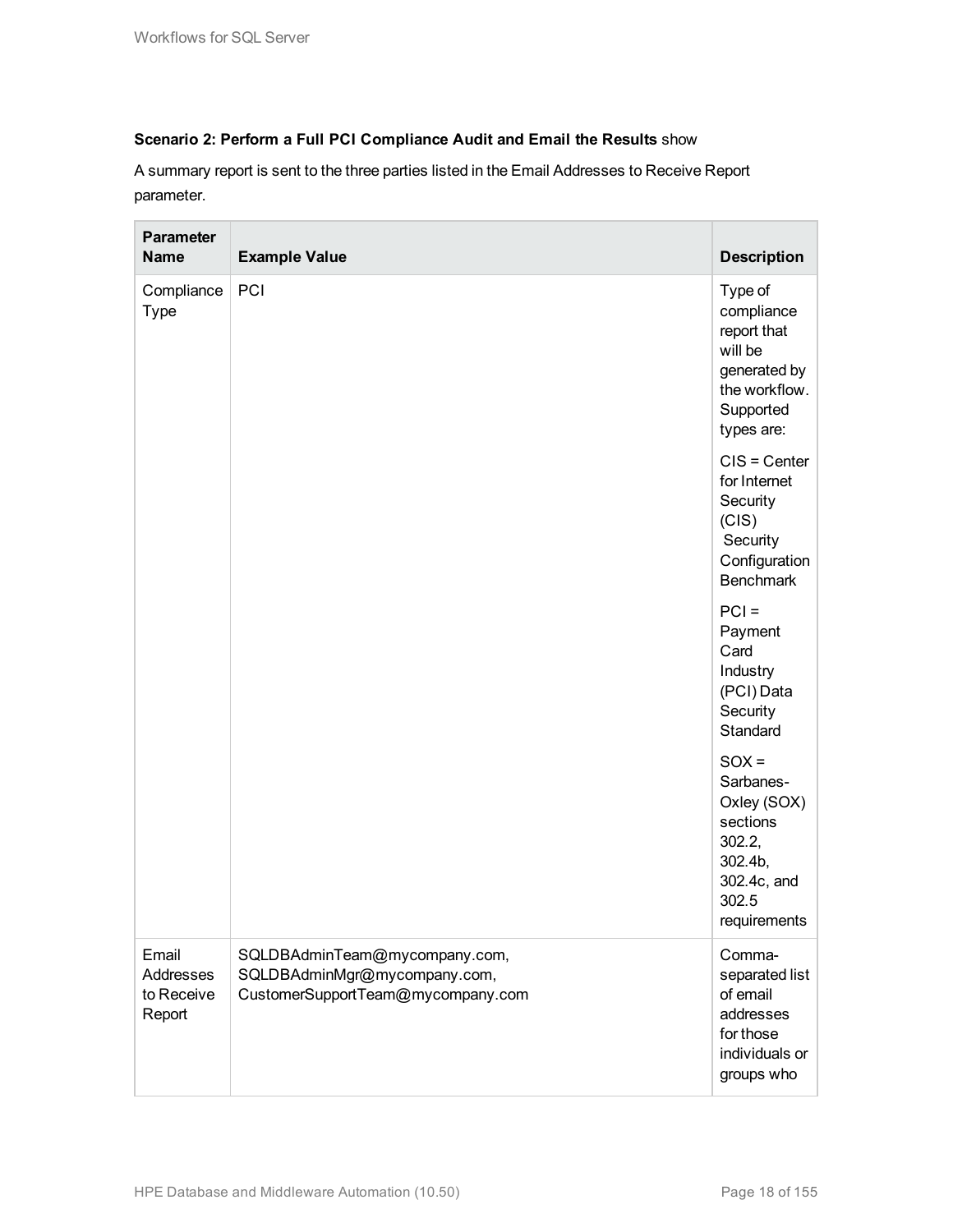| <b>Parameter</b><br><b>Name</b> | <b>Example Value</b> | <b>Description</b>                                           |
|---------------------------------|----------------------|--------------------------------------------------------------|
|                                 |                      | will receive a<br>copy of the<br>compliance<br>audit report. |

**Note:** Some of these parameters are not exposed by default in the deployment.

Be sure that the default values for all remaining input parameters are appropriate for your environment (see ["Parameters](#page-22-0) for MS SQL - Compliance Audit v2").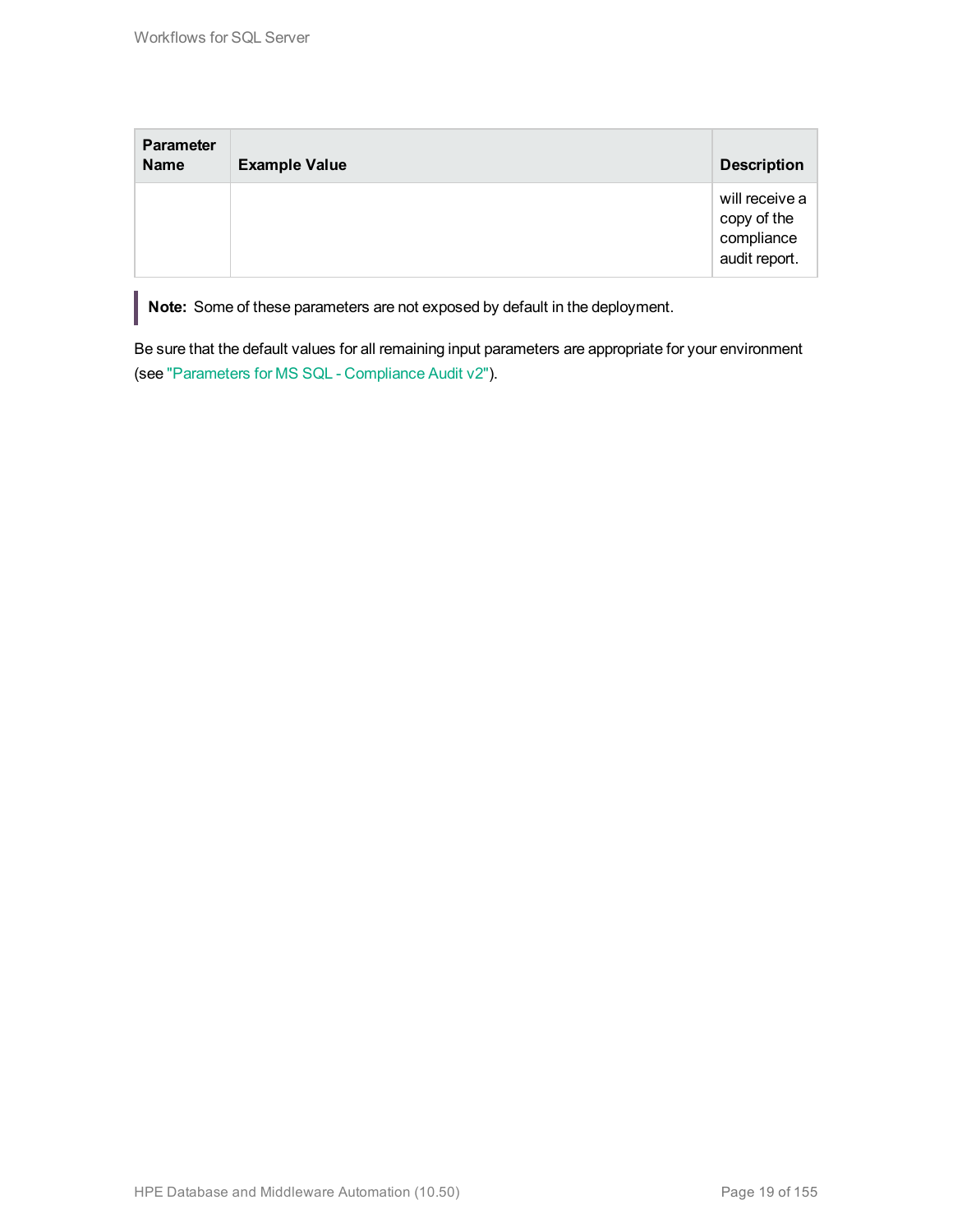### **Scenario 3: Perform a Full SOX Compliance Audit, Email the Results, and Configure Windows Domain User Using Runtime Parameters** show

A summary report is sent to the three parties listed in the Email Addresses to Receive Report parameter.

**Note:** You may want to run this workflow against a MS SQL instance that can only be accessed by a Windows user with a temporary password. By using a runtime parameter for the password, you can ensure that the password used is always the latest.

To specify the Windows domain user at the time you execute a deployment with runtime parameters, perform the following additional steps:

- 1. When you make a copy of the workflow, expand the appropriate step, and then set the Windows domain user parameters—Instance Account and Instance Password—to **- User selected -**.
- 2. When you create a deployment from the copy of the workflow, set the parameter types to **Runtime Value**.
- 3. When you execute the deployment, specify the Windows domain user account and password.

| <b>Parameter</b><br><b>Name</b>            | <b>Example Value</b>                                                                               | <b>Description</b>                                                                                              |
|--------------------------------------------|----------------------------------------------------------------------------------------------------|-----------------------------------------------------------------------------------------------------------------|
| Compliance<br><b>Type</b>                  | <b>SOX</b>                                                                                         | Type of compliance report<br>that will be generated by the<br>workflow. Supported types<br>are:                 |
|                                            |                                                                                                    | $CIS = Center for Internet$<br>Security (CIS) Security<br><b>Configuration Benchmark</b>                        |
|                                            |                                                                                                    | PCI = Payment Card<br>Industry (PCI) Data<br><b>Security Standard</b>                                           |
|                                            |                                                                                                    | SOX = Sarbanes-Oxley<br>(SOX) sections 302.2,<br>302.4b, 302.4c, and 302.5<br>requirements                      |
| Email<br>Addresses to<br>Receive<br>Report | SQLDBAdminTeam@mycompany.com,<br>SQLDBAdminMgr@mycompany.com,<br>CustomerSupportTeam@mycompany.com | Comma-separated list of<br>email addresses for those<br>individuals or groups who<br>will receive a copy of the |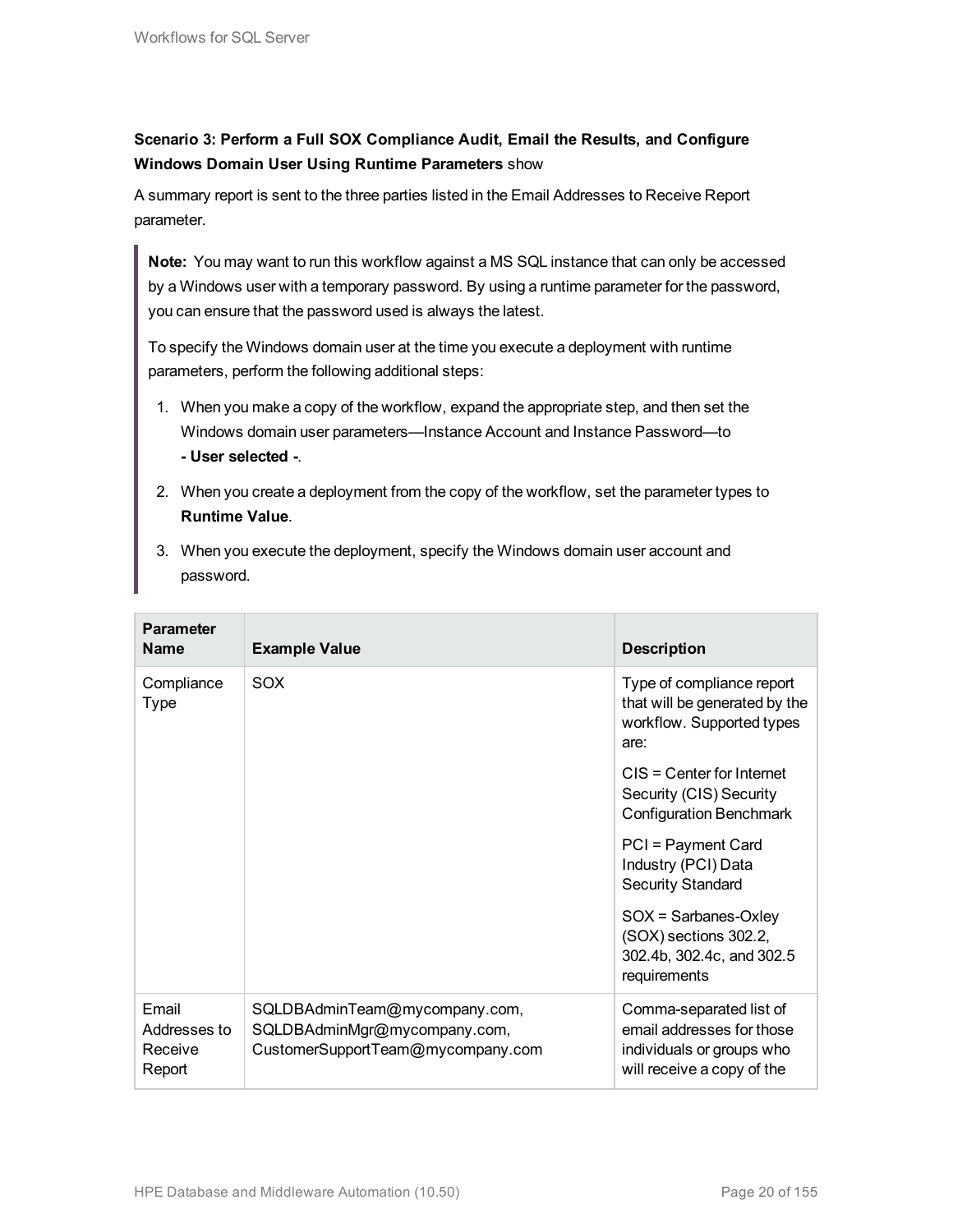| <b>Parameter</b><br><b>Name</b> | <b>Example Value</b>                             | <b>Description</b>                                                                                                                                                                                                                                                                            |
|---------------------------------|--------------------------------------------------|-----------------------------------------------------------------------------------------------------------------------------------------------------------------------------------------------------------------------------------------------------------------------------------------------|
|                                 |                                                  | compliance audit report.                                                                                                                                                                                                                                                                      |
| Instance<br>Account             | Domain\DomainUserAcct<br>Note: Enter at runtime. | The Windows account that<br>will perform the compliance<br>audit.                                                                                                                                                                                                                             |
| Instance<br>Password            | DomainUserPswd<br>Note: Enter at runtime.        | The password for the<br>Windows account that will<br>perform the compliance<br>audit.                                                                                                                                                                                                         |
| Latest Build<br>to Check for    | 5058                                             | The latest build of Microsoft<br>SQL Server 2005, according<br>to Microsoft, Ensure that<br>instance is at least patched<br>up to indicated build level.<br>Example value would be<br>"5058" for SQL 2012's SP2.<br>If no value is given, the<br>related Compliance check<br>will be skipped. |

**Note:** Some of these parameters are not exposed by default in the deployment.

Be sure that the default values for all remaining input parameters are appropriate for your environment (see ["Parameters](#page-22-0) for MS SQL - Compliance Audit v2").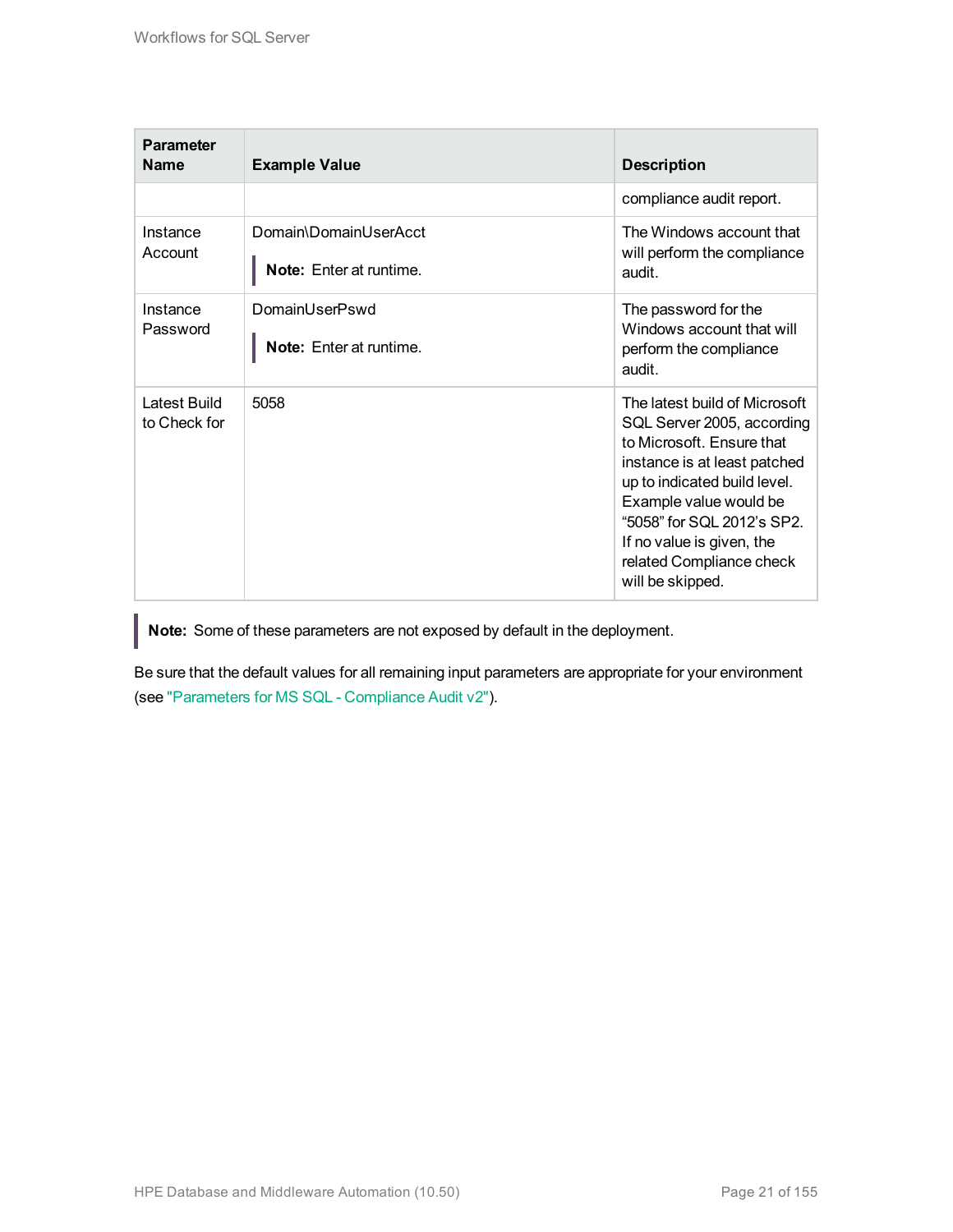### **Scenario 4: Perform a Full CIS Compliance Audit and Display the Results on the HPE DMA Console**show

In the scenario, all scorable checks are performed, and the compliance audit report is displayed only on the HPE DMA Console. In this case, a summary report is not emailed. This scenario would be appropriate for initial testing.

It is not necessary to specify any input parameters in this scenario unless the SQL Server inventory file is located in a non-standard directory.

| <b>Parameter Name</b> | <b>Example Value</b> | <b>Description</b>                                                                           |
|-----------------------|----------------------|----------------------------------------------------------------------------------------------|
| Compliance Type       | <b>CIS</b>           | Type of compliance report that will be<br>generated by the workflow. Supported<br>types are: |
|                       |                      | CIS = Center for Internet Security (CIS)<br>Security Configuration Benchmark                 |
|                       |                      | PCI = Payment Card Industry (PCI) Data<br><b>Security Standard</b>                           |
|                       |                      | SOX = Sarbanes-Oxley (SOX) sections<br>302.2, 302.4b, 302.4c, and 302.5<br>requirements      |

Be sure that the default values for all remaining input parameters are appropriate for your environment (see ["Parameters](#page-22-0) for MS SQL - Compliance Audit v2").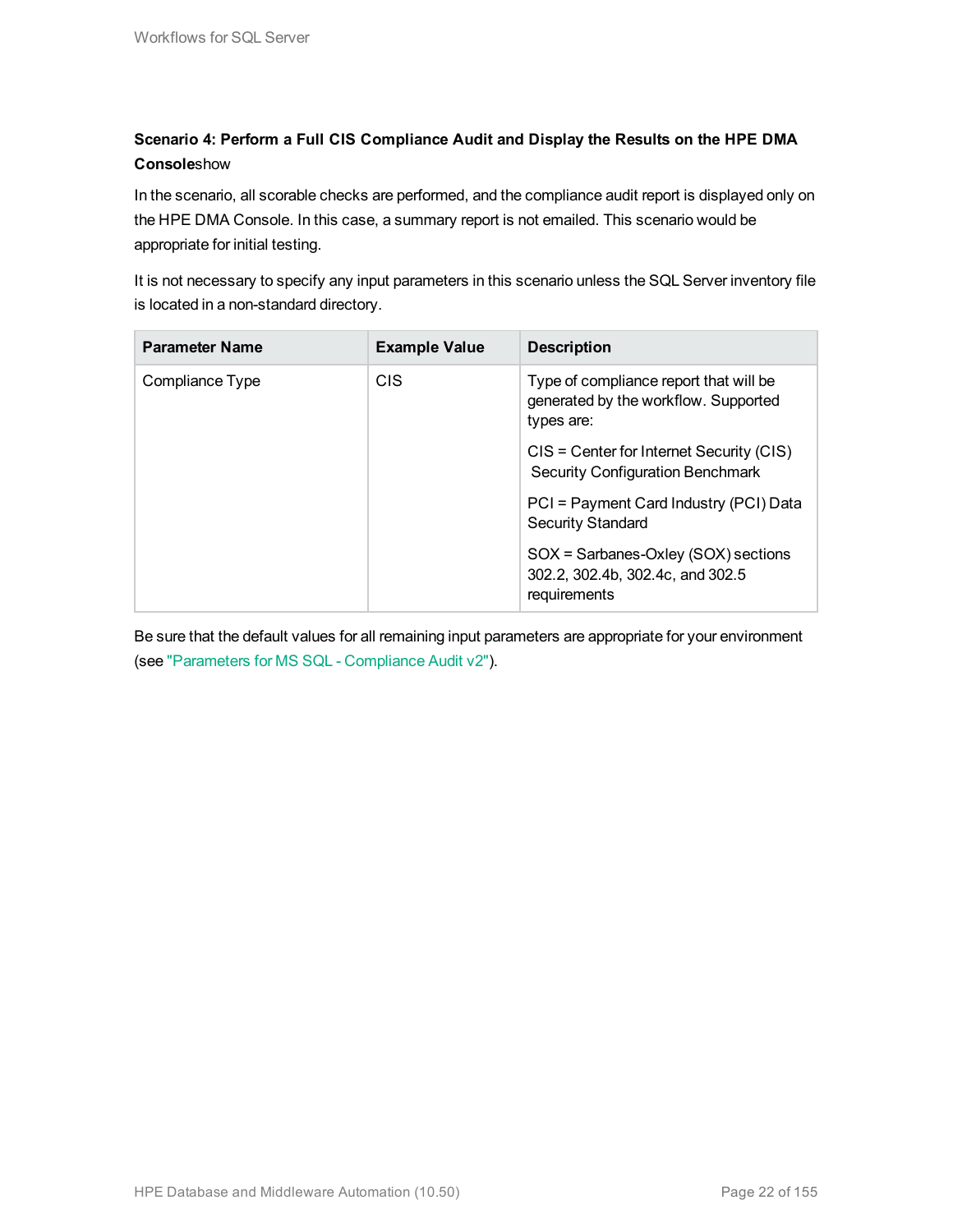## <span id="page-22-0"></span>Parameters for MS SQL - Compliance Audit v2

The following tables describe the required and optional input parameters for this workflow. Some of these parameters are not initially visible in a deployment. For most parameters, if you do not specify a value for a parameter, a default value is assigned.

Only those parameters that are configurable in a standard deployment are listed here. Input parameters that must be mapped to output parameters of previous steps are not listed.

| <b>Parameter</b><br>Name | <b>Default</b><br>Value | <b>Required</b> | <b>Description</b>                                                                                                                      |
|--------------------------|-------------------------|-----------------|-----------------------------------------------------------------------------------------------------------------------------------------|
| Compliance<br>Type       | C <sub>I</sub> S        | optional        | Type of compliance report that will be generated by the<br>workflow. Supported types are:                                               |
|                          |                         |                 | CIS = Center for Internet Security (CIS) Security Configuration<br><b>Benchmark</b>                                                     |
|                          |                         |                 | PCI = Payment Card Industry (PCI) Data Security Standard                                                                                |
|                          |                         |                 | SOX = Sarbanes-Oxley (SOX) sections 302.2, 302.4b, 302.4c,<br>and 302.5 requirements                                                    |
| Excluded<br>Checks       | no<br>default           | optional        | Comma-separated list of compliance checks to exclude from<br>the audit. For example:                                                    |
|                          |                         |                 | $1.2, 2, 3.*, 5*, 6.1.2$                                                                                                                |
|                          |                         |                 | Note: Make sure that the checks specified here<br>correspond with the compliance audit type (CIS, PCI, or<br>SOX) that you are running. |

**Parameters Defined in this Step: Gather Parameters for MS SQL Compliance**

### **Parameters Defined in this Step: Gather Advanced Parameters for MS SQL Compliance**

| <b>Parameter</b><br><b>Name</b>            | <b>Default Value</b> | <b>Required</b> | <b>Description</b>                                                                                                                    |
|--------------------------------------------|----------------------|-----------------|---------------------------------------------------------------------------------------------------------------------------------------|
| Email<br>Addresses to<br>Receive<br>Report | no default           | optional        | Comma-separated list of email addresses for<br>those individuals or groups who will receive a<br>copy of the compliance audit report. |
| Instance<br>Account                        | no default           | optional        | The Windows account that will perform the<br>compliance audit.                                                                        |
| Instance<br>Password                       | no default           | optional        | The password for the Windows account that<br>will perform the compliance audit.                                                       |
| Latest Build                               | no default           | optional        | The latest build of Microsoft SQL Server 2005.                                                                                        |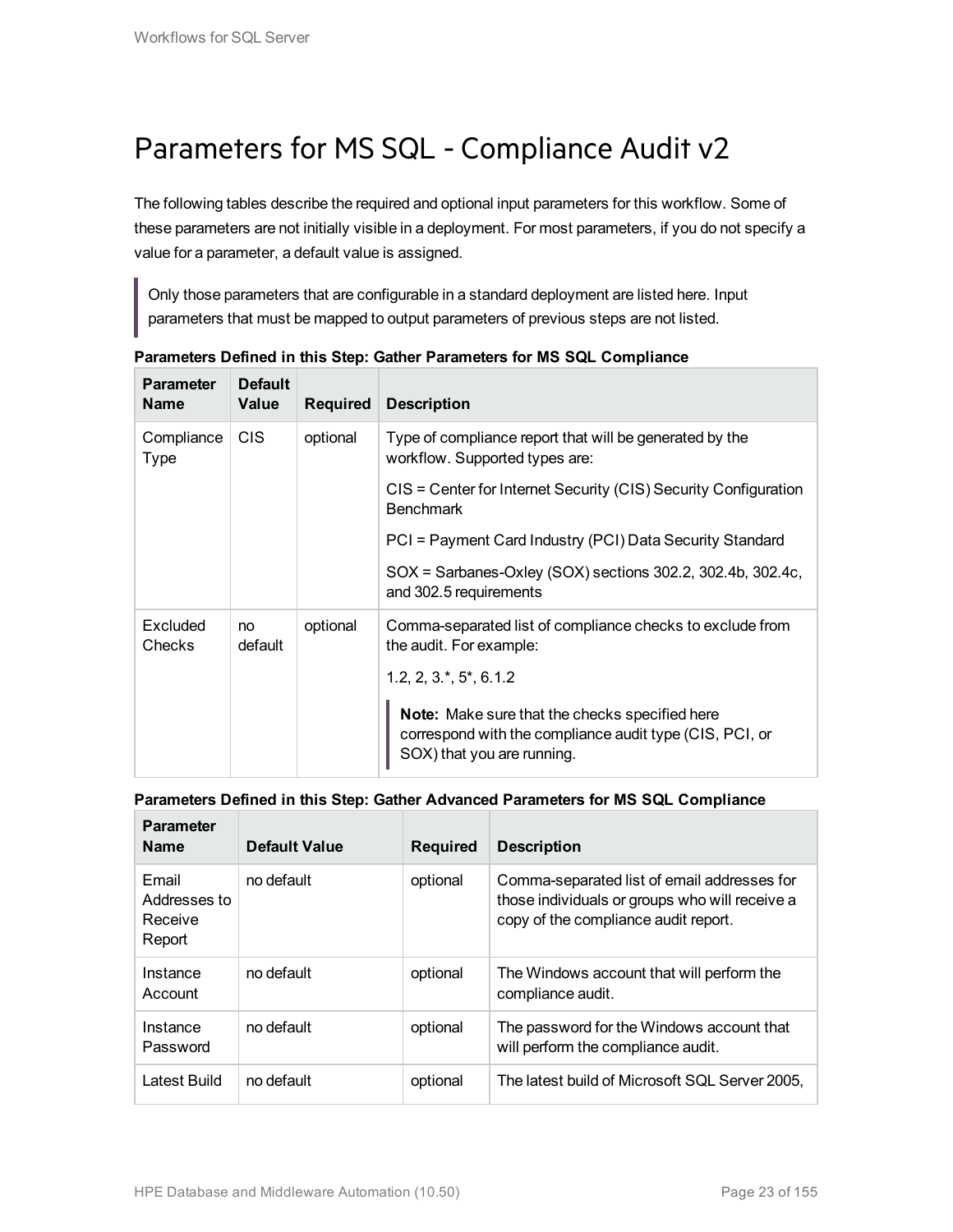| <b>Parameter</b><br><b>Name</b> | <b>Default Value</b> | <b>Required</b> | <b>Description</b>                                                                                                                                                                                                              |
|---------------------------------|----------------------|-----------------|---------------------------------------------------------------------------------------------------------------------------------------------------------------------------------------------------------------------------------|
| to Check for                    |                      |                 | according to Microsoft. Ensure that instance is<br>at least patched up to indicated build level.<br>Example value would be "5058" for SQL 2012's<br>SP2. If no value is given, the related<br>Compliance check will be skipped. |

**Parameters Defined in this Step: Gather Advanced Parameters for MS SQL Compliance, continued**

# <span id="page-23-0"></span>MS SQL - Install Patch

This section describes how to use Database and Middleware Automation (HPE DMA) to create a repeatable, standardized method to quickly and accurately install Microsoft Microsoft SQL Server patches on SQL Server installations across an enterprise to reach patch currency standards.

**Tip:** To patch more complex SQL Server clustered environments, see *Achieve Patch Currency for Microsoft SQL Server Clustered Environments Using HPE DMA*, available at: <https://softwaresupport.hp.com/>

## <span id="page-23-1"></span>**Prerequisites**

Before performing the procedures in this section, your environment must meet the following minimum requirements:

- $\bullet$  A server running Windows 2008, 2008 R2, or 2012.
- A SQL Server instance—version 2005, 2008, 2008R2, or 2012—is provisioned and ready to be patched.
- Patch media:

The SQL Server patch file from Microsoft.

Patch installation media must be available locally or available for download from the software repository.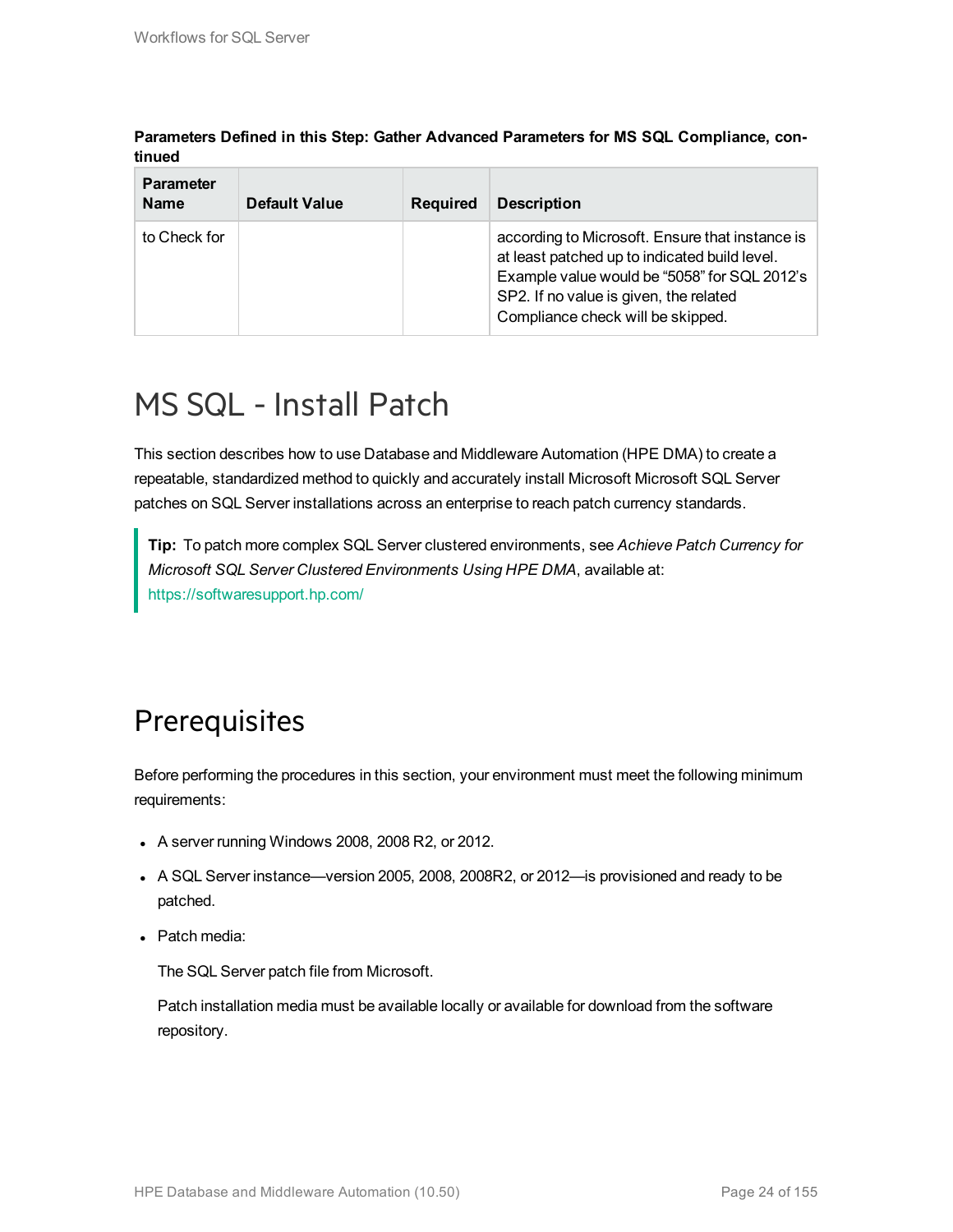- Storage: A staging directory with 1 gigabyte available.
- <span id="page-24-0"></span>**Licenses for SQL Server and HPE DMA.**

## Process Overview

Installing a SQL Server patch to a Microsoft SQL Server installation with HPE DMA is a simple, onestep process. All required checks and steps have been implemented in a single HPE DMA workflow.

Use the following HPE DMA workflow to standardize the process of installing a SQL Server patch:

HPE DMA can install any of the following types of SQL Server patches:

- Hot Fixes
- Cumulative Updates
- Service Packs

**Note:** This workflow patches a single SQL Server instance unless you use the use the advanced parameter Patch All Instances on Server. The advanced parameter is demonstrated in this section.

**Tip:** To patch multiple SQL Server cluster nodes, run MS SQL - Install Patch once for each node, or for an easier process, use the MS SQL - Install Cluster Patch workflow that is described in *Achieve Patch Currency for Microsoft SQL Server Clustered Environments Using HPE DMA*, available at: <https://softwaresupport.hp.com/>

## <span id="page-24-1"></span>Workflow: MS SQL - Install Patch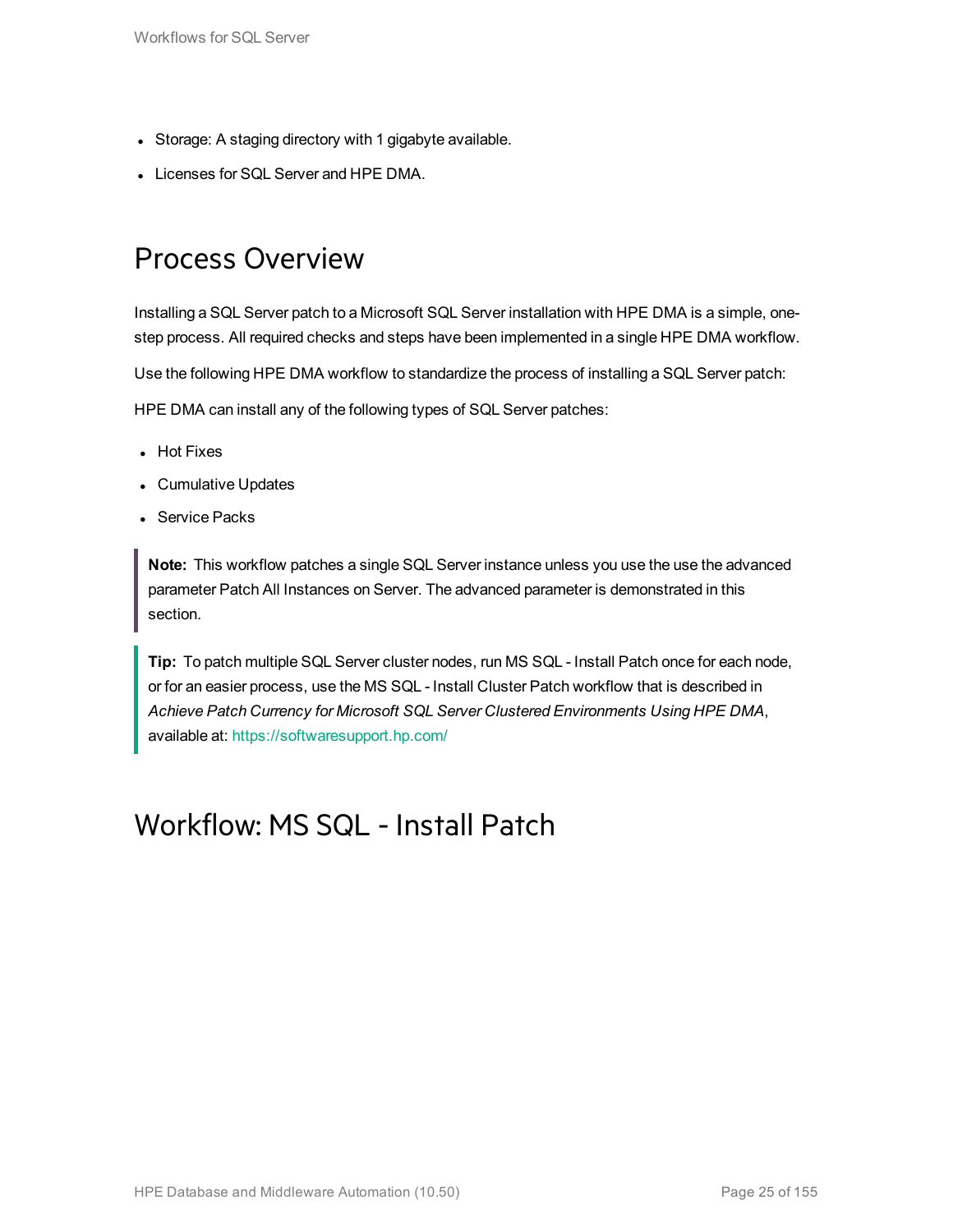

This section provides detailed information required to run the MS SQL - Install Patch workflow.

<span id="page-25-0"></span>**Tip:** To patch multiple SQL Server cluster nodes, run MS SQL - Install Patch once for each.

### Solution pack

<span id="page-25-1"></span>This workflow requires the Database Patching Solution Pack.

### Parameters to expose

<span id="page-25-2"></span>If you want to patch all SQL Server instances, in the workflow's MS SQL - Advanced Parameters - Install Patch step, expose the Patch All Instances on Server parameter.<sup>1</sup>

### Input parameters

When you deploy the MS SQL - Install Patch workflow, specify input parameter values for the following steps.

Bold text in the following tables indicates that you must specify a value for the parameter.

### **Step: MS SQL - Parameters - Install Patch**

| <b>Parameter</b> | <b>Description</b>            | <b>Example Value</b> |
|------------------|-------------------------------|----------------------|
| Download From    | Required: The name of the SQL | SOL12 SP1.exe        |

<sup>1</sup>This parameter is hidden by default and must be exposed when you make a copy of the workflow.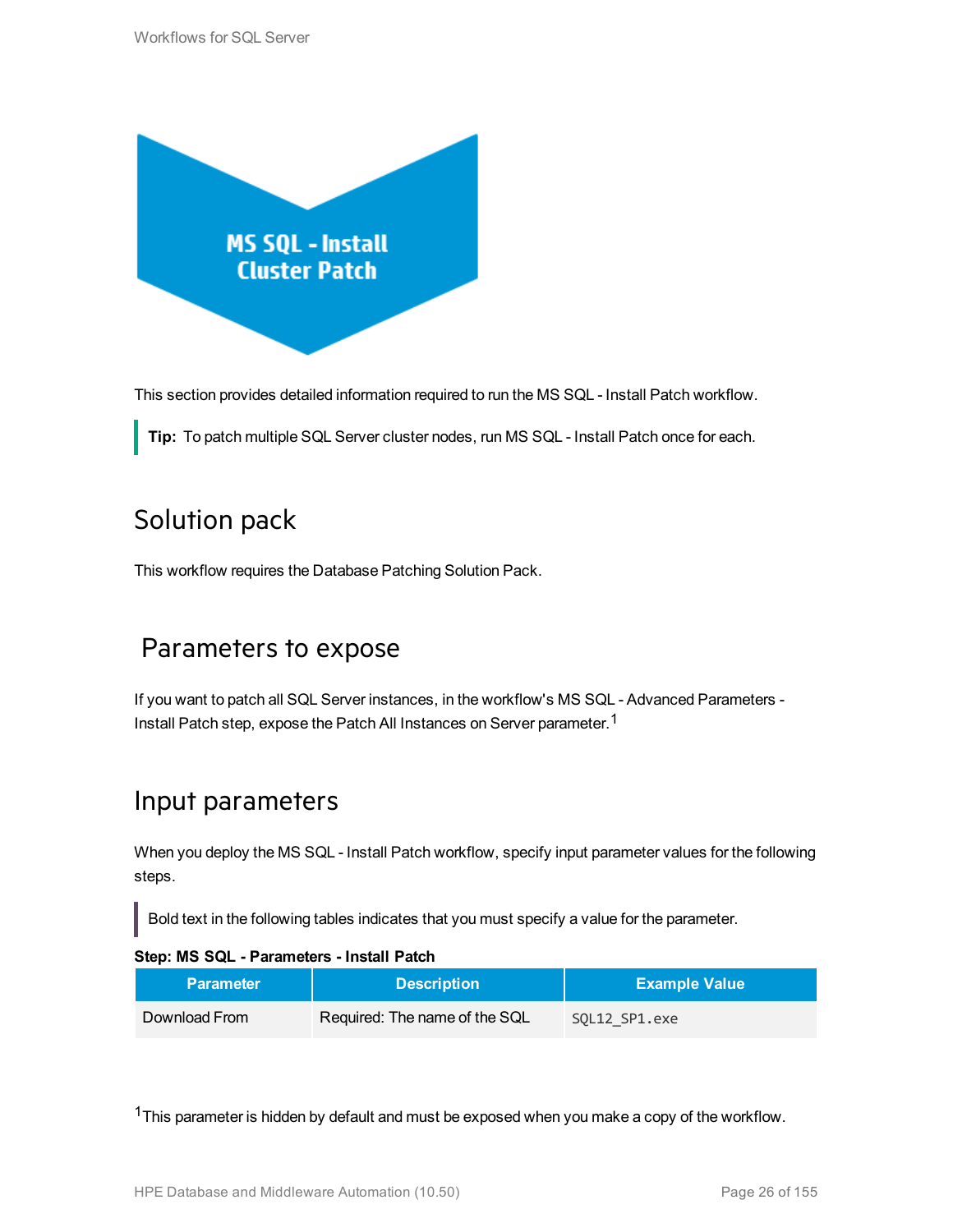| <b>Parameter</b>               | <b>Description</b>                                                                                                          | <b>Example Value</b> |  |
|--------------------------------|-----------------------------------------------------------------------------------------------------------------------------|----------------------|--|
| Software Directory             | Server patch file obtained from<br>Microsoft. <sup>1</sup>                                                                  |                      |  |
|                                | <b>Note:</b> This must be an EXE<br>file. If you obtain a ZIP file from<br>Microsoft, unzip it to retrieve<br>the EXE file. |                      |  |
| Download Target<br>Destination | Required: The local directory where<br>the SQL Server patch file is stored:                                                 | $C:\text{temp}$      |  |
|                                | If patch file is in the software<br>repository: Location where<br>Download From Software Directory<br>will be downloaded    |                      |  |
|                                | If patch file is on the target:<br>Location where the Microsoft SQL<br>Server patch file already exists                     |                      |  |
|                                | Upon a successful workflow<br>completion, all downloaded files are<br>cleaned up.                                           |                      |  |
| <b>Web Service Password</b>    | Required: Password for the HPE<br>DMA Discovery web service API.                                                            |                      |  |
| <b>Web Service User</b>        | Required: User who is capable of<br>modifying the managed<br>environment by using the HPE<br>DMA Discovery web service API. | dmawebuser           |  |

### **Step: MS SQL - Parameters - Install Patch, continued**

#### **Step: MS SQL - Advanced Parameters - Install Patch**

| <b>Parameter</b>                 | <b>Description</b>                                                                                                                         | <b>Example Value</b> |
|----------------------------------|--------------------------------------------------------------------------------------------------------------------------------------------|----------------------|
| Patch All Instances on<br>Server | Optional: Flag to determine whether<br>all SQL Server instances on the<br>server will be patched. Valid<br>values: Yes or No. Default: No. | Yes                  |

 $1$ If the file is not found on the target server(s), it will be downloaded from the software repository.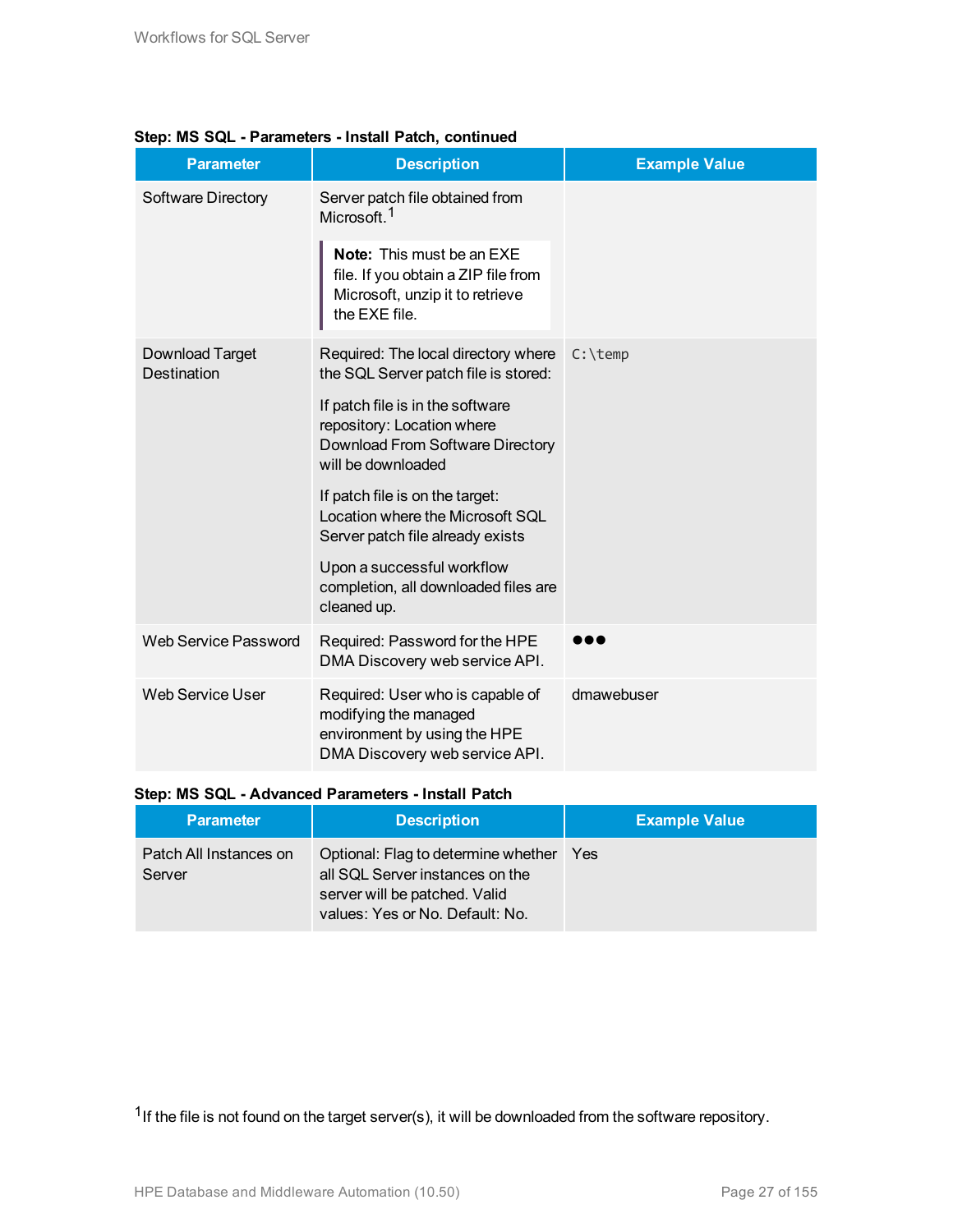#### **Step: MS SQL Kill Processes**

| <b>Parameter</b> | <b>Description</b>                                                                | <b>Example Value</b> |
|------------------|-----------------------------------------------------------------------------------|----------------------|
| Instance Account | Optional: The Windows account<br>that will terminate the SQL Server<br>processes. |                      |

### <span id="page-27-1"></span><span id="page-27-0"></span>FAQs

# How do I install the SQL Server patch on all instances on the server?

To install the SQL Server patch on all instances on the server, set the Patch All Instances on Server parameter to Yes before you execute the deployment:

| Workflow: MS SQL - Install Patch                      |
|-------------------------------------------------------|
| Step: MS SQL - Advanced Parameters - Install Patch    |
| Parameter: Patch All Instances on Server <sup>1</sup> |

# <span id="page-27-2"></span>How do I install the SQL Server patch on multiple cluster nodes?

To install the SQL Server patch on multiple cluster nodes, run the MS SQL - Install Patch workflow once on each cluster node.

# <span id="page-27-3"></span>MS SQL - Install Cluster Patch

This section describes how to use Database and Middleware Automation (HPE DMA) to create a repeatable, standardized method to quickly and accurately install Microsoft SQL Server patches on SQL Server clustered installations across an enterprise to reach patch currency standards.

<sup>1</sup>This parameter is hidden by default and must be exposed when you make a copy of the workflow.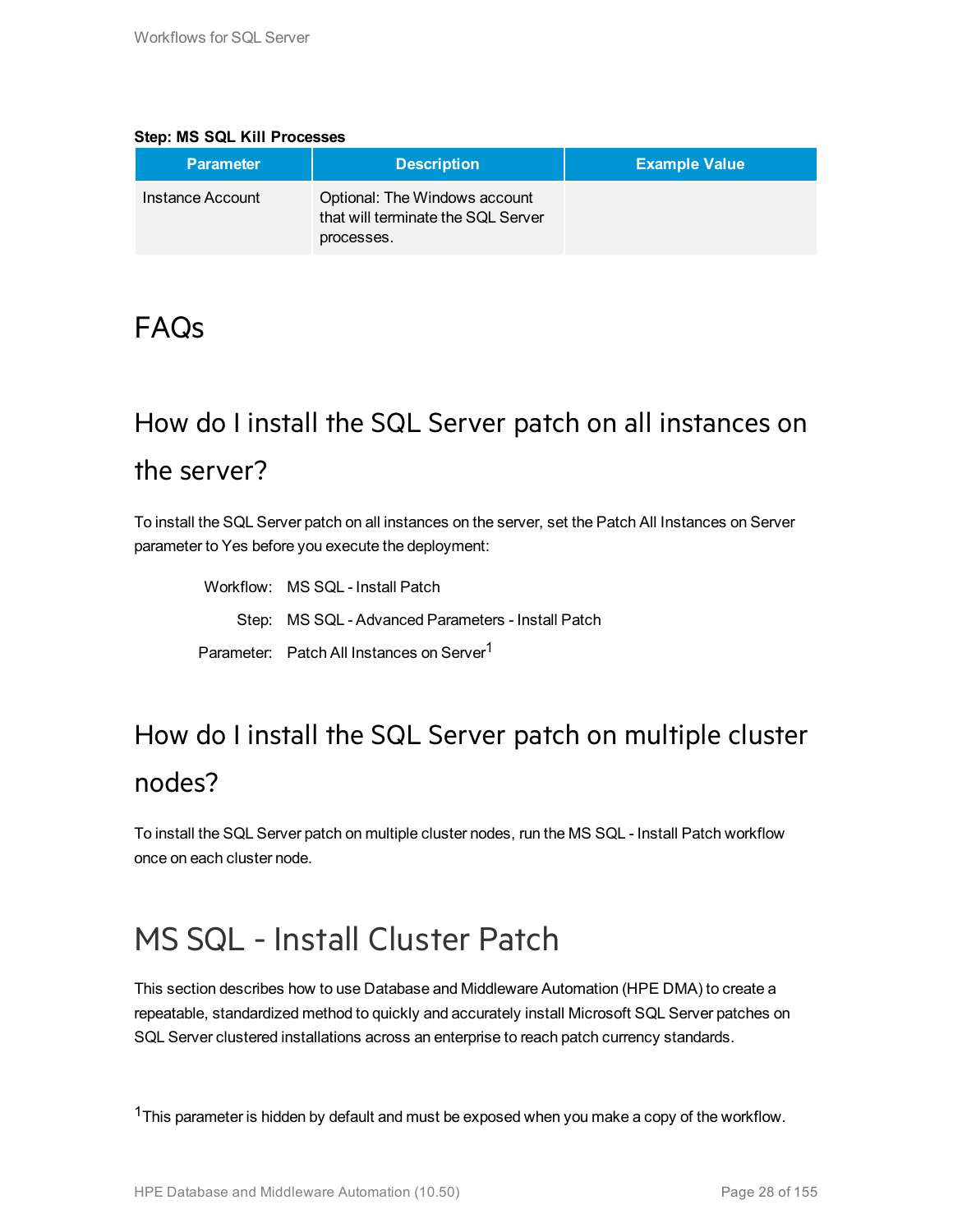**Tip:** To patch SQL Server standalone environments, see *Achieve Patch Currency for Microsoft SQL Server Environments Using HPE DMA*, available at: [softwaresupport.hp.com](https://softwaresupport.hp.com/)

## <span id="page-28-0"></span>**Prerequisites**

Before performing the procedures in this section, your environment must meet the following minimum requirements:

- $\bullet$  A server running Windows 2008, 2008 R2, or 2012.
- A SQL Server clustered instance—version 2008, 2008 R2, or 2012—is provisioned and ready to be patched.
- Patch media:

The SQL Server patch file from Microsoft.

Patch installation media must be available locally or available for download from the software repository.

- Storage: A staging directory with 1 gigabyte available.
- <span id="page-28-1"></span>• Licenses for SQL Server and HPE DMA.

### Process Overview

Installing a SQL Server patch to a Microsoft SQL Server clustered installation with HPE DMA is a simple, one-step process. All required checks and steps have been implemented in a single HPE DMA workflow.

HPE DMA can install any of the following types of SQL Server patches:

- Hot Fixes
- Cumulative Updates
- Service Packs

**Note:** To execute the workflow, only one of the nodes in the SQL Server cluster needs to be a target for the deployment. The workflow discovers all cluster members and patches each one.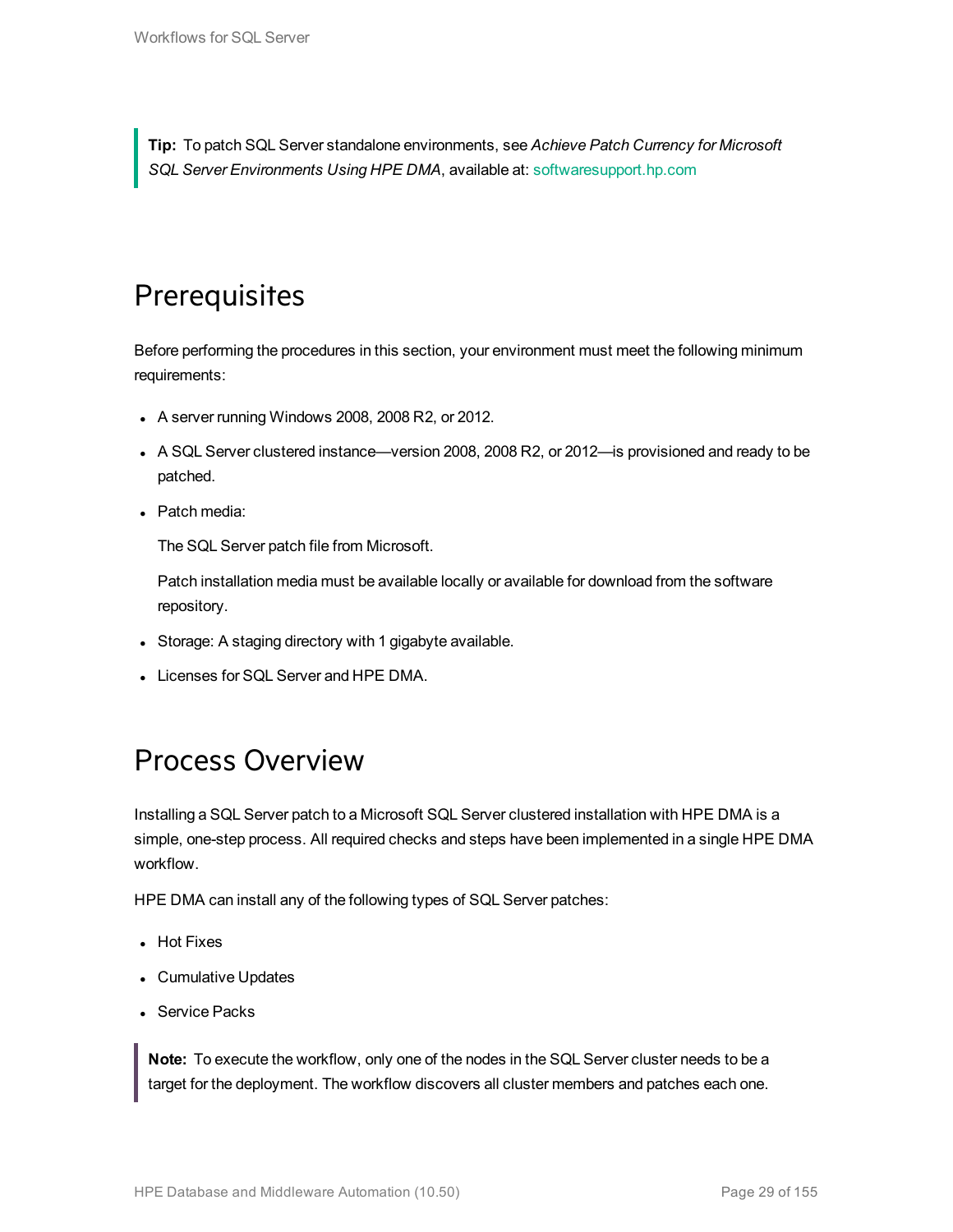<span id="page-29-0"></span>The following section provides detailed information required to run the workflow.

## Workflow: MS SQL - Install Cluster Patch



<span id="page-29-1"></span>This section provides detailed information required to run the MS SQL - Install Cluster Patch workflow.

## Solution pack

<span id="page-29-2"></span>This workflow requires the Database Patching Solution Pack.

### Parameters to expose

<span id="page-29-3"></span>None

### Input parameters

When you deploy the MS SQL - Install Cluster Patch workflow, specify input parameter values for the following steps.

#### **Step: MS SQL - Parameters - Install Patch**

| <b>Parameter</b> | <b>Description</b>            | <b>Example Value</b> |
|------------------|-------------------------------|----------------------|
| Download From    | Required: The name of the SQL | SQL12 SP1.exe        |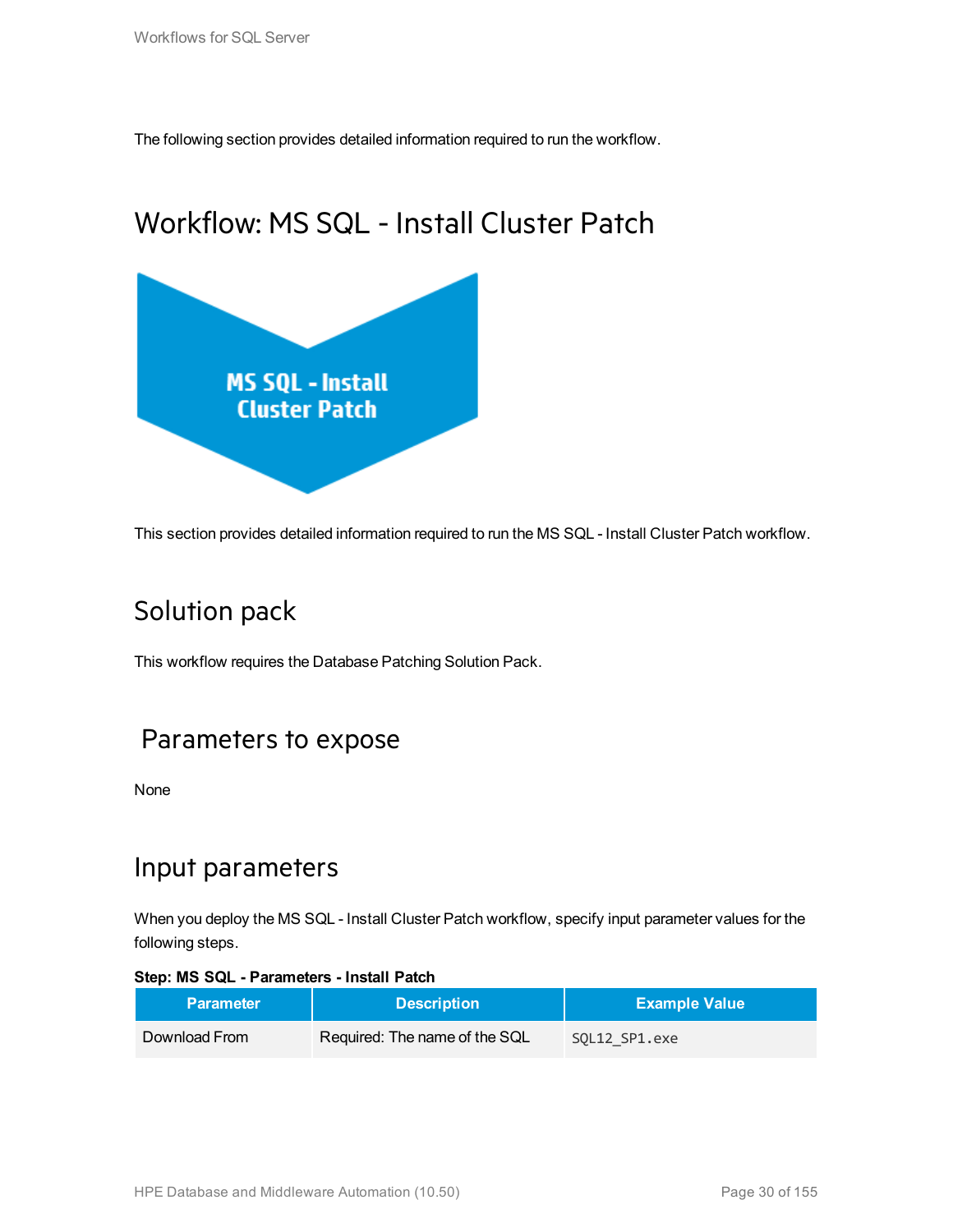| <b>Parameter</b>               | <b>Description</b>                                                                                                          | <b>Example Value</b> |
|--------------------------------|-----------------------------------------------------------------------------------------------------------------------------|----------------------|
| Software Directory             | server patch file obtained from<br>Microsoft. <sup>1</sup>                                                                  |                      |
|                                | <b>Note:</b> This must be an EXE<br>file. If you obtain a ZIP file from<br>Microsoft, unzip it to retrieve<br>the EXE file. |                      |
| Download Target<br>Destination | Required: The local directory where<br>the SQL server patch file is stored:                                                 | $C:\text{temp}$      |
|                                | If patch file is in the software<br>repository: Location where<br>Download From Software Directory<br>will be downloaded    |                      |
|                                | If patch file is on the target:<br>Location where the Microsoft<br>SQL server patch file already exists                     |                      |
|                                | Upon a successful workflow<br>completion, all downloaded files are<br>cleaned up.                                           |                      |
| Web Service Password           | Required: Password for the HPE<br>DMA Discovery web service API.                                                            |                      |

### **Step: MS SQL - Parameters - Install Patch, continued**

**Note:** The step Run Subflow - MS SQL - Install Patch runs first to patch all passive nodes.

### **Step: Run Subflow - MS SQL - Install Patch**

| <b>Parameter</b>             | <b>Description</b>                                                                                                                                                        | <b>Example Value</b> |
|------------------------------|---------------------------------------------------------------------------------------------------------------------------------------------------------------------------|----------------------|
| Server Parallel<br>Execution | Optional: Flag to determine whether<br>the workflow is to execute in<br>parallel. Set to False if you would<br>like the workflow to execute<br>serially. Default is True. | True                 |

**Note:** The step Run Subflow - MS SQL - Install Patch runs again to patch the active node.

 $1$ If the file is not found on the target server(s), it will be downloaded from the software repository.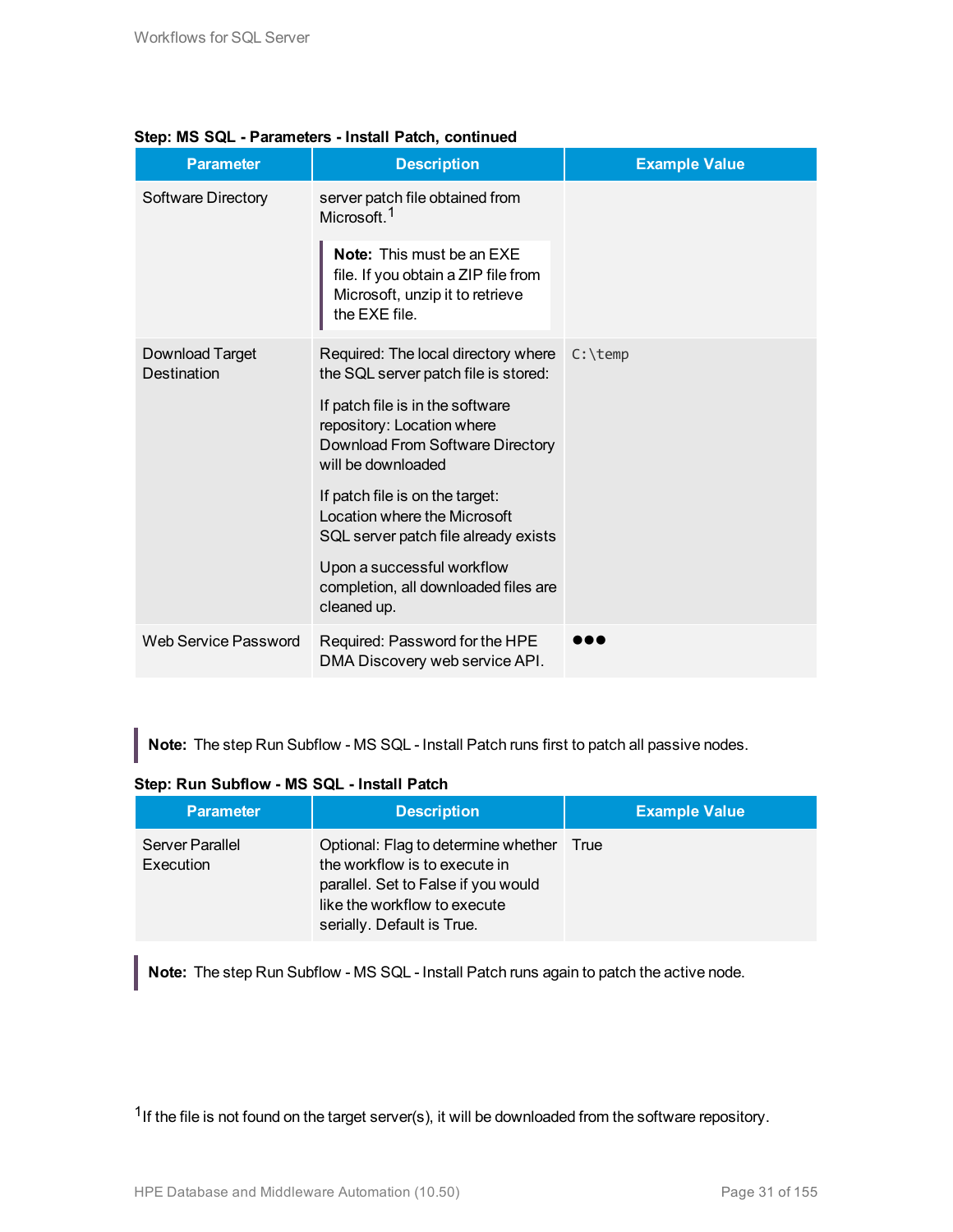| <b>Parameter</b>             | <b>Description</b>                                                                                                                                                        | <b>Example Value</b> |
|------------------------------|---------------------------------------------------------------------------------------------------------------------------------------------------------------------------|----------------------|
| Server Parallel<br>Execution | Optional: Flag to determine whether<br>the workflow is to execute in<br>parallel. Set to False if you would<br>like the workflow to execute<br>serially. Default is True. | True                 |

### **Step: Run Subflow - MS SQL - Install Patch**

### <span id="page-31-0"></span>FAQs

# <span id="page-31-1"></span>How do I install the SQL Server patch on all instances on the server?

To install the SQL Server patch on all instances on the server, set the Patch All Instances on Server parameter to Yes before you execute the deployment:

| Workflow: MS SQL - Install Patch                      |
|-------------------------------------------------------|
| Step: MS SQL - Advanced Parameters - Install Patch    |
| Parameter: Patch All Instances on Server <sup>1</sup> |

# <span id="page-31-2"></span>How do I install the SQL Server patch on multiple cluster nodes?

To install the SQL Server patch on multiple cluster nodes, run the MS SQL - Install Patch workflow once on each cluster node.

<sup>1</sup>This parameter is hidden by default and must be exposed when you make a copy of the workflow.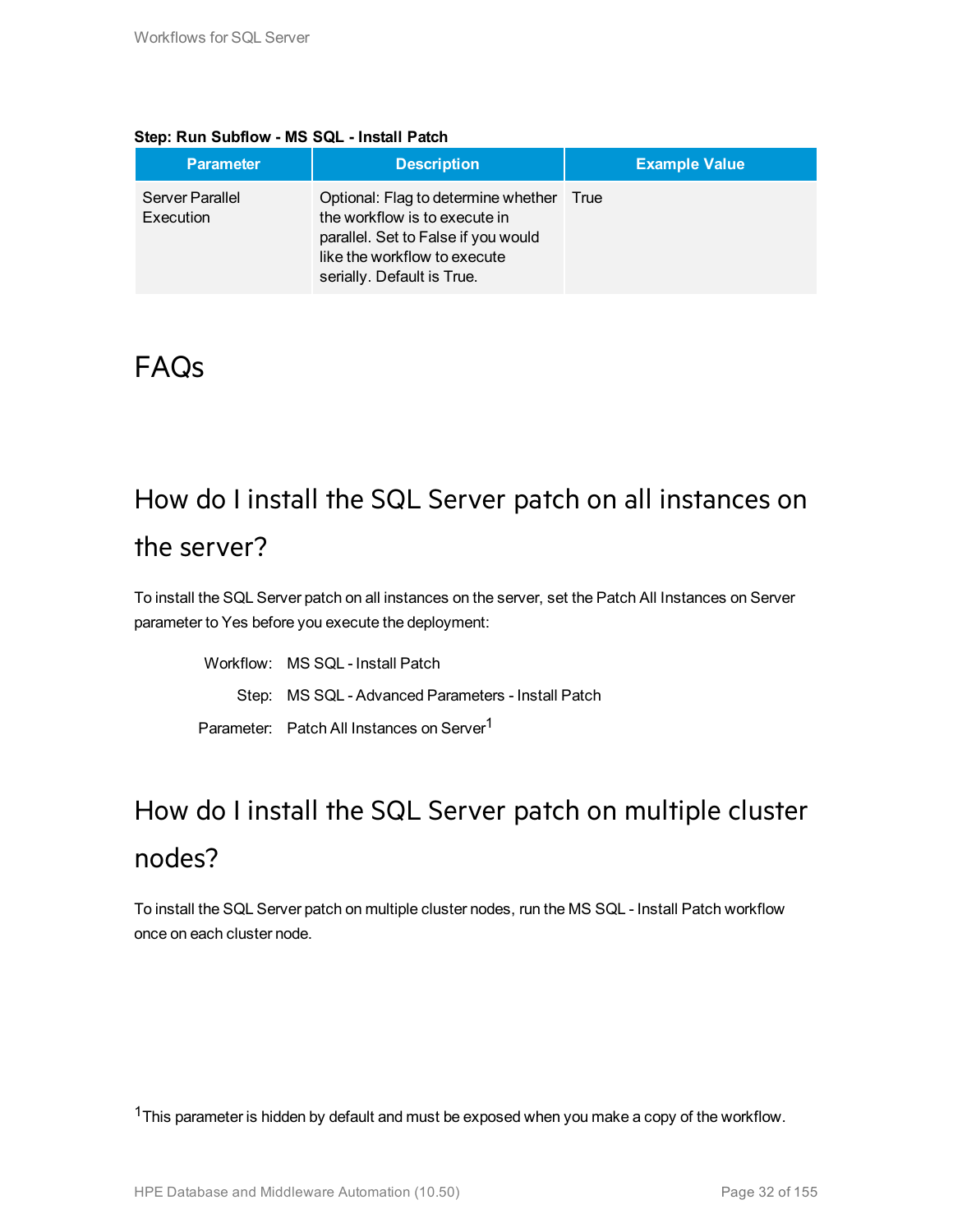# <span id="page-32-0"></span>Refreshing Database

This section describes the SQL Server workflows included in the HPE Database and Middleware Automation (HPE DMA) Database Refresh solution pack.

Database refresh involves copying the contents of one database into a database in the same or another SQL Server instance. This is useful, for example, if you want to move a database from a traditional IT infrastructure to a private cloud. It is also useful if you want to duplicate production data in a test environment for application development or troubleshooting purposes.

The workflows in this solution pack enable you to automate and simplify the following operations:

- Extracting the contents of a database into a backup file
- Restoring a database from an existing backup file
- Extracting the contents of one database and loading them into another database using a single **bridged execution** workflow that performs both steps

The workflows perform extensive validation checks prior to and immediately after the database backup and restore operations to ensure that the refresh is successful.

After a refresh is completed, the restore workflows can re-create any existing database users and roles.

The workflows can create or utilize a database backup file that is compressed, encrypted, or both.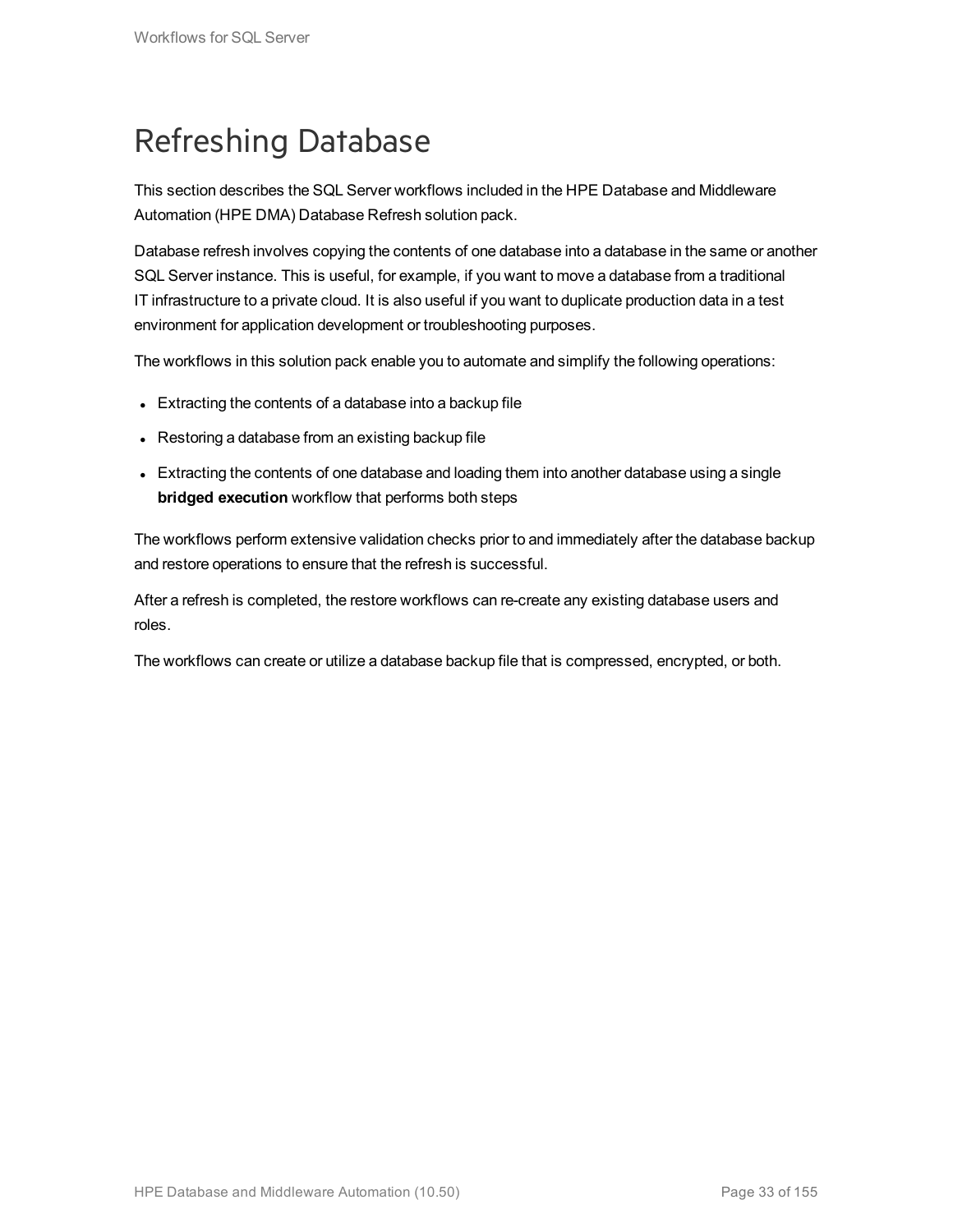## <span id="page-33-0"></span>MS SQL - Backup Database

This workflow enables you to backup a SQL Server database into file (the backup file) that is stored either locally or on a network share.

You can specify various options for the backup operation, including whether the backup file is compressed or encrypted with a password.

The workflow performs extensive validation checks prior to and immediately after the backup operation to ensure that the backup file is valid. The workflow will perform an additional integrity check on the backup file if you set the Perform Integrity Check parameter to YES.

| <b>Topic</b>                                       | Information Included                                                                                                              |
|----------------------------------------------------|-----------------------------------------------------------------------------------------------------------------------------------|
| "Prerequisites for this<br>Workflow"               | List of prerequisites that must be satisfied before you can run this<br>workflow                                                  |
| "How this Workflow"<br>Works"                      | Information about what the workflow does, including validation checks<br>performed, steps executed, and a high-level process flow |
| "How to Run this<br>Workflow"                      | Instructions for running this workflow in your environment                                                                        |
| "Sample Scenarios"                                 | Examples of typical parameter values for this workflow                                                                            |
| "Parameters for Backup"<br><b>MS SQL Database"</b> | List of input parameters for this workflow                                                                                        |

To use this workflow in your environment, see the following information:

The process of deploying and running this workflow is the same for all scenarios, but the parameters required will differ depending on the specific scenario that you are implementing.

The workflow provides default values for most parameters. These default values are usually sufficient for a "typical" database backup. You can override the defaults by specifying parameter values in the deployment. You can also expose additional parameters in the workflow, if necessary, to accomplish more advanced scenarios.

Any parameters not explicitly specified in the deployment will have the default values listed in ["Parameters](#page-41-0) for Backup MS SQL Database" on page 42 .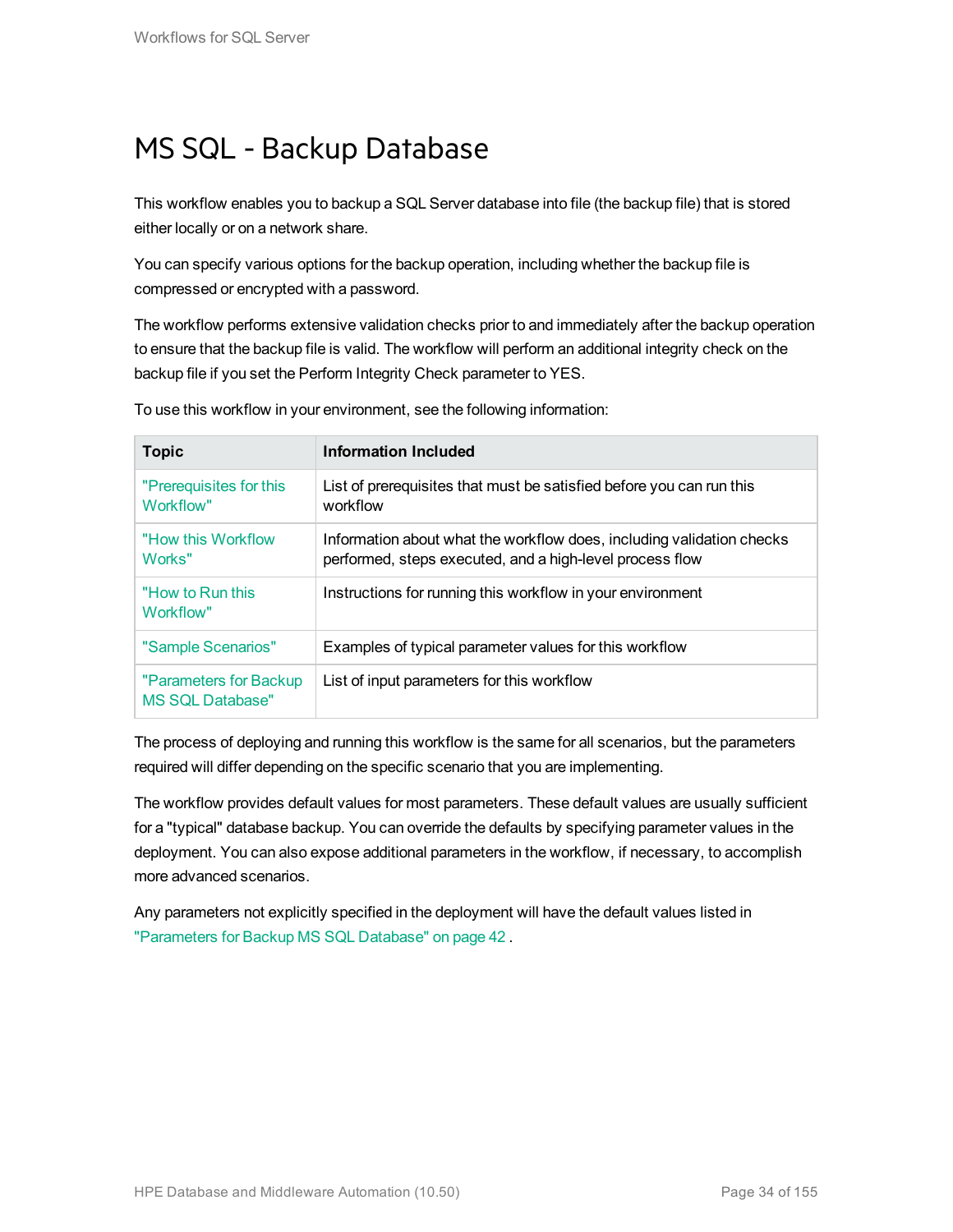## <span id="page-34-0"></span>Prerequisites for this Workflow

The following prerequisites must be satisfied before you can run the "MS SQL - Backup [Database"](#page-33-0) workflow:

- 1. The service login for the SQL Server service must have read and write permissions on the backup path.
- 2. The server management agent must have login access to the SQL Server instance in which the target database resides. It must also have permission to perform database consistency check (DBCC) commands on the target database.
- 3. There must be sufficient space available on the target data and log disks. The workflow checks for this, and will fail if sufficient space is not available.

### **Additional Considerations**

For information about prerequisites for SQL Server, refer to the SQL Server Product [Documentation](http://msdn.microsoft.com/en-us/library).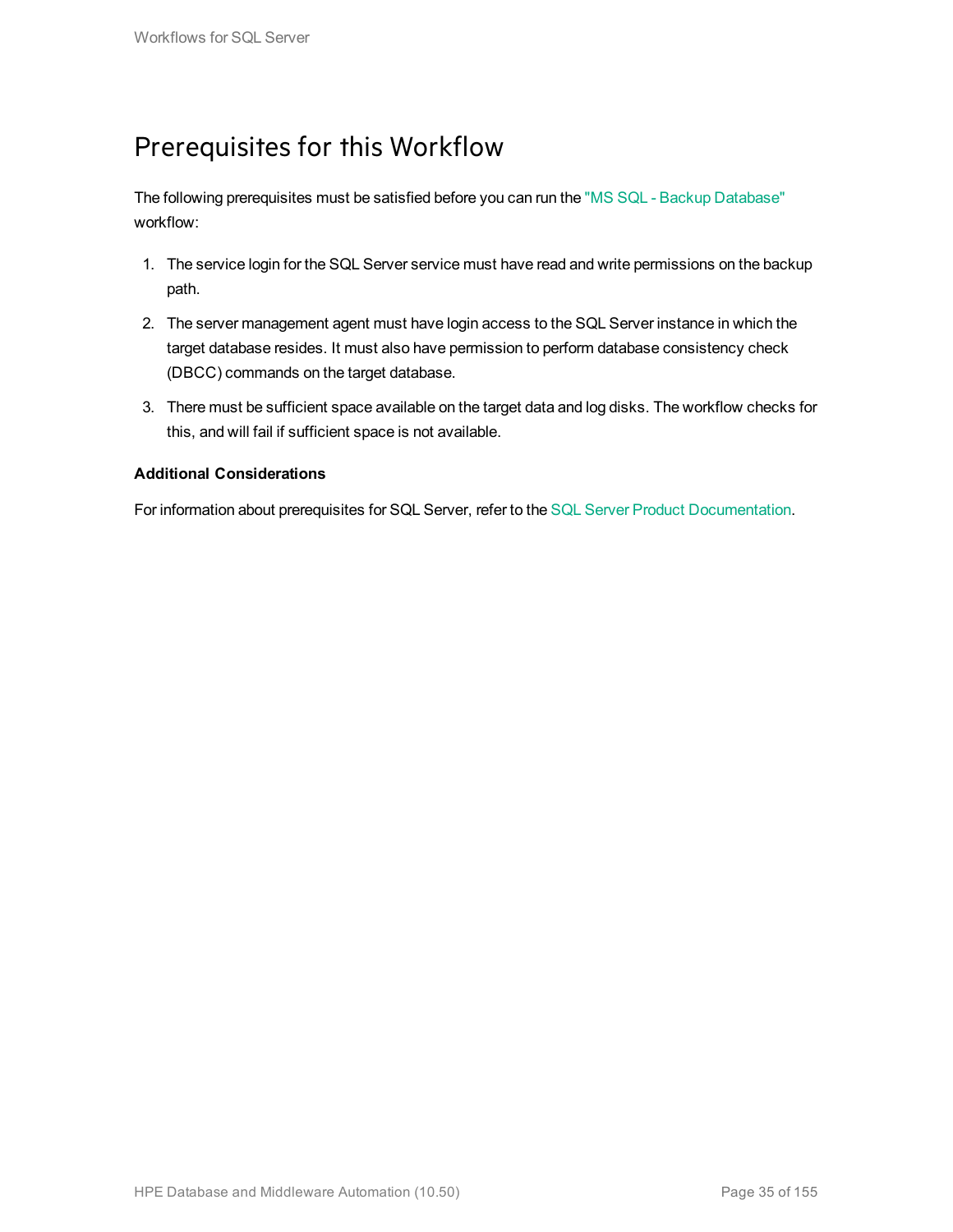### <span id="page-35-0"></span>How this Workflow Works

<span id="page-35-1"></span>This topic contains the following information about the "MS SQL - Backup [Database"](#page-33-0) workflow:

#### **Validation Checks Performed**

The workflow checks the following things prior to dumping the database. If any of these checks fails, the workflow fails.

- 1. All required parameters have values. If any required parameter does not have a value—either a value that you specify or a default value—the workflow fails in the Run MS SQL Pre-Backup Validation step.
- 2. The Target Backup Path is accessible, either locally or on a network share.

If the Target Backup Path is on a network share, the Windows Share User has read and write access the share.

- 3. The target database exists, and the workflow can connect to it.
- 4. Adequate disk space is available to store the database backup file.
- 5. If the Target Backup Path does not currently exist, it will be created prior to creating the backup file.

#### **Steps Executed**

The "MS SQL - Backup [Database"](#page-33-0) workflow includes the following steps. Each step must complete successfully before the next step can start. If a step fails, the workflow reports a failure, and all subsequent steps are skipped.

#### **Process Flow**

This workflow performs the following tasks:

- 1. Performs the preliminary [validation](#page-35-1) checks described above.
- 2. Performs the database backup operation to create the backup file.
- 3. Performs post-backup validation checks to ensure that all required parameters had valid values.
- 4. If Perform Integrity Check was set to YES, performs an integrity check on the backup file.

#### **Tips and Best Practices**

It is good practice to run basic database consistency checks (DBCCs) on the source database before running this workflow to ensure that there are no internal errors in the database.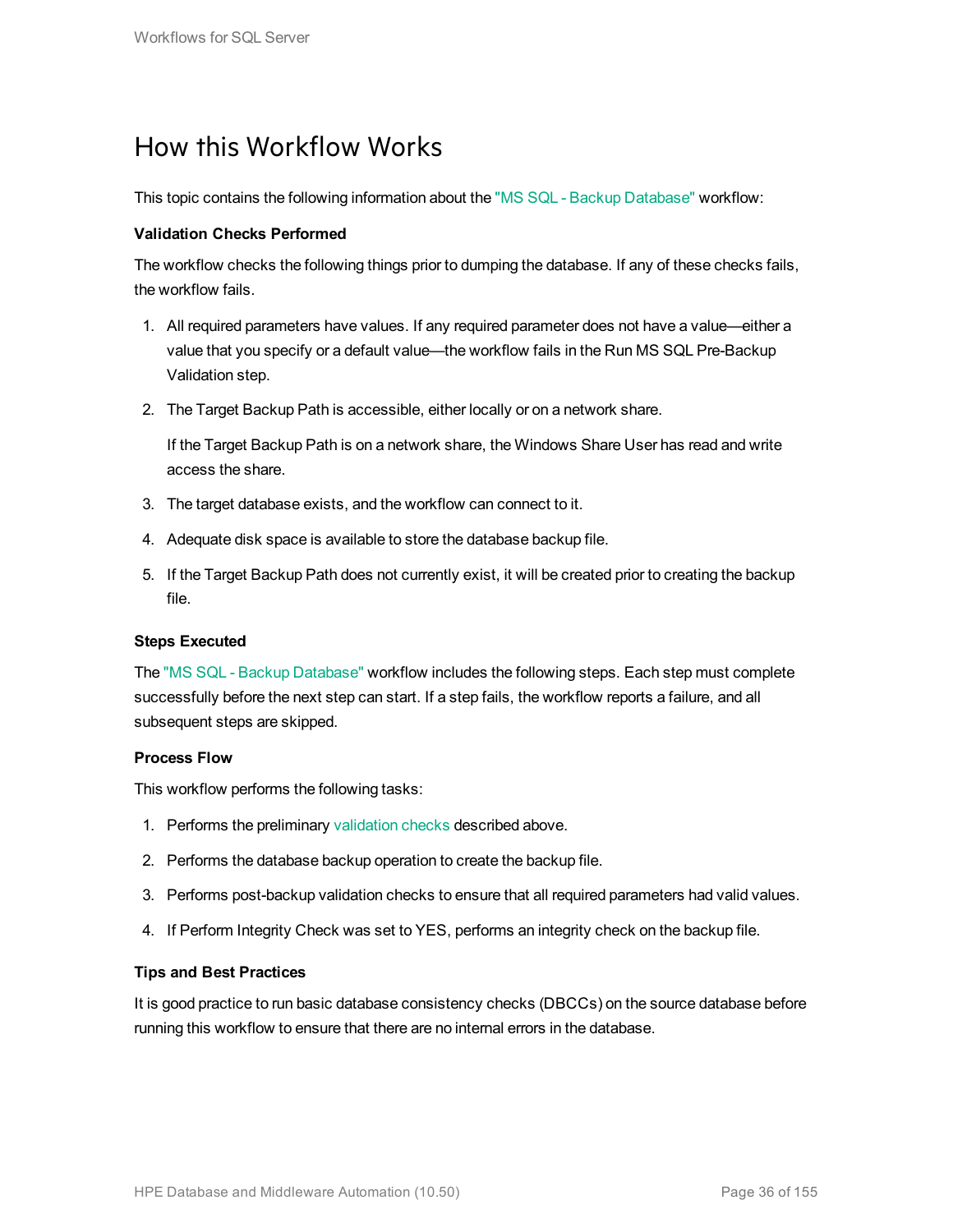If you find errors in the source database, be sure to fix them before running this workflow. The workflow does not have the ability to diagnose or remediate problems in the database prior to performing the database backup.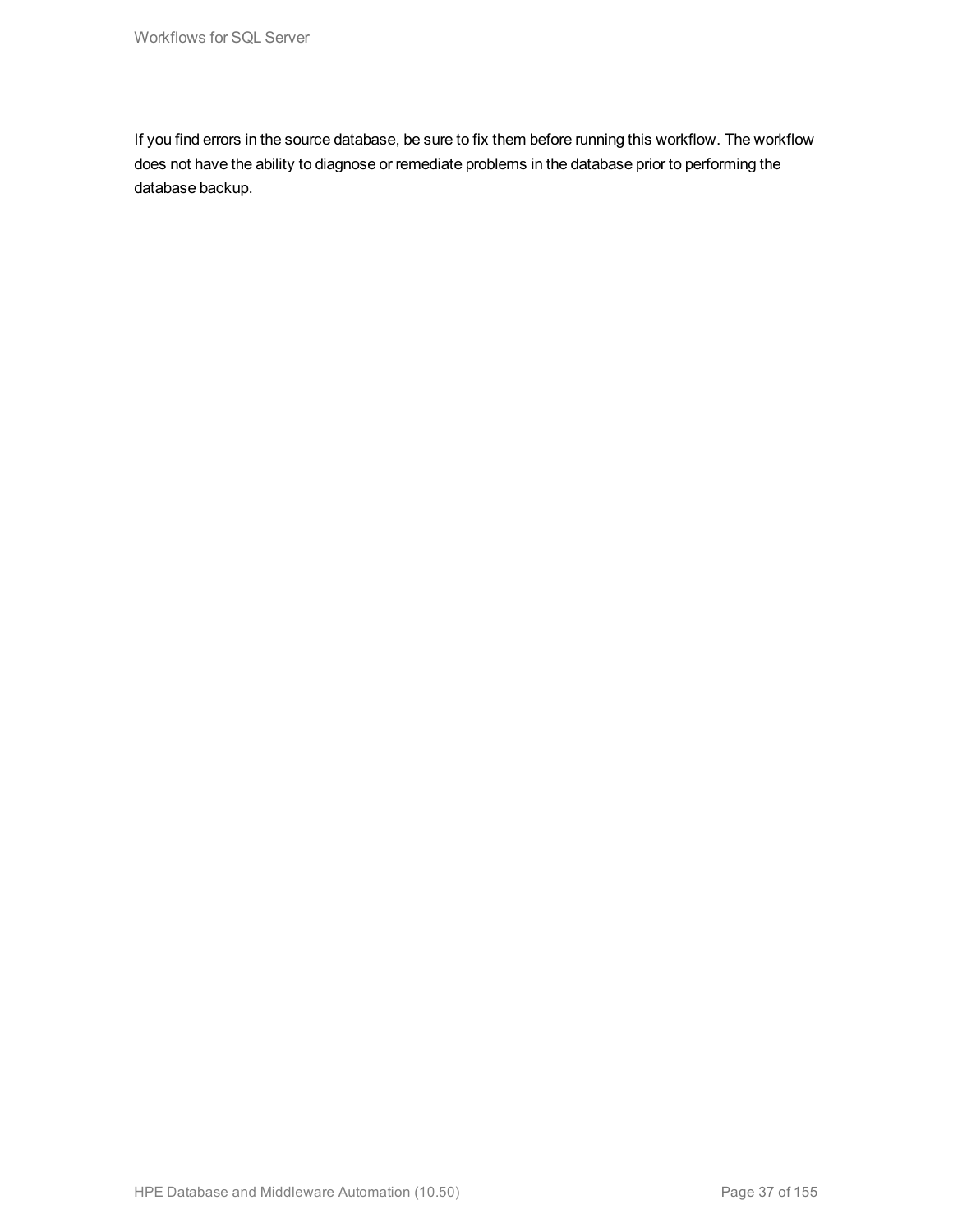### How to Run this Workflow

This topic explains how to customize and run the "MS SQL - Backup [Database"](#page-33-0) workflow in your environment.

**Note:** Prior to running this workflow, review the ["Prerequisites](#page-34-0) for this Workflow", and ensure that all requirements are satisfied.

#### **To customize and run the Backup MS SQL Database workflow:**

- 1. Create a deployable copy of the workflow.
- 2. Determine the values that you will specify for the following parameter. This is the minimum set of parameters required to run this workflow.

| <b>Parameter</b><br><b>Name</b> | <b>Default</b><br>Value | <b>Description</b>                                                                                                                                                                                                                                  |
|---------------------------------|-------------------------|-----------------------------------------------------------------------------------------------------------------------------------------------------------------------------------------------------------------------------------------------------|
| Target<br>Backup<br>Path        | no<br>default           | Where the database backup file will be stored, either locally or on a<br>network share. You can specify both the path and file name, or you can<br>specify only the path.                                                                           |
|                                 |                         | If you specify a file name, it must end in . bak.<br>$\circ$                                                                                                                                                                                        |
|                                 |                         | If you do not specify a file name, the backup file name will have the<br>$\circ$<br>following form:                                                                                                                                                 |
|                                 |                         | <databasename> <datetime>.bak</datetime></databasename>                                                                                                                                                                                             |
|                                 |                         | where <databasename> represents the name of the target database<br/>specified when the workflow runs, and <math>\langle dateTime \rangle</math> is the date and<br/>time when the Run MS SQL Pre-Backup Validation step is executed.</databasename> |
|                                 |                         | If the file will be stored on a network share, the Windows Share User<br>must have read and write access to that share.                                                                                                                             |

- 3. See ["Parameters](#page-41-0) for Backup MS SQL Database" on page 42 for detailed descriptions of all input parameters for this workflow, including default values.In the workflow editor, expose any additional parameters that you need. You will specify values for those parameters when you create the deployment or at runtime.
- 4. Save the changes to the workflow (click **Save** in the lower right corner).
- 5. Create a new deployment.
- 6. On the Parameters tab, specify values (or set the type to Runtime Value) for the required parameters listed in step 2 and any additional parameters that you have exposed. You do not need to specify values for those parameters whose default values are appropriate for your environment.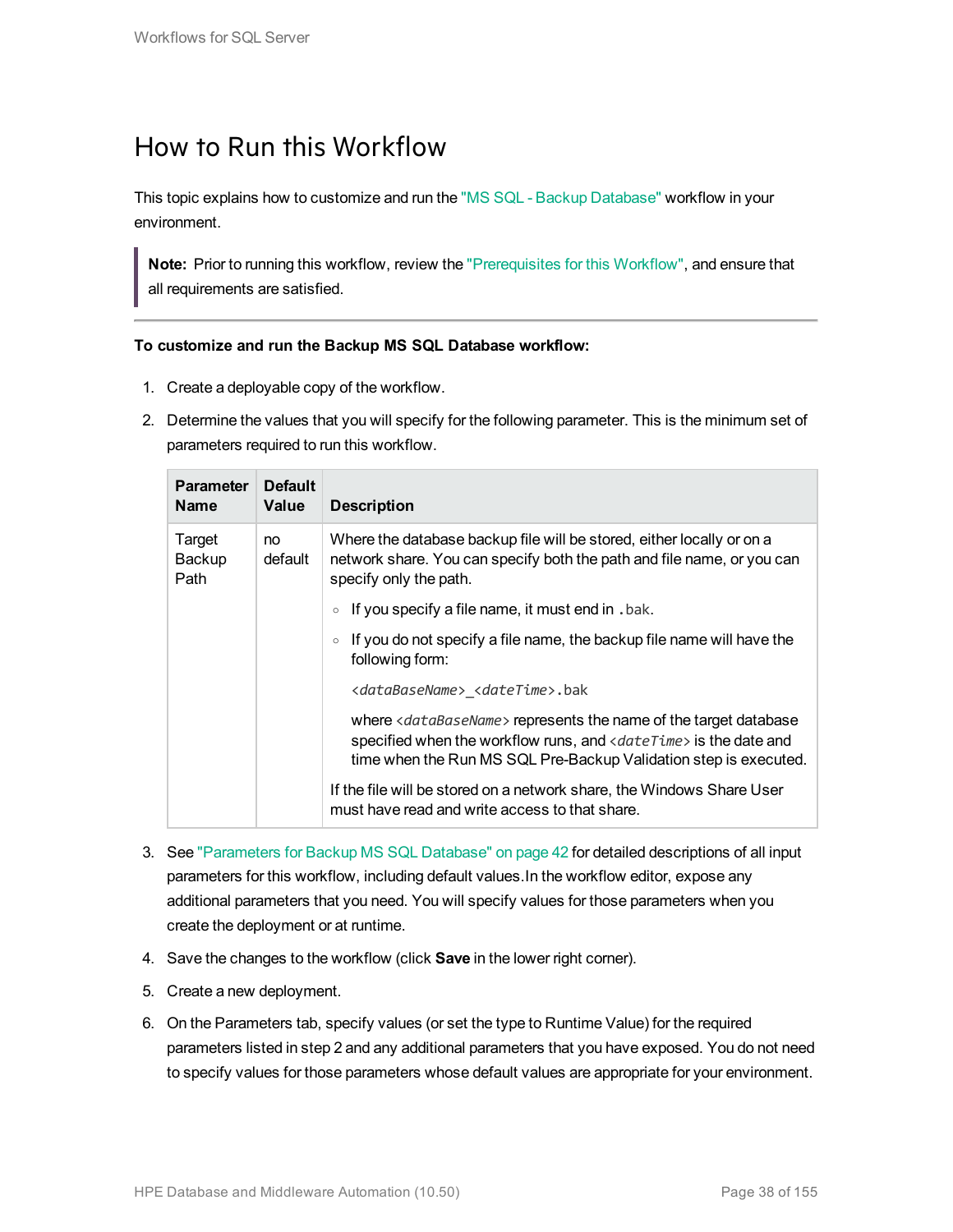- 7. On the Targets tab, specify one or more targets for this deployment.
- 8. Save the deployment (click **Save** in the lower right corner).
- 9. Run the workflow using this deployment, specifying any runtime parameters.

The workflow will complete and report "Success" on the Console if it has run successfully. If an invalid parameter value is specified, an error is logged, and the workflow terminates in the "Failure" state.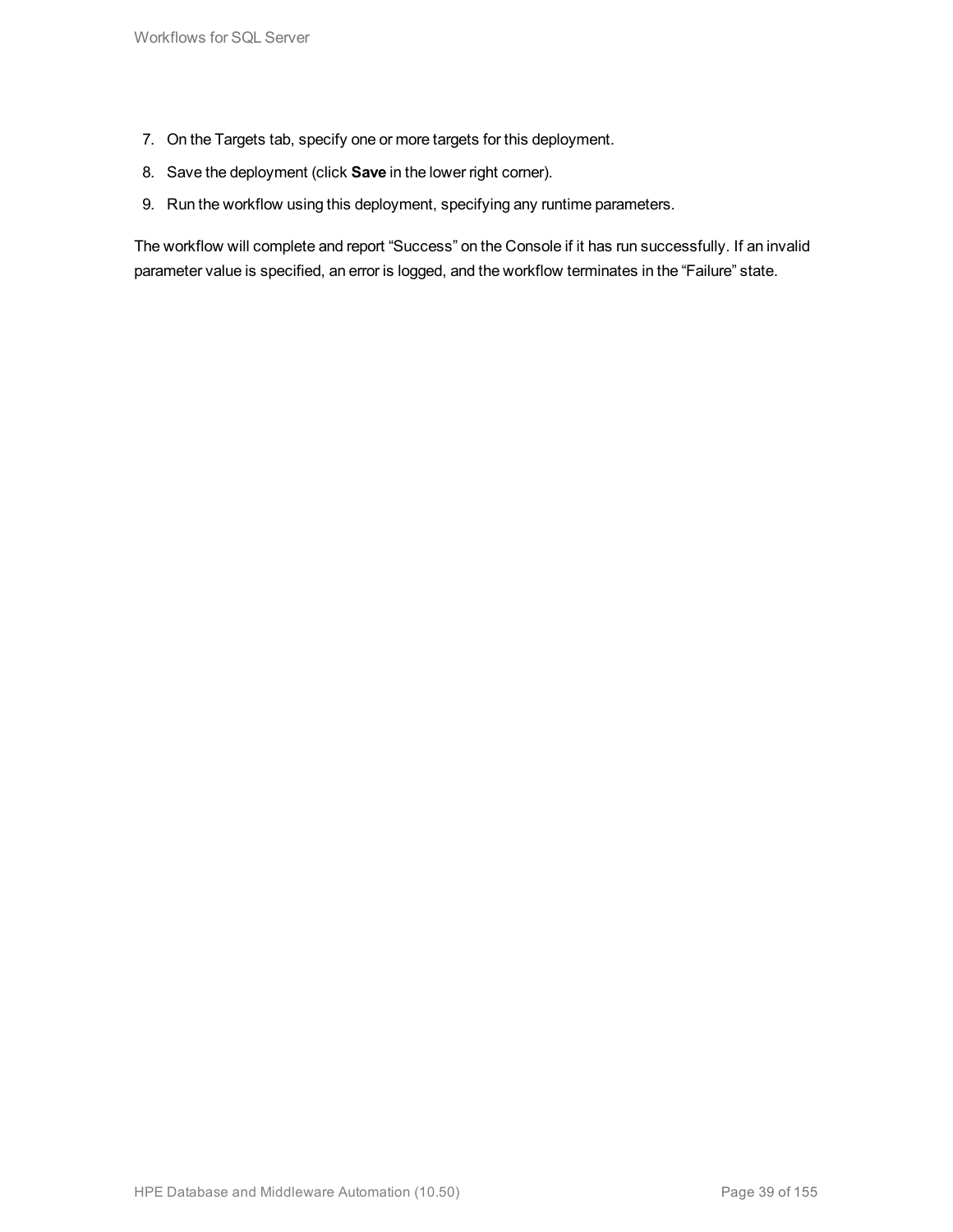## Sample Scenarios

This topic shows you how to use various parameters to achieve the following database backup scenarios in your environment using the "MS SQL - Backup [Database"](#page-33-0) workflow:

#### **Scenario 1: Create a Backup File that is Not Encrypted or Compressed**

This is the simplest SQL Server database backup scenario. In this example, the backup file is stored on a network share.

| <b>Step Name</b>                                            | <b>Parameter</b><br><b>Name</b>            | <b>Example Value</b>                                                                                                                      |
|-------------------------------------------------------------|--------------------------------------------|-------------------------------------------------------------------------------------------------------------------------------------------|
| Gather Parameters for MS<br>SQL Database Backup             | Target<br>Backup<br>Path                   | \\WIN-DOMAIN-CTRL\Backups                                                                                                                 |
| Gather Advanced<br>Parameters for MS SOL<br>Database Backup | <b>Windows</b><br><b>Share</b><br>Password | WinSharePwd<br>To avoid having to re-enter passwords whenever they<br>change, you can create a policy to provide them to the<br>workflow. |
|                                                             | <b>Windows</b><br>Share User               | WIN\Administrator                                                                                                                         |

Be sure that the default values for all remaining parameters are appropriate for your environment (see ["Parameters](#page-41-0) for Backup MS SQL Database" on page 42).

#### **Scenario 2: Create a Backup File that is Encrypted and Compressed**

This scenario requires you to specify the encryption password and compression option for the database backup file. In this example, the backup file is stored in locally on the server that hosts the target database.

| <b>Step Name</b>                                         | <b>Parameter Name</b>                | <b>Example Value</b>                |
|----------------------------------------------------------|--------------------------------------|-------------------------------------|
| Gather Parameters for MS SQL Database<br>Backup          | Target Backup Path                   | c:\Backups\mytestdb<br>03122012.bak |
| Gather Advanced Parameters for MS SQL<br>Database Backup | <b>Backup Encryption</b><br>Password | EncryptMyBackup                     |
|                                                          | Compress Backup<br>File              | <b>YES</b>                          |

Be sure that the default values for all remaining parameters are appropriate for your environment (see ["Parameters](#page-41-0) for Backup MS SQL Database" on page 42).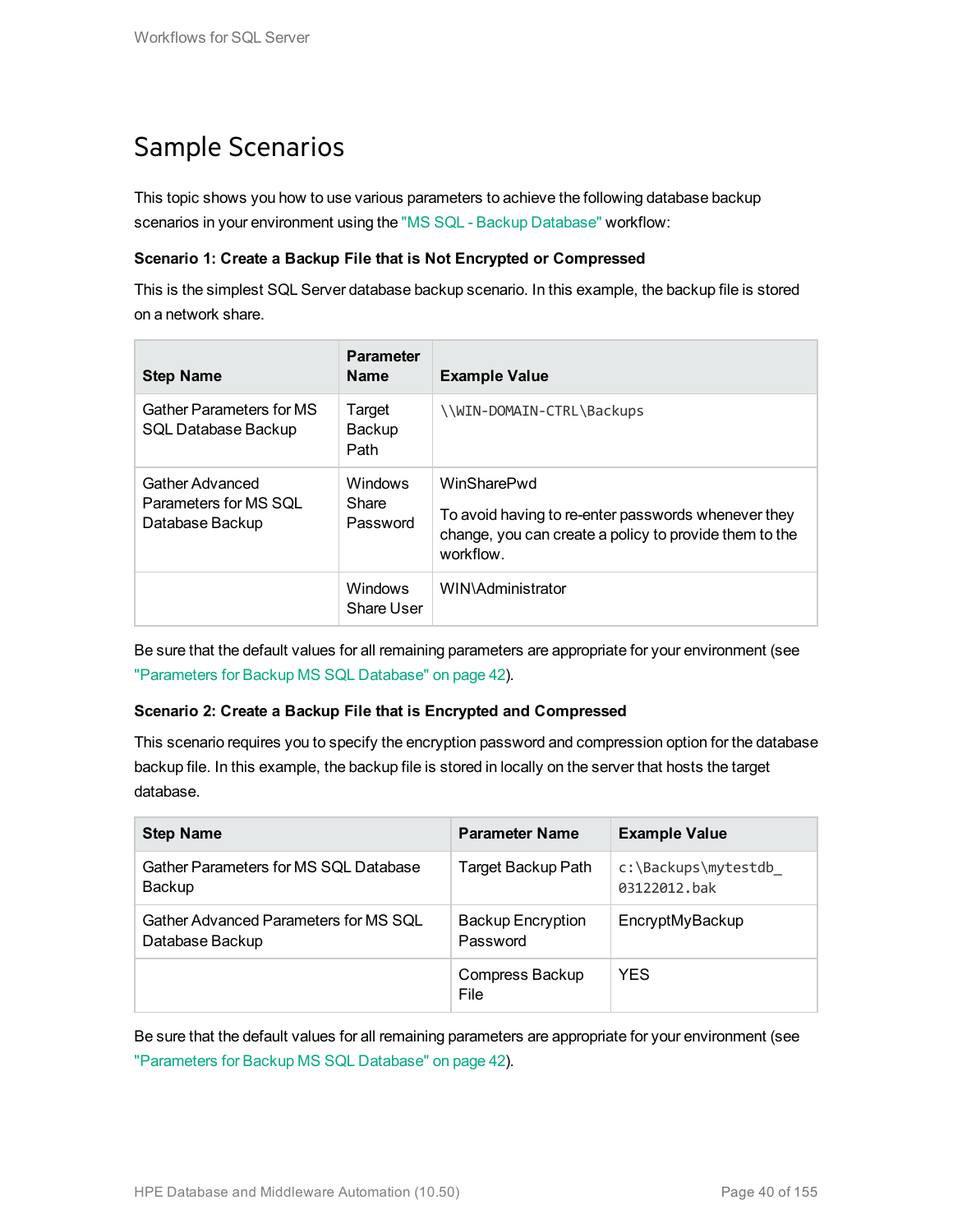### **Scenario 3: Create a Backup File, Perform an Integrity Check, and Configure Windows Domain User Using Runtime Parameters**

This scenario runs an integrity check on the backup file after the backup is performed. In this example, the backup file is stored locally on the server that hosts the target database.

**Note:** You may want to run this workflow against a MS SQL instance that can only be accessed by a Windows user with a temporary password. By using a runtime parameter for the password, you can ensure that the password used is always the latest.

To specify the Windows domain user at the time you execute a deployment with runtime parameters, perform the following additional steps:

- 1. When you make a copy of the workflow, expand the appropriate step, and then set the Windows domain user parameters—Instance Account and Instance Password—to **- User selected -**.
- 2. When you create a deployment from the copy of the workflow, set the parameter types to **Runtime Value**.
- 3. When you execute the deployment, specify the Windows domain user account and password.

| <b>Step Name</b>                                         | <b>Parameter Name</b>      | <b>Example Value</b>                |
|----------------------------------------------------------|----------------------------|-------------------------------------|
| Gather Parameters for MS SQL Database<br>Backup          | Target Backup<br>Path      | c:\Backups\mytestdb<br>03122012.bak |
| Gather Advanced Parameters for MS SOL<br>Database Backup | Perform Integrity<br>Check | <b>YES</b>                          |
|                                                          | Instance Account           | Domain\DomainUserAcct               |
|                                                          |                            | Note: Enter at runtime.             |
|                                                          | Instance<br>Password       | DomainUserPswd                      |
|                                                          |                            | <b>Note:</b> Enter at runtime.      |

Be sure that the default values for all remaining parameters are appropriate for your environment (see ["Parameters](#page-41-0) for Backup MS SQL Database" on the next page).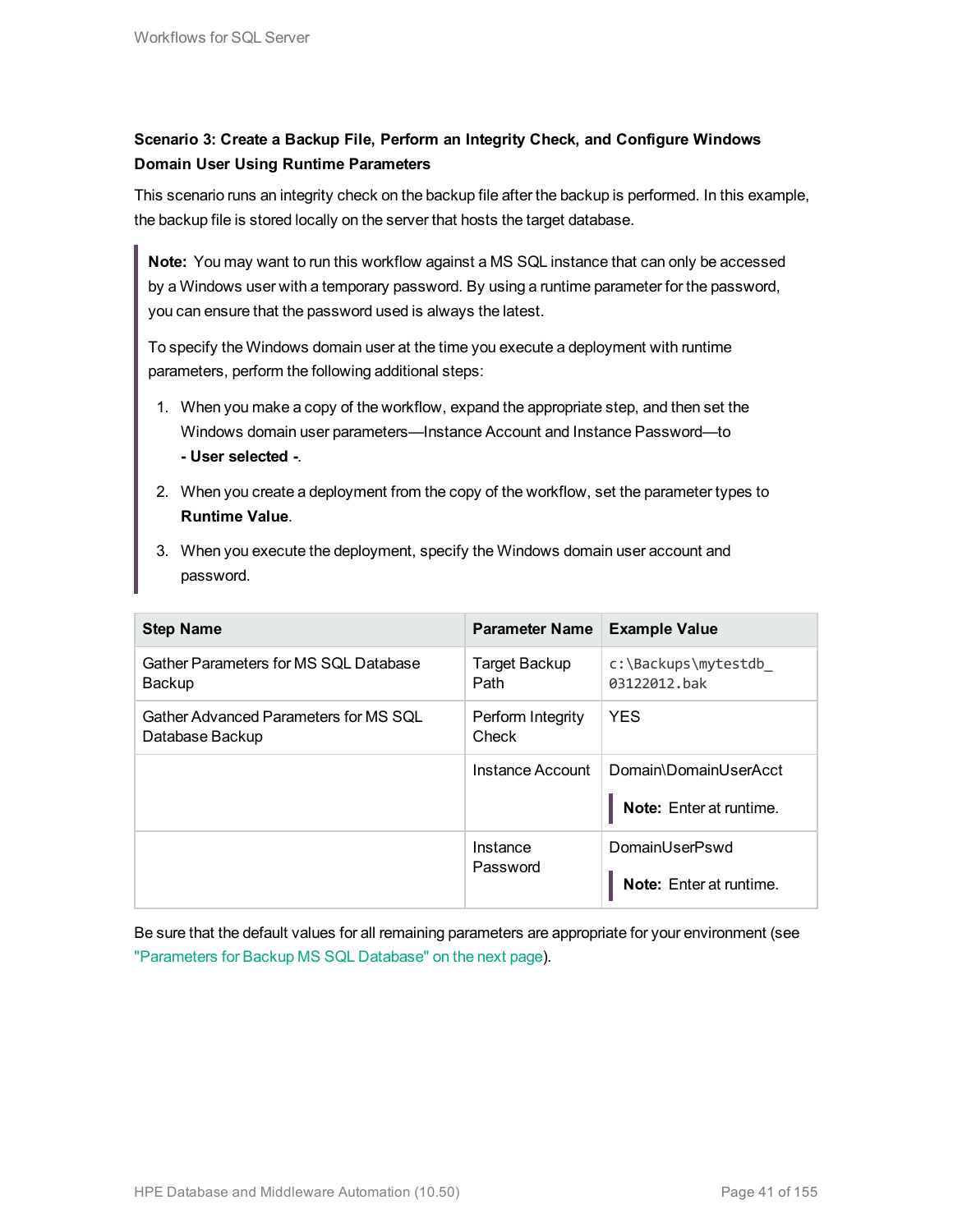## <span id="page-41-0"></span>Parameters for Backup MS SQL Database

The following tables describe the required and optional input parameters for this workflow. Most of these parameters are not initially visible in a deployment. For most parameters, if you do not specify a value for a parameter, a default value is assigned

| <b>Parameter</b><br><b>Name</b> | <b>Default</b><br>Value | <b>Required</b> | <b>Description</b>                                                                                                                                                                                                                      |
|---------------------------------|-------------------------|-----------------|-----------------------------------------------------------------------------------------------------------------------------------------------------------------------------------------------------------------------------------------|
| Target<br>Backup<br>Path        | no<br>default           | required        | Where the database backup file will be stored, either locally or on<br>a network share. You can specify both the path and file name, or<br>you can specify only the path.                                                               |
|                                 |                         |                 | • If you specify a file name, it must end in . bak.                                                                                                                                                                                     |
|                                 |                         |                 | • If you do not specify a file name, the backup file name will<br>have the following form:                                                                                                                                              |
|                                 |                         |                 | <databasename>_<datetime>.bak</datetime></databasename>                                                                                                                                                                                 |
|                                 |                         |                 | where <databasename> represents the name of the target<br/>database specified when the workflow runs, and <datetime><br/>is the date and time when the Run MS SQL Pre-Backup<br/>Validation step is executed.</datetime></databasename> |
|                                 |                         |                 | If the file will be stored on a network share, the Windows Share<br>User must have read and write access to that share.                                                                                                                 |

|  |  |  | Parameters Defined in this Step: Gather Parameters for MS SQL Database Backup |
|--|--|--|-------------------------------------------------------------------------------|
|  |  |  |                                                                               |

#### **Additional Parameters Defined in this Step: Gather Advanced Parameters for MS SQL Database Backup**

| <b>Parameter Name</b>             | <b>Default</b><br>Value | <b>Required</b> | <b>Description</b>                                                                                                                                                                                                        |
|-----------------------------------|-------------------------|-----------------|---------------------------------------------------------------------------------------------------------------------------------------------------------------------------------------------------------------------------|
| Backup Description                | no<br>default           | optional        | Text that describes this<br>backup (up to 255<br>characters).                                                                                                                                                             |
| <b>Backup Encryption Password</b> | no<br>default           | optional        | To encrypt the backup file<br>with a password, specify<br>the password in this<br>parameter.<br>If you perform the backup<br>using a password, you<br>must also specify that<br>password when you<br>perform the restore. |
| Backup Name                       | no<br>default           | optional        | The name of this backup<br>(up to 128 characters).                                                                                                                                                                        |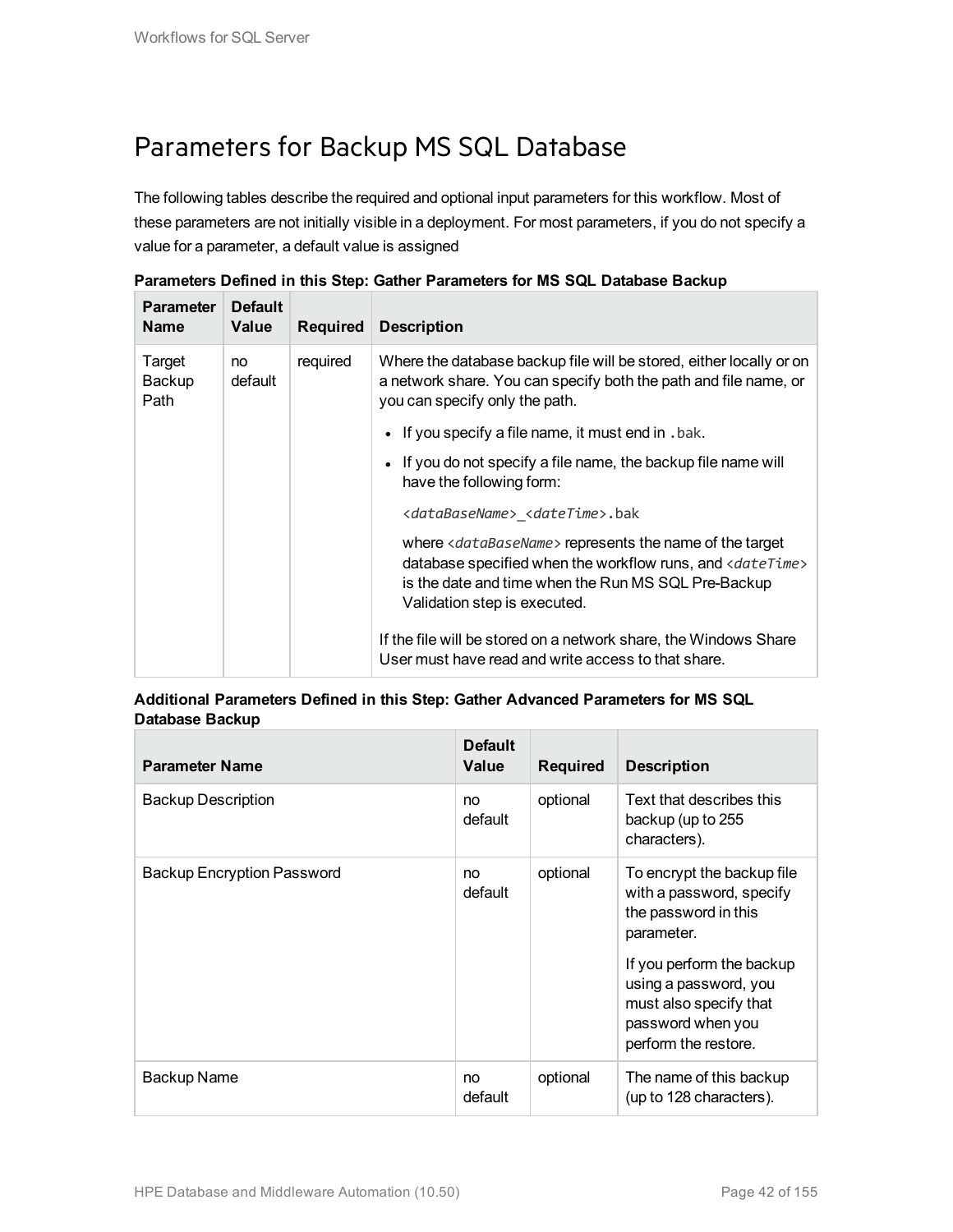| <b>Parameter Name</b>    | Derault<br>Value | <b>Required</b> | <b>Description</b>                                                                                                                                                                                                             |
|--------------------------|------------------|-----------------|--------------------------------------------------------------------------------------------------------------------------------------------------------------------------------------------------------------------------------|
| Compress Backup File     | <b>NO</b>        | optional        | If you specify YES, the<br>backup file will be<br>compressed. Valid values:<br>YES or NO.                                                                                                                                      |
|                          |                  |                 | Compression is supported<br>on SQL Server 2008<br>Enterprise and later. If you<br>are running SQL 2005, and<br>this parameter is set to<br>YES, the workflow will<br>ignore this value and<br>continue without<br>compression. |
| <b>Expiration Date</b>   | no<br>default    | optional        | Date and time when the<br>backup file expires and the<br>backup data is no longer<br>considered relevant. After<br>this date and time,<br>SQL Server is not<br>prevented from overwriting<br>this backup file.                 |
|                          |                  |                 | The Expiration Date must<br>be specified in a format<br>compatible with the<br>configured system<br>datetime format.                                                                                                           |
|                          |                  |                 | If both the Retention Days<br>and the Expiration Date<br>parameters are specified,<br>the Retention Days<br>parameter takes<br>precedence.                                                                                     |
| <b>Instance Account</b>  | no<br>default    | optional        | The Windows account that<br>will perform the backup<br>operation.                                                                                                                                                              |
| <b>Instance Password</b> | no<br>default    | optional        | The password for the<br>Windows account that will                                                                                                                                                                              |

#### **Default Additional Parameters Defined in this Step: Gather Advanced Parameters for MS SQL Database Backup, continued**

perform the backup

operation.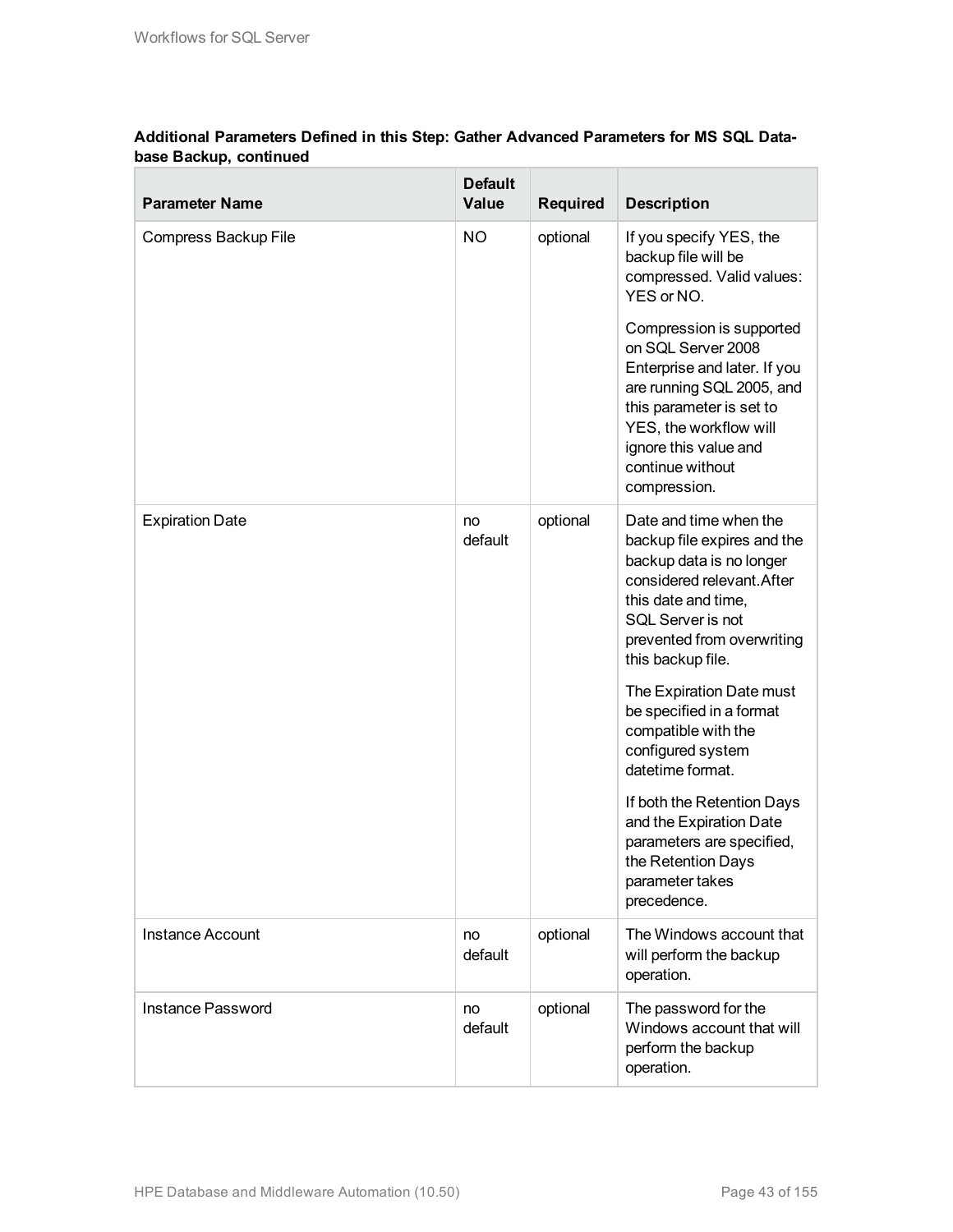#### **Additional Parameters Defined in this Step: Gather Advanced Parameters for MS SQL Database Backup, continued**

| <b>Parameter Name</b>     | <b>Default</b><br>Value | <b>Required</b> | <b>Description</b>                                                                                                                                                                       |
|---------------------------|-------------------------|-----------------|------------------------------------------------------------------------------------------------------------------------------------------------------------------------------------------|
| Perform Integrity Check   | <b>NO</b>               | optional        | If you specify YES, the<br>workflow will perform an<br>integrity check on the<br>database backup file. Valid<br>values: YES or NO.                                                       |
| <b>Retention Days</b>     | no<br>default           | optional        | Number of days after which<br>the backup data is no<br>longer considered<br>relevant. After this number<br>of days, SQL Server is not<br>prevented from overwriting<br>this backup file. |
|                           |                         |                 | If both the Retention Days<br>and the Expiration Date<br>parameters are specified,<br>the Retention Days<br>parameter takes<br>precedence.                                               |
| Windows Share Password    | no<br>default           | optional        | Password for the user<br>specified in Windows<br>Share User.                                                                                                                             |
| <b>Windows Share User</b> | no<br>default           | optional        | Windows user who can<br>access the specified<br>Windows network share<br>and who will own (and<br>write) the backup file.                                                                |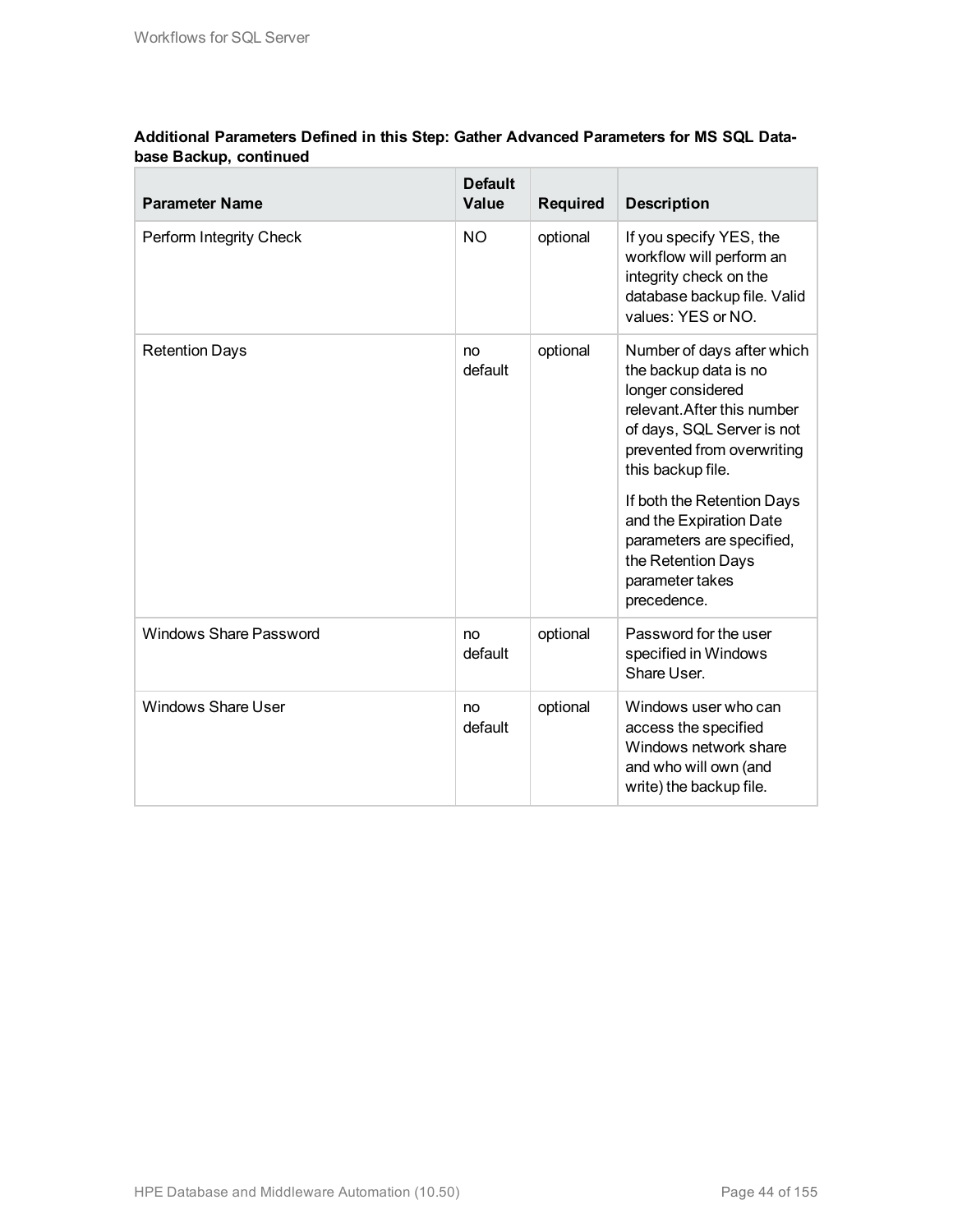# <span id="page-44-0"></span>MS SQL - Restore Database

This workflow enables you to restore a SQL Server database from a previously created database backup file that is stored locally, on a network share, or in the software repository.

If the database does not exist in the target instance, the workflow will create it. If the database already exists, you can specify whether you want the workflow to overwrite its contents. You can also specify whether existing database users should be re-created after the restore operation—in which case, any users included in the backup file are ignored.

**Note:** The parameters required to activate these options are hidden by default.

This workflow also provides a "simulation mode" where the Run MS SQL Pre-Restore Validation step is executed, but the restore is not performed. This is useful for testing or troubleshooting your parameter values.

The workflow performs extensive validation checks prior to and immediately after the restore operation to ensure that both the backup file and the restored database are valid.

The process of deploying and running this workflow is the same for all scenarios, but the parameters required will differ depending on the specific scenario that you are implementing.

The workflow provides default values for most parameters. These default values are usually sufficient for a "typical" database refresh. You can override the defaults by specifying parameter values in the deployment. You can also expose additional parameters in the workflow, if necessary, to accomplish more advanced scenarios.

| <b>Topic</b>                                 | Information Included                                                                                                              |
|----------------------------------------------|-----------------------------------------------------------------------------------------------------------------------------------|
| "Prerequisites for this"<br>Workflow"        | List of prerequisites that must be satisfied before you can run this<br>workflow                                                  |
| "How this Workflow"<br>Works"                | Information about what the workflow does, including validation checks<br>performed, steps executed, and a high-level process flow |
| "How to Run this<br>Workflow"                | Instructions for running this workflow in your environment                                                                        |
| "Sample Scenarios"                           | Examples of typical parameter values for this workflow                                                                            |
| "Parameters for Restore"<br>MS SQL Database" | List of input parameters for this workflow                                                                                        |

The process of deploying and running this workflow is the same for all scenarios, but the parameters required will differ depending on the specific scenario that you are implementing.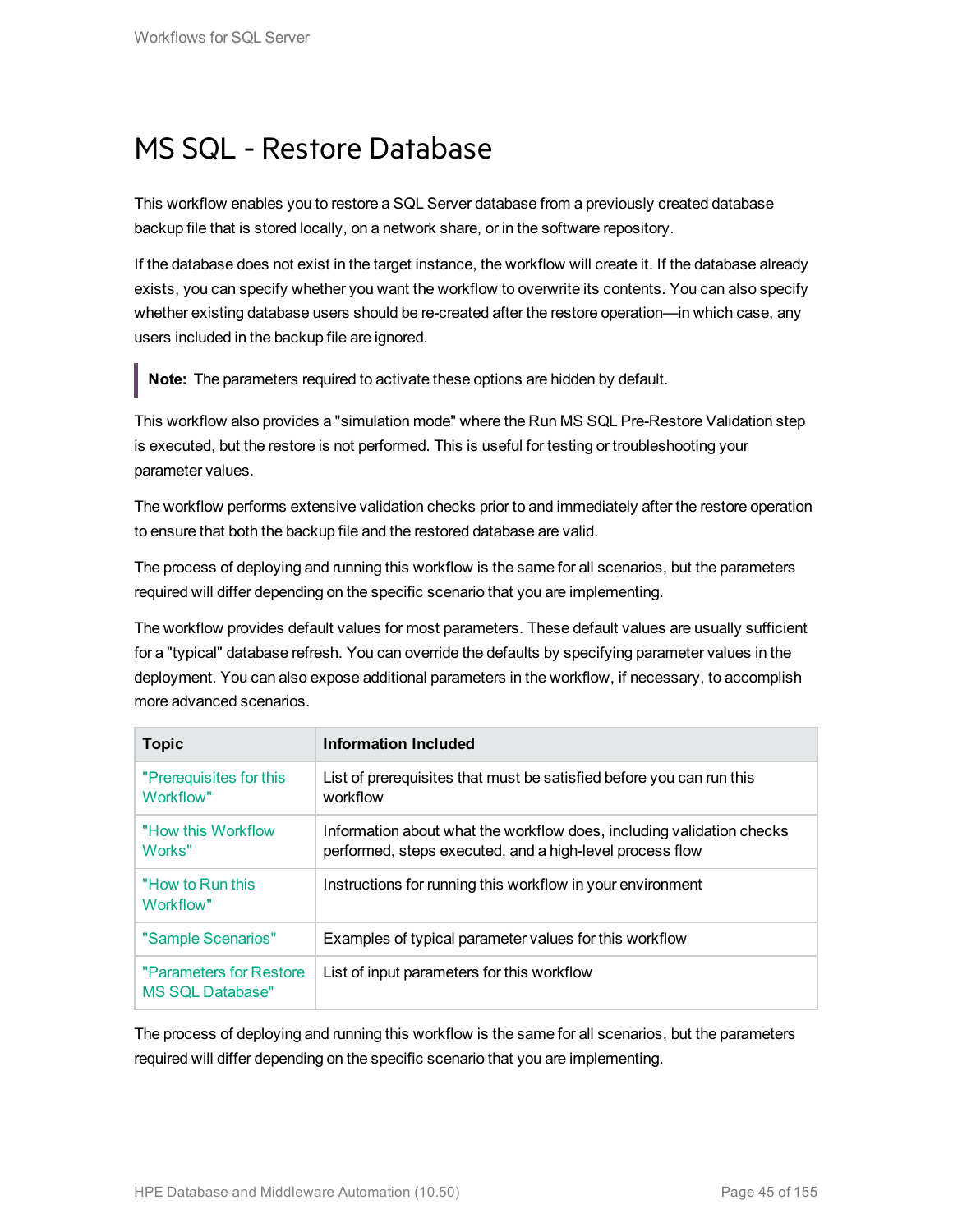The workflow provides default values for most parameters. These default values are usually sufficient for a "typical" database restore. You can override the defaults by specifying parameter values in the deployment. You can also expose additional parameters in the workflow, if necessary, to accomplish more advanced scenarios.

Any parameters not explicitly specified in the deployment will have the default values listed in ["Parameters](#page-56-0) for Restore MS SQL Database" on page 57 .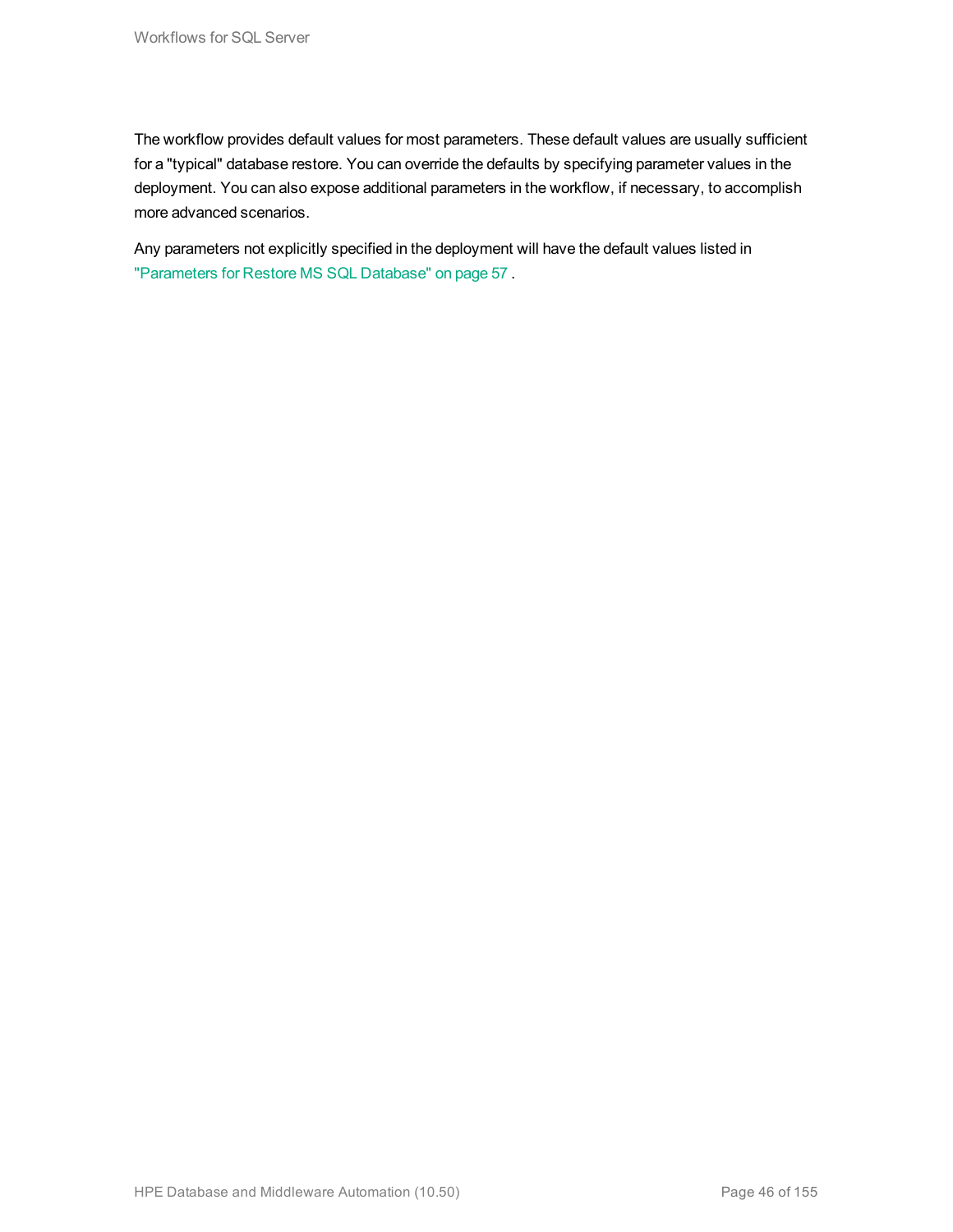# <span id="page-46-0"></span>Prerequisites for this Workflow

The following prerequisites must be satisfied before you can run the "MS SQL - Restore [Database"](#page-44-0) workflow:

- 1. The service login for the SQL Server service must have read and write permissions on the backup file.
- 2. The server management agent must have login access to the target SQL Server instance. It must also have permission to create a new database and perform database consistency check (DBCC) commands on the restored database.
- 3. There must be sufficient space available on the target data and log disks. The workflow checks for this, and will fail if sufficient space is not available.

#### **Additional Considerations**

For information about prerequisites for SQL Server, refer to the SQL Server Product [Documentation](http://msdn.microsoft.com/en-us/library).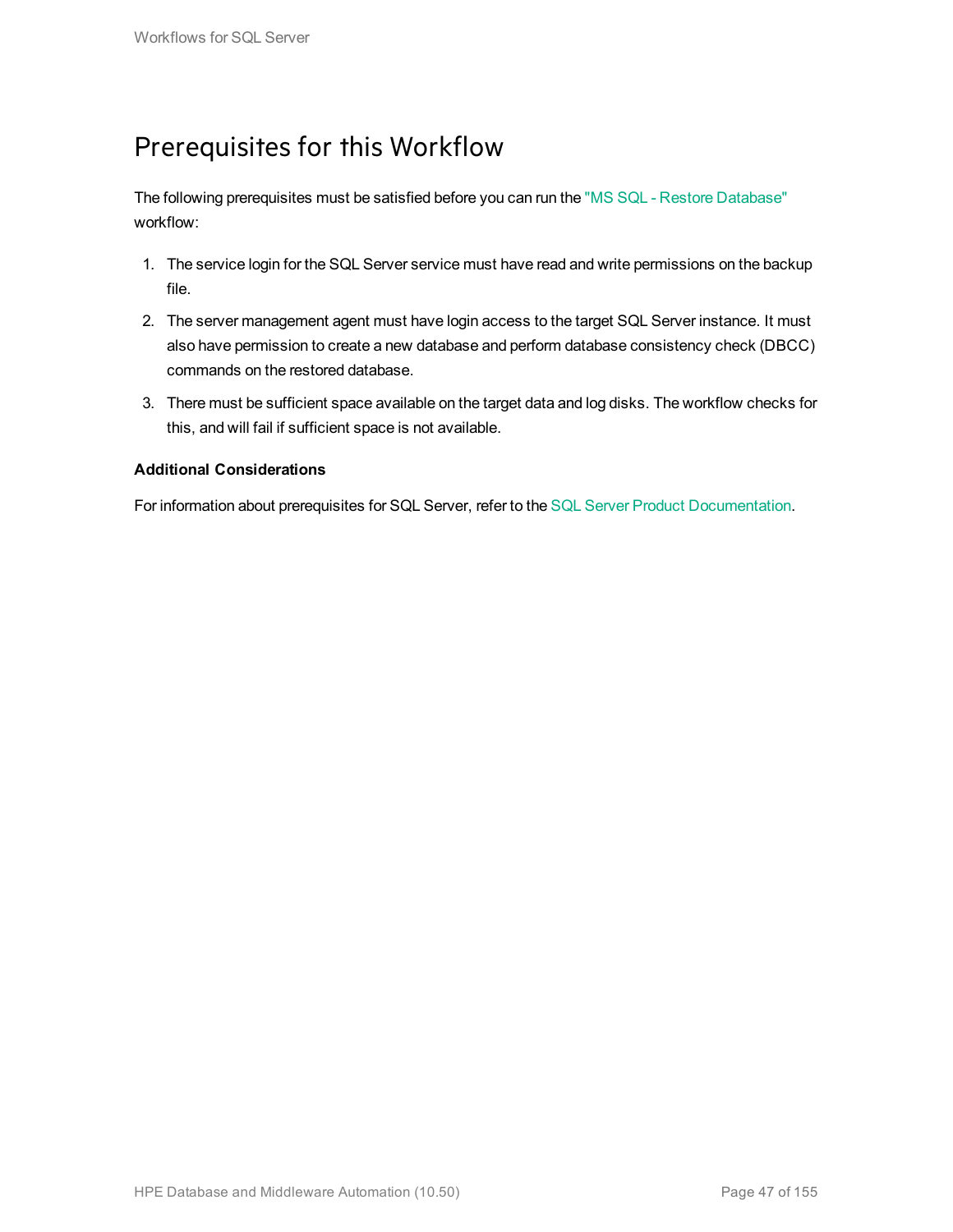### <span id="page-47-0"></span>How this Workflow Works

<span id="page-47-1"></span>This topic contains the following information about the "MS SQL - Restore [Database"](#page-44-0) workflow:

#### **Validation Checks Performed**

The workflow checks the following things prior to dumping the database. If any of these checks fails, the workflow fails.

- 1. All required parameters have values. If any required parameter does not have a value—either a value that you specify or a default value—the workflow fails in the Run MS SQL Pre-Restore Validation step.
- 2. The specified backup file either exists in the Download Target Destination directory or can be downloaded from the software repository.
- 3. The backup file is compatible with the target instance.
- 4. If the Custom Database Name parameter is specified, this database name complies with SQL Server database naming conventions.
- 5. The Download Target Destination is accessible, either locally or on a network share.

If the Download Target Destination is on a network share, the Windows Share User has read and write access the to share.

- 6. The target instance exists, and the workflow can connect to it.
- 7. Adequate disk space is available to restore the data and log files.
- 8. If custom paths are specified for the data or log files, the Run MS SQL Pre-Restore Validation step checks that they exist (and creates them if they don't), and ensures that the quantity of paths specified match the quantity of files in the backup file.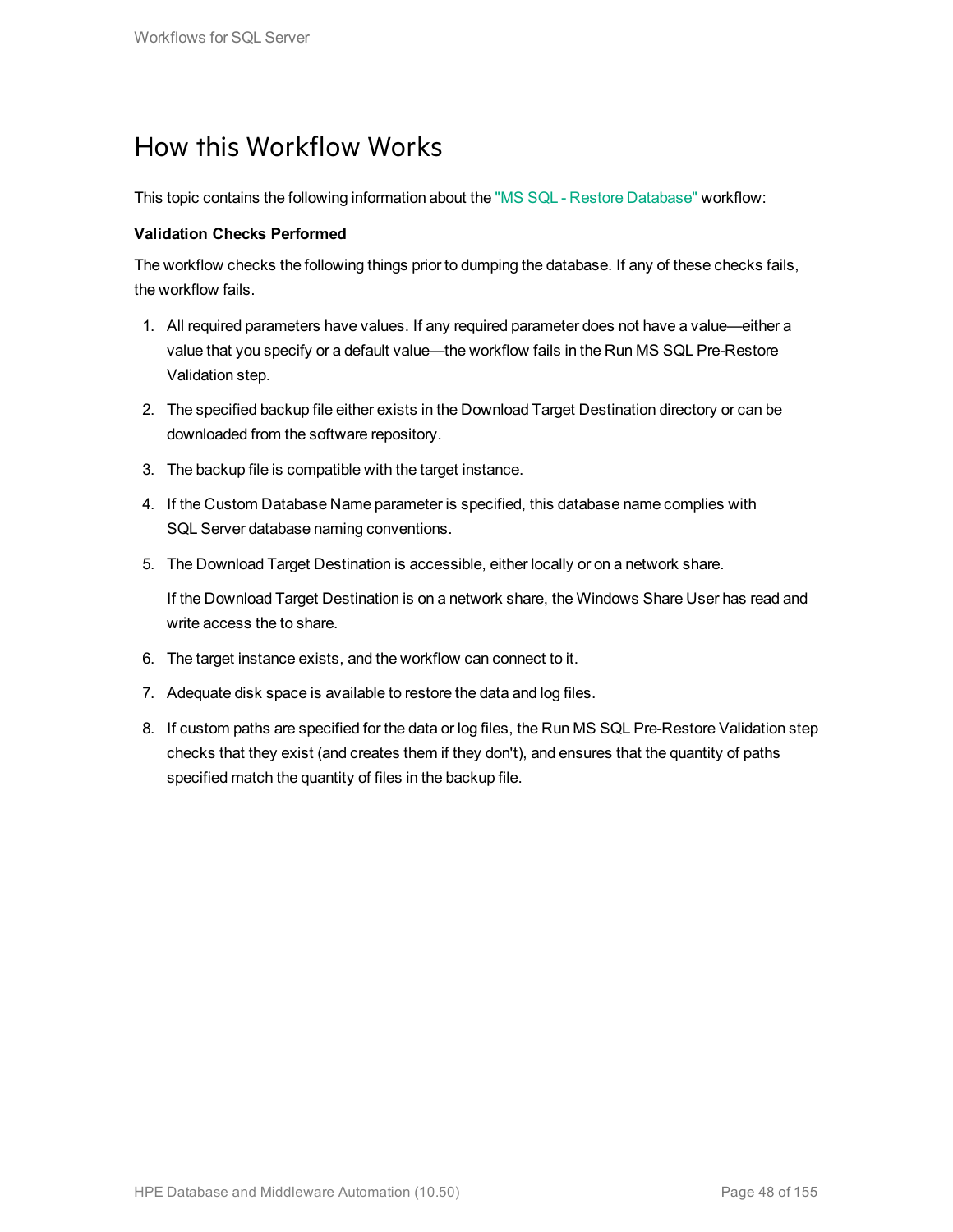#### **Steps Executed**

The "MS SQL - Restore [Database"](#page-44-0) workflow includes the following steps. Each step must complete successfully before the next step can start. If a step fails, the workflow reports a failure, and all subsequent steps are skipped.

Click each box in the diagram to view additional information about that step in a new window.

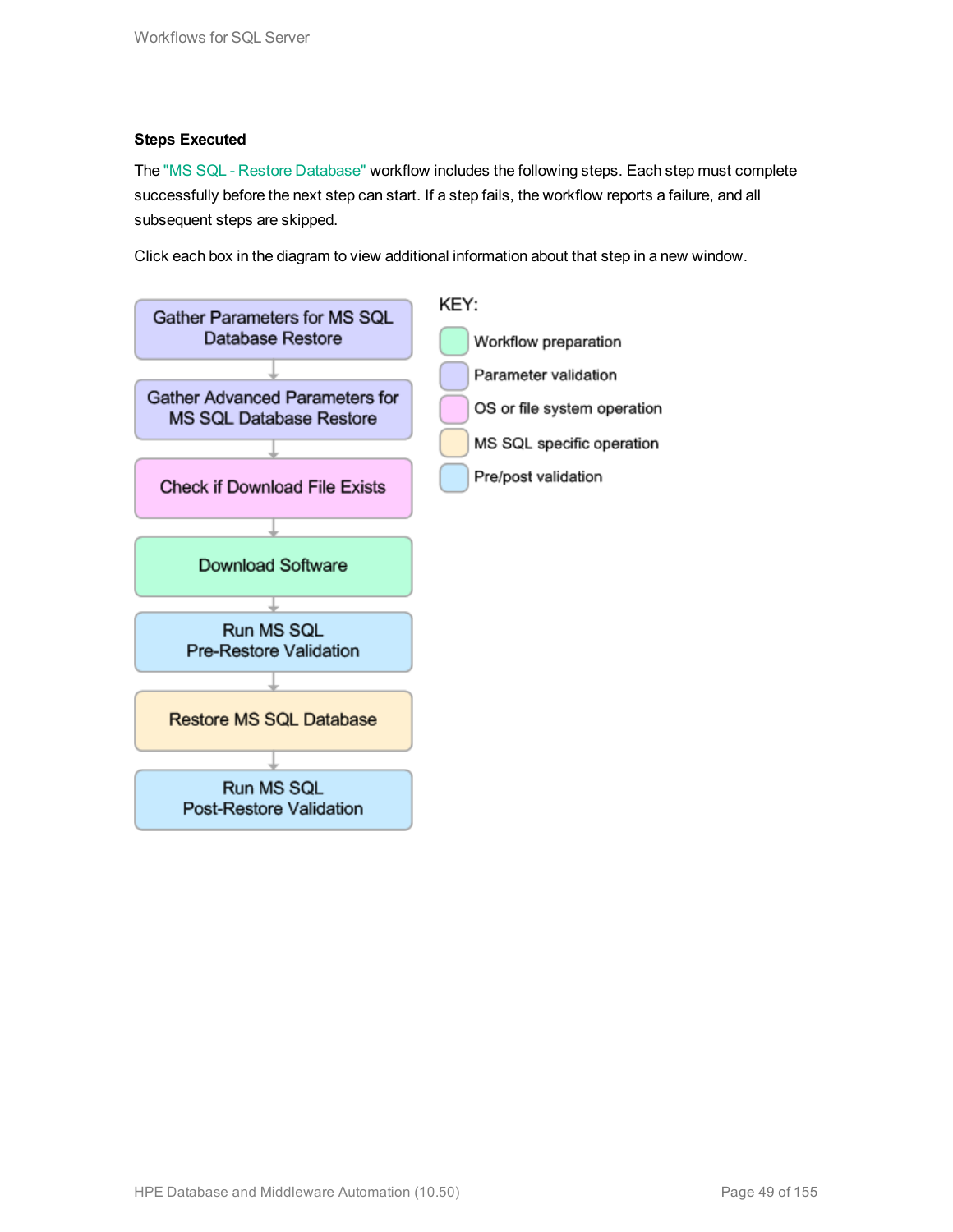

#### **Process Flow**

This workflow performs the following tasks:

- 1. Performs the preliminary [validation](#page-47-1) checks described above.
- 2. If Preserve Users and Roles was set to YES, creates the Roles Creation Script and the Users Creation Script script.
- 3. If not in simulation mode, performs the database restore operation to load the contents of the backup file.
- 4. Performs post-restore validation checks to ensure that the restored database is sound.
- 5. If Preserve Users and Roles was set to YES, re-creates any existing database users and roles.
- 6. If Reindex Restored Database was set to YES, re-indexes the database.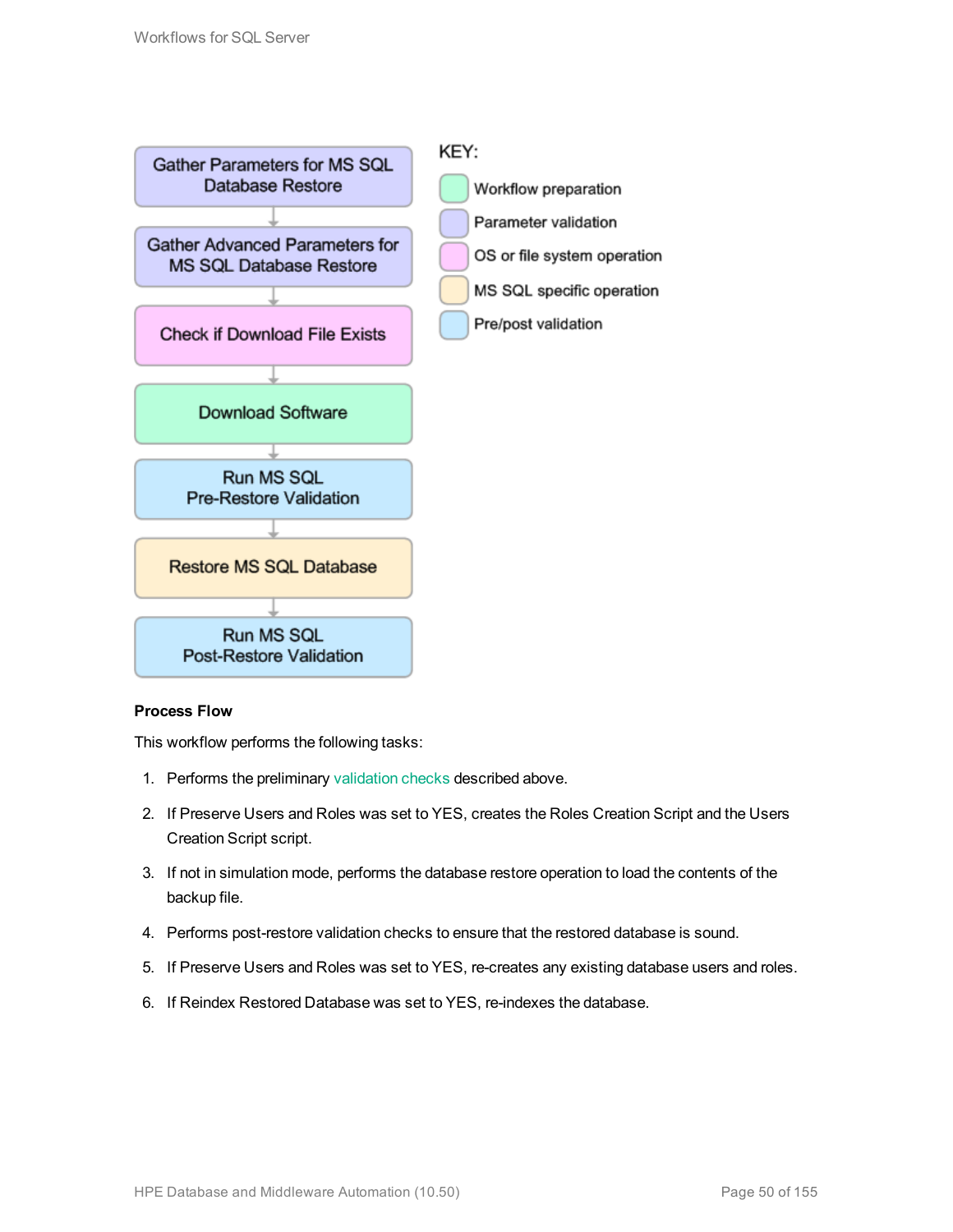#### **Tips and Best Practices**

It is good practice to run basic database consistency checks (DBCCs) on the source database before you create the database backup to ensure that there are no internal errors in the database.

If you find errors in the source database, be sure to fix them before you create the database backup. This workflow does not have the ability to diagnose or remediate problems in the database prior to performing the database backup.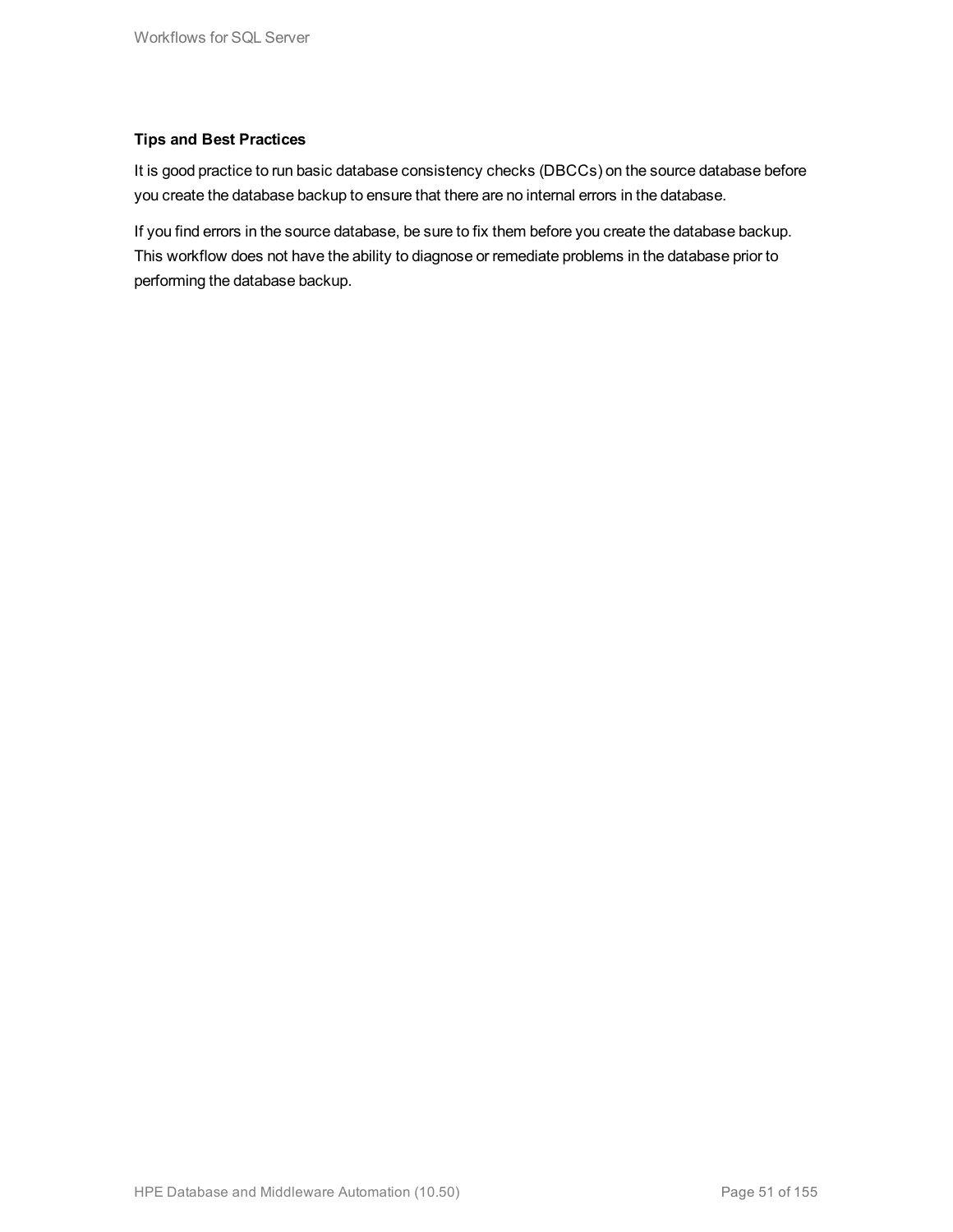### <span id="page-51-0"></span>How to Run this Workflow

This topic explains how to customize and run the "MS SQL - Restore [Database"](#page-44-0) workflow in your environment.

**Note:** Prior to running this workflow, review the ["Prerequisites](#page-46-0) for this Workflow", and ensure that all requirements are satisfied.

#### **To customize and run the Restore MS SQL Database workflow:**

- 1. Create a deployable copy of the workflow (see "Create a Deployable Workflow" in HPE DMA Quick Start Tutorial).
- 2. Determine the values that you will specify for the following parameters. This is the minimum set of parameters required to run this workflow.

| <b>Parameter</b><br>Name | <b>Default</b><br>Value | <b>Description</b>                                                                                                                                                 |
|--------------------------|-------------------------|--------------------------------------------------------------------------------------------------------------------------------------------------------------------|
| Database<br>Backup File  | no<br>default           | Path where the database backup file is (or will be) stored, either locally<br>or on a network share.                                                               |
|                          |                         | If the file already exists locally or on a network share, specify the file<br>name in this parameter and the path in the Download Target<br>Destination parameter. |
|                          |                         | If the file does not yet exist locally or on a network share, it will be<br>downloaded into this location from the software repository.                            |
|                          |                         | If the file is (or will be) stored on a network share, the Windows Share<br>User must have read and write access to that share.                                    |
|                          |                         | Note: Windows Share User and Windows Share Password are<br>not exposed by default.                                                                                 |
| Download                 | no<br>default           | The directory where the database backup file will be stored.                                                                                                       |
| Target<br>Destination    |                         | If the database backup file does not yet exist in this directory, it will be<br>downloaded from the software repository and stored in this directory.              |

See ["Parameters](#page-56-0) for Restore MS SQL Database" on page 57 for detailed descriptions of all input parameters for this workflow, including default values.

- 3. In the workflow editor, expose any additional parameters that you need. You will specify values for those parameters when you create the deployment or at runtime.
- 4. Save the changes to the workflow (click **Save** in the lower right corner).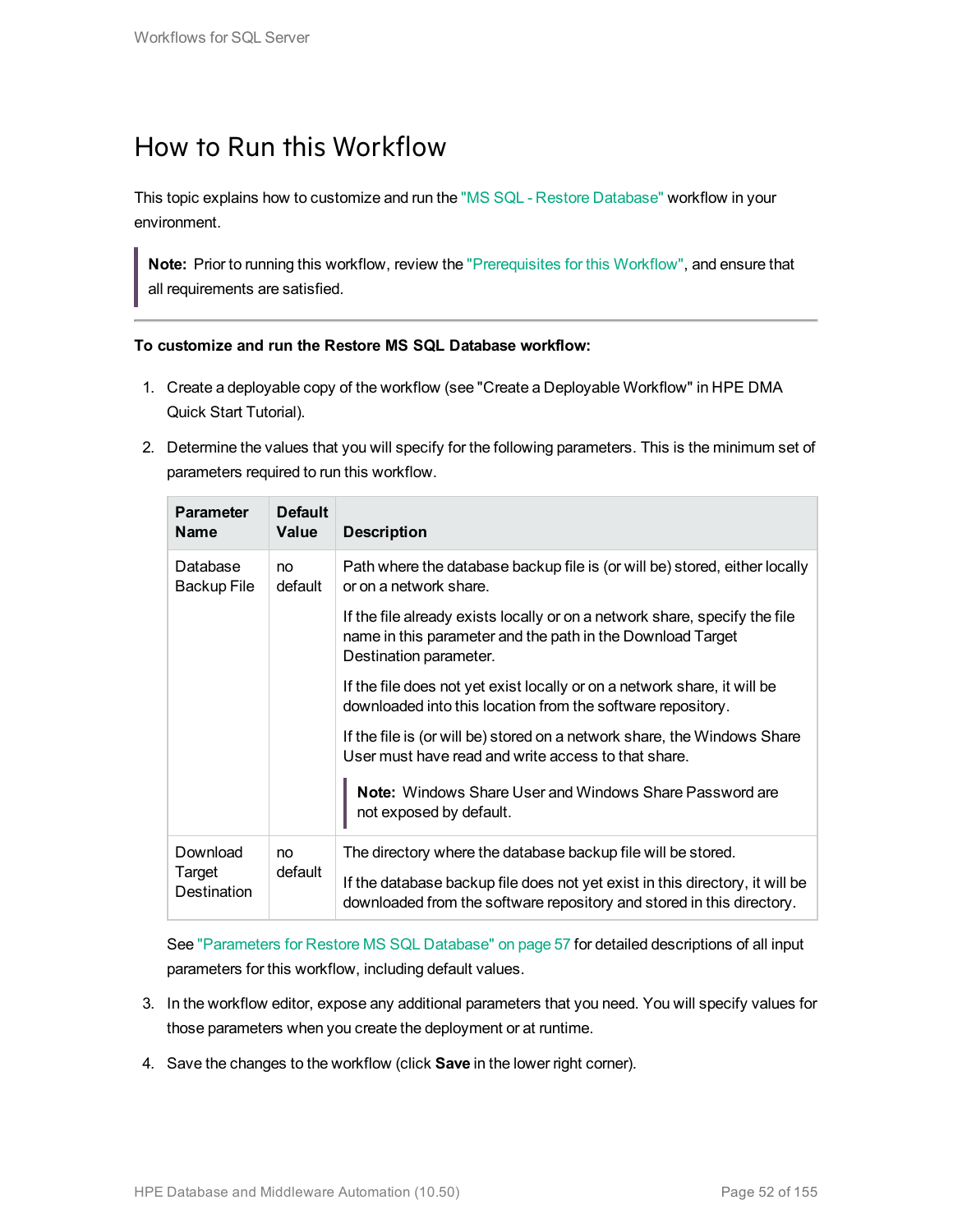- 5. Create a new deployment.
- 6. On the Parameters tab, specify values (or set the type to Runtime Value) for the required parameters listed in step 2 and any additional parameters that you have exposed. You do not need to specify values for those parameters whose default values are appropriate for your environment.
- 7. On the Targets tab, specify one or more targets for this deployment.
- 8. Save the deployment (click **Save** in the lower right corner).
- 9. Run the workflow using this deployment, specifying any runtime parameters.

The workflow will complete and report "Success" on the Console if it has run successfully. If an invalid parameter value is specified, an error is logged, and the workflow terminates in the "Failure" state.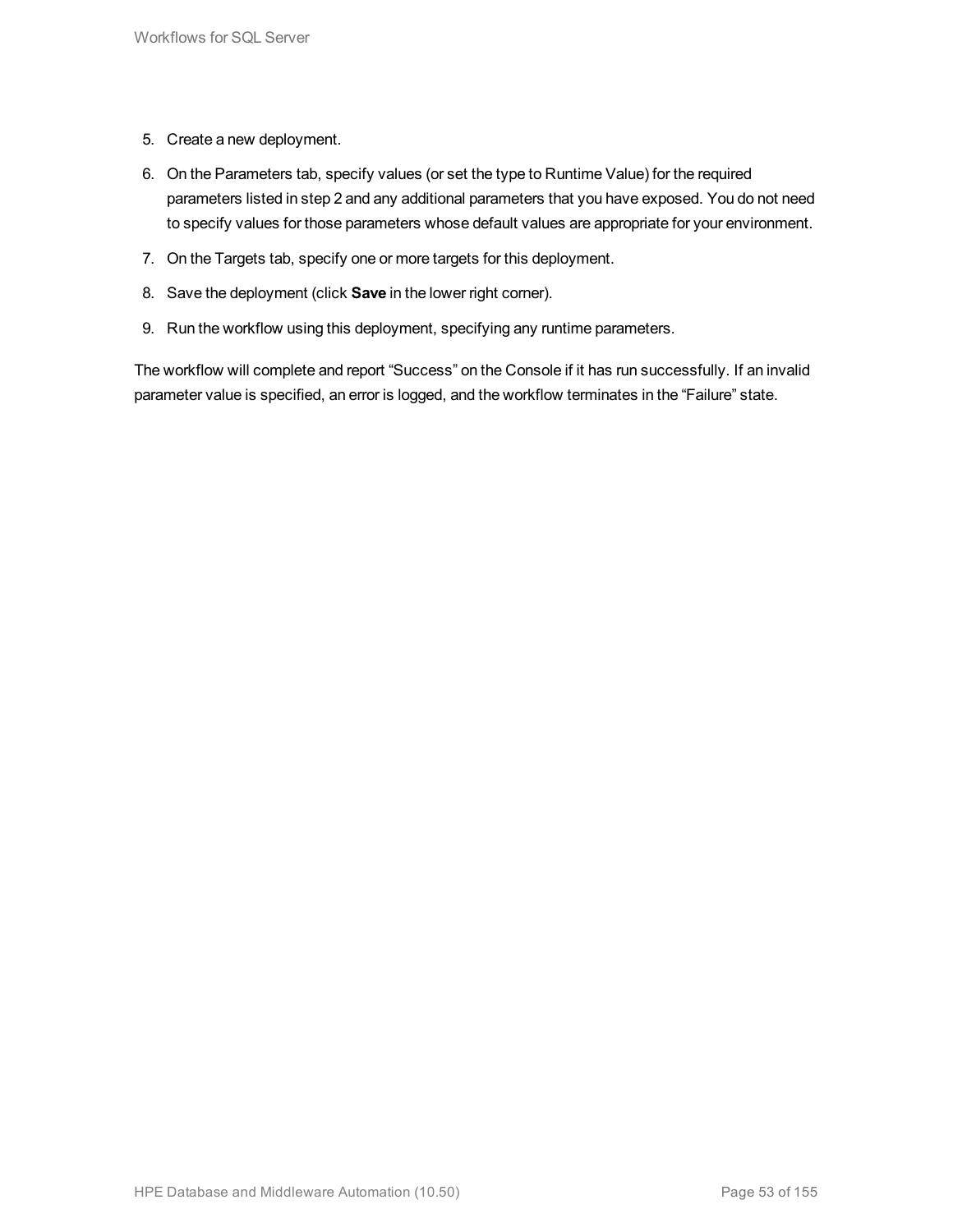# <span id="page-53-0"></span>Sample Scenarios

This topic shows you how to use various parameters to achieve the following database backup scenarios in your environment using the "MS SQL - Restore [Database"](#page-44-0) workflow:

#### **Scenario 1: Restore from a Backup File that is Not Encrypted or Compressed**

This is the simplest SQL Server database restore scenario. In this example, the backup file has been stored on a network share (or will be downloaded from the software repository and stored on the share).

Note that the Windows Share User and Windows Share Password are specified in this scenario. This is not required, but it facilitates the disk space check on the network path. If you do not specify this parameter, this check is skipped.

| <b>Step Name</b>                                             | <b>Parameter</b><br>Name          | <b>Example Value</b>                                                                                                                                  |
|--------------------------------------------------------------|-----------------------------------|-------------------------------------------------------------------------------------------------------------------------------------------------------|
| Gather Parameters for MS<br>SQL Database Restore             | Database<br>Backup File           | mytestdb_03122012.bak                                                                                                                                 |
|                                                              | Download<br>Target<br>Destination | \\WIN-DOMAIN-CTRL\Backups                                                                                                                             |
| Gather Advanced<br>Parameters for MS SOL<br>Database Restore | Windows<br>Share<br>Password      | WinSharePwd<br><b>Tip:</b> To avoid having to re-enter passwords<br>whenever they change, you can create a policy to<br>provide them to the workflow. |
|                                                              | <b>Windows</b><br>Share User      | WIN\Administrator                                                                                                                                     |

Be sure that the default values for all remaining parameters are appropriate for your environment (see ["Parameters](#page-56-0) for Restore MS SQL Database" on page 57).

#### **Scenario 2: Restore from a Backup File that is Encrypted and Compressed**

This scenario requires you to specify the encryption password for the database backup file. The workflow automatically handles the compression, so there is no need to specify the compression parameter. In this example, the backup file is stored locally on the server where the target instance resides.

| <b>Step Name</b>                      | <b>Parameter Name</b> | <b>Example Value</b> |
|---------------------------------------|-----------------------|----------------------|
| Gather Parameters for MS SQL Database | Database Backup       | c:\Backups\mytestdb  |
| Restore                               | File                  | 03122012.bak         |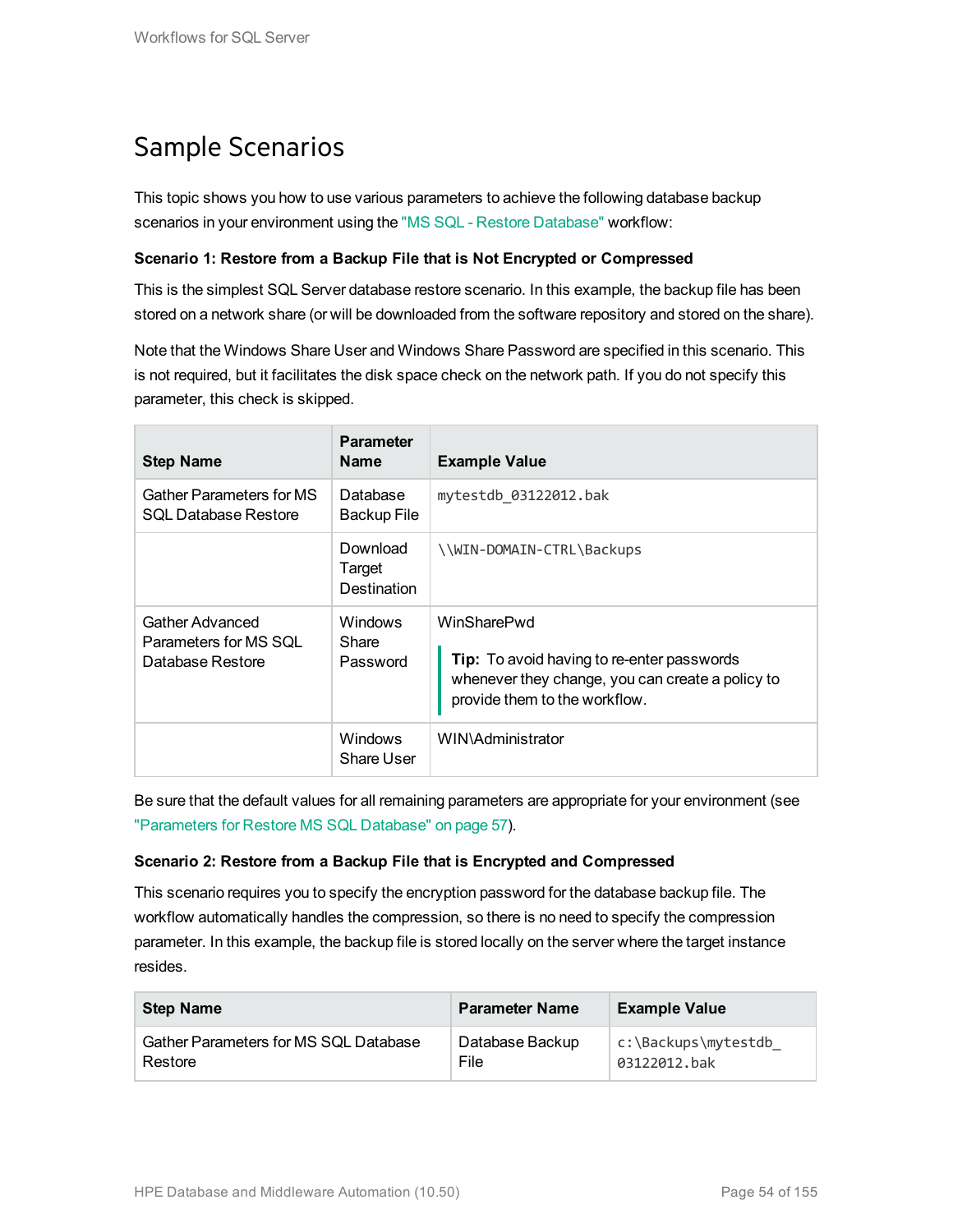| <b>Step Name</b>                                          | <b>Parameter Name</b>                | <b>Example Value</b> |
|-----------------------------------------------------------|--------------------------------------|----------------------|
| Gather Advanced Parameters for MS SQL<br>Database Restore | <b>Backup Encryption</b><br>Password | EncryptMyBackup      |

Be sure that the default values for all remaining parameters are appropriate for your environment (see ["Parameters](#page-56-0) for Restore MS SQL Database" on page 57).

### **Scenario 3: Overwrite an Existing Database, Restore Users, and Configure Windows Domain User Using Runtime Parameters**

This scenario overwrites an existing database and restores any existing users after the restore is performed. In this example, the backup file is stored locally on the server where the target database resides.

**Note:** You may want to run this workflow against a MS SQL instance that can only be accessed by a Windows user with a temporary password. By using a runtime parameter for the password, you can ensure that the password used is always the latest.

To specify the Windows domain user at the time you execute a deployment with runtime parameters, perform the following additional steps:

- 1. When you make a copy of the workflow, expand the appropriate step, and then set the Windows domain user parameters—Instance Account and Instance Password—to **- User selected -**.
- 2. When you create a deployment from the copy of the workflow, set the parameter types to **Runtime Value**.
- 3. When you execute the deployment, specify the Windows domain user account and password.

| <b>Step Name</b>                                          | <b>Parameter Name</b>                 | <b>Example Value</b>                                    |  |
|-----------------------------------------------------------|---------------------------------------|---------------------------------------------------------|--|
| Gather Parameters for MS SQL Database<br>Restore          | Database Backup<br>File               | c:\Backups\mytestdb_<br>03122012.bak                    |  |
| Gather Advanced Parameters for MS SQL<br>Database Restore | <b>Overwrite Existing</b><br>Database | <b>YES</b>                                              |  |
|                                                           | Preserve Users and<br>Roles           | <b>YES</b>                                              |  |
|                                                           | Instance Account                      | Domain\DomainUserAcct<br><b>Note:</b> Enter at runtime. |  |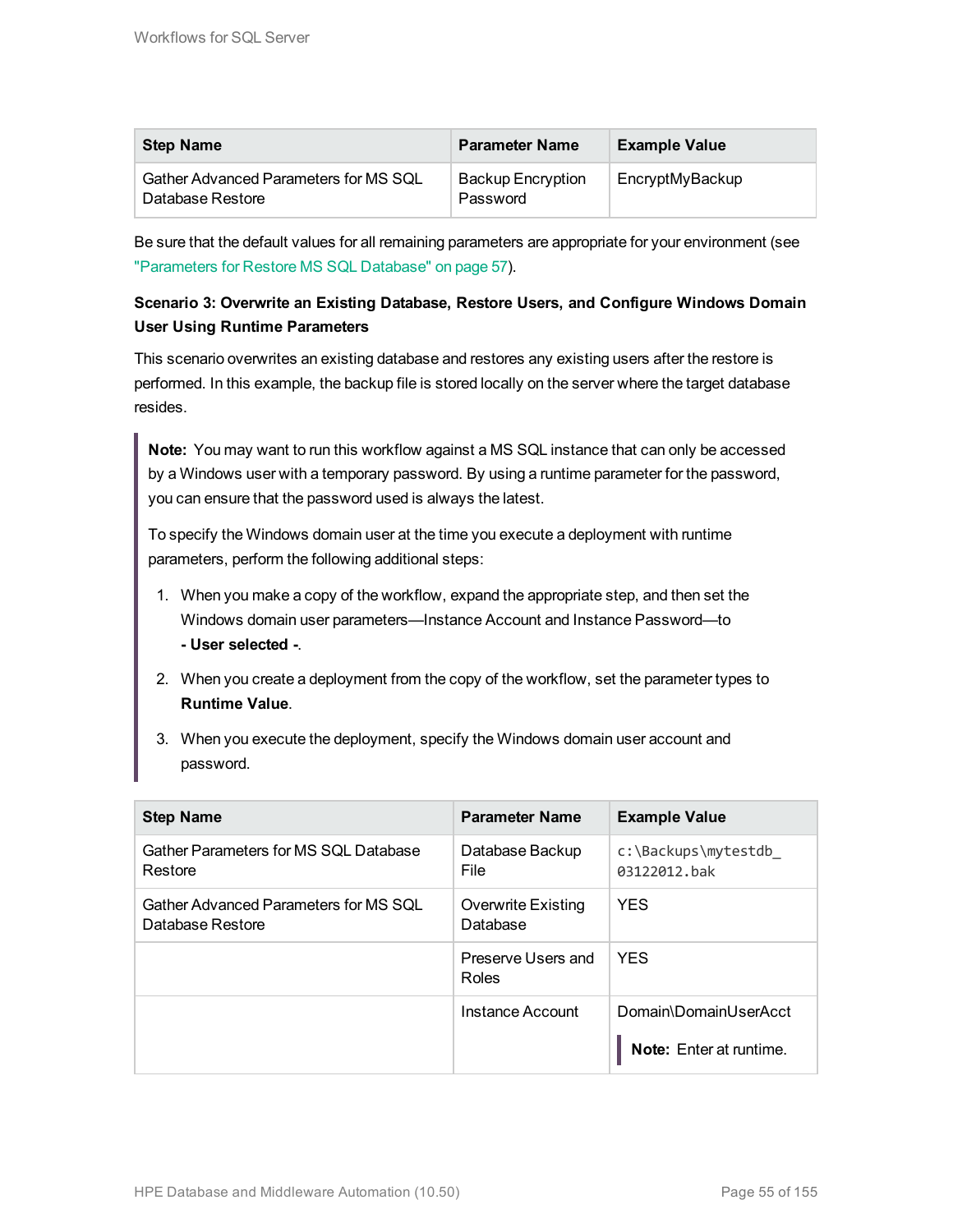| <b>Step Name</b> | <b>Parameter Name</b>               | <b>Example Value</b>    |
|------------------|-------------------------------------|-------------------------|
|                  | DomainUserPswd<br>Instance Password |                         |
|                  |                                     | Note: Enter at runtime. |

Be sure that the default values for all remaining parameters are appropriate for your environment (see ["Parameters](#page-56-0) for Restore MS SQL Database" on the next page).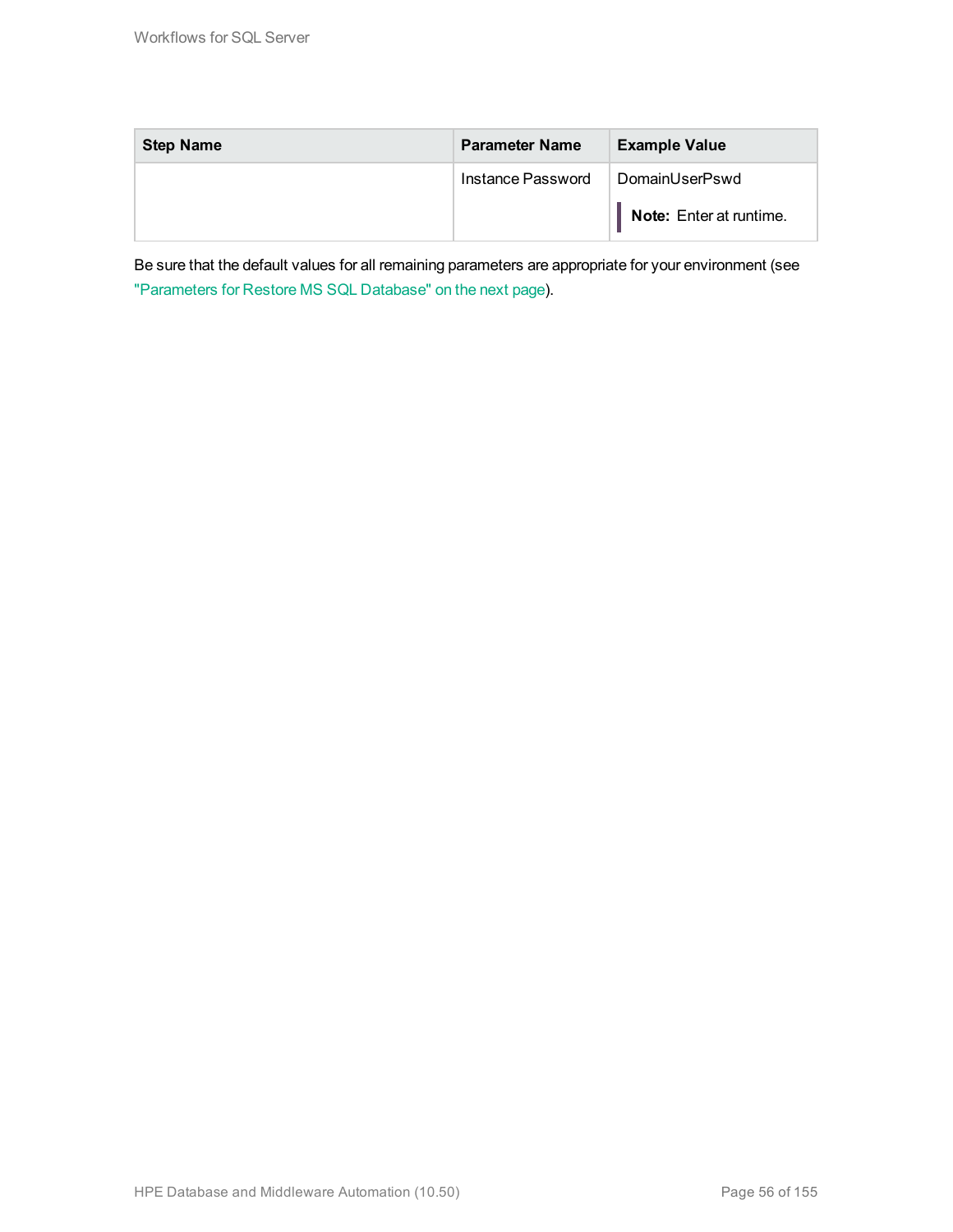### <span id="page-56-0"></span>Parameters for Restore MS SQL Database

The following tables describe the required and optional input parameters for this workflow. Most of these parameters are not initially visible in a deployment. For most parameters, if you do not specify a value for a parameter, a default value is assigned

| <b>Parameter</b><br><b>Name</b>   | <b>Default</b><br>Value | <b>Required</b> | <b>Description</b>                                                                                                                                                                                                       |
|-----------------------------------|-------------------------|-----------------|--------------------------------------------------------------------------------------------------------------------------------------------------------------------------------------------------------------------------|
| Database<br>Backup File           | no<br>default           | required        | Path where the database backup file is (or will be) stored, either<br>locally or on a network share.                                                                                                                     |
|                                   |                         |                 | If the file already exists locally or on a network share, specify<br>the file name in this parameter and the path in the Download<br>Target Destination parameter.                                                       |
|                                   |                         |                 | If the file does not yet exist locally or on a network share, it will<br>be downloaded into this location from the software repository.                                                                                  |
|                                   |                         |                 | If the file is (or will be) stored on a network share, the Windows<br>Share User must have read and write access to that share.                                                                                          |
| Download<br>Target<br>Destination | no<br>default           | required        | The directory where the database backup file will be stored.<br>If the database backup file does not yet exist in this directory, it<br>will be downloaded from the software repository and stored in<br>this directory. |

#### **Parameters Defined in this Step: Gather Parameters for MS SQL Database Restore**

#### **Additional Parameters Defined in this Step: Gather Advanced Parameters for MS SQL Database Restore**

| <b>Parameter</b><br><b>Name</b>  | <b>Default</b><br>Value | <b>Required</b> | <b>Description</b>                                                                                                                                                                       |
|----------------------------------|-------------------------|-----------------|------------------------------------------------------------------------------------------------------------------------------------------------------------------------------------------|
| Backup<br>Encryption<br>Password | no<br>default           | optional        | To decrypt a backup file that was encrypted with a password,<br>specify the password in this parameter.                                                                                  |
| Data File<br>Locations           | no<br>default           | optional        | Comma-delimited list of directories or full file paths for each<br>data file in the backup file.                                                                                         |
|                                  |                         |                 | Use Run Simulation Only mode to discover the number of<br>data files in the backup file. If this parameter is not specified,<br>the original data file names and paths will be used.     |
| Database<br>Name                 | no<br>default           | optional        | To restore the database from the backup file using a different<br>database name, specify that name here. If this parameter is<br>not specified, the original database name will be used. |
| Instance<br>Account              | no<br>default           | optional        | The Windows account that will perform the restore operation.                                                                                                                             |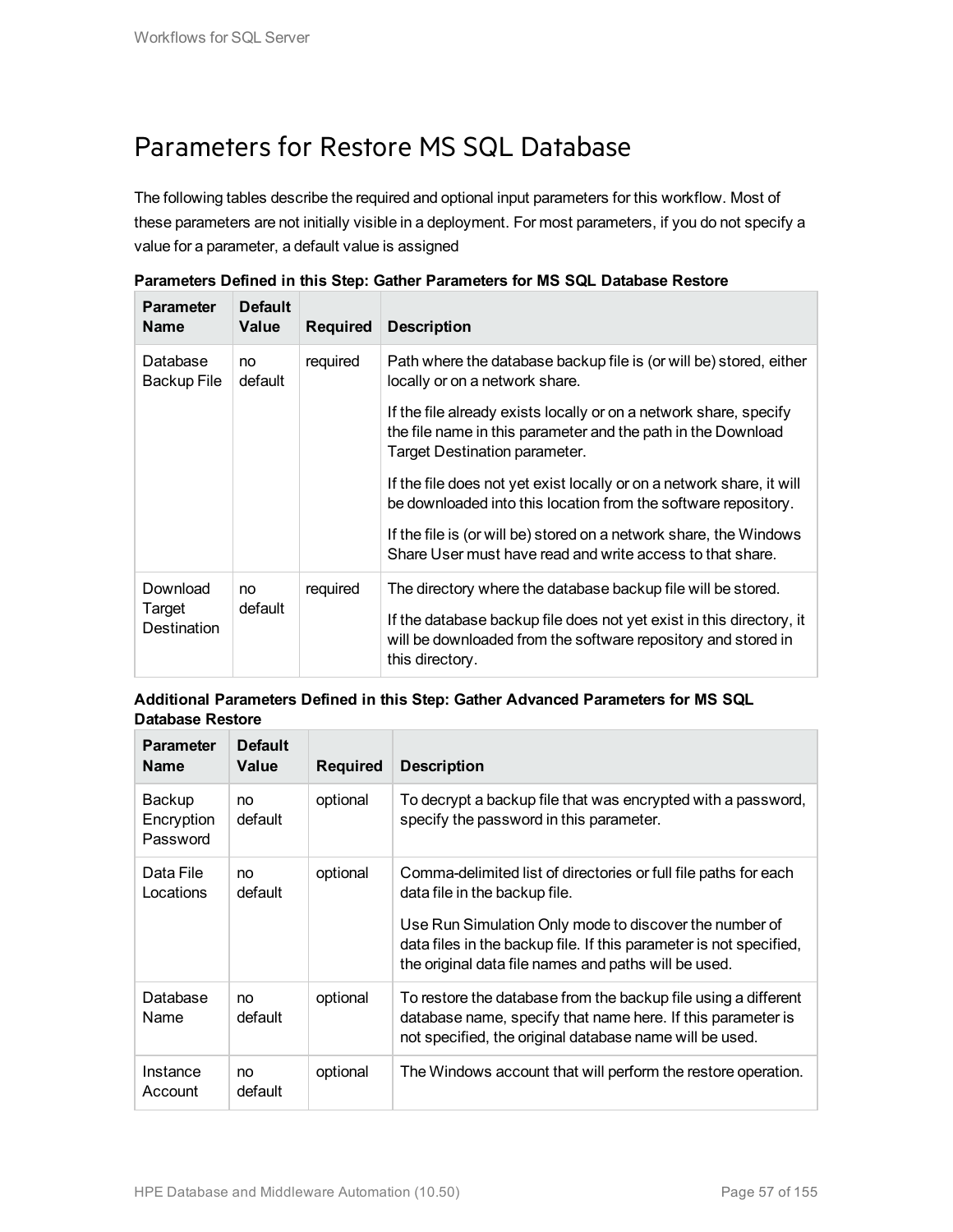#### **Additional Parameters Defined in this Step: Gather Advanced Parameters for MS SQL Database Restore , continued**

| <b>Parameter</b><br><b>Name</b> | <b>Default</b><br>Value | <b>Required</b> | <b>Description</b>                                                                                                                                                                                                                                                                 |
|---------------------------------|-------------------------|-----------------|------------------------------------------------------------------------------------------------------------------------------------------------------------------------------------------------------------------------------------------------------------------------------------|
| Instance<br>Password            | no<br>default           | optional        | The password for the Windows account that will perform the<br>restore operation.                                                                                                                                                                                                   |
| Log File<br>Locations           | no<br>default           | optional        | Comma-delimited list of directories or full file paths for each<br>log file in the backup file. Use Run Simulation Only mode to<br>discover the number of log files in backup file. If this<br>parameter is not specified, the original log file names and<br>paths will be used.  |
| Overwrite<br>Existing           | <b>NO</b>               | optional        | If set to YES, and the database already exists, the workflow<br>will overwrite the database. Valid values: YES or NO.                                                                                                                                                              |
| Database                        |                         |                 | If set to NO, and the database already exists, the workflow<br>will fail.                                                                                                                                                                                                          |
| Preserve<br>Users and<br>Roles  | <b>NO</b>               | optional        | If set to YES, and the database already exists, the workflow<br>will try to preserve the database users and role. Valid values:<br>YES or NO.                                                                                                                                      |
| Reindex<br>Restored<br>Database | <b>NO</b>               | optional        | If set to YES, the workflow will re-index the database after the<br>restore operation is successfully completed. Valid values:<br>YES or NO.                                                                                                                                       |
|                                 |                         |                 | Re-indexing improves database performance. More<br>specifically, it recreates all the table look-ups and<br>performance tunes them according to the new environment.<br>This is important when you are restoring a database in a new<br>environment that it has never seen before. |
| Run<br>Simulation<br>Only       | <b>NO</b>               | optional        | If set to YES, the workflow will only run the Pre-Restore<br>Validation step. It will not attempt to restore the database.<br>Use this mode to discover the original data and log files used<br>for the database backup. Valid values: YES or NO.                                  |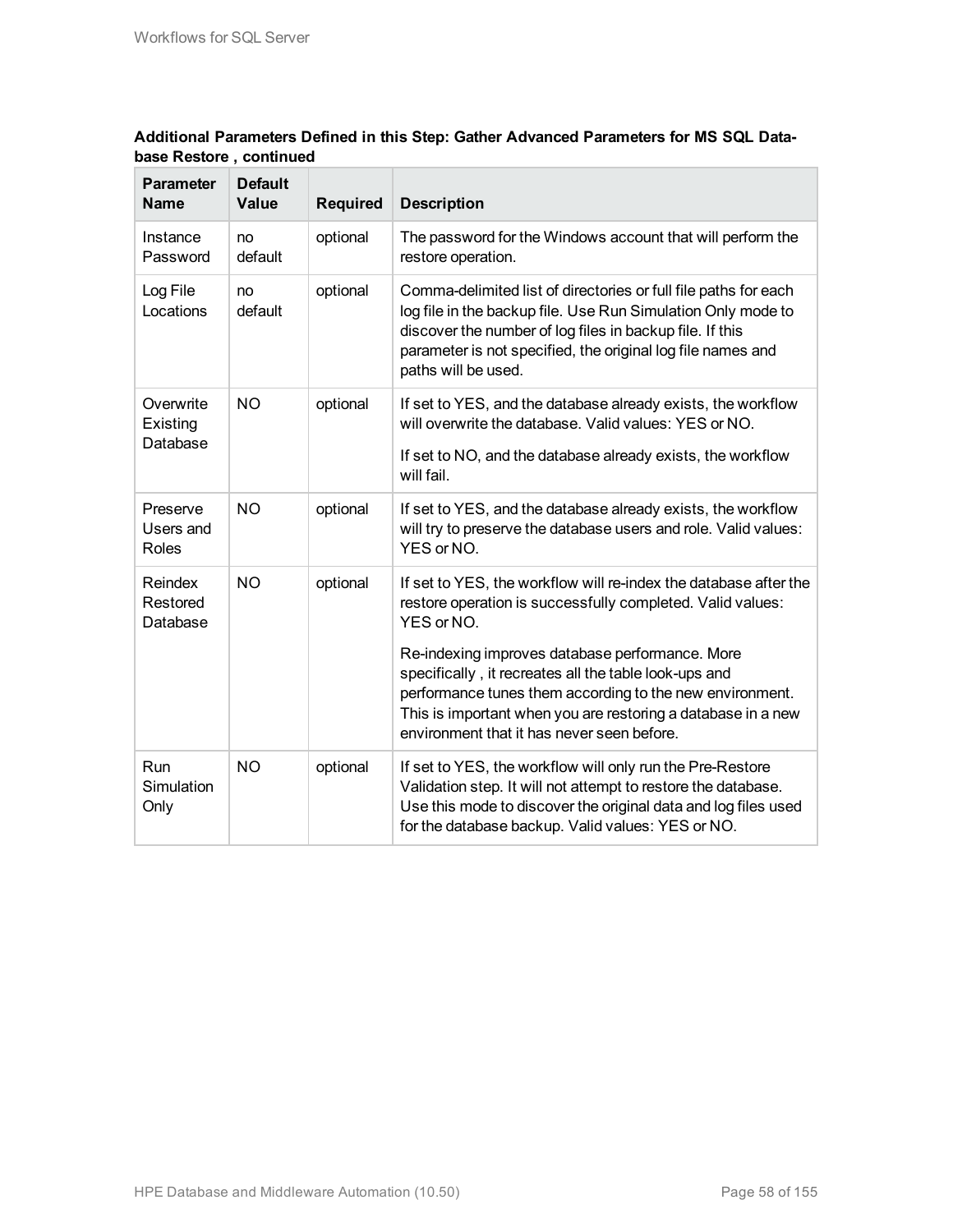# <span id="page-58-0"></span>MS SQL - Backup and Restore Database

This workflow enables you to backup the contents of a SQL Server database (the **source database**) into a file and restore a database in another instance (the **target instance**) using the contents of that backup file. The source database and target instance are specified at run time.

This is a **bridged execution** workflow. The first group of steps performs the backup on the specified source database. The second group of steps performs the restore on the specified database in the specified target instance.

You can specify various options, including whether the backup file is compressed or encrypted with a password.

**Note:** Bridged execution workflows work on one target level (server, instance, or database). This workflow runs on the database level at all times. When choosing a target instance at run time, you will actually see a list of databases that reside on each instance. You can select any database in the target instance where you want to perform the restore.

If you specify the RESTORE - Database Name parameter, the workflow will use that database. If you do not specify the RESTORE - Database Name parameter, the workflow will use the original database name from the backup.

If the database specified in the Database Name parameter does not exist in the target instance, the workflow will create it. If the database already exists, you can specify whether you want the workflow to overwrite its contents. You can also specify whether existing database users should be re-created after the restore operation—in which case, any users included in the backup file are ignored .

This workflow also provides a "simulation mode" where the Run MS SQL Pre-Restore Validation step is executed, but the restore is not performed. This is useful for testing or troubleshooting your parameter values.

The workflow performs extensive validation checks prior to and immediately after both the backup and restore operations to ensure that both the backup file and the restored database are valid.

See ["Parameters](#page-70-0) for Backup and Restore MS SQL Database" on page 71 for a list of backup and restore options that you can specify. Many of these parameters are hidden by default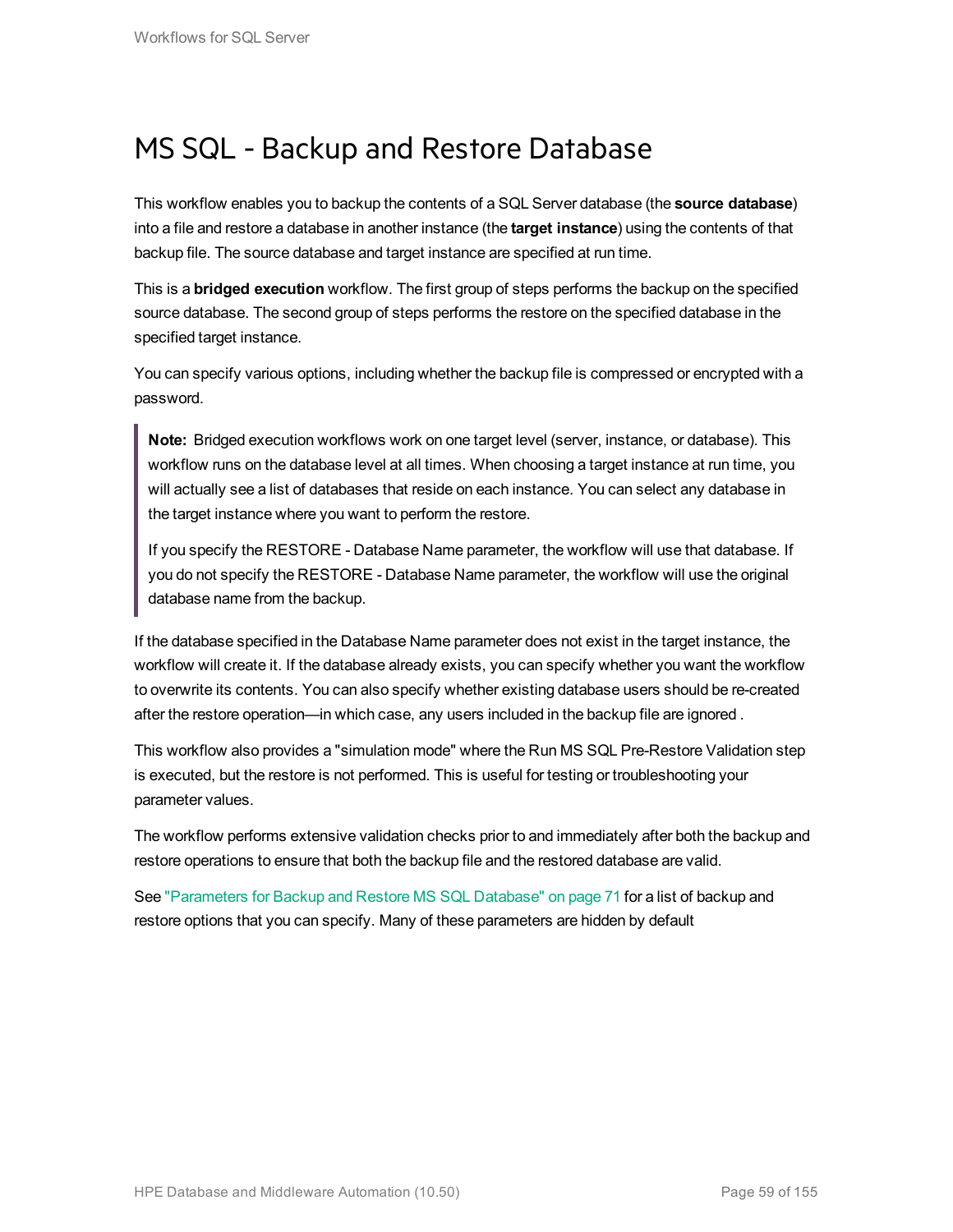The process of deploying and running this workflow is the same for all scenarios, but the parameters required will differ depending on the specific scenario that you are implementing.

The workflow provides default values for most parameters. These default values are usually sufficient for a "typical" database refresh. You can override the defaults by specifying parameter values in the deployment. You can also expose additional parameters in the workflow, if necessary, to accomplish more advanced scenarios.

| <b>Topic</b>                                           | <b>Information Included</b>                                                                                                       |
|--------------------------------------------------------|-----------------------------------------------------------------------------------------------------------------------------------|
| "Prerequisites for this<br>Workflow"                   | List of prerequisites that must be satisfied before you can run this<br>workflow                                                  |
| "How this Workflow Works"                              | Information about what the workflow does, including validation<br>checks performed, steps executed, and a high-level process flow |
| "How to Run this Workflow"                             | Instructions for running this workflow in your environment                                                                        |
| "Sample Scenarios"                                     | Examples of typical parameter values for this workflow                                                                            |
| "Parameters for Backup and<br>Restore MS SQL Database" | List of input parameters for this workflow                                                                                        |

The process of deploying and running this workflow is the same for all scenarios, but the parameters required will differ depending on the specific scenario that you are implementing.

The workflow provides default values for most parameters. These default values are usually sufficient for a "typical" database backup and restore. You can override the defaults by specifying parameter values in the deployment. You can also expose additional parameters in the workflow, if necessary, to accomplish more advanced scenarios.

Any parameters not explicitly specified in the deployment will have the default values listed in ["Parameters](#page-70-0) for Backup and Restore MS SQL Database" on page 71 .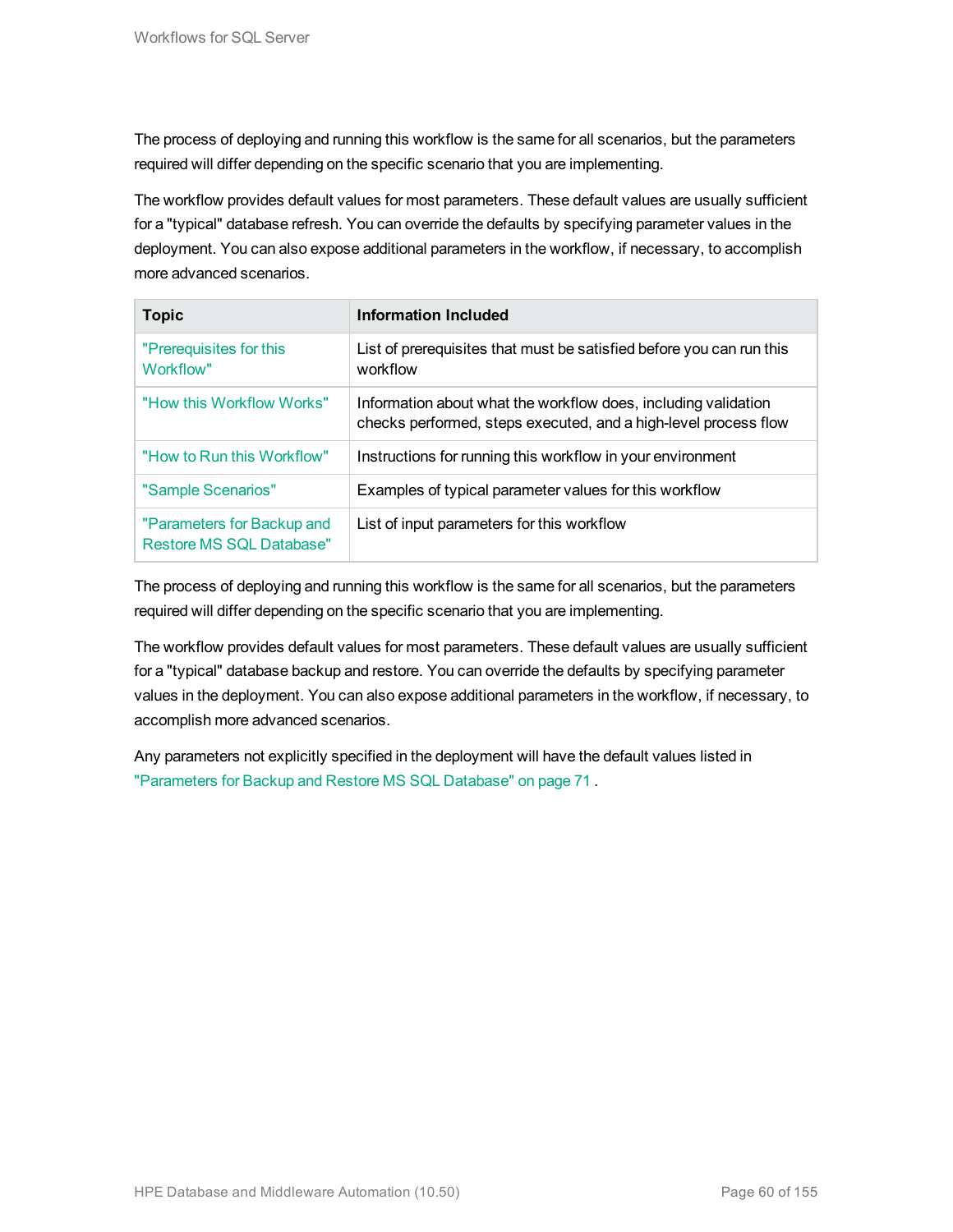# <span id="page-60-0"></span>Prerequisites for this Workflow

The following prerequisites must be satisfied before you can run the "MS SQL - Restore [Database"](#page-44-0) workflow:

- 1. The service login for the SQL Server service must have read and write permissions on the location where the backup file will be stored.
- 2. The server management agent must have login access to the target SQL Server instance. It must also have permission to create a new database and perform database consistency check (DBCC) commands on the restored database.
- 3. There must be sufficient space available to create the backup file and restore the database (including both data and logs). The workflow checks for this, and will fail if sufficient space is not available.

#### **Additional Considerations**

For information about prerequisites for SQL Server, refer to the SQL Server Product [Documentation](http://msdn.microsoft.com/en-us/library).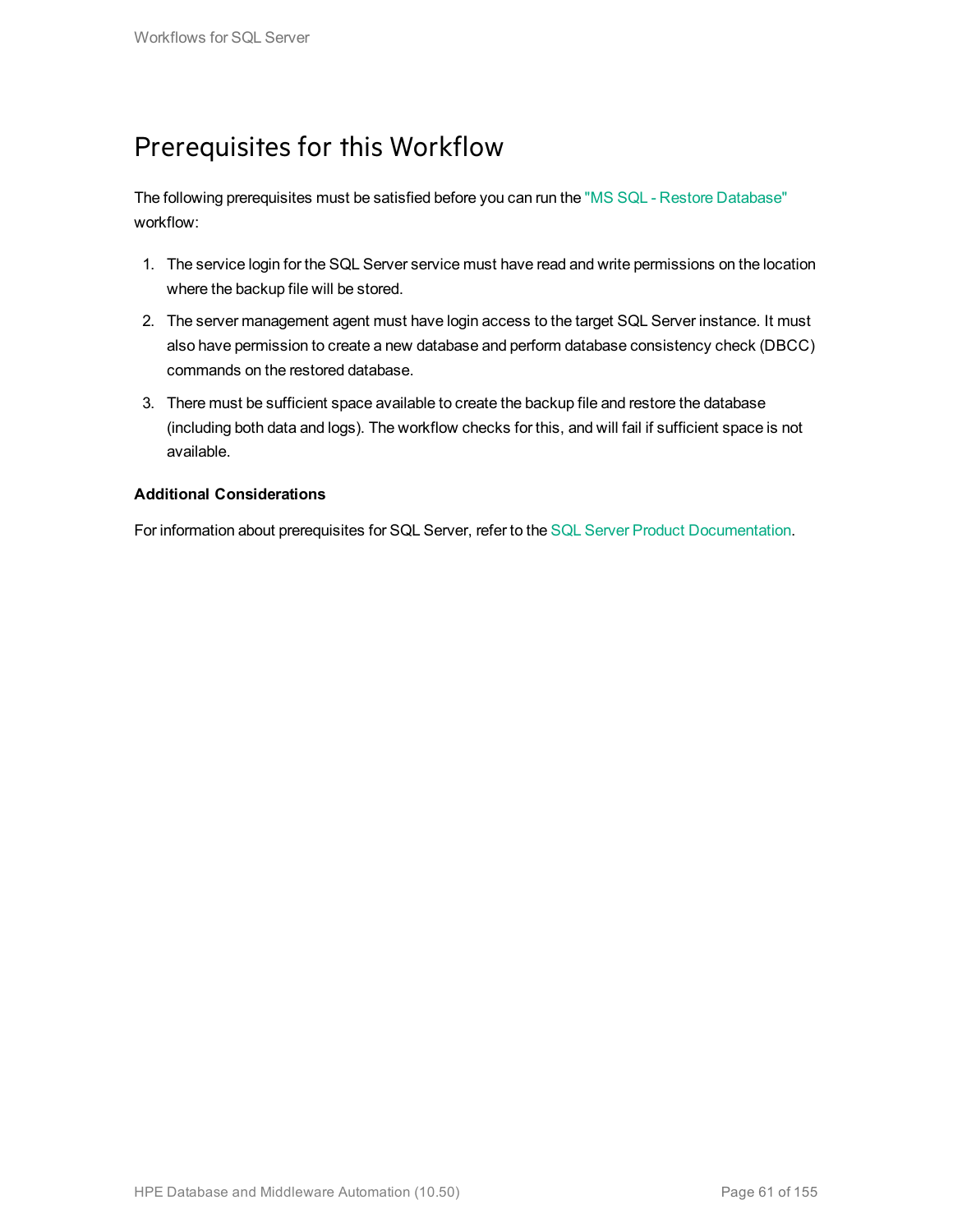### <span id="page-61-0"></span>How this Workflow Works

This topic contains the following information about the "MS SQL - Backup and Restore [Database"](#page-58-0) workflow:

#### <span id="page-61-1"></span>**Validation Checks Performed**

The workflow checks the following things prior to dumping the database. If any of these checks fails, the workflow fails.

- 1. All required parameters have values. If any required parameter does not have a value—either a value that you specify or a default value—the workflow fails in either the Run MS SQL Pre-Backup Validation step or the Run MS SQL Pre-Restore Validation step.
- 2. The Working Path is accessible, either locally or on a network share.

If the Working Path is on a network share, the BACKUP - Windows Share User has read and write access the share.

- 3. The source database is compatible with the target instance.
- 4. If the RESTORE Database Name parameter is specified, this database name complies with SQL Server database naming conventions.
- 5. The target instance exists, and the workflow can connect to it.
- 6. Adequate disk space is available to backup and restore the data and log files.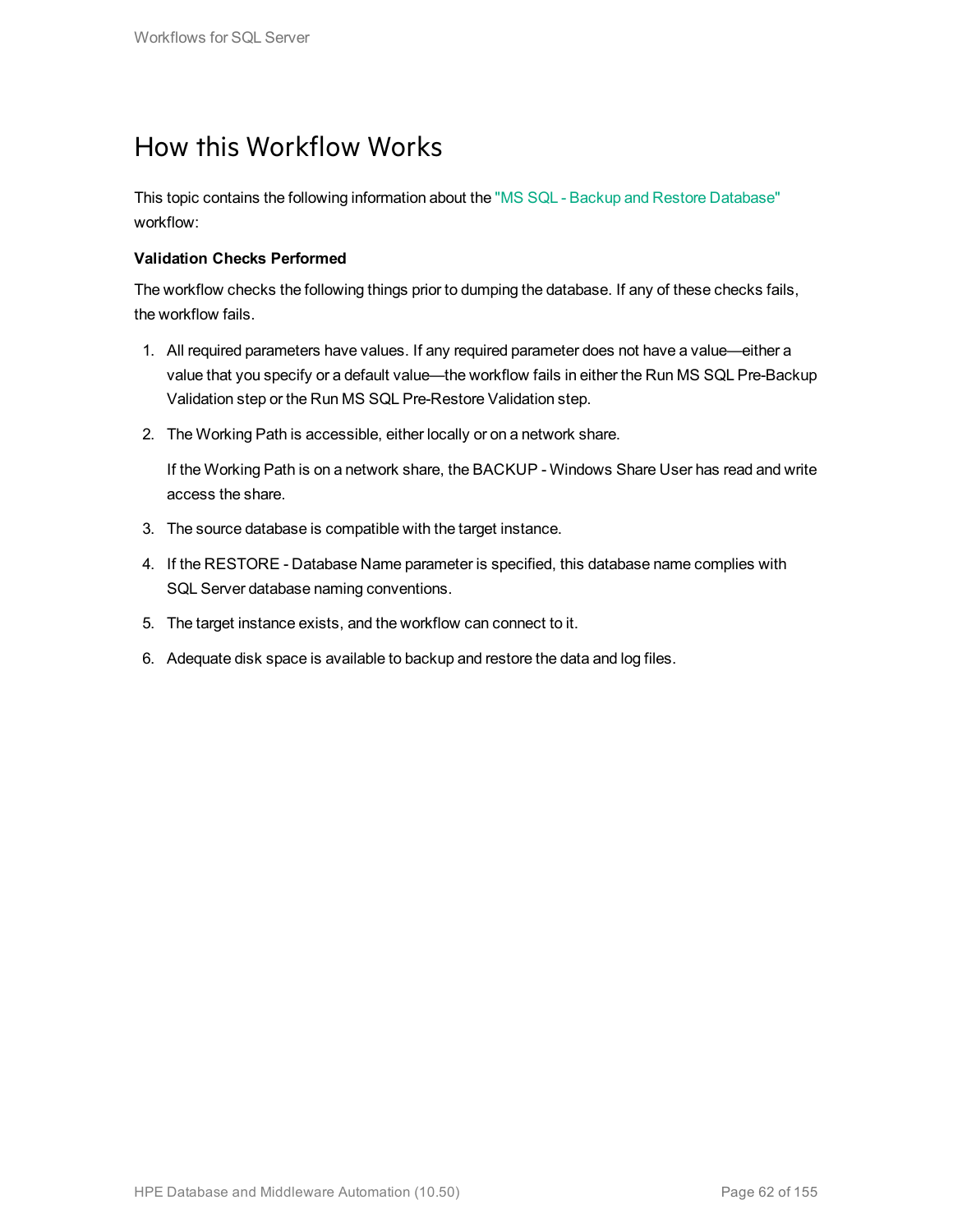#### **Steps Executed**

The "MS SQL - Backup and Restore [Database"](#page-58-0) workflow includes the following steps. Each step must complete successfully before the next step can start. If a step fails, the workflow reports a failure, and all subsequent steps are skipped.

Click each box in the diagram to view additional information about that step in a new window.

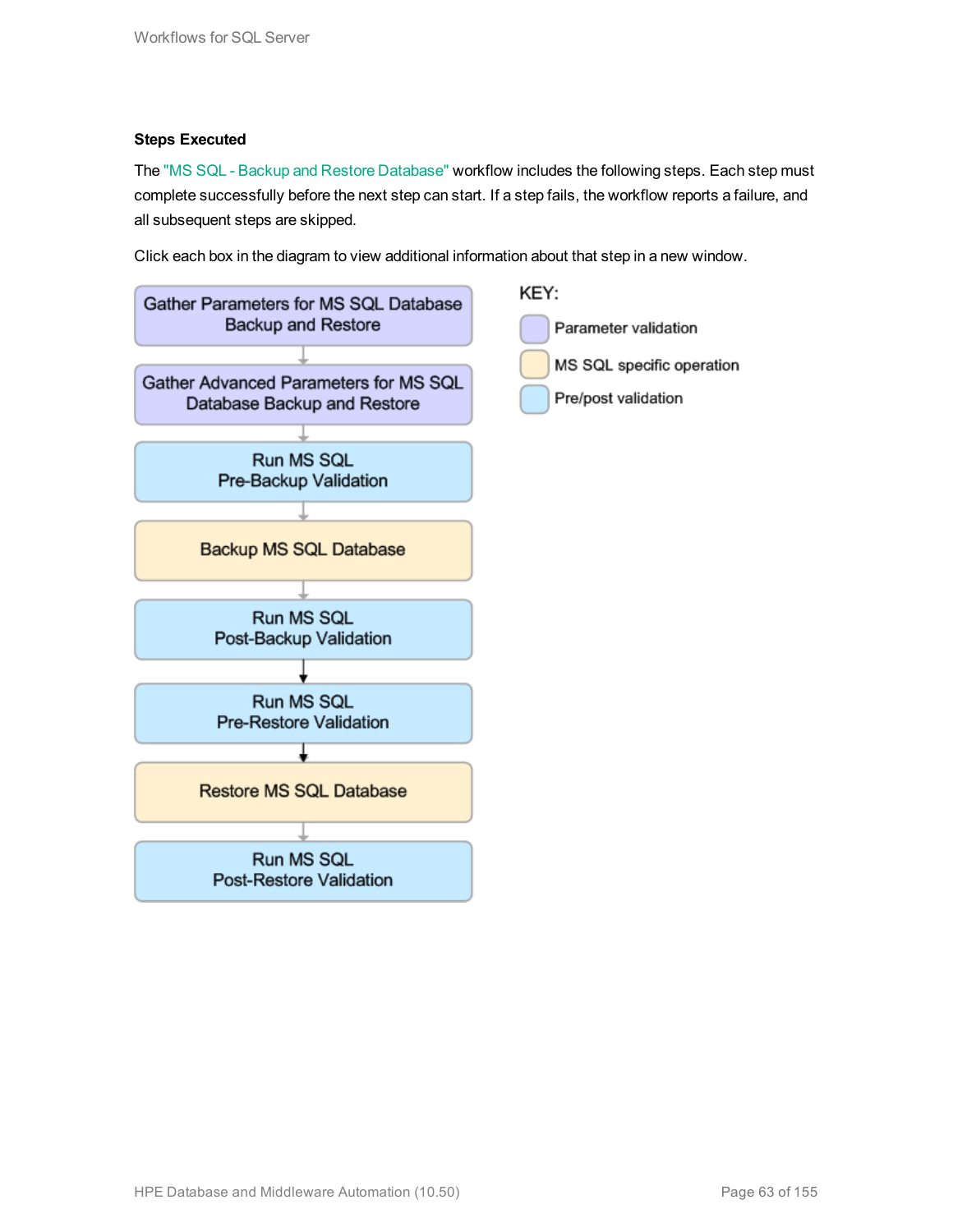#### **Process Flow**

This workflow performs the following tasks:

- 1. Performs the preliminary [validation](#page-61-1) checks described above.
- 2. If RESTORE Preserve Users and Roles was set to YES, creates the Roles Creation and Users Creation scripts.
- 3. Performs the database backup operation to create the backup file.
- 4. Performs post-backup validation checks to ensure that all required parameters had valid values.
- 5. If BACKUP Perform Integrity Check was set to YES, performs an integrity check on the backup file.
- 6. If not in simulation mode, performs the database restore operation to load the contents of the backup file.
- 7. Performs post-restore validation checks to ensure that the restored database is sound.
- 8. If RESTORE Preserve Users and Roles was set to YES, re-creates any existing database users and roles.
- 9. If RESTORE Reindex Restored Database was set to YES, re-indexes the database.

#### **Tips and Best Practices**

It is good practice to run basic database consistency checks (DBCCs) on the source database before you create the database backup to ensure that there are no internal errors in the database.

If you find errors in the source database, be sure to fix them before you run this workflow. This workflow does not have the ability to diagnose or remediate problems in the database prior to performing the database backup.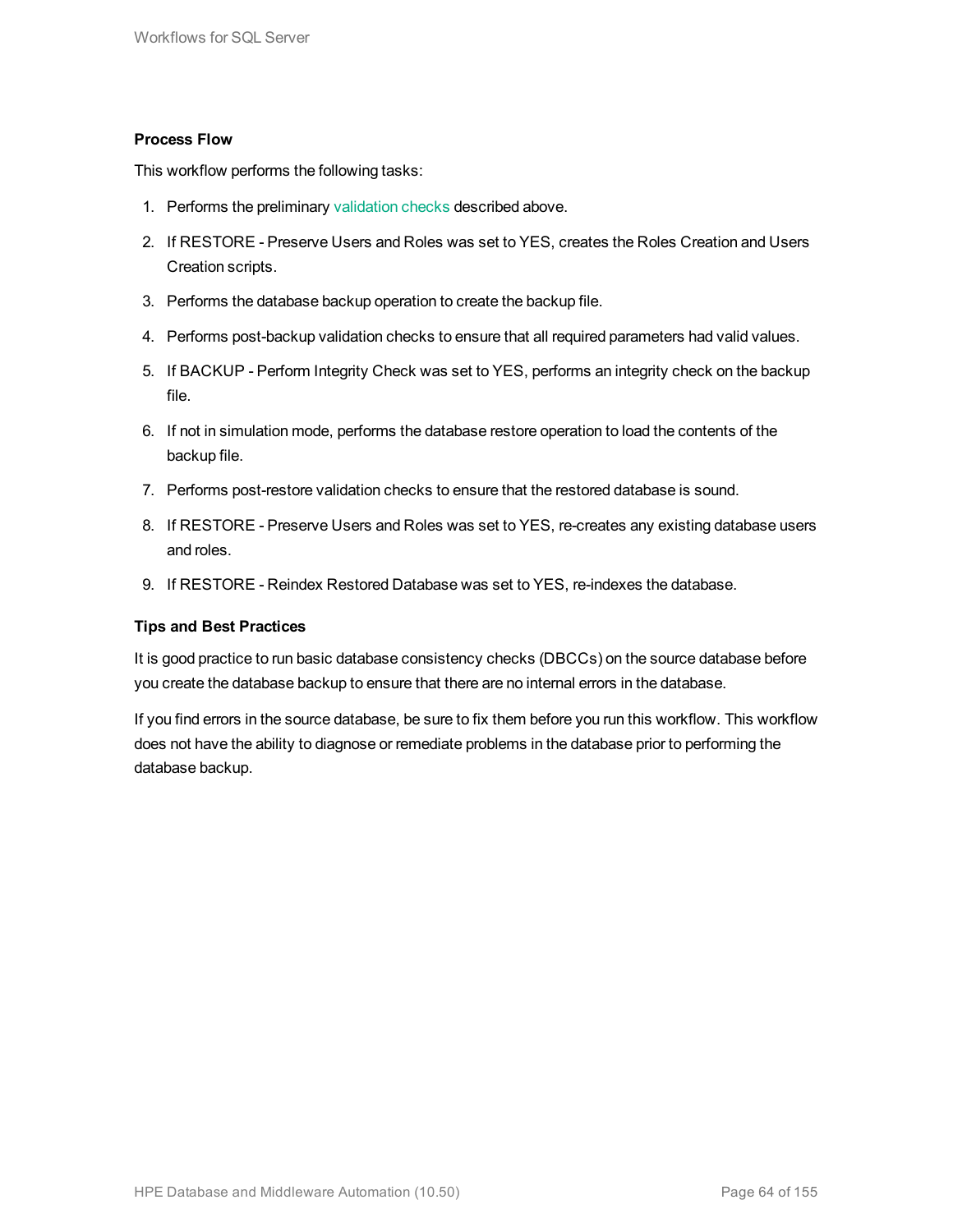### <span id="page-64-0"></span>How to Run this Workflow

This topic explains how to customize and run the "MS SQL - Backup and Restore [Database"](#page-58-0) workflow in your environment.

**Note:** Prior to running this workflow, review the ["Prerequisites](#page-60-0) for this Workflow", and ensure that all requirements are satisfied.

#### **To customize and run the Backup and Restore MS SQL Database workflow:**

- <span id="page-64-1"></span>11. Create a deployable copy of the workflow.
- 2. Determine the values that you will specify for the following parameter. This is the minimum set of parameters required to run this workflow.

| <b>Parameter Name</b> | <b>Default Value</b> | <b>Description</b>                                                                                                                                                                                                                                                                                                                                                                     |
|-----------------------|----------------------|----------------------------------------------------------------------------------------------------------------------------------------------------------------------------------------------------------------------------------------------------------------------------------------------------------------------------------------------------------------------------------------|
| Working Path          | no default           | The directory where the database<br>backup file will be stored. This can be a<br>directory or a full file path. This path<br>must be accessible to both the source<br>and target servers.                                                                                                                                                                                              |
|                       |                      | Be sure to specify this parameter in<br>network share notation (for example:<br>\\ <network share="">\). A network path<br/>can be located on a target server, but it<br/>should always referenced using<br/>network share notation instead of local<br/>folder notation (for example:<br/><math>C:\c{folder}</math>).<br/>You specify this parameter in the<br/>deployment.</network> |

<span id="page-64-2"></span>See ["Parameters](#page-70-0) for Backup and Restore MS SQL Database" on page 71 for detailed descriptions of all input parameters for this workflow, including default values.

- 3. In the workflow editor, expose any additional parameters that you need. You will specify values for these parameters when you create the deployment or at runtime.
- 4. Save the changes to the workflow (click **Save** in the lower right corner).
- 5. Create a new deployment.
	- a. On the Targets tab, select all the target servers—both source and destination—that will participate in this database refresh. The targets that you select here will be available in the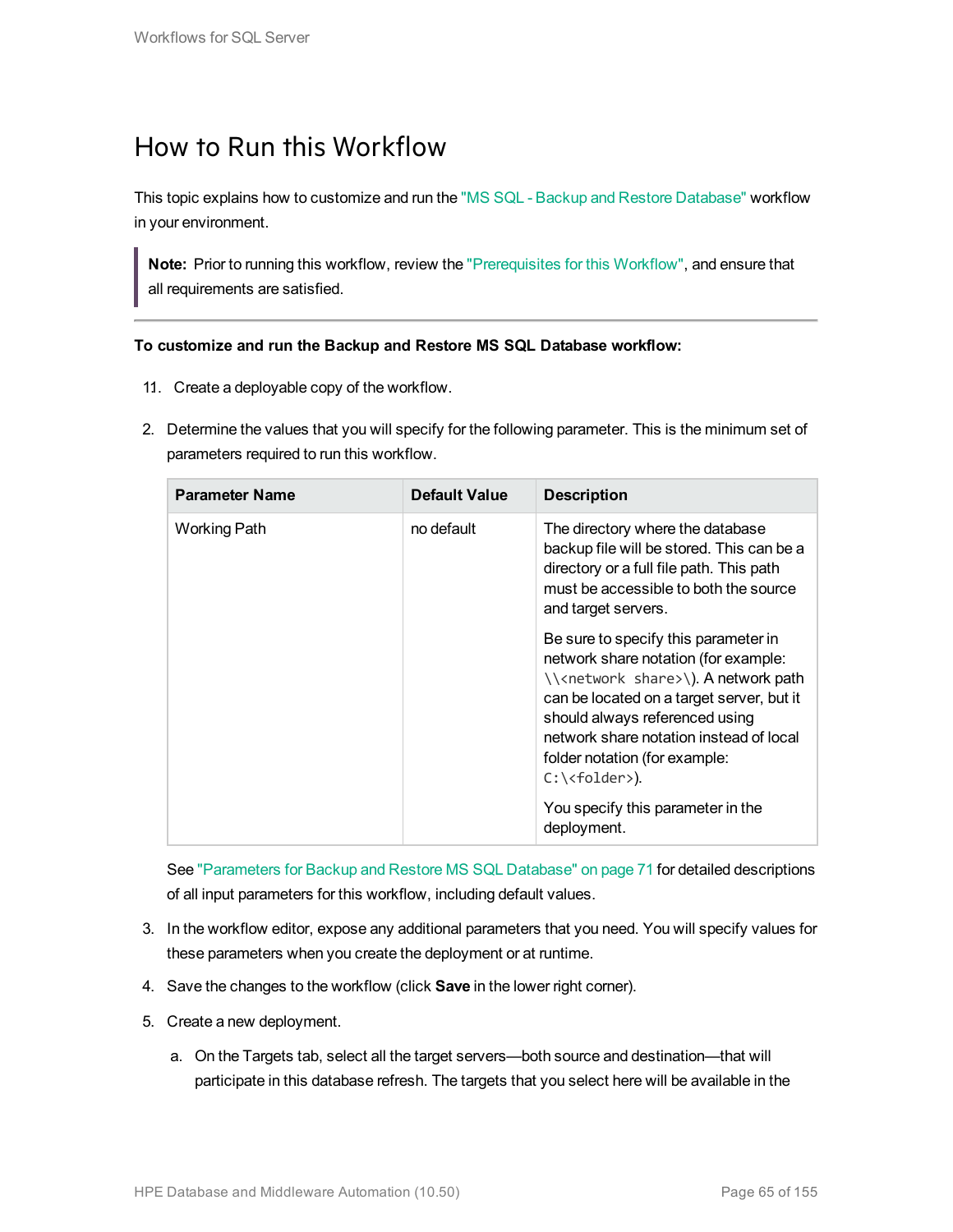Target Parameters drop-down menus on the Run page (see [step](#page-65-0) 7).

- b. On the Parameters tab, specify values (or set the type to Runtime Value) for the required parameters listed in [step](#page-64-1) 2 and any additional parameters that you exposed in [step](#page-64-2) 3.You do not need to specify values for those parameters whose default values are appropriate for your environment.
- <span id="page-65-0"></span>6. Save the deployment (click **Save** in the lower right corner).
- 7. Run the workflow using this deployment, specifying any runtime parameters .

On the Run page, select the following targets from the respective drop-down menus:

| <b>Parameter</b><br><b>Name</b> | <b>Default</b> | <b>Description</b>                                                                                                                                                                                                                                                                                                                                                                                                                                                                                                                                                                                                                                                                                                                                 |
|---------------------------------|----------------|----------------------------------------------------------------------------------------------------------------------------------------------------------------------------------------------------------------------------------------------------------------------------------------------------------------------------------------------------------------------------------------------------------------------------------------------------------------------------------------------------------------------------------------------------------------------------------------------------------------------------------------------------------------------------------------------------------------------------------------------------|
| Source<br>Database              | no<br>default  | The database from which the backup file will be created.<br>You specify this parameter at run time.                                                                                                                                                                                                                                                                                                                                                                                                                                                                                                                                                                                                                                                |
| Target<br>Instance              | no<br>default  | The instance where the database will be restored from the backup file.<br>You specify this parameter at run time.<br><b>Note:</b> Bridged execution workflows work on one target level<br>(server, instance, or database). This workflow runs on the database<br>level at all times. When choosing a target instance at run time, you<br>will actually see a list of databases that reside on each instance.<br>You can select any database in the target instance where you want<br>to perform the restore.<br>If you specify the RESTORE - Database Name parameter, the<br>workflow will use that database. If you do not specify the<br>RESTORE - Database Name parameter, the workflow will use the<br>original database name from the backup. |

The workflow will complete and report "Success" on the Console if it has run successfully. If an invalid parameter value is specified, an error is logged, and the workflow terminates in the "Failure" state.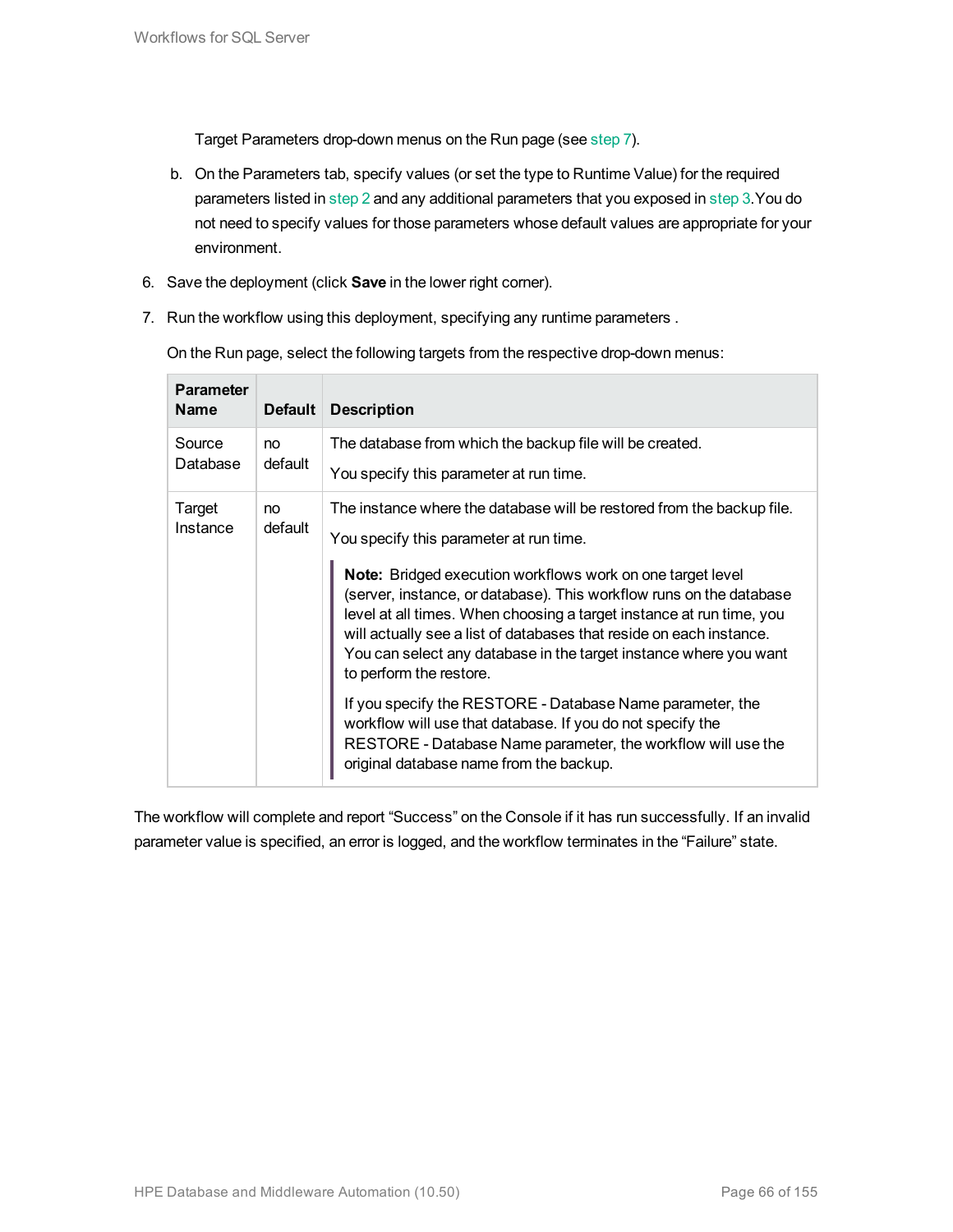# <span id="page-66-0"></span>Sample Scenarios

This topic shows you how to use various parameters to achieve the following database backup scenarios in your environment using the "MS SQL - Backup and Restore [Database"](#page-58-0) workflow:

#### **Scenario 1: Backup and Restore Using a Backup File that is Not Encrypted or Compressed**

This is the simplest SQL Server database backup and restore scenario. In this example, the backup file is stored on a network share.

| <b>Step Name</b>                                            | <b>Parameter</b><br><b>Name</b> | <b>Example Value</b>          |
|-------------------------------------------------------------|---------------------------------|-------------------------------|
| Gather Parameters for MS SQL Database Backup and<br>Restore | Source<br>Database              | Specified at run time.        |
|                                                             | Target<br>Instance              | Specified at run time.        |
|                                                             | <b>Working Path</b>             | \\WIN-DOMAIN-<br>CTRL\Backups |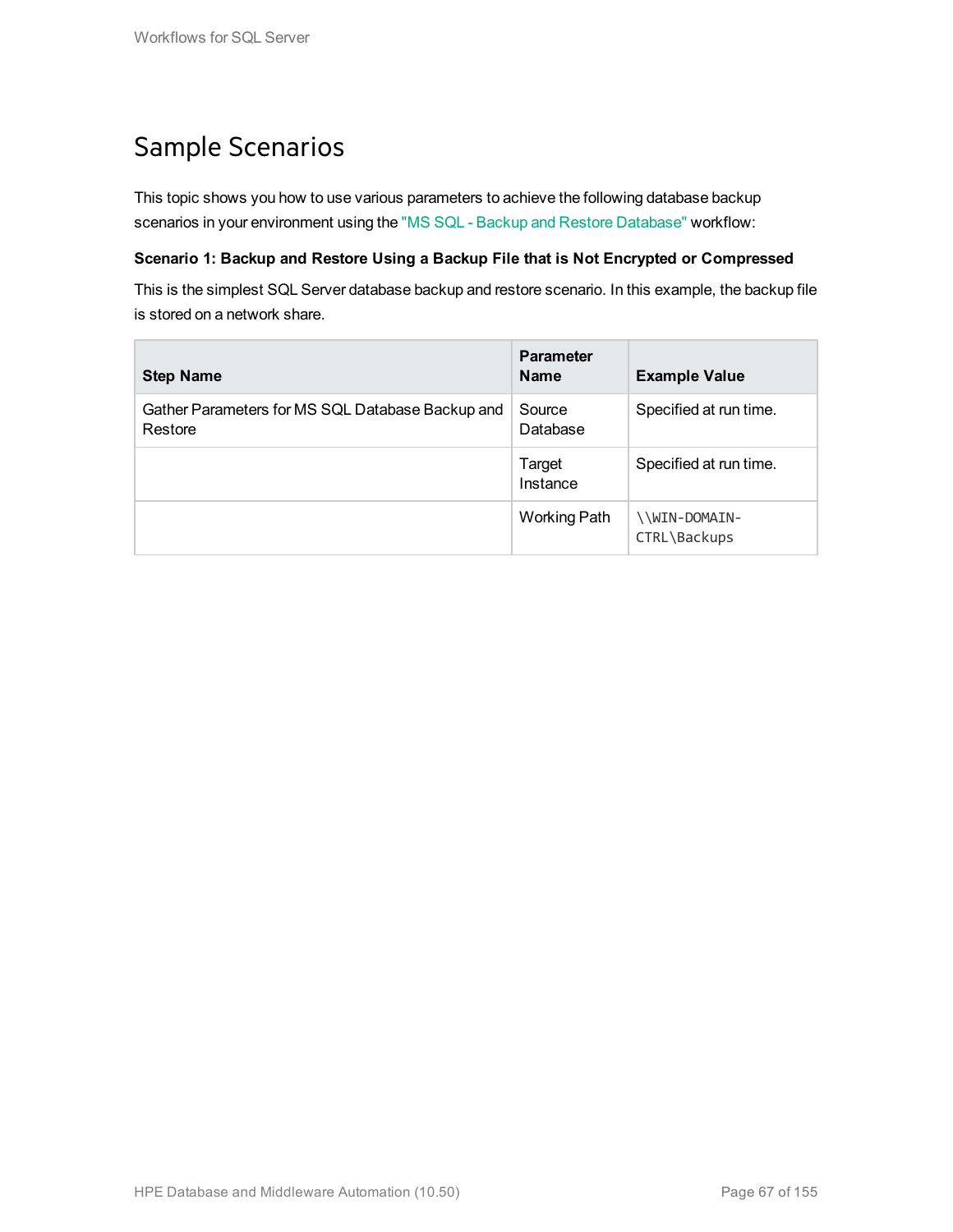#### **Scenario 2: Backup and Restore—Overwrite Existing Database and Preserve Existing Users**

This scenario requires you to specify the two restore parameters that instruct the workflow to overwrite the existing database and then re-create existing users and roles. In this example, the backup file is stored on a network share.

Note that the BACKUP - Windows Share User and BACKUP - Windows Share Password are specified. This is not required, but it facilitates the disk space check on the network path. If you do not specify this parameter, this check is skipped.

| <b>Step Name</b>                                                     | <b>Parameter</b><br><b>Name</b>                       | <b>Example Value</b>          |
|----------------------------------------------------------------------|-------------------------------------------------------|-------------------------------|
| Gather Parameters for MS SQL Database Backup and Restore             | Source<br>Database                                    | Selected at run<br>time.      |
|                                                                      | <b>Target</b><br>Instance                             | Selected at run<br>time.      |
|                                                                      | Working<br>Path                                       | \\WIN-DOMAIN-<br>CTRL\Backups |
| Gather Advanced Parameters for MS SQL Database Backup and<br>Restore | <b>BACKUP-</b><br><b>Windows</b><br>Share User        | WIN\Administrator             |
|                                                                      | <b>BACKUP -</b><br>Windows<br>Share<br>Password       | WinSharePwd                   |
|                                                                      | <b>RESTORE</b><br>- Overwrite<br>Existing<br>Database | <b>YES</b>                    |
|                                                                      | <b>RESTORE</b><br>- Preserve<br>Users and<br>Roles    | <b>YES</b>                    |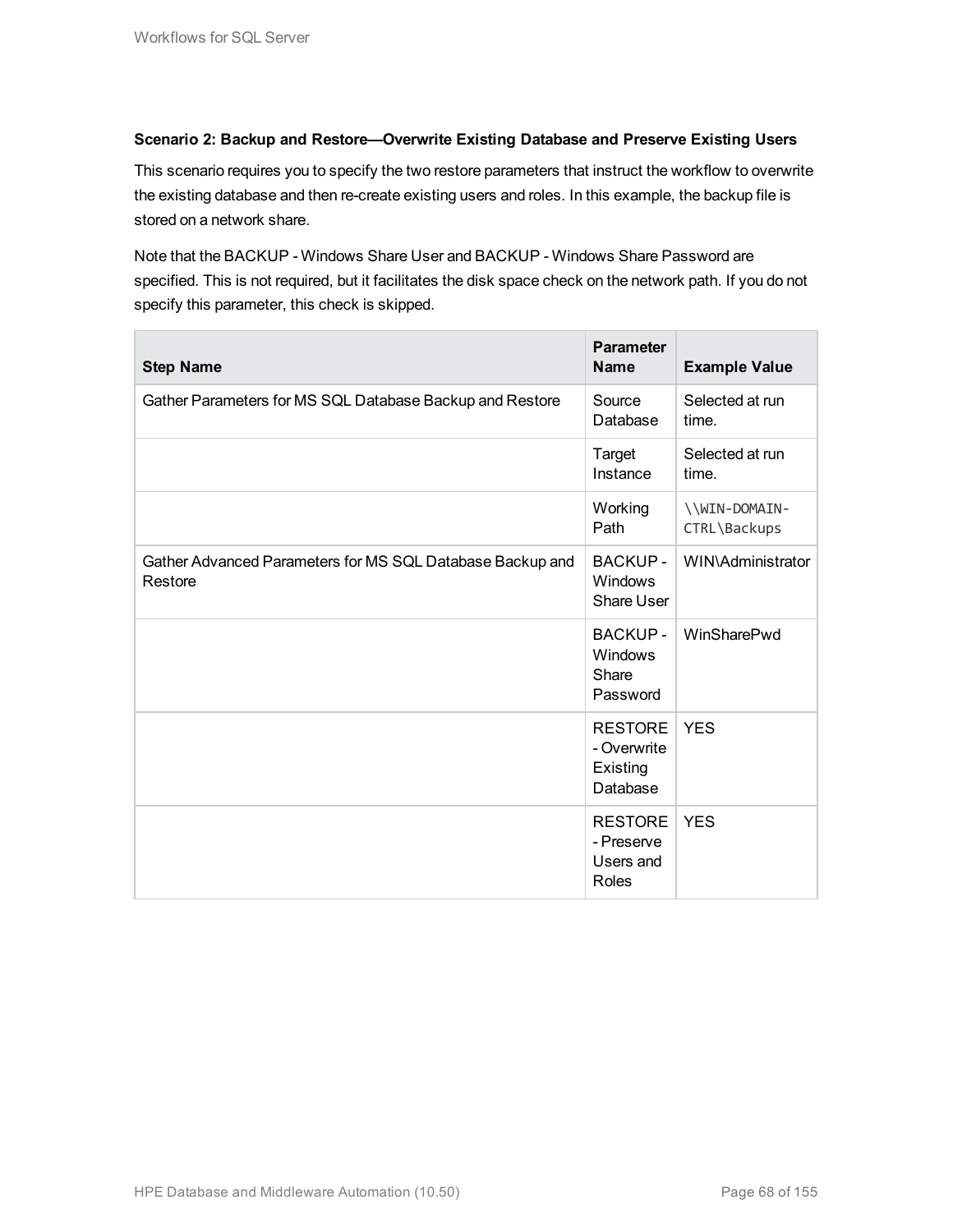### **Scenario 3: Perform a Backup, Simulate a Restore, and Configure Windows Domain User Using Runtime Parameters**

This scenario overwrites an existing database and restores any existing users after the restore is performed. In this example, the backup file is stored on a network share.

**Note:** You may want to run this workflow against a MS SQL instance that can only be accessed by a Windows user with a temporary password. By using a runtime parameter for the password, you can ensure that the password used is always the latest.

To specify the Windows domain user at the time you execute a deployment with runtime parameters, perform the following additional steps:

1. When you make a copy of the workflow, expand the appropriate step, and then set the following Windows domain user parameters to **- User selected -**:

BACKUP - Instance Account BACKUP - Instance Password RESTORE - Instance Account RESTORE - Instance password

- 2. When you create a deployment from the copy of the workflow, set the parameter types to **Runtime Value**.
- 3. When you execute the deployment, specify the Windows domain user account and password.

| <b>Step Name</b>                                                                      | <b>Parameter</b><br><b>Name</b>                        | <b>Example Value</b>                                                                                                                                  |  |
|---------------------------------------------------------------------------------------|--------------------------------------------------------|-------------------------------------------------------------------------------------------------------------------------------------------------------|--|
| <b>Gather Parameters for MS</b><br>SQL Database Backup and<br>Restore                 | Source<br>Database                                     | Selected at run time.                                                                                                                                 |  |
|                                                                                       | Target<br>Instance                                     | Selected at run time.                                                                                                                                 |  |
|                                                                                       | <b>Working Path</b>                                    | \\WIN-DOMAIN-CTRL\Backups                                                                                                                             |  |
| <b>Gather Advanced Parameters</b><br>for MS SQL Database<br><b>Backup and Restore</b> | BACKUP -<br><b>Windows</b><br>Share User               | WIN\Administrator                                                                                                                                     |  |
|                                                                                       | BACKUP -<br><b>Windows</b><br><b>Share</b><br>Password | WinSharePwd<br><b>Tip:</b> To avoid having to re-enter passwords<br>whenever they change, you can create a<br>policy to provide them to the workflow. |  |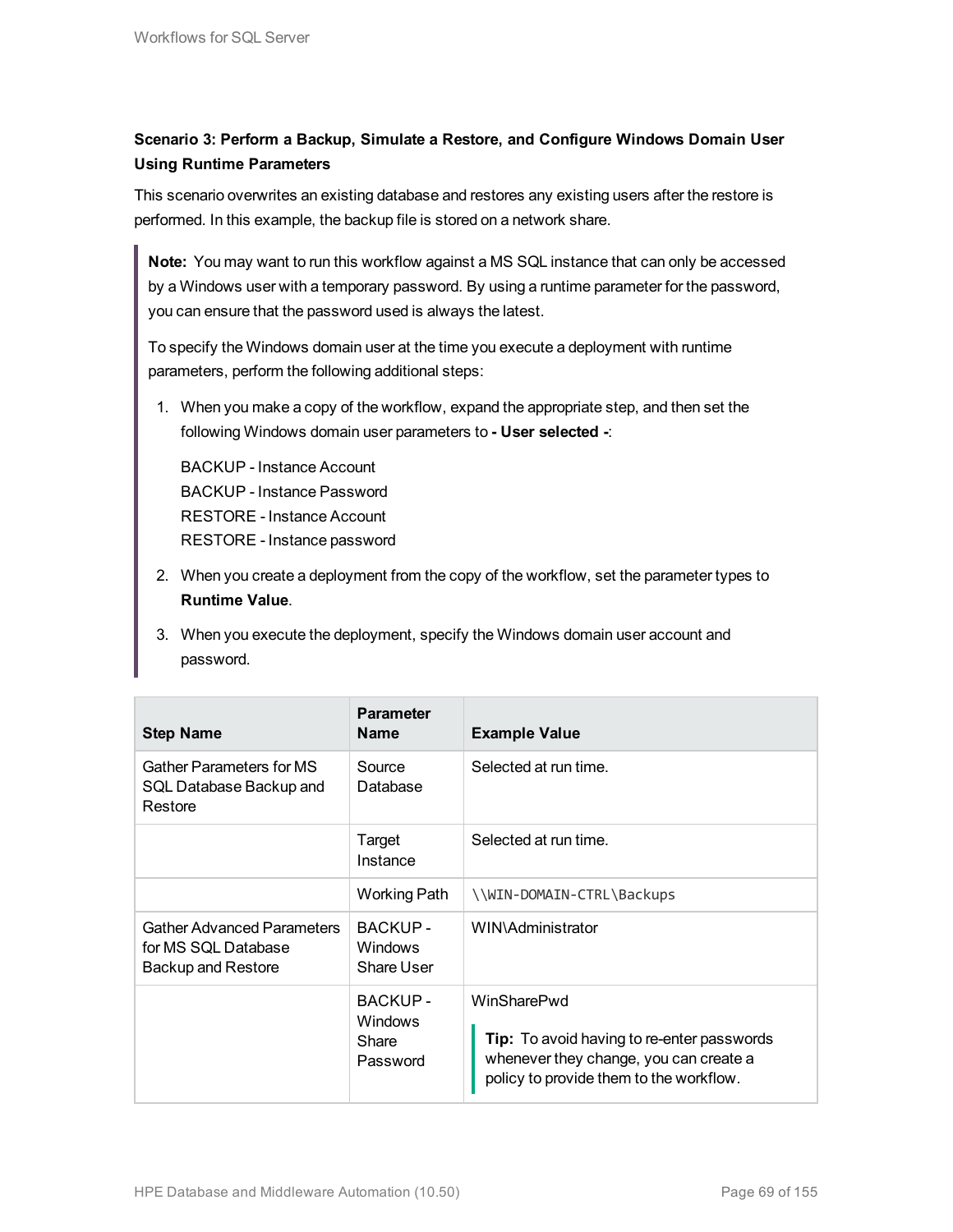| <b>Step Name</b> | <b>Parameter</b><br><b>Name</b>          | <b>Example Value</b>                             |
|------------------|------------------------------------------|--------------------------------------------------|
|                  | ALL - Run<br>Simulation<br>Only          | <b>YES</b>                                       |
|                  | <b>BACKUP -</b><br>Instance<br>Account   | Domain\DomainUserAcct<br>Note: Enter at runtime. |
|                  | <b>BACKUP -</b><br>Instance<br>Password  | DomainUserPswd<br>Note: Enter at runtime.        |
|                  | <b>RESTORE -</b><br>Instance<br>Account  | Domain\DomainUserAcct<br>Note: Enter at runtime. |
|                  | <b>RESTORE -</b><br>Instance<br>Password | DomainUserPswd<br>Note: Enter at runtime.        |

Be sure that the default values for all remaining parameters are appropriate for your environment (see Parameters for Backup and Restore MS SQL Database).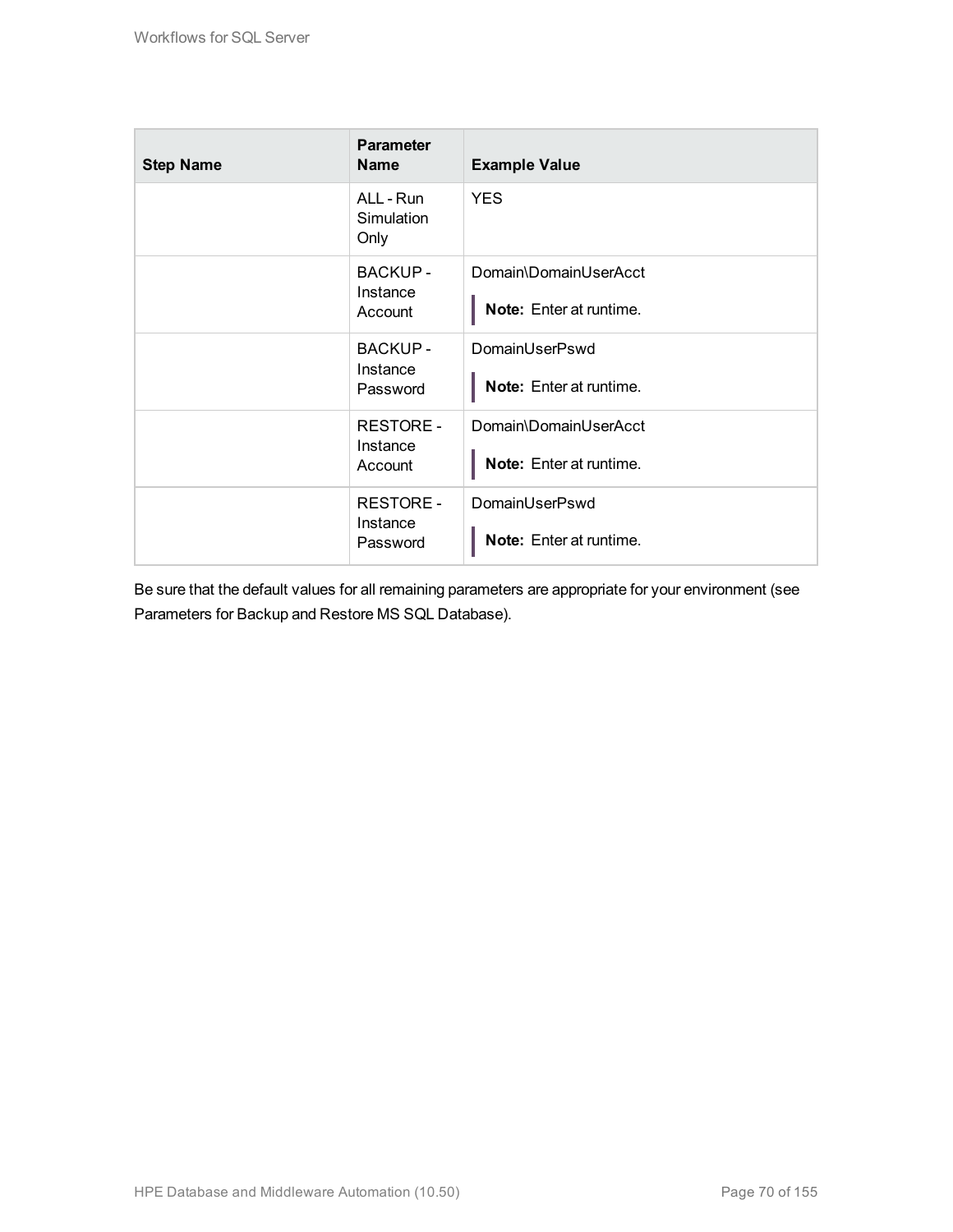## <span id="page-70-0"></span>Parameters for Backup and Restore MS SQL Database

The following tables describe the required and optional input parameters for this workflow. Most of these parameters are not initially visible in a deployment. For most parameters, if you do not specify a value for a parameter, a default value is assigned

| <b>Parameter</b><br><b>Name</b> | <b>Default</b><br>Value | <b>Required</b> | <b>Description</b>                                                                                                                                                                                                                                                                                                                                                                                                                                                                                                                                                                                                     |  |
|---------------------------------|-------------------------|-----------------|------------------------------------------------------------------------------------------------------------------------------------------------------------------------------------------------------------------------------------------------------------------------------------------------------------------------------------------------------------------------------------------------------------------------------------------------------------------------------------------------------------------------------------------------------------------------------------------------------------------------|--|
| Source                          | no                      | required        | The database from which the backup file will be created.                                                                                                                                                                                                                                                                                                                                                                                                                                                                                                                                                               |  |
| Database                        | default                 |                 | You specify this parameter at run time.                                                                                                                                                                                                                                                                                                                                                                                                                                                                                                                                                                                |  |
| <b>Target</b><br>Instance       | no<br>default           | required        | The instance where the database will be restored from the<br>backup file.                                                                                                                                                                                                                                                                                                                                                                                                                                                                                                                                              |  |
|                                 |                         |                 | You specify this parameter at run time.                                                                                                                                                                                                                                                                                                                                                                                                                                                                                                                                                                                |  |
|                                 |                         |                 | Note: Bridged execution workflows work on one target level<br>(server, instance, or database). This workflow runs on the<br>database level at all times. When choosing a target instance<br>at run time, you will actually see a list of databases that<br>reside on each instance. You can select any database in the<br>target instance where you want to perform the restore.<br>If you specify the RESTORE - Database Name parameter,<br>the workflow will use that database. If you do not specify the<br>RESTORE - Database Name parameter, the workflow will<br>use the original database name from the backup. |  |
| Working<br>Path                 | no<br>default           | required        | The directory where the database backup file will be stored. This<br>can be a directory or a full file path. This path must be accessible<br>to both the source and target servers.                                                                                                                                                                                                                                                                                                                                                                                                                                    |  |
|                                 |                         |                 | Be sure to specify this parameter in network share notation (for<br>example: \\ <network share="">\). A network path can be located<br/>on a target server, but it should always referenced using network<br/>share notation instead of local folder notation (for example:<br/><math>C:\c{folder}</math></network>                                                                                                                                                                                                                                                                                                    |  |
|                                 |                         |                 | You specify this parameter in the deployment.                                                                                                                                                                                                                                                                                                                                                                                                                                                                                                                                                                          |  |

#### **Parameters Defined in this Step: Gather Parameters for Backup and Restore MS SQL Database**

#### **Additional Parameters Defined in this Step: Gather Advanced Parameters for Backup and Restore MS SQL Database**

| <b>Parameter Name</b>     | <b>Default</b><br><b>Value</b> | Reguired | <b>Description</b>       |
|---------------------------|--------------------------------|----------|--------------------------|
| ALL - Encryption Password | no                             | optional | Password used to encrypt |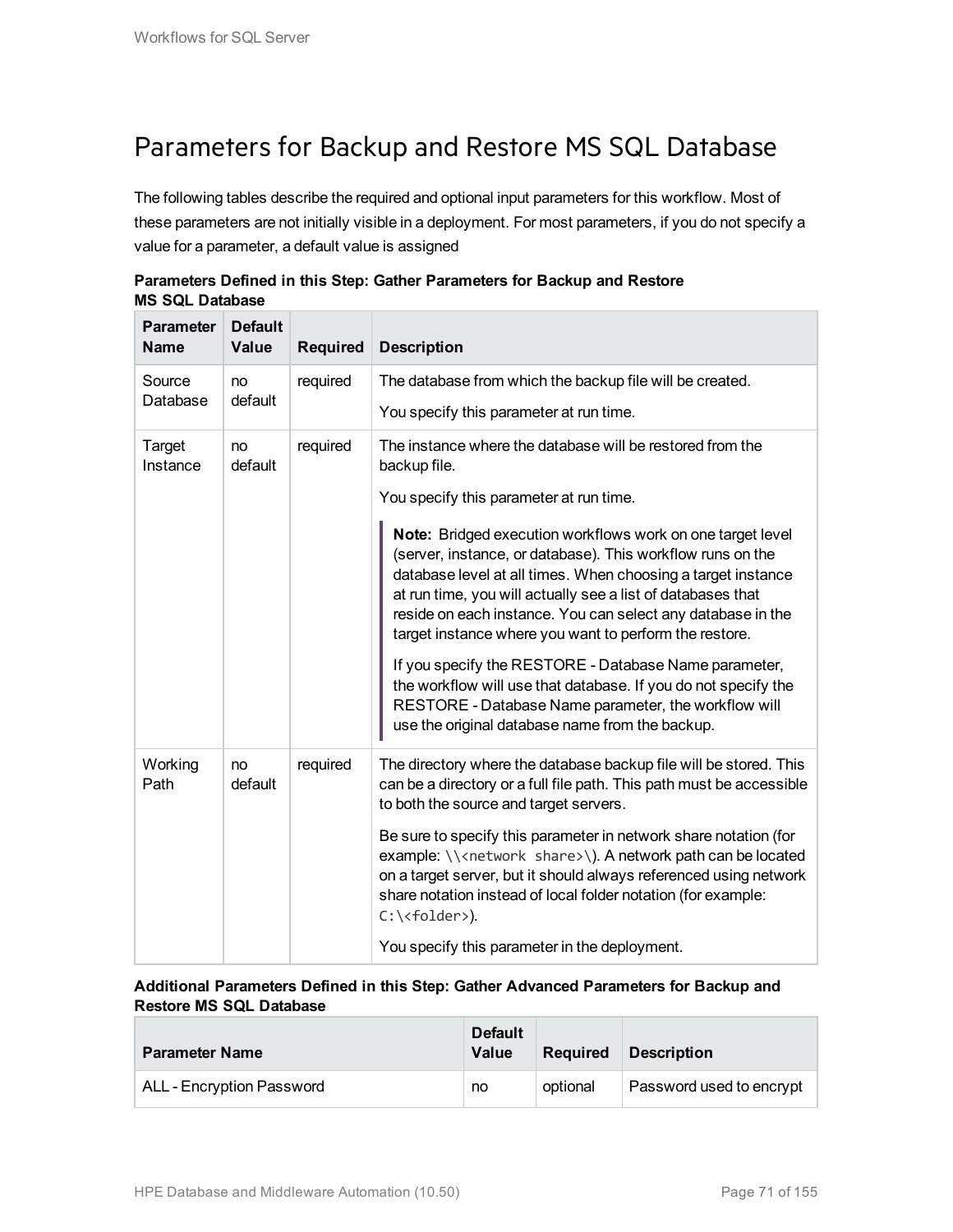| <b>Parameter Name</b>              | <b>Default</b><br>Value | <b>Required</b> | <b>Description</b>                                                                                                                                                                                                                                                   |
|------------------------------------|-------------------------|-----------------|----------------------------------------------------------------------------------------------------------------------------------------------------------------------------------------------------------------------------------------------------------------------|
|                                    | default                 |                 | and decrypt the backup<br>file.                                                                                                                                                                                                                                      |
|                                    |                         |                 | To decrypt a backup file<br>that was encrypted with a<br>password, specify the<br>password in this<br>parameter.                                                                                                                                                     |
| ALL - Run Simulation Only          | <b>No</b>               | optional        | If set to YES, the workflow<br>will only run the Pre-<br>Restore Validation step. It<br>will not attempt to restore<br>the database. Use this<br>mode to discover the<br>original data and log files<br>used for the database<br>backup. Valid values:<br>YES or NO. |
| <b>BACKUP - Backup Description</b> | no<br>default           | optional        | Text that describes this<br>backup (up to 255<br>characters).                                                                                                                                                                                                        |
| BACKUP - Backup Name               | no<br>default           | optional        | The name of this backup<br>(up to 128 characters).                                                                                                                                                                                                                   |
| BACKUP - Compress Backup File      | NO                      | optional        | If you specify YES, the<br>backup file will be<br>compressed. Valid values:<br>YES or NO.<br>Compression is supported<br>on SQL Server 2008<br>Enterprise and later.                                                                                                 |
| <b>BACKUP - Expiration Date</b>    | no<br>default           | optional        | Date and time when the<br>backup file expires and the<br>backup data is no longer<br>considered relevant. After<br>this date and time,<br><b>SQL Server is not</b><br>prevented from overwriting<br>this backup file.<br>The Expiration Date must                    |

#### **Additional Parameters Defined in this Step: Gather Advanced Parameters for Backup and Restore MS SQL Database, continued**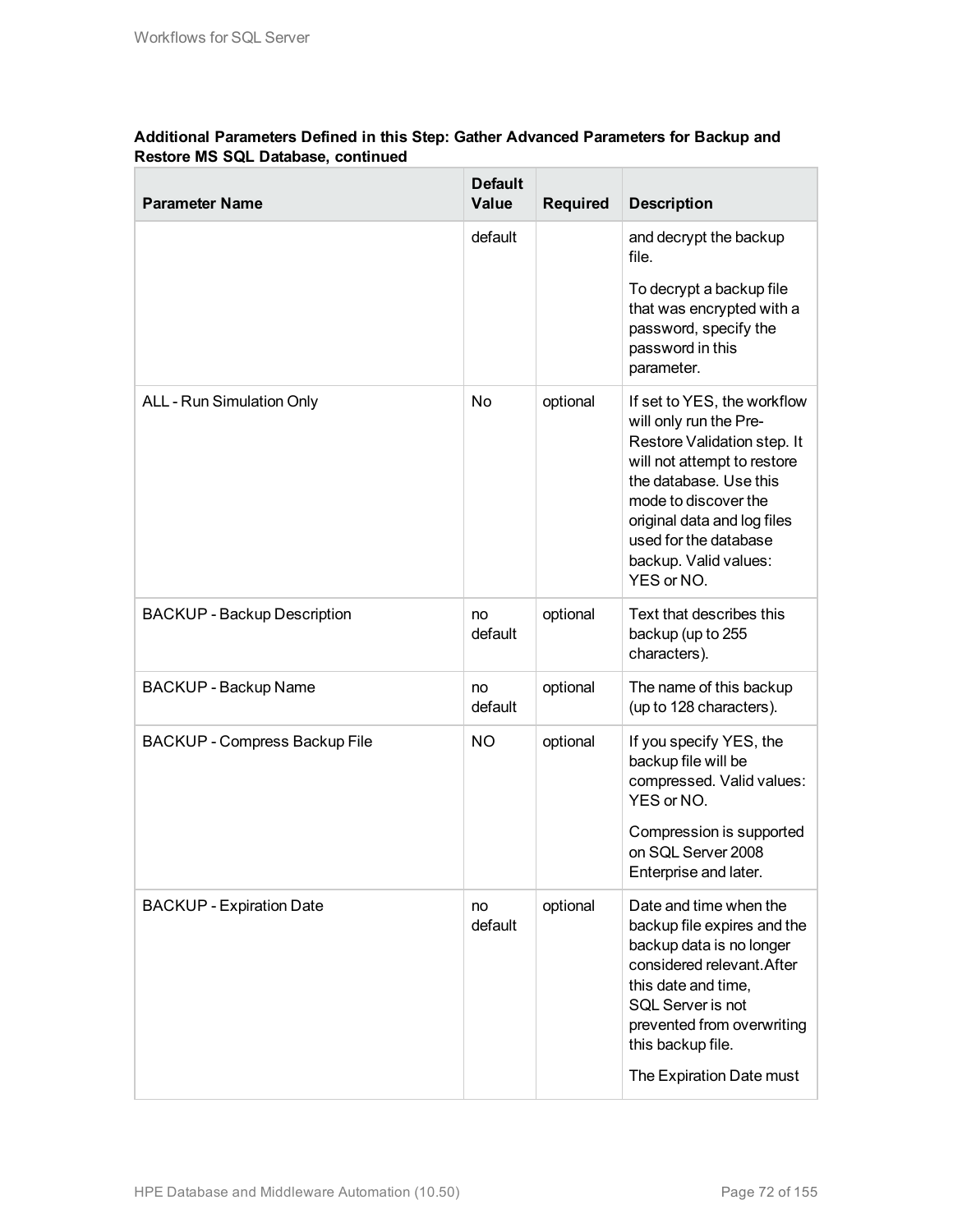#### **Additional Parameters Defined in this Step: Gather Advanced Parameters for Backup and Restore MS SQL Database, continued**

| <b>Parameter Name</b>                   | <b>Default</b><br>Value | <b>Required</b> | <b>Description</b>                                                                                                                         |
|-----------------------------------------|-------------------------|-----------------|--------------------------------------------------------------------------------------------------------------------------------------------|
|                                         |                         |                 | be specified in a format<br>compatible with the<br>configured system<br>datetime format.                                                   |
|                                         |                         |                 | If both the Retention Days<br>and the Expiration Date<br>parameters are specified,<br>the Retention Days<br>parameter takes<br>precedence. |
| <b>BACKUP - Instance Account</b>        | no<br>default           | optional        | The Windows account that<br>will perform the backup<br>operation.                                                                          |
| <b>BACKUP - Instance Password</b>       | no<br>default           | optional        | The password for the<br>Windows account that will<br>perform the backup<br>operation.                                                      |
| <b>BACKUP - Perform Integrity Check</b> | <b>NO</b>               | optional        | If you specify YES, the<br>workflow will perform an<br>integrity check on the<br>database backup file. Valid<br>values: YES or NO.         |
| <b>BACKUP - Retention Days</b>          | no<br>default           | optional        | Number of days that must<br>elapse before this backup<br>file can be overwritten by<br>SQL Server.                                         |
|                                         |                         |                 | If both the Retention Days<br>and the Expiration Date<br>parameters are specified,<br>the Retention Days<br>parameter takes<br>precedence. |
| BACKUP - Windows Share Password         | no<br>default           | optional        | Password for the user<br>specified in Windows<br>Share User.                                                                               |
| <b>BACKUP - Windows Share User</b>      | no<br>default           | optional        | Windows user who can<br>access the specified<br>Windows network share                                                                      |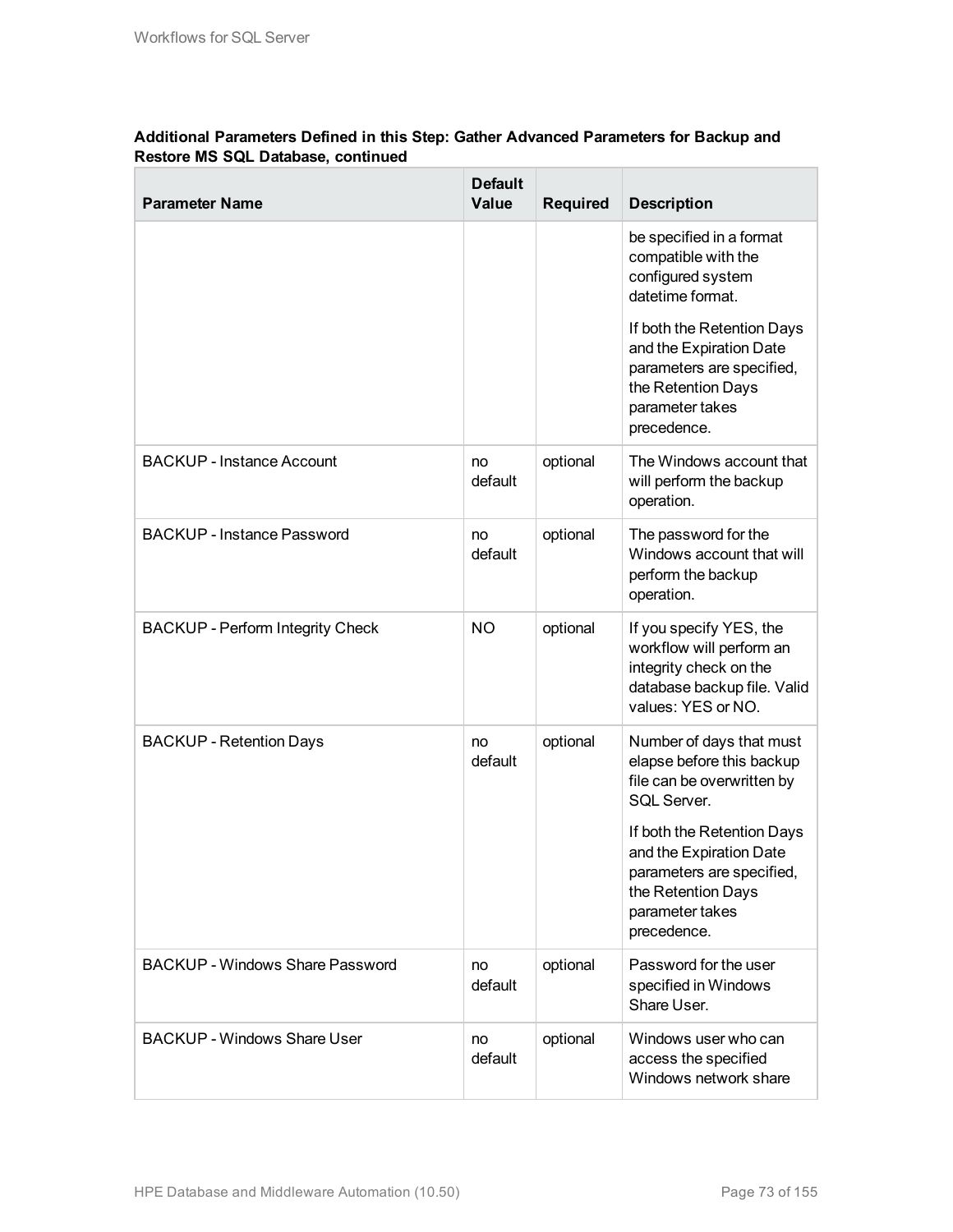| <b>Restore indiduct Database, continued</b> |                         |                 |                                                                                                                                                                           |  |  |
|---------------------------------------------|-------------------------|-----------------|---------------------------------------------------------------------------------------------------------------------------------------------------------------------------|--|--|
| <b>Parameter Name</b>                       | <b>Default</b><br>Value | <b>Required</b> | <b>Description</b>                                                                                                                                                        |  |  |
|                                             |                         |                 | and who will own (and<br>write) the backup file.                                                                                                                          |  |  |
| RESTORE - Data File Locations               | no<br>default           | optional        | Comma-delimited list of<br>directories or full file paths<br>for each data file in the<br>backup file.                                                                    |  |  |
|                                             |                         |                 | Use Run Simulation Only<br>to discover the number of<br>data files in backup file. If<br>this parameter is not<br>specified, the original data<br>file name will be used. |  |  |
| RESTORE - Database Name                     | no<br>default           | optional        | To restore the database<br>from the backup file using                                                                                                                     |  |  |

default

default

default

default

#### **Additional Parameters Defined in this Step: Gather Advanced Parameters for Backup and Restore MS SQL Database, continued**

| HPF Database and Middleware Automation (10.50) |  |
|------------------------------------------------|--|

RESTORE - Download Target Destination no

RESTORE - Instance Account no contract no

RESTORE - Instance Password no

RESTORE - Log File Locations no

a different database name, specify that name here. If this parameter is not specified, the original database name will be

database backup file will

will perform the restore

Windows account that will

directories or full file paths for each log file in the backup file. Use Run Simulation Only mode to discover the number of log files in backup file. If this parameter is not specified, the original log file name

perform the restore

used.

optional The directory where the

be stored.

operation.

optional The password for the

operation.

optional Comma-delimited list of

optional The Windows account that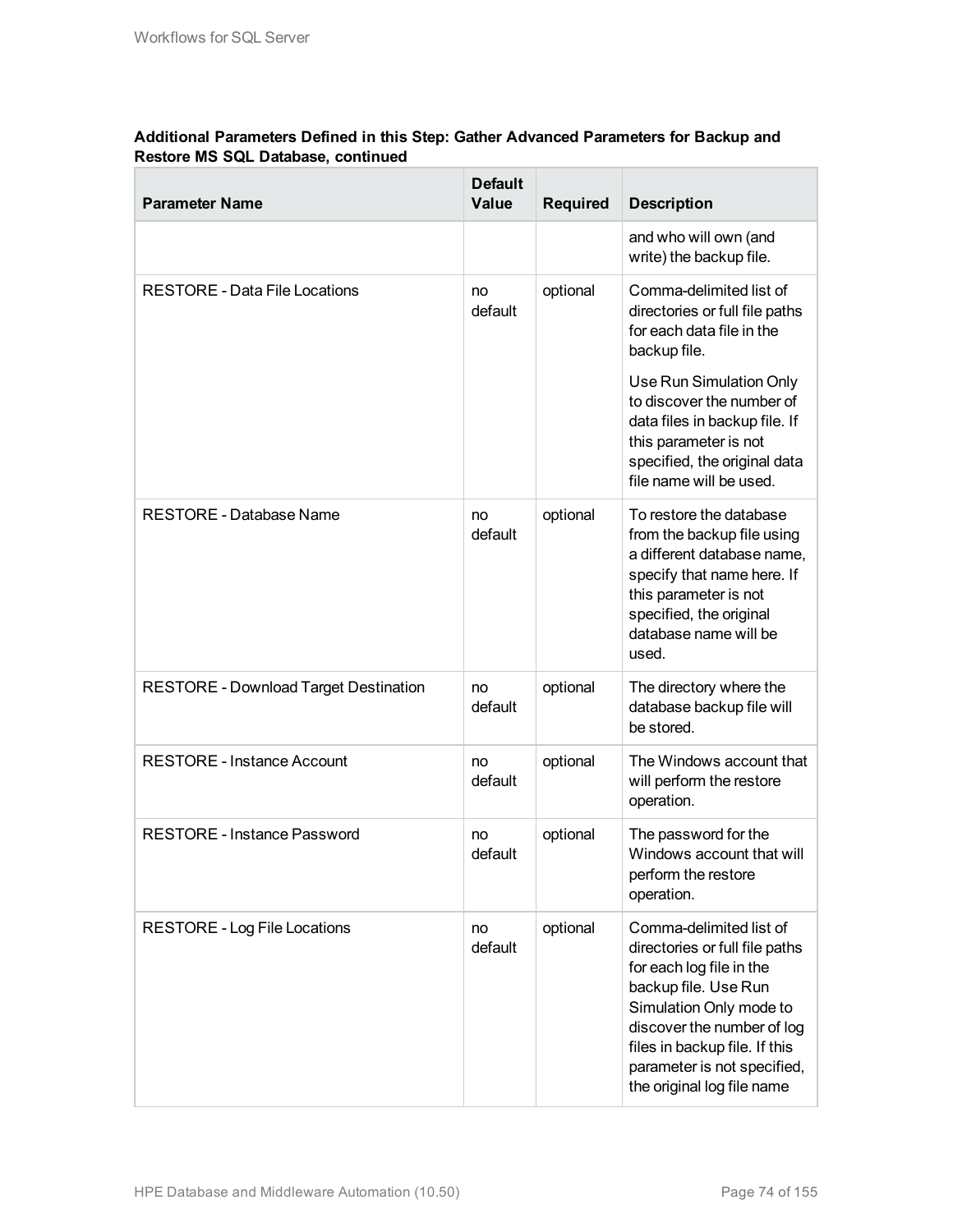**Additional Parameters Defined in this Step: Gather Advanced Parameters for Backup and Restore MS SQL Database, continued**

| <b>Parameter Name</b>                        | <b>Default</b><br>Value | <b>Required</b> | <b>Description</b>                                                                                                                                                                                                                                                                                                                                                                                                                                          |
|----------------------------------------------|-------------------------|-----------------|-------------------------------------------------------------------------------------------------------------------------------------------------------------------------------------------------------------------------------------------------------------------------------------------------------------------------------------------------------------------------------------------------------------------------------------------------------------|
|                                              |                         |                 | will be used.                                                                                                                                                                                                                                                                                                                                                                                                                                               |
| <b>RESTORE - Overwrite Existing Database</b> | <b>NO</b>               | optional        | If set to YES, and the<br>database already exists,<br>the workflow will overwrite<br>the database. Valid<br>values: YES or NO.                                                                                                                                                                                                                                                                                                                              |
| <b>RESTORE - Preserve Users and Roles</b>    | <b>NO</b>               | optional        | If set to YES, and the<br>database already exists,<br>the workflow will overwrite<br>the database. Valid<br>values: YES or NO.                                                                                                                                                                                                                                                                                                                              |
| <b>RESTORE - Reindex Restored Database</b>   | <b>NO</b>               | optional        | If set to YES, the workflow<br>will re-index the database<br>after the restore operation<br>is successfully completed.<br>Valid values: YES or NO.<br>Re-indexing improves<br>database performance.<br>More specifically, it<br>recreates all the table look-<br>ups and performance<br>tunes them according to<br>the new environment. This<br>is important when you are<br>restoring a database in a<br>new environment that it<br>has never seen before. |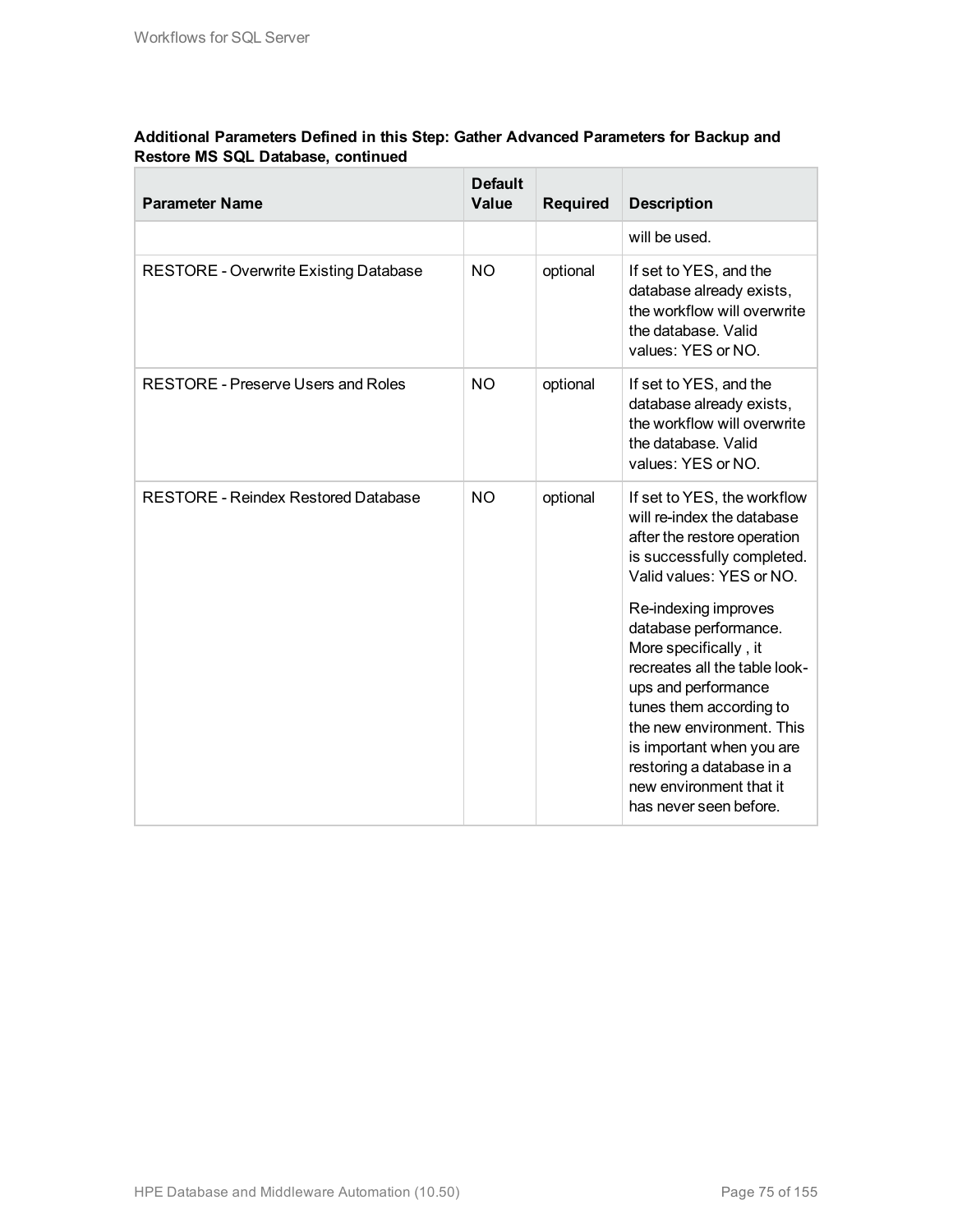## <span id="page-75-0"></span>DB Release for SQL Server v2

This workflow will check a list of T-SQL script and embedded SQL files for disallowed commands, check the syntax, then execute the files on the targetMicrosoft SQL Server Microsoft SQL Server databases if they pass all required tests.

This workflow is designed for SQL script transactions to be deployed and executed against target SQL Server databases. SQL scripts are stored and downloaded from the HPE DMA software repository.

If the SQL scripts are embedded within a SQL script, this workflow has the ability to download the embedded scripts from SA core, provided the location of the sub-script is same as the staging directory. This workflow can download only one level of embedded SQL scripts.

Before running the DB Release for SQL Server workflow you need to create the SQL script file (or files). For example: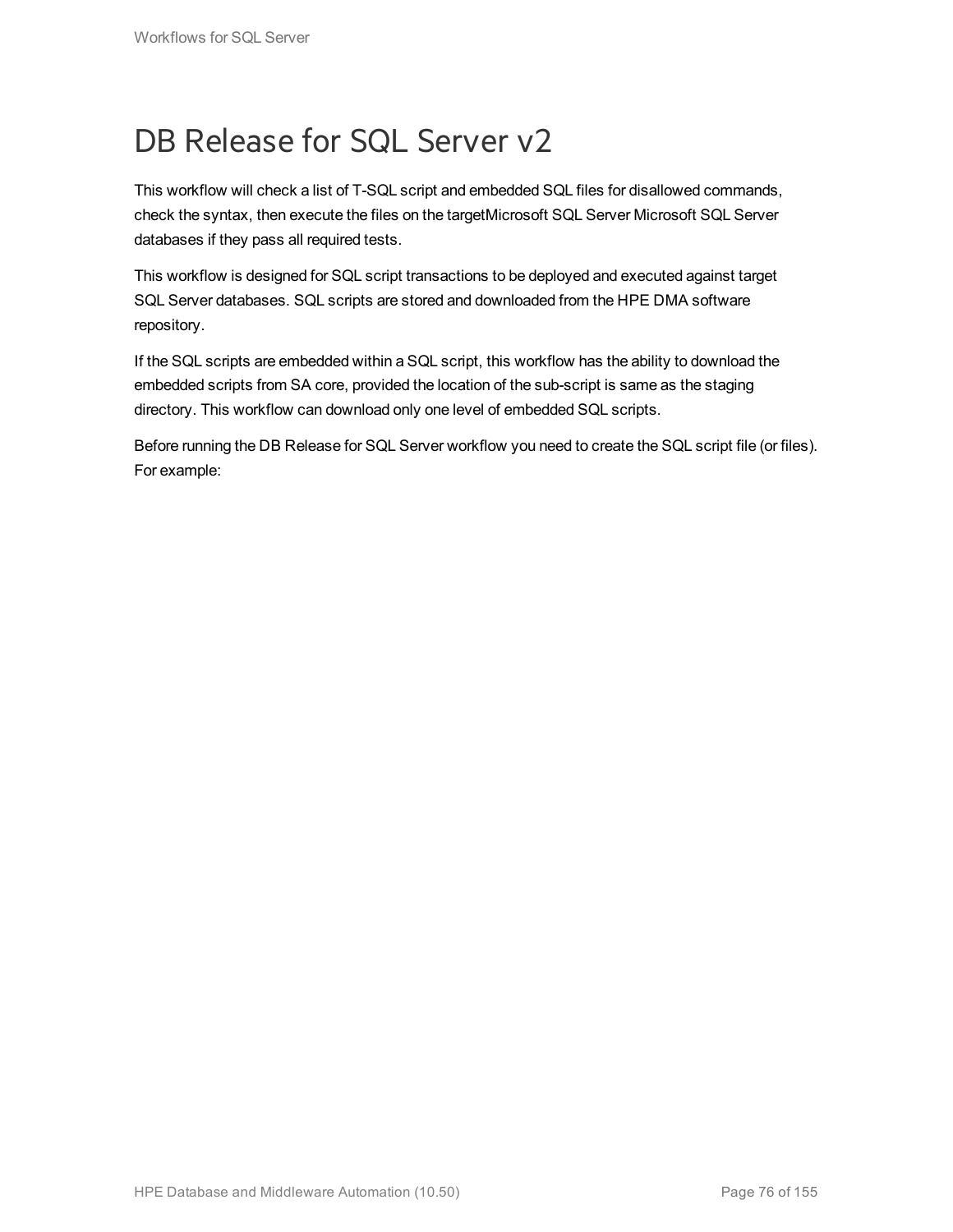| $\Box$ $\Box$<br>SQLServerScript.sql - Notepad         | $\mathbf x$ |
|--------------------------------------------------------|-------------|
| File Edit Format View Help                             |             |
| -----<br>-- Create Users needed for TEST environment   | è           |
| <b>USE MASTER</b><br>GO                                |             |
| -- Create ESPN User                                    |             |
| CREATE LOGIN ESPN WITH PASSWORD = 'P@s\$wOrD'<br>GO    |             |
| <b>GRANT LOGIN TO ESPN</b><br>GO                       |             |
| <b>GRANT ALTER VIEW TO ESPN</b><br>GO                  |             |
| GRANT ALTER SYNONYM TO ESPN<br>GO                      | Ξ           |
| EXEC sp_addsrvrole 'ESPN', 'dbcreator'<br>GO           |             |
| ------------------<br>-- Create ESPNMgr User           |             |
| CREATE LOGIN ESPNMGR WITH PASSWORD = 'P@s\$w0rD'<br>GO |             |
| <b>GRANT LOGIN TO ESPNMGR</b><br>GO                    |             |
| <b>GRANT ALTER VIEW TO ESPNMGR</b><br>GO               |             |
| GRANT ALTER SYNONYM TO ESPNMGR<br>GO                   |             |
| EXEC sp_addsrvrole 'ESPNMGR', 'sysadmin'<br>GO         |             |
| $\blacktriangleleft$                                   |             |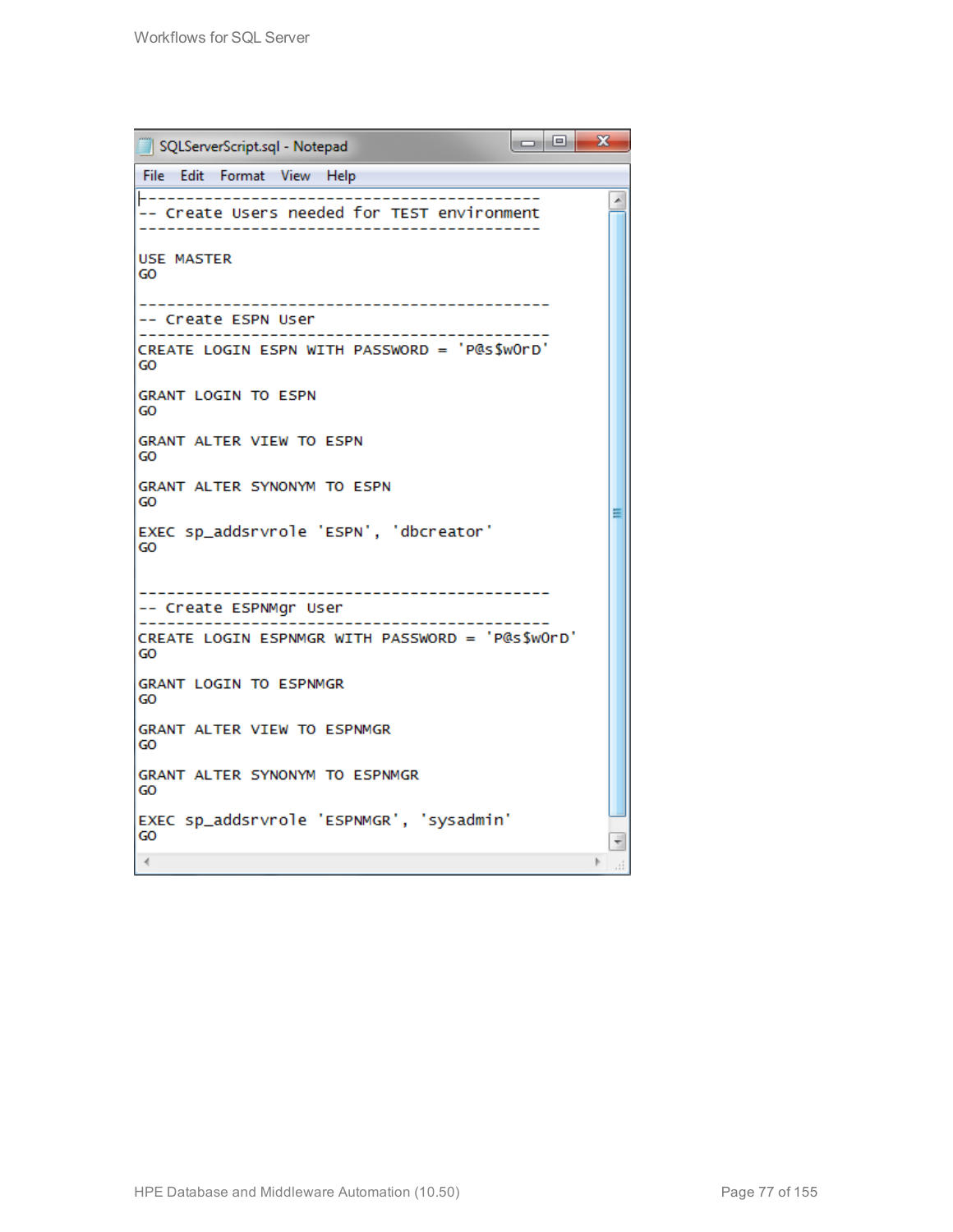You can customize what the workflow checks in the SQL scripts:

- SQL advanced features
- SQL database commands
- SQL database links
- SQL syntax
- SQL system grants
- A regular expression

If all the tests pass, the SQL scripts may be deployed and executed against the target SQL Server databases.

**Note:** This workflow does not provide any rollback capability.

To use this workflow in your environment, see the following information:

| <b>Topic</b>                              | Information Included                                                                                   |
|-------------------------------------------|--------------------------------------------------------------------------------------------------------|
| "Prerequisites for this<br>Workflow"      | List of prerequisites that must be satisfied before you can run this<br>workflow                       |
| "How this Workflow"<br>Works"             | Information about what the workflow does, including validation checks<br>performed, and steps executed |
| "How to Run this<br>Workflow"             | Instructions for running this workflow in your environment                                             |
| "Sample Scenarios"                        | Examples of typical parameter values for this workflow                                                 |
| Parameters for Oracle -<br>SQL Release v2 | List of input parameters for this workflow                                                             |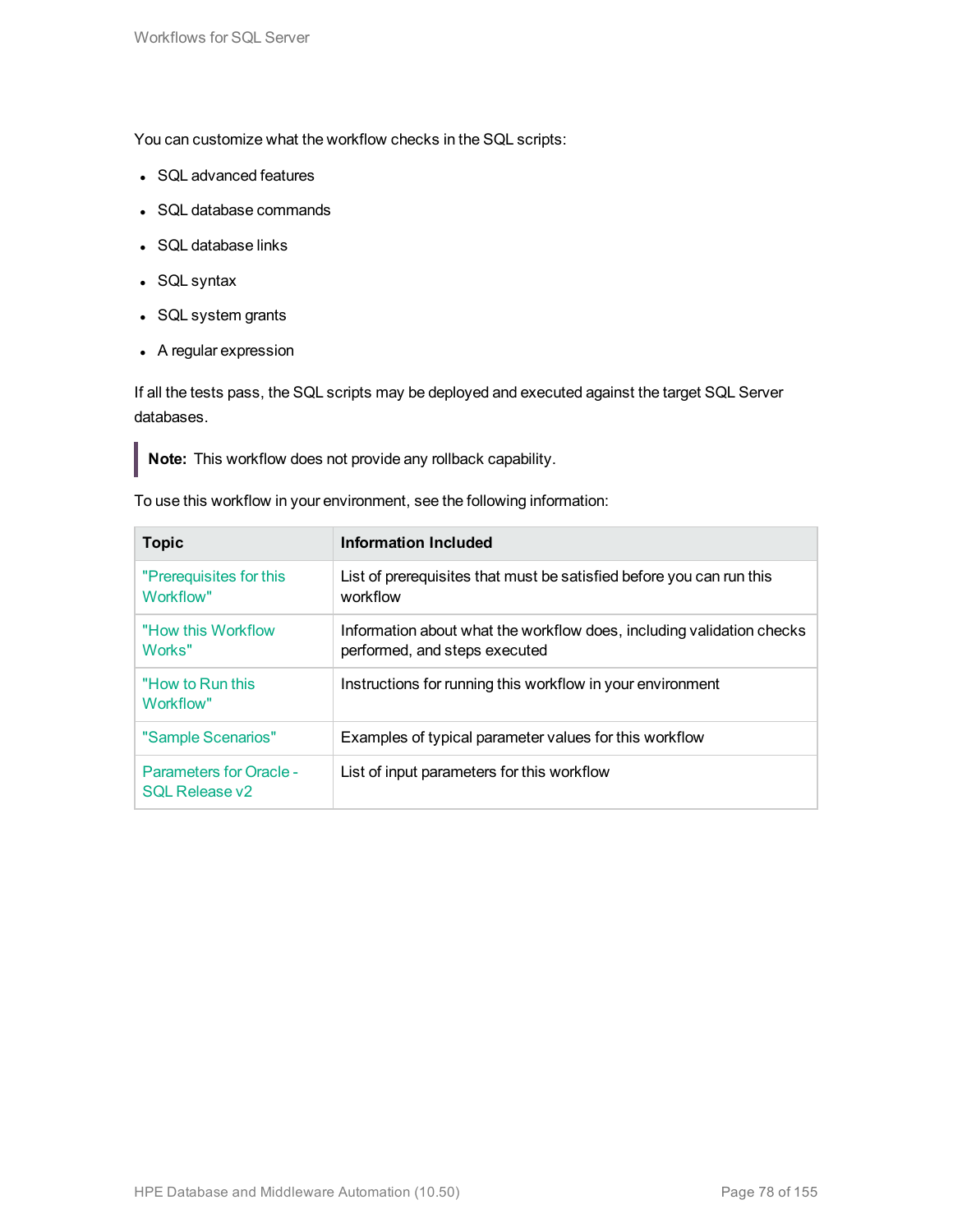### <span id="page-78-0"></span>Prerequisites for this Workflow

Be sure that the following prerequisites are satisfied before you run the "DB [Release](#page-75-0) for SQL Server [v2"](#page-75-0) workflow.

#### **Dependencies**

• This solution requires HPE DMA version 10.40 (or later).

The latest HPE DMA solution packs require the latest HPE DMA platform. To use the latest solution packs, update the HPE DMA platform. HPE DMA10.50 solution packs are supported on HPE DMA10.50 (and later).

- You have installed the Database Compliance solution pack.
- An SQL Server instance and its databases should already be provisioned and added to the Environment section—this can be accomplished by using Discovery.
- The SQL scripts must be available in the HPE DMA software repository.
- You have installed the osql or SQLCMD utility and made it accessible via the user/password settings stored in the metadata. Check the Environment page for those settings. If there is no metadata, the connection will use Windows authentication.
- You need an SA ( System Administrator) role to perform any server level or database level updates.

#### **Supported Versions of SQL Server**

2008, 2008 R2, 2012, 2014

#### **SQL Scripts**

You need to create the SQL scripts that manage the release. The files may contain the normal SQL Server DML and DDL commands.

**Tip:** List the SQL scripts in the SQL scripts parameter in the order in which they need to be executed.

#### **SQL Server Documentation**

For more information about prerequisites for SQL Server, refer to the [Microsoft SQL Server](http://msdn.microsoft.com/en-us/library) [Documentation](http://msdn.microsoft.com/en-us/library).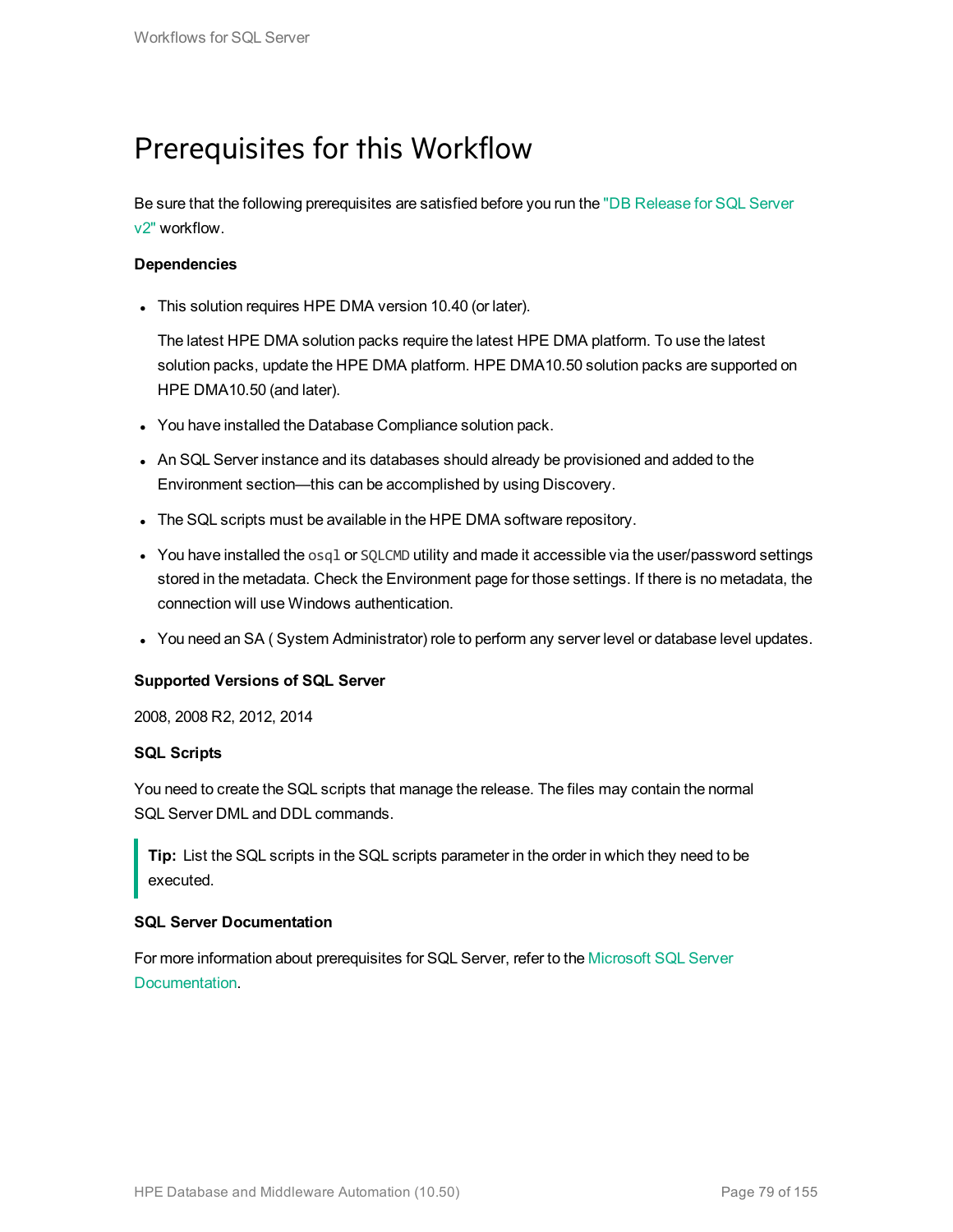### <span id="page-79-0"></span>How this Workflow Works

The following information describes how the "DB [Release](#page-75-0) for SQL Server v2" workflow works.

#### **Overview** show

The workflow starts by gathering input parameters.

If the SQL scripts do not exist on the specified target location, they are downloaded from the software repository.

Based on the parameters you set when you create your deployment, the workflow will do the following:

- Check the SQL code for SQL advanced features—unless specified in the exception list. If any are found, the workflow will exit with a failure code.
- Check the SQL code for SQL database commands—unless specified in SQL commands to be excluded from the check. If any are found, the workflow will exit with a failure code.
- Check the SQL code for any SQL database links—if any are found, the workflow will exit with a failure code.
- Check the SQL code for syntax errors—if any are found, the workflow will exit with a failure code.
- Check the SQL code for any SQL system grants—unless specified in the exception list. If any are found, the workflow will exit with a failure code.
- Check the SQL code for a regular expression that you specify—if any matches are found, the workflow will exit with a failure code.

If there were no errors in the checks and the Run Flag is set, the workflow uses the osql or SQLCMD utility to execute the SQL script files.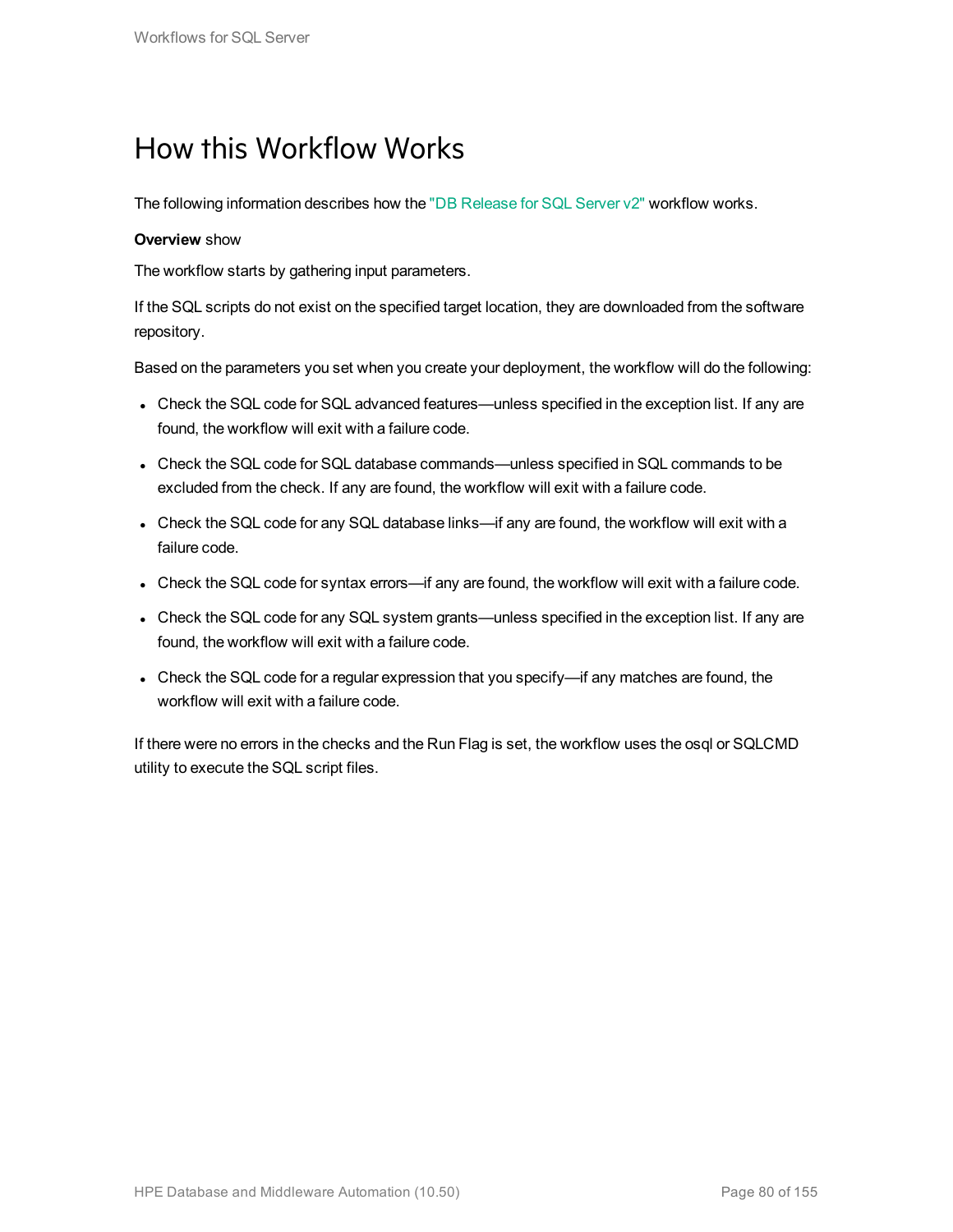#### **Validation Checks Performed** show

This workflow validates the SQL scripts in the following ways:

- 1. If you set the Run Flag to Check SQL Advanced Features, the workflow searches for any instance configuration options—unless included in your exclusion list. These are instance level settings that most users shouldn't be changing, for example, startup procs and xp\_cmdshell.
- 2. If you set the Run Flag to Check SQL Database Commands, the workflow searches the SQL statements for the commands that you specify in SQL Commands.
- 3. If you set the Run Flag to Check SQL Database Links, the workflow searches the SQL statements for OPENQUERY, OPENROWSET, and OPENDATASOURCE statements. It also checks for this pattern: [server].[instance].[owner].[database]
- 4. If you set the Run Flag to Check SQL Syntax, the workflow verifies that all the SQL statements have valid syntax.
- 5. If you set the Run Flag to Check SQL System Grants, the workflow searches the SQL statements for any system level (server role) grants—unless included in your exclusion list. For example: GRANT CONTROL SERVER TO SOMEUSER
- 6. If you set the Run Flag to Match Regular Expression to SQL Server Scripts and you specify a regular expression, the workflow searches the SQL statements for any regex matches.

If any of the validations fail, the workflow will output the offending SQL line to stdout, return an error status, and the SQL scripts will not be executed.

#### **Steps Executed** show

The "DB [Release](#page-75-0) for SQL Server v2" workflow includes the following steps. Each step must complete successfully before the next step can start. If a step fails, the workflow reports a failure and all subsequent steps are skipped.

| <b>Workflow Step</b>                                  | <b>Description</b>                                                                                                 |
|-------------------------------------------------------|--------------------------------------------------------------------------------------------------------------------|
| MS SQL - Parameters<br>- DB Release for SQL<br>Server | This step accepts the basic input parameters for the workflow. The<br>parameters will be used in subsequent steps. |
| Check if Download<br><b>File Exists</b>               | This step determines whether one or more specified files already exist on<br>the target server.                    |
| Check For Nested<br>SQL files in MSSQL<br>SQL file    | This step checks for embedded SQL scripts.                                                                         |
| Download Software                                     | This step downloads a list of files to a specified location on the target                                          |

#### **Steps Used in DB Release for SQL Server**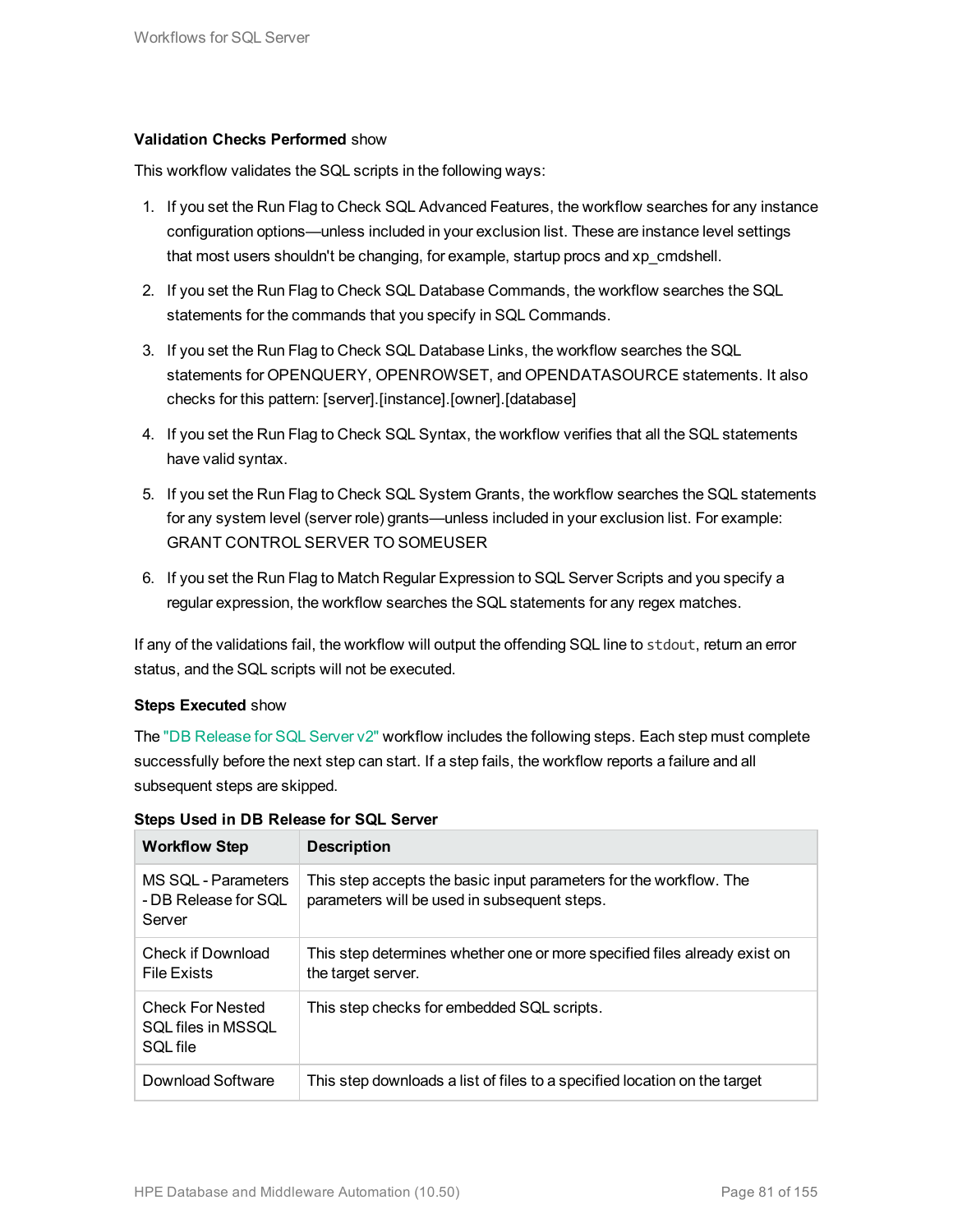| <b>Workflow Step</b>                                               | <b>Description</b>                                                                                                                                                            |
|--------------------------------------------------------------------|-------------------------------------------------------------------------------------------------------------------------------------------------------------------------------|
|                                                                    | server.                                                                                                                                                                       |
| Check SQL Advanced<br>Features                                     | This step checks the SQL scripts for any advanced feature non-default<br>setting. An exception list can be specified to exclude specific advanced<br>features from the check. |
| <b>Check SQL Database</b><br>Commands                              | This step checks the SQL scripts to ensure that specific types of SQL<br>database commands-as specified in the SQL Commands parameter-are<br>not included.                    |
| <b>Check SQL Database</b><br>Links                                 | This step checks an SQL Script for any database link usage.                                                                                                                   |
| Check SQL Syntax                                                   | This step verifies the syntax of an SQL Server Script. The step assumes<br>that a go statement on its own line signifies the end of a code block.                             |
| Check SQL System<br>Grants                                         | This step checks an SQL Script for any system level (server role) grants.<br>An exception list can be specified to exclude specific privileges from the<br>check.             |
| <b>Match Regular</b><br>Expression to SQL<br><b>Server Scripts</b> | This step applies a regular expression to each SQL statement in an SQL<br>Script file. If any regex matches are found, they are output to stdout and<br>an error is returned. |
| Run SQL Server<br>Script v2                                        | This step executes SQL Scripts using osql.exe. This step is only executed<br>if all the previous checks passed.                                                               |

#### **Steps Used in DB Release for SQL Server, continued**

**Note:** For input parameter descriptions and defaults, see ["Parameters](#page-91-0) for DB Release for SQL [Server](#page-91-0) v2" on page 92.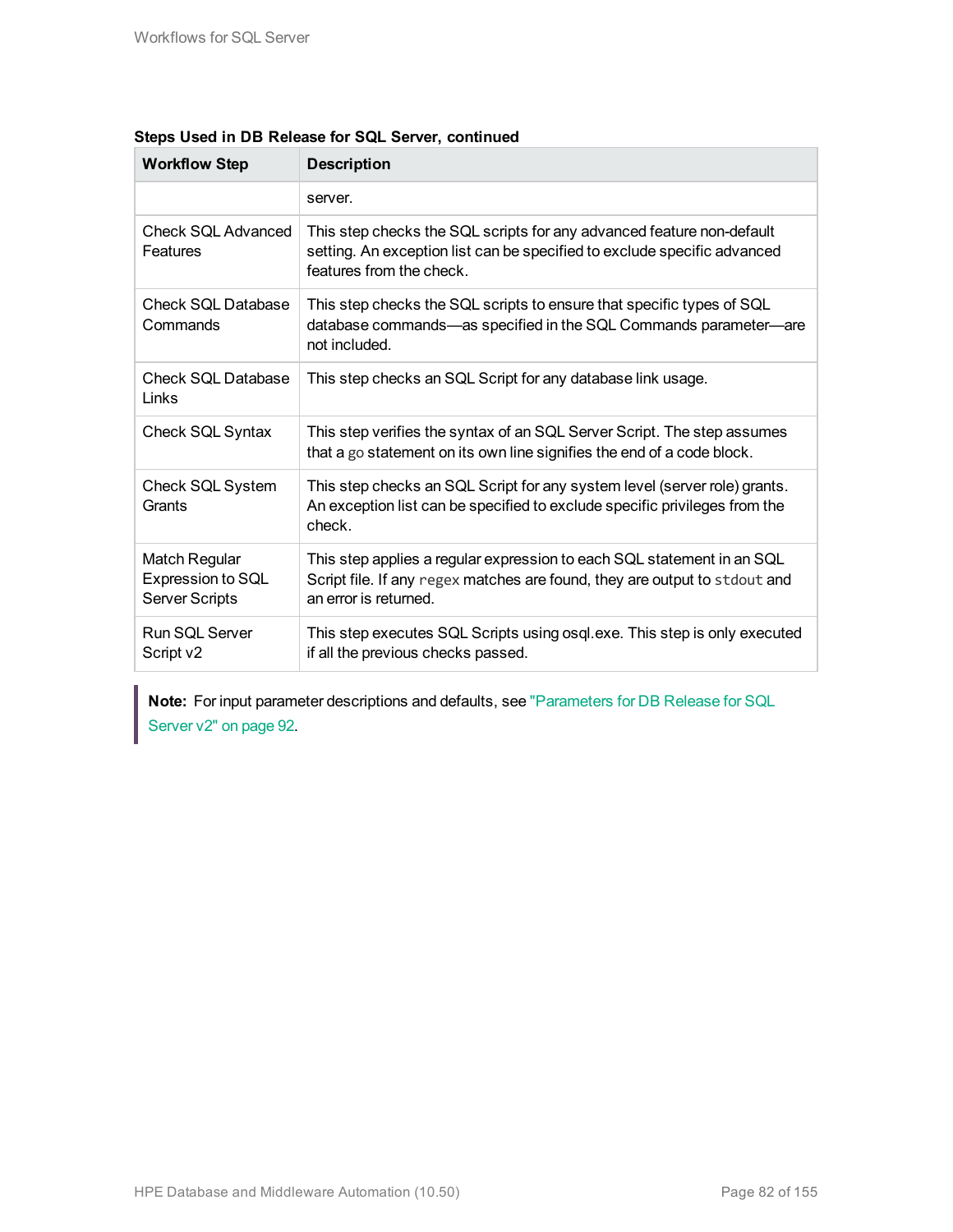### <span id="page-82-0"></span>How to Run this Workflow

The following instructions show you how to customize and run the "DB [Release](#page-75-0) for SQL Server v2" workflow in your environment.

The workflow provides default values for some parameters. These default values are usually sufficient for a "typical" installation. You can override the defaults by specifying parameter values in the deployment. You can also expose additional parameters in the workflow, if necessary, to accomplish more advanced scenarios. Any parameters not explicitly specified in the deployment will have the default values listed in ["Parameters](#page-91-0) for DB Release for SQL Server v2" on page 92.

**Note:** Before following this procedure, review the ["Prerequisites](#page-78-0) for this Workflow" on page 79, and ensure that all requirements are satisfied.

#### **To use the DB Release for SQL Server workflow:**

- 1. Create a deployable copy of the workflow.
- 2. Determine the values that you will specify for the following parameters:

| <b>Parameter</b><br><b>Name</b> | <b>Default</b><br>Value | <b>Required</b> | <b>Description</b>                                                                                                                                                                                                |
|---------------------------------|-------------------------|-----------------|-------------------------------------------------------------------------------------------------------------------------------------------------------------------------------------------------------------------|
| Display<br>SQL<br>Length        | 2000                    | optional        | The number of characters of a SQL batch that is<br>displayed when an error occurs. Enter "0" to display the<br>entire code.<br>Note: Displaying the entire code may cause<br>performance issues for your browser. |
| File List                       | no default              | required        | Comma-separated list of the files that contain the SQL<br>scripts that will be checked.<br>Note: List the SQL script files in the order in which<br>they need to be executed.                                     |
| Staging<br>Directory            | $C:\Temp\$              | optional        | The directory that contains the SQL scripts that will be<br>checked.                                                                                                                                              |

#### **Input Parameters for MS SQL - Parameters - DB Release for SQL Server**

#### **Input Parameters for Check SQL Advanced Features**

| <b>Parameter Name</b> | <b>Default</b><br>Value | <b>Required</b> | <b>Description</b>      |
|-----------------------|-------------------------|-----------------|-------------------------|
| <b>Exception List</b> | see                     | optional        | Comma-separated list of |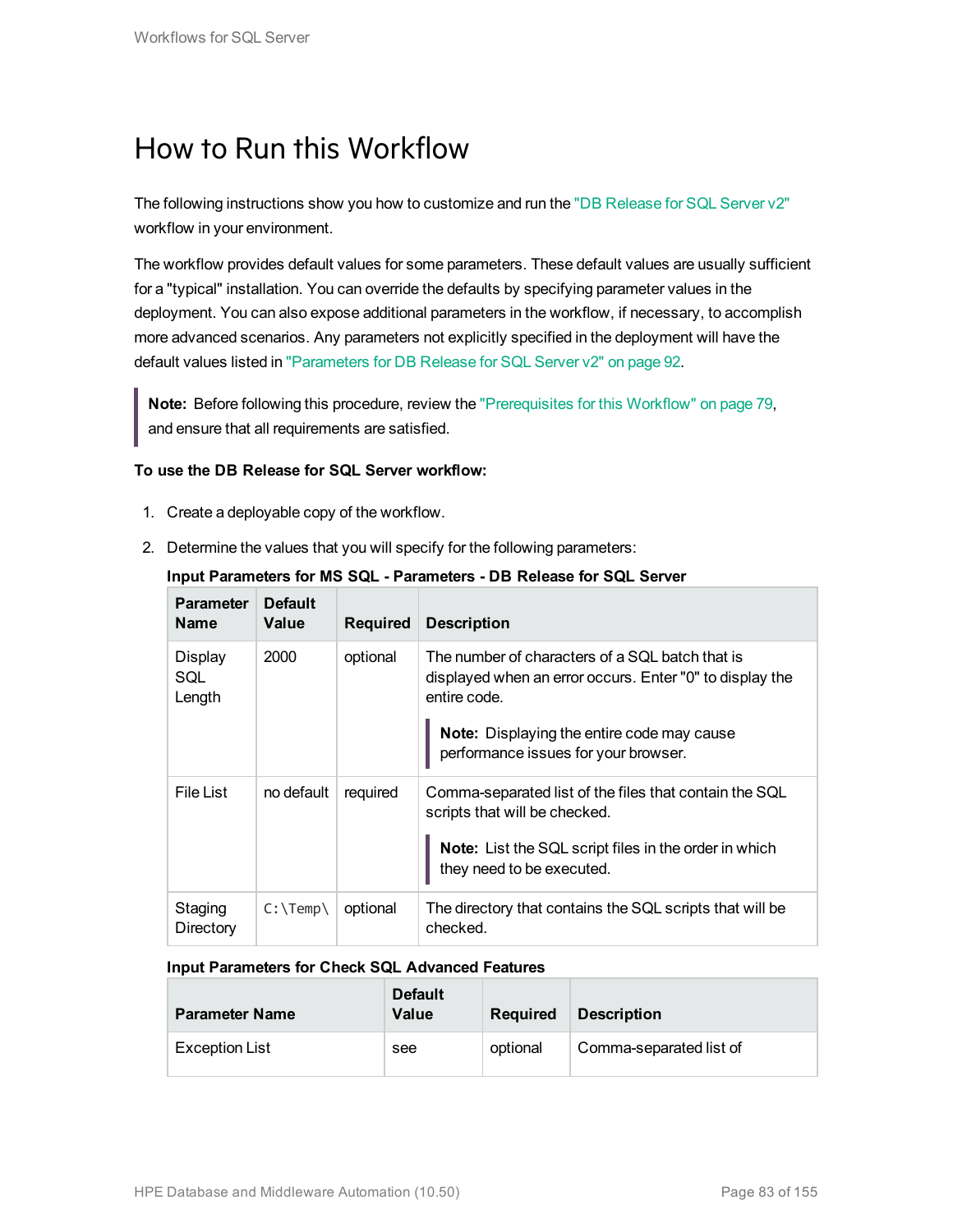| <b>Parameter Name</b> | <b>Default</b><br>Value | <b>Required</b> | <b>Description</b>                                                                                                                                                                                                                                                                                                    |
|-----------------------|-------------------------|-----------------|-----------------------------------------------------------------------------------------------------------------------------------------------------------------------------------------------------------------------------------------------------------------------------------------------------------------------|
|                       | description             |                 | advanced features that will be<br>allowed. For example, if you<br>specify CURSOR THRESHOLD,<br>QUERY WAIT, those advanced<br>features will be allowed-any other<br>advanced features that occur in<br>the code will cause the workflow to<br>fail.<br>The default is to check all of the<br>normal advanced features. |
| Run Flag              | Υ                       | optional        | Flag to indicate whether the<br>workflow should run this check.<br>Valid values are Y (run the check)<br>or N (do not run the check).                                                                                                                                                                                 |

#### **Input Parameters for Check SQL Advanced Features, continued**

#### **Input Parameters for Check SQL Database Commands**

| <b>Parameter Name</b> | <b>Default Value</b>                                                                                                                                                      | <b>Required</b> | <b>Description</b>                                                                                                                                                                                          |
|-----------------------|---------------------------------------------------------------------------------------------------------------------------------------------------------------------------|-----------------|-------------------------------------------------------------------------------------------------------------------------------------------------------------------------------------------------------------|
| Run Flag              | Y                                                                                                                                                                         | optional        | Flag to indicate<br>whether the workflow<br>should run this<br>check. Valid values<br>are Y (run the check)<br>or N (do not run the<br>check).                                                              |
| <b>SQL Commands</b>   | shutdown, sp configure,<br>create database, drop<br>database, create login,<br>create user, drop login,<br>drop user, sp_<br>grantdbaccess, sp_<br>addlogin, sp_droplogin | optional        | Comma-separated<br>list of SQL<br>commands that are<br>not allowed.<br>The default shows an<br>example of how to fill<br>out the list. You may<br>want to customize<br>this list for your<br>configuration. |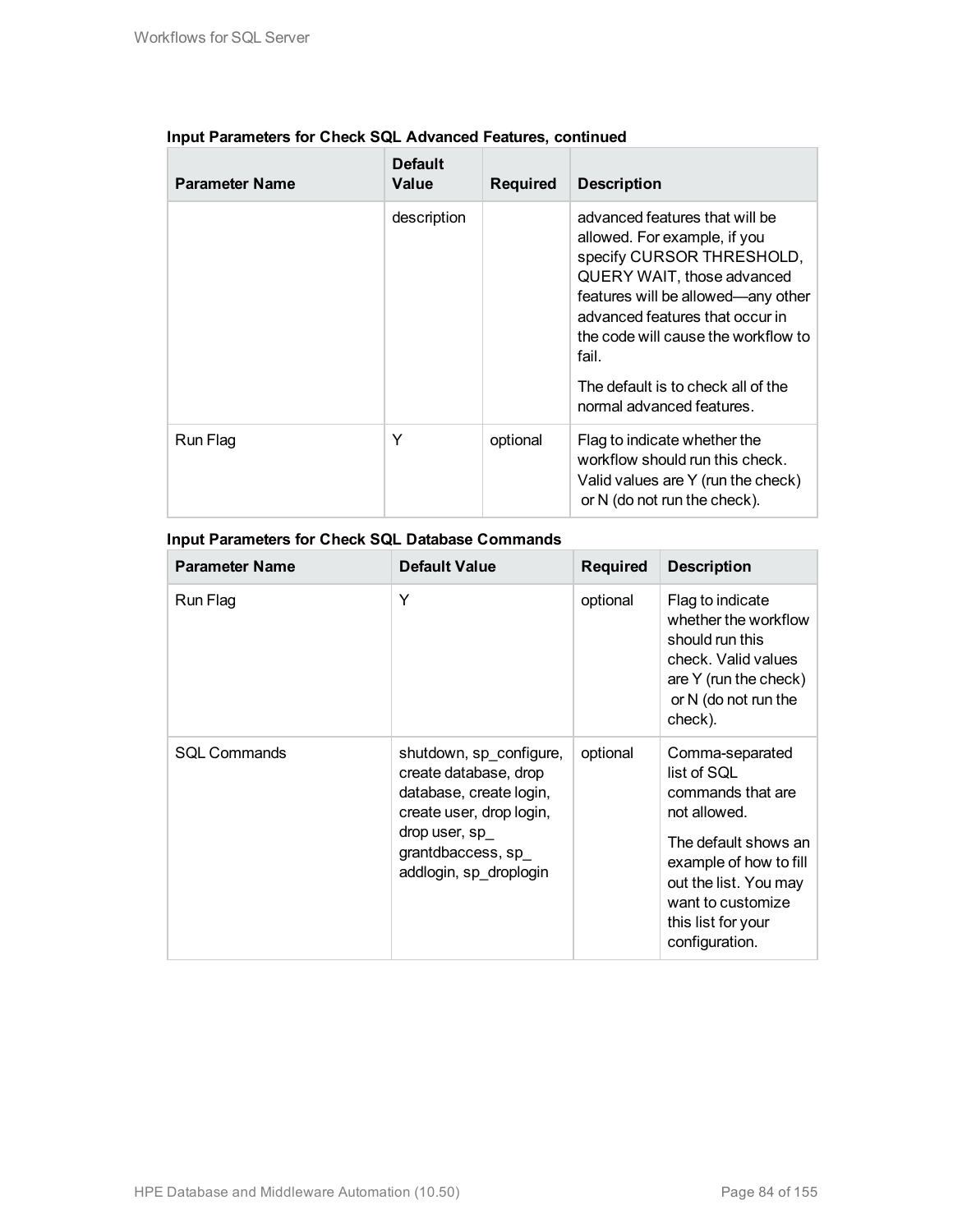| Input Parameters for Check SQL Database Links |  |  |  |  |
|-----------------------------------------------|--|--|--|--|
|-----------------------------------------------|--|--|--|--|

| <b>Parameter Name</b> | <b>Default</b><br>Value | <b>Required</b> | <b>Description</b>                                                                                                                    |
|-----------------------|-------------------------|-----------------|---------------------------------------------------------------------------------------------------------------------------------------|
| Run Flag              | Y                       | optional        | Flag to indicate whether the workflow<br>should run this check. Valid values are<br>Y (run the check) or N (do not run the<br>check). |

#### **Input Parameters for Check SQL Syntax**

| <b>Parameter Name</b> | <b>Default</b><br>Value | <b>Required</b> | <b>Description</b>                                                                                                                       |
|-----------------------|-------------------------|-----------------|------------------------------------------------------------------------------------------------------------------------------------------|
| Run Flag              | Y                       | optional        | Flag to indicate whether the<br>workflow should run this check.<br>Valid values are Y (run the<br>check) or N (do not run the<br>check). |

#### **Input Parameters for Check SQL System Grants**

| <b>Parameter Name</b> | <b>Default Value</b>                                                                                                                                              | <b>Required</b> | <b>Description</b>                                                                                                                                                                                                                                                                 |
|-----------------------|-------------------------------------------------------------------------------------------------------------------------------------------------------------------|-----------------|------------------------------------------------------------------------------------------------------------------------------------------------------------------------------------------------------------------------------------------------------------------------------------|
| <b>Exception List</b> | grant db_owner, grant<br>ddladmin, grant<br>sysadmin, grant<br>securityadmin, grant<br>serveradmin, grant<br>processadmin, grant<br>diskadmin, grant<br>dbcreator | optional        | Comma-separated list<br>of SQL system<br>privileges that will be<br>allowed. For example,<br>if you specify, those<br>system privileges will<br>be allowed-any other<br>system privileges that<br>occur in the code will<br>cause the workflow to<br>fail.<br>The default shows an |
|                       |                                                                                                                                                                   |                 | example of how to fill<br>out the list. You may<br>want to customize<br>this list for your<br>configuration.                                                                                                                                                                       |
| Run Flag              | Y                                                                                                                                                                 | optional        | Flag to indicate<br>whether the workflow<br>should run this check.<br>Valid values are Y<br>(run the check) or N<br>(do not run the check).                                                                                                                                        |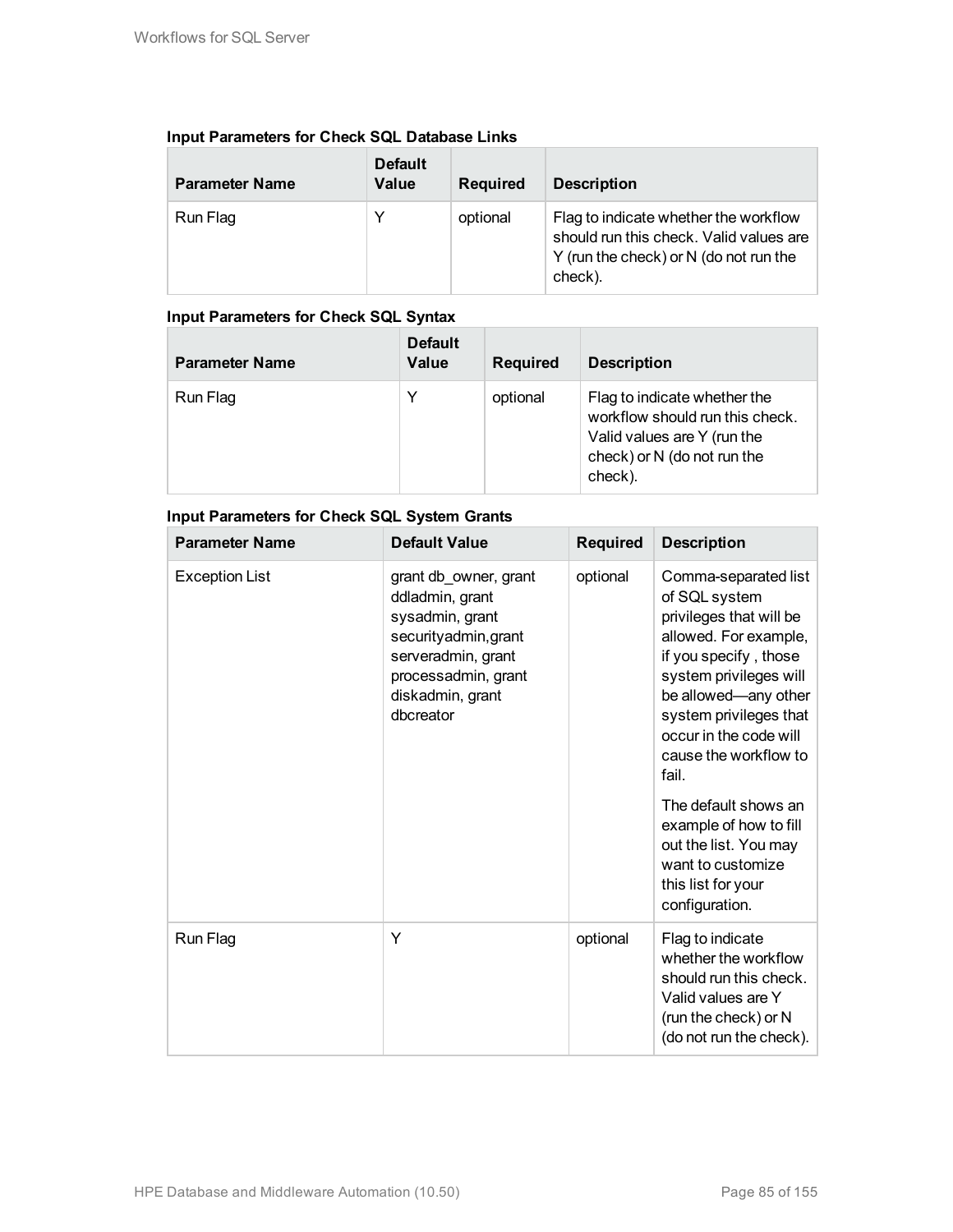| <b>Parameter Name</b>     | <b>Default</b><br>Value | <b>Required</b> | <b>Description</b>                                                                                                                                                                                                                                                  |
|---------------------------|-------------------------|-----------------|---------------------------------------------------------------------------------------------------------------------------------------------------------------------------------------------------------------------------------------------------------------------|
| <b>Regular Expression</b> |                         | optional        | The regular expression to be<br>searched for in all of the SQL<br>scripts to be deployed. If the<br>specified regular expression is<br>found, the workflow exits with a<br>failure.<br>For example: drop\s+table will<br>match all statements that drop a<br>table. |
| Run Flag                  | Y                       | optional        | Flag to indicate whether the<br>workflow should run this check.<br>Valid values are Y (run the check)<br>or N (do not run the check).                                                                                                                               |

#### **Input Parameters for Match Regular Expression to SQL Server Scripts**

#### **Input Parameters for Run SQL Server Script**

| <b>Parameter</b><br><b>Name</b> | <b>Default</b><br>Value | <b>Required</b> | <b>Description</b>                                                                                                                            |
|---------------------------------|-------------------------|-----------------|-----------------------------------------------------------------------------------------------------------------------------------------------|
| Database<br>Name                | master                  | optional        | The name of the database to which the specified<br>SQL scripts will be applied.                                                               |
| Run Flag                        |                         | optional        | Flag to indicate whether the workflow should run the<br>SQL Server script. Valid values are Y (run the check) or N<br>(do not run the check). |

**Note:** See ["Parameters](#page-91-0) for DB Release for SQL Server v2" on page 92 for detailed descriptions of all input parameters for this workflow, including default values.

- 3. In the workflow editor, expose any additional parameters that you need. You will specify values for those parameters when you create the deployment or at runtime.
- 4. Save the changes to the workflow (click **Save** in the lower right corner).
- 5. Create a new deployment.
- 6. On the Parameters tab, specify values (or set the type to Runtime Value) for the required parameters listed in step 2 and any additional parameters that you have exposed. You do not need to specify values for those parameters whose default values are appropriate for your environment.
- 7. On the Targets tab, specify one or more targets for this deployment.
- 8. Save the deployment (click **Save** in the lower right corner).
- 9. Run the workflow using this deployment, specifying any runtime parameters.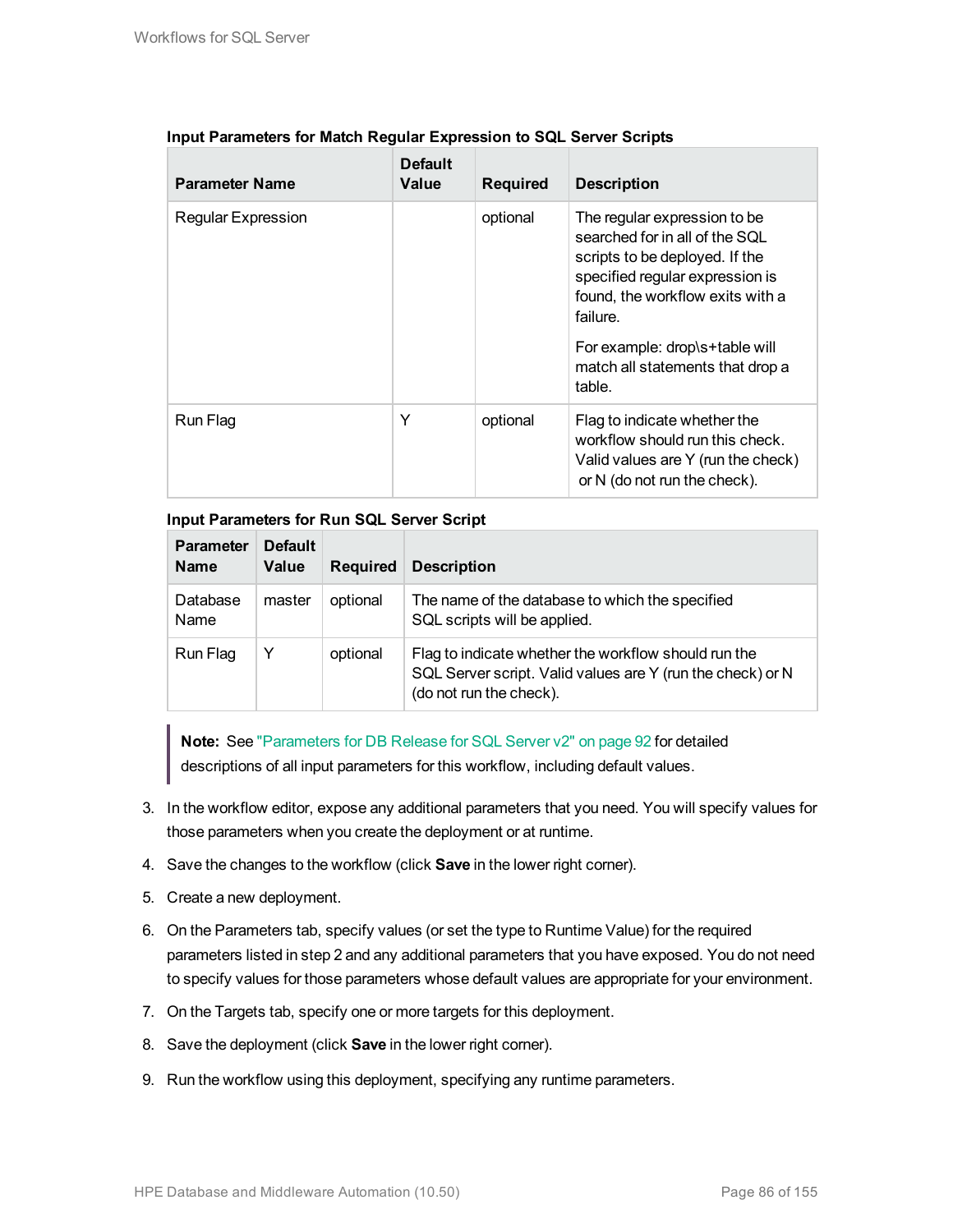#### **To verify the results:**

The workflow will complete and report SUCCESS on the Console if it has run successfully. If an error occurs during workflow execution, the error is logged, and the workflow terminates in the FAILURE state.

*Optional:* If you want to further verify the results:

Log in to your database to make sure that whatever you created or modified was actually done.

#### **To view the output:**

The workflow writes the execution output for SQL script execution in the HPE DMA Steplog.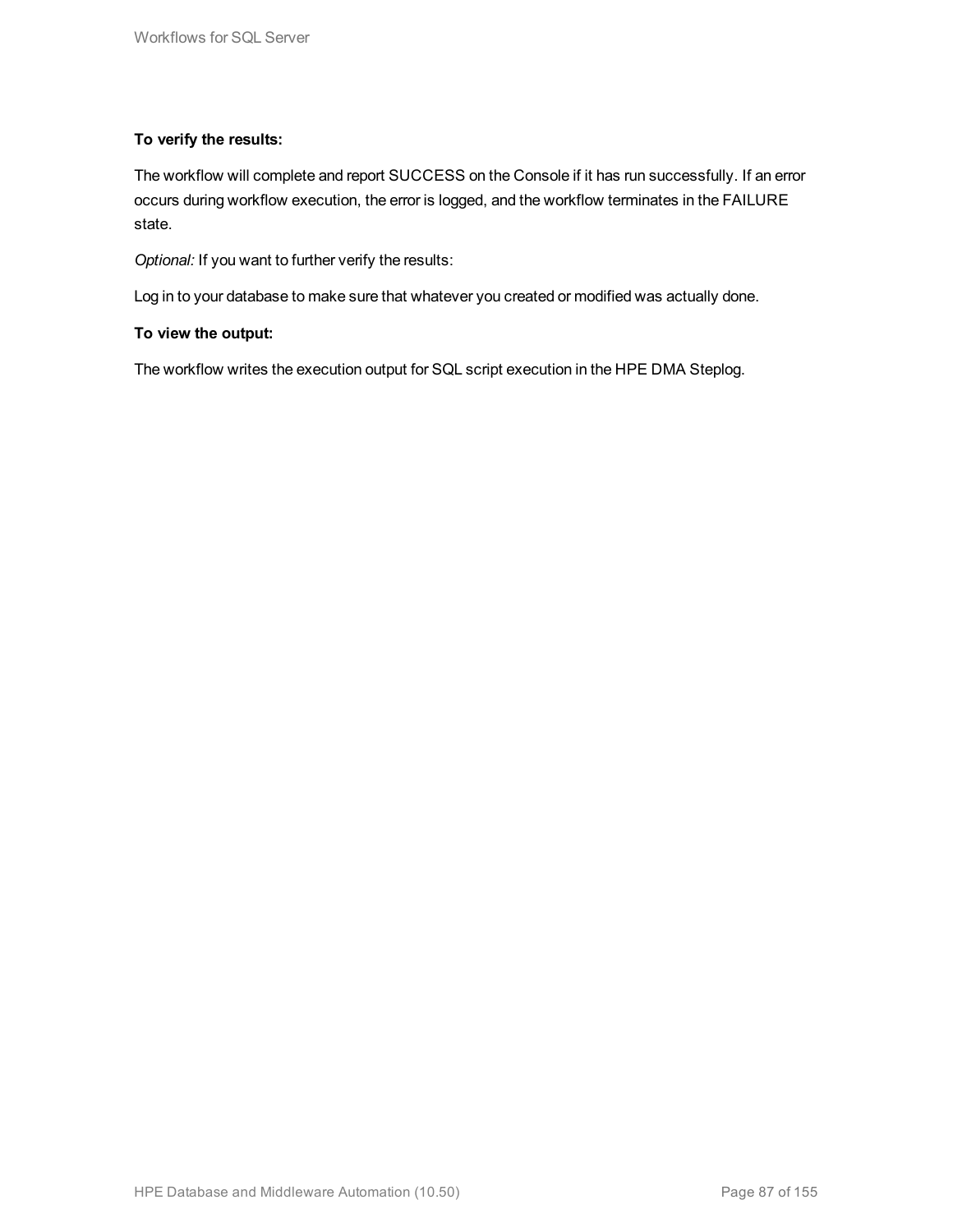# <span id="page-87-0"></span>Sample Scenarios

This topic shows you typical parameter values for different use cases for the "DB [Release](#page-75-0) for SQL [Server](#page-75-0) v2" workflow.

#### **Scenario 1: Check the SQL script files for disallowed commands, check the syntax, then deploy and execute the scripts** show

You only need to specify the File List and the Staging Directory since this scenario takes advantage of many parameter defaults. The workflow will check the SQL script files for:

- All of the normal advanced features
- All of the SQL database commands that are in the default SQL Commands parameter
- SQL database links
- SQL syntax
- All the SQL system grants—except those in the default Exception List parameter
- No regular expression—since none is specified by default

As long as no error is discovered in the checks, the SQL scripts will be deployed and executed on the target SQL Server databases.

Determine the values that you will specify for the following parameters:

|  |  |  |  | Input Parameters for MS SQL - Parameters - DB Release for SQL Server |  |  |  |  |  |
|--|--|--|--|----------------------------------------------------------------------|--|--|--|--|--|
|--|--|--|--|----------------------------------------------------------------------|--|--|--|--|--|

| <b>Parameter</b><br><b>Name</b> | <b>Example Value</b> | <b>Description</b>                                                                      |
|---------------------------------|----------------------|-----------------------------------------------------------------------------------------|
| File List                       | sqlserverscript.sql  | Comma-separated list of the files that contain the SQL scripts<br>that will be checked. |
|                                 |                      | Note: List the SQL script files in the order in which they<br>need to be executed.      |
| Staging<br>Directory            | $C:\Temp\$           | The directory that contains the SQL scripts that will be<br>checked.                    |

Be sure that the default values for all remaining input parameters are appropriate for your environment (see ["Parameters](#page-91-0) for DB Release for SQL Server v2" on page 92).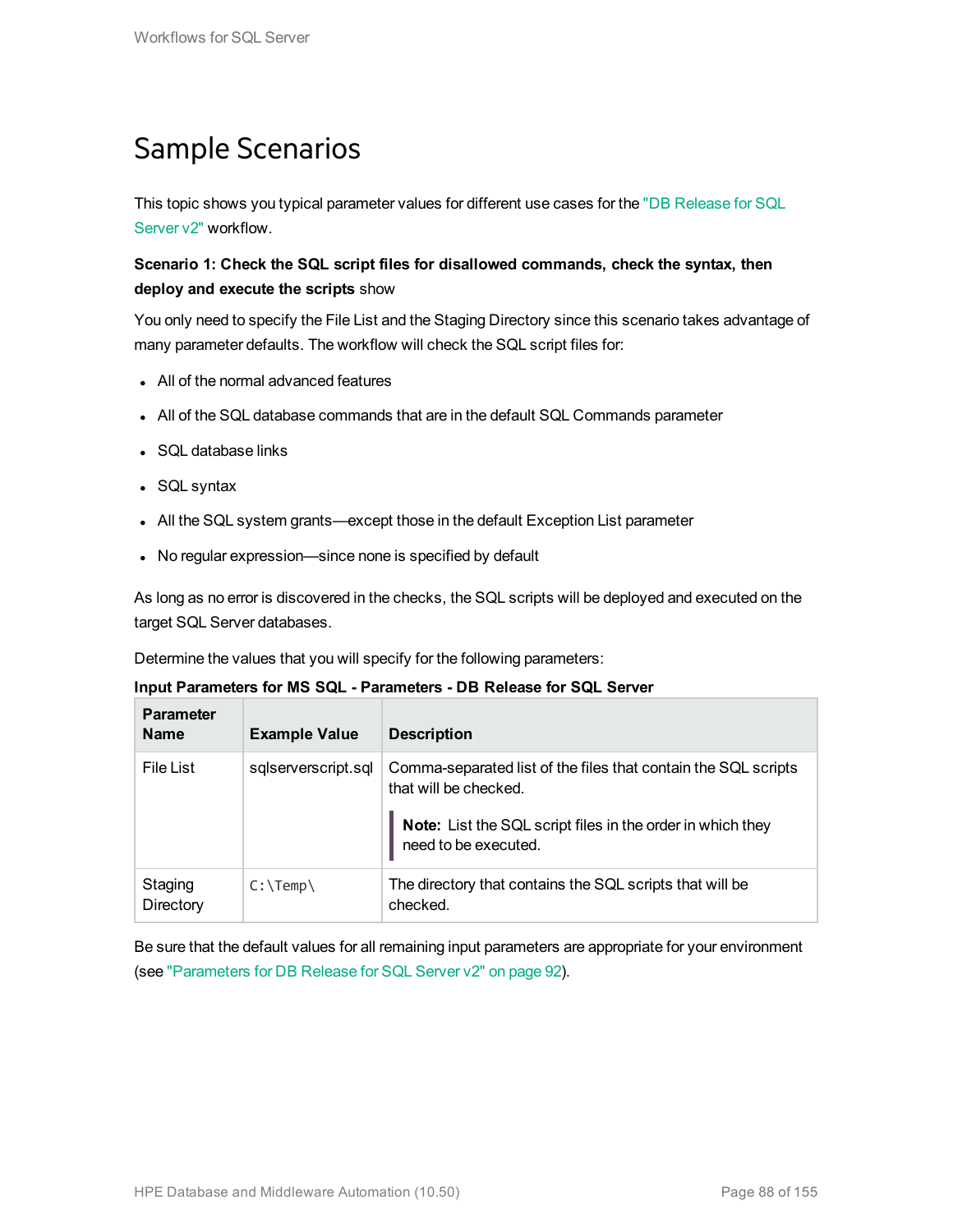#### **Scenario 2: Check the SQL script files for disallowed commands, check the syntax, configure Windows domain user using runtime parameters, but do not deploy and execute the scripts** show

This scenario takes advantage of many parameter defaults and also demonstrates some optional parameters. The workflow will check the SQL script files for:

- All of the SQL database commands that are in the default SQL Commands parameter
- SQL database links
- SQL syntax
- All the SQL system grants—except those in the default Exception List parameter
- $\bullet$  The regular expression drop\s+table
- A database to which the SQL scripts will be applied

**Note:** You may want to run this workflow against a MS SQL instance that can only be accessed by a Windows user with a temporary password. By using a runtime parameter for the password, you can ensure that the password used is always the latest.

To specify the Windows domain user at the time you execute a deployment with runtime parameters, perform the following additional steps:

- 1. When you make a copy of the workflow, expand the appropriate step, and then set the Windows domain user parameters—Instance Account and Instance Password—to **- User selected -**.
- 2. When you create a deployment from the copy of the workflow, set the parameter types to **Runtime Value**.
- 3. When you execute the deployment, specify the Windows domain user account and password.

This workflow run will only report the results of the checks. The SQL scripts will NOT be deployed and executed on the target SQL Server databases.

Determine the values that you will specify for the following parameters:

#### **Input Parameters for MS SQL - Parameters - DB Release for SQL Server**

| <b>Parameter</b><br><b>Name</b> | <b>Example Value</b> | <b>Description</b>                                                                      |
|---------------------------------|----------------------|-----------------------------------------------------------------------------------------|
| File List                       | sqlserverscript.sql  | Comma-separated list of the files that contain the SQL<br>scripts that will be checked. |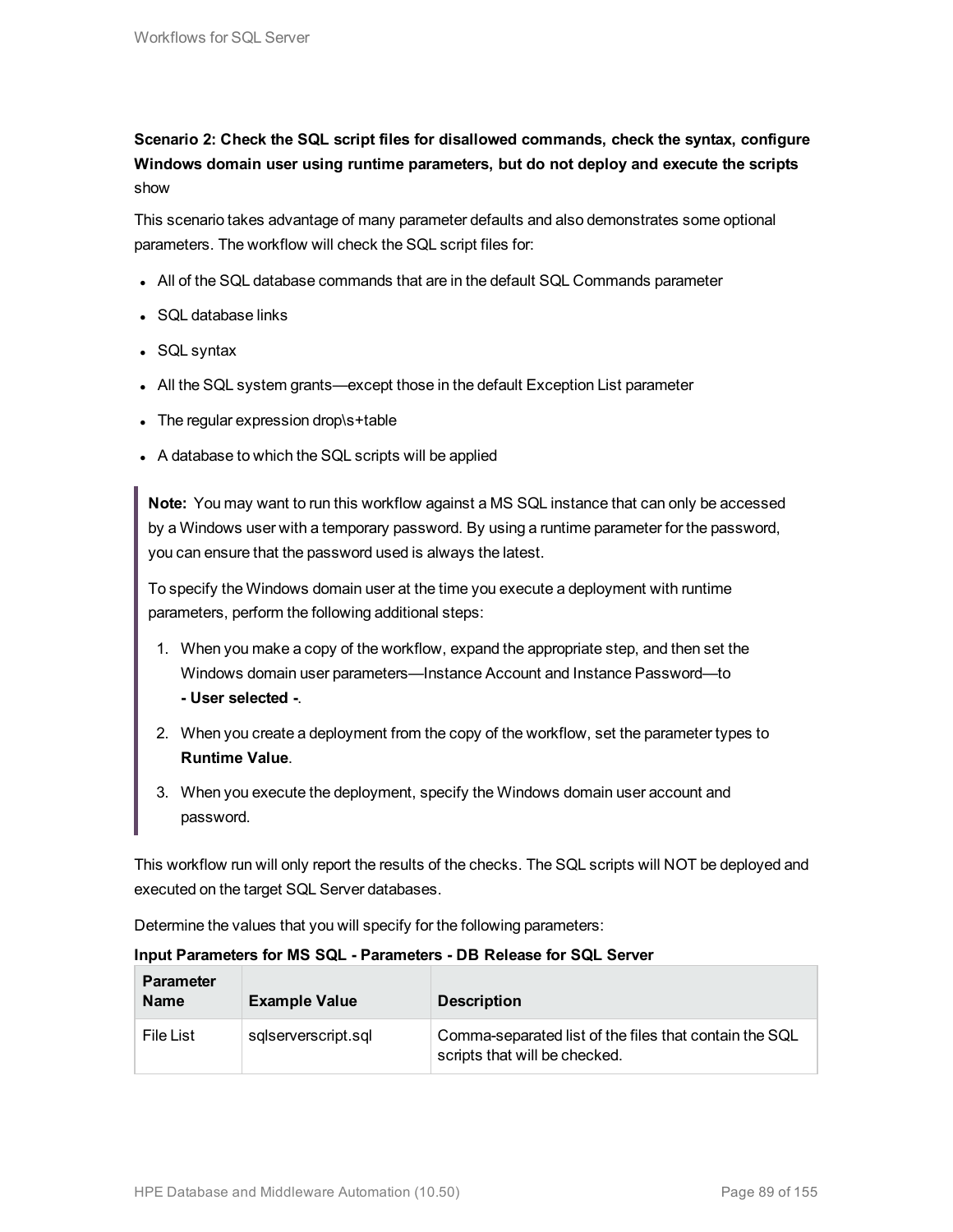| <b>Parameter</b><br><b>Name</b> | <b>Example Value</b>                                | <b>Description</b>                                                                 |
|---------------------------------|-----------------------------------------------------|------------------------------------------------------------------------------------|
|                                 |                                                     | Note: List the SQL script files in the order in which<br>they need to be executed. |
| Instance<br>Account             | Domain\DomainUserAcct<br>Note: Enter at<br>runtime. | The Windows account that will perform the release<br>management.                   |
| Instance<br>Password            | DomainUserPswd<br>Note: Enter at<br>runtime.        | The password for the Windows account that will<br>perform the release management.  |
| Staging<br>Directory            | $C:\$ Temp                                          | The directory that contains the SQL scripts that will be<br>checked.               |

#### **Input Parameters for MS SQL - Parameters - DB Release for SQL Server, continued**

#### **Input Parameters for Match Regular Expression to SQL Server Scripts**

| <b>Parameter Name</b>     | <b>Example</b><br>Value | <b>Description</b>                                                                                                                                                                                                                                         |
|---------------------------|-------------------------|------------------------------------------------------------------------------------------------------------------------------------------------------------------------------------------------------------------------------------------------------------|
| <b>Regular Expression</b> | drop\s+table            | The regular expression to be searched for in all of<br>the SQL scripts to be deployed. If the specified<br>regular expression is found, the workflow exits with<br>a failure.<br>For example: drop\s+table will match all statements<br>that drop a table. |
| Run Flag                  | Y                       | Flag to indicate whether the workflow should run<br>this check. Valid values are Y (run the check) or N<br>(do not run the check).                                                                                                                         |

#### **Input Parameters for Run SQL Server Script**

| <b>Parameter</b><br><b>Name</b> | <b>Example</b><br>Value | <b>Description</b>                                                                                                                         |
|---------------------------------|-------------------------|--------------------------------------------------------------------------------------------------------------------------------------------|
| Database<br>Name                | mydb                    | The name of the database to which the specified SQL scripts will be<br>applied.                                                            |
| Run Flag                        | N                       | Flag to indicate whether the workflow should run the SQL Server script.<br>Valid values are Y (run the check) or N (do not run the check). |

**Note:** Some of these parameters are not exposed by default in the deployment.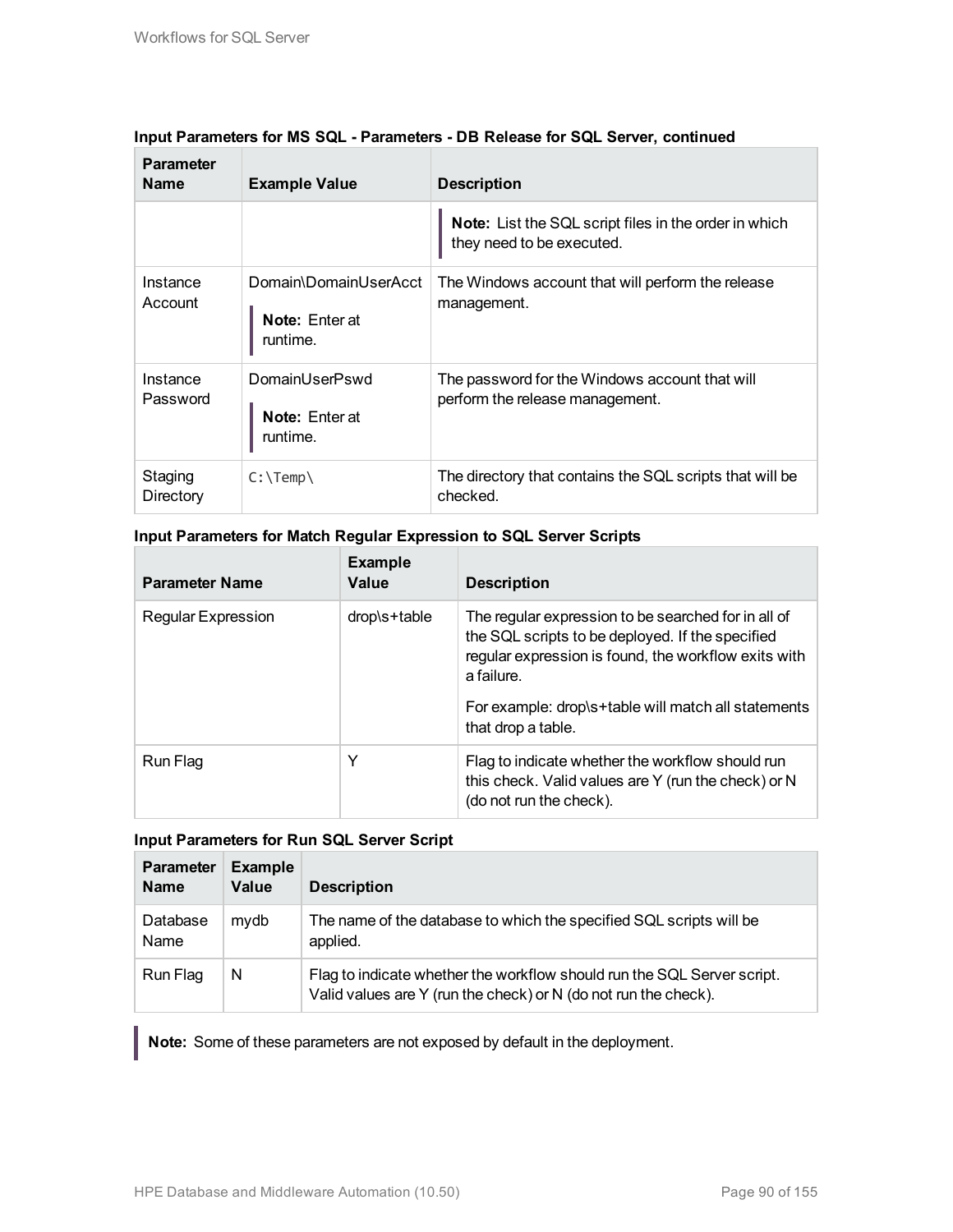Be sure that the default values for all remaining input parameters are appropriate for your environment (see ["Parameters](#page-91-0) for DB Release for SQL Server v2" on the next page).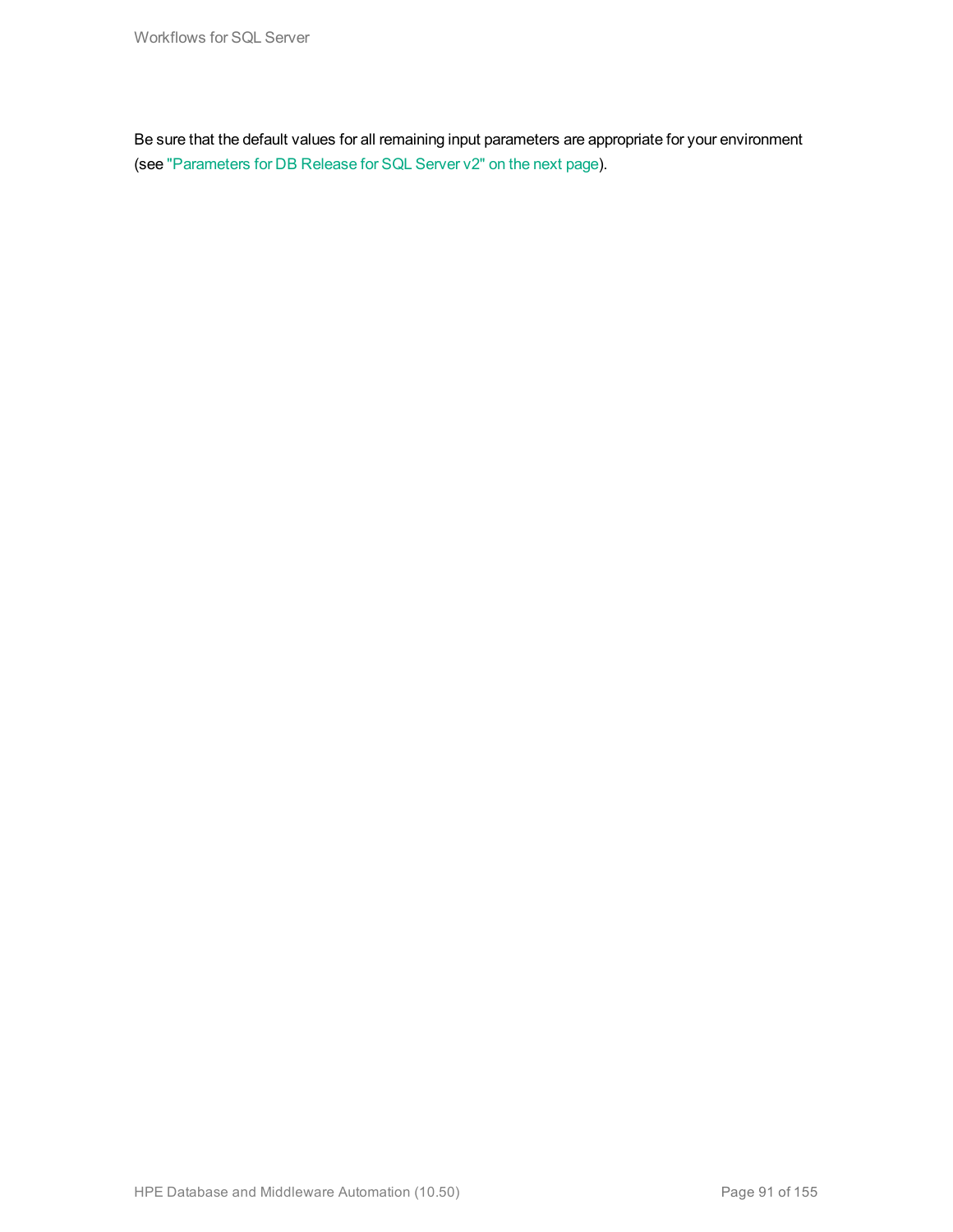### <span id="page-91-0"></span>Parameters for DB Release for SQL Server v2

The following tables describe the required and optional input parameters for this workflow. Some of these parameters may not be initially visible in a deployment. For some parameters, if you do not specify a value for a parameter, a default value is assigned.

**Note:** Only those parameters that are configurable in a standard deployment are listed here. Input parameters that must be mapped to output parameters of previous steps are not listed.

|  | <b>Parameter</b><br><b>Name</b> | <b>Default</b><br>Value | <b>Required</b> | <b>Description</b>                                                                                                       |
|--|---------------------------------|-------------------------|-----------------|--------------------------------------------------------------------------------------------------------------------------|
|  | Display<br>SQL                  | 2000                    | optional        | The number of characters of a SQL batch that is displayed<br>when an error occurs. Enter "0" to display the entire code. |
|  | Length                          |                         |                 | Note: Displaying the entire code may cause performance<br>issues for your browser.                                       |
|  | <b>File List</b>                | no default              | required        | Comma-separated list of the files that contain the SQL scripts<br>that will be checked.                                  |
|  |                                 |                         |                 | <b>Note:</b> List the SQL script files in the order in which they<br>need to be executed.                                |
|  | Instance<br>Account             | no default              | optional        | The Windows account that will perform the release<br>management.                                                         |
|  | Instance<br>Password            | no default              | optional        | The password for the Windows account that will perform the<br>release management.                                        |
|  | Staging<br>Directory            | $C:\$ Temp              | optional        | The directory that contains the SQL scripts that will be<br>checked.                                                     |

**Input Parameters Defined in this Step: MS SQL - Parameters - DB Release for SQL Server**

#### **Additional Input Parameters Defined in this Step: Check SQL Advanced Features**

| <b>Parameter Name</b> | <b>Default</b><br>Value | <b>Required</b> | <b>Description</b>                                                                                                                                                                                                                                                                                                |
|-----------------------|-------------------------|-----------------|-------------------------------------------------------------------------------------------------------------------------------------------------------------------------------------------------------------------------------------------------------------------------------------------------------------------|
| <b>Exception List</b> | see<br>description      | optional        | Comma-separated list of advanced<br>features that will be allowed. For<br>example, if you specify CURSOR<br>THRESHOLD, QUERY WAIT, those<br>advanced features will be allowed—<br>any other advanced features that<br>occur in the code will cause the<br>workflow to fail.<br>The default is to check all of the |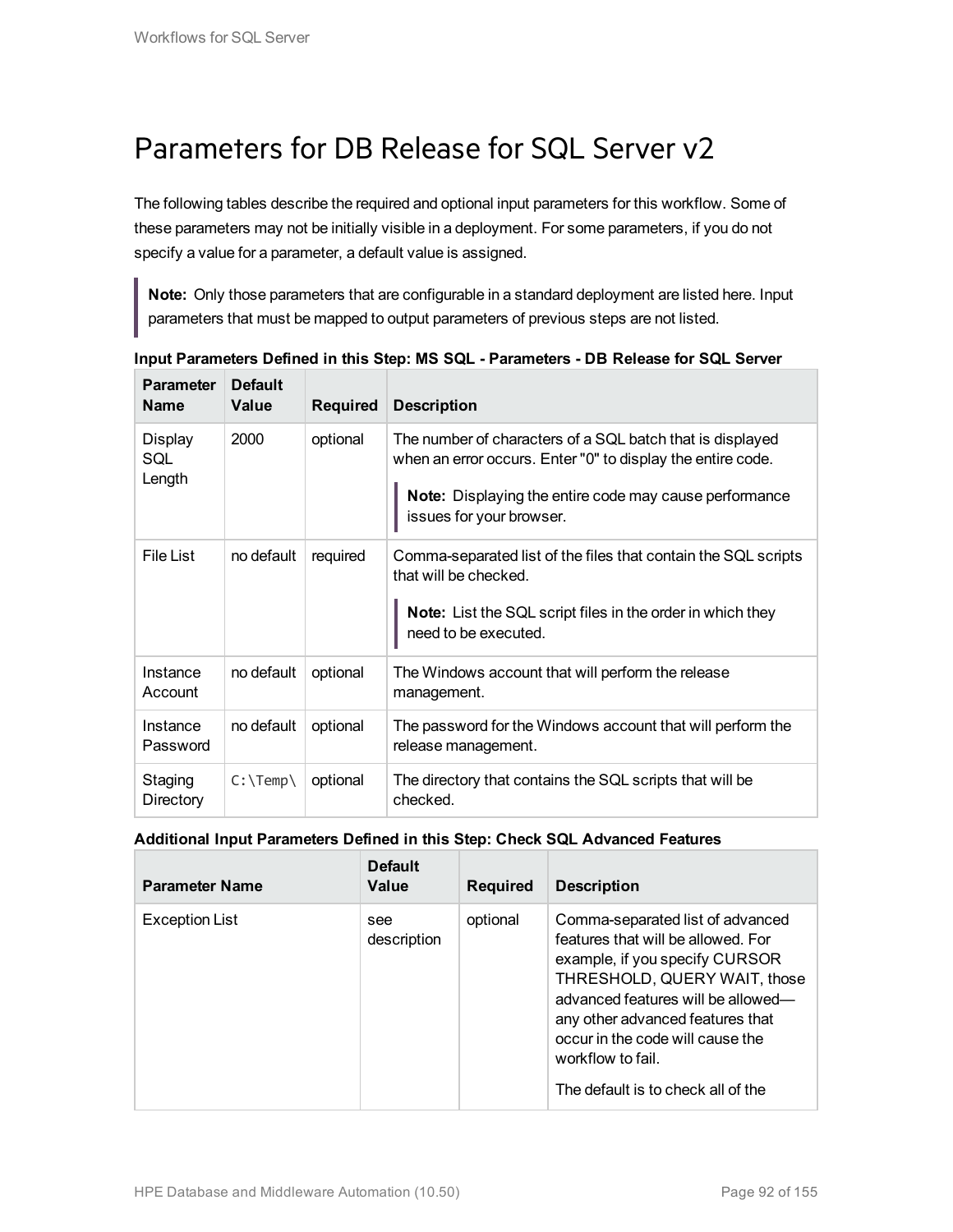| <b>Parameter Name</b> | <b>Default</b><br>Value | <b>Required</b> | <b>Description</b>                                                                                                                    |
|-----------------------|-------------------------|-----------------|---------------------------------------------------------------------------------------------------------------------------------------|
|                       |                         |                 | normal advanced features.                                                                                                             |
| Run Flag              | Y                       | optional        | Flag to indicate whether the workflow<br>should run this check. Valid values<br>are Y (run the check) or N (do not run<br>the check). |

#### **Additional Input Parameters Defined in this Step: Check SQL Advanced Features, continued**

#### **Additional Input Parameters Defined in this Step: Check SQL Database Commands**

| <b>Parameter Name</b> | <b>Default Value</b>                                                                                                                                                      | <b>Required</b> | <b>Description</b>                                                                                                                                                                                       |
|-----------------------|---------------------------------------------------------------------------------------------------------------------------------------------------------------------------|-----------------|----------------------------------------------------------------------------------------------------------------------------------------------------------------------------------------------------------|
| Run Flag              | Y                                                                                                                                                                         | optional        | Flag to indicate<br>whether the workflow<br>should run this check.<br>Valid values are Y (run<br>the check) or N (do not<br>run the check).                                                              |
| <b>SQL Commands</b>   | shutdown, sp_configure,<br>create database, drop<br>database, create login,<br>create user, drop login,<br>drop user, sp_<br>grantdbaccess, sp_<br>addlogin, sp_droplogin | optional        | Comma-separated list<br>of SQL commands<br>that are not allowed.<br>The default shows an<br>example of how to fill<br>out the list. You may<br>want to customize this<br>list for your<br>configuration. |

#### **Additional Input Parameters Defined in this Step: Check SQL Database Links**

| <b>Parameter Name</b> | <b>Default</b><br>Value | <b>Required</b> | <b>Description</b>                                                                                                                    |
|-----------------------|-------------------------|-----------------|---------------------------------------------------------------------------------------------------------------------------------------|
| Run Flag              | $\check{ }$             | optional        | Flag to indicate whether the workflow<br>should run this check. Valid values<br>are Y (run the check) or N (do not run<br>the check). |

#### **Additional Input Parameters Defined in this Step: Check SQL Syntax**

| <b>Parameter Name</b> | <b>Default</b><br>Value | <b>Required</b> | <b>Description</b>                                                                                                                    |
|-----------------------|-------------------------|-----------------|---------------------------------------------------------------------------------------------------------------------------------------|
| Run Flag              | $\checkmark$            | optional        | Flag to indicate whether the workflow<br>should run this check. Valid values<br>are Y (run the check) or N (do not run<br>the check). |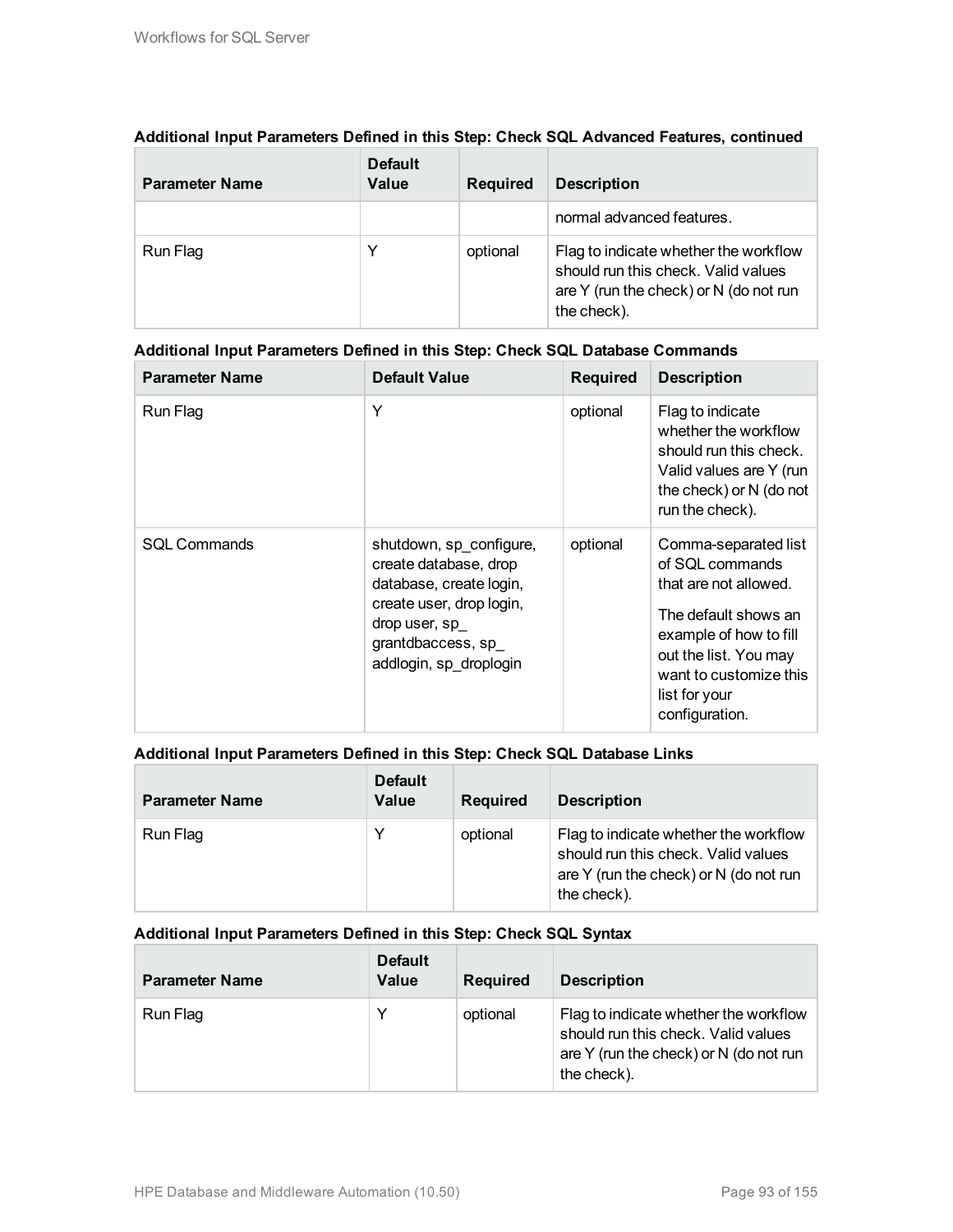| <b>Parameter Name</b> | <b>Default Value</b>                                                                                                                                         | <b>Required</b> | <b>Description</b>                                                                                                                                                                                                                                                                                                                                                                  |
|-----------------------|--------------------------------------------------------------------------------------------------------------------------------------------------------------|-----------------|-------------------------------------------------------------------------------------------------------------------------------------------------------------------------------------------------------------------------------------------------------------------------------------------------------------------------------------------------------------------------------------|
| <b>Exception List</b> | grant db owner, grant<br>ddladmin, grant sysadmin,<br>grant security admin, grant<br>serveradmin, grant<br>processadmin, grant<br>diskadmin, grant dbcreator | optional        | Comma-separated list of<br>SQL system privileges that<br>will be allowed. For example, if<br>you specify, those system<br>privileges will be allowed—any<br>other system privileges that<br>occur in the code will cause<br>the workflow to fail.<br>The default shows an example<br>of how to fill out the list. You<br>may want to customize this<br>list for your configuration. |
| Run Flag              | Y                                                                                                                                                            | optional        | Flag to indicate whether the<br>workflow should run this<br>check. Valid values are Y (run<br>the check) or N (do not run the<br>check).                                                                                                                                                                                                                                            |

#### **Additional Input Parameters Defined in this Step: Check SQL System Grants**

#### **Additional Input Parameters Defined in this Step: Match Regular Expression to SQL Server Scripts**

| <b>Parameter Name</b>     | <b>Default</b><br>Value | <b>Required</b> | <b>Description</b>                                                                                                                                                                                                        |
|---------------------------|-------------------------|-----------------|---------------------------------------------------------------------------------------------------------------------------------------------------------------------------------------------------------------------------|
| <b>Regular Expression</b> | optional                |                 | The regular expression to be searched for in<br>all of the SQL scripts to be deployed. If the<br>specified regular expression is found, the<br>workflow exits with a failure.<br>For example: drop\s+table will match all |
|                           |                         |                 | statements that drop a table.                                                                                                                                                                                             |
| Run Flag                  | Y                       | optional        | Flag to indicate whether the workflow should<br>run this check. Valid values are Y (run the<br>check) or N (do not run the check).                                                                                        |

#### **Additional Input Parameters Defined in this Step: Run SQL Server Script**

| <b>Parameter</b><br><b>Name</b> | <b>Default</b><br>Value | <b>Required</b> | <b>Description</b>                                                                                                                            |
|---------------------------------|-------------------------|-----------------|-----------------------------------------------------------------------------------------------------------------------------------------------|
| Database<br>Name                | master                  | optional        | The name of the database to which the specified SQL scripts will<br>be applied.                                                               |
| Run Flag                        | Y                       | optional        | Flag to indicate whether the workflow should run the SQL Server<br>script. Valid values are Y (run the check) or N (do not run the<br>check). |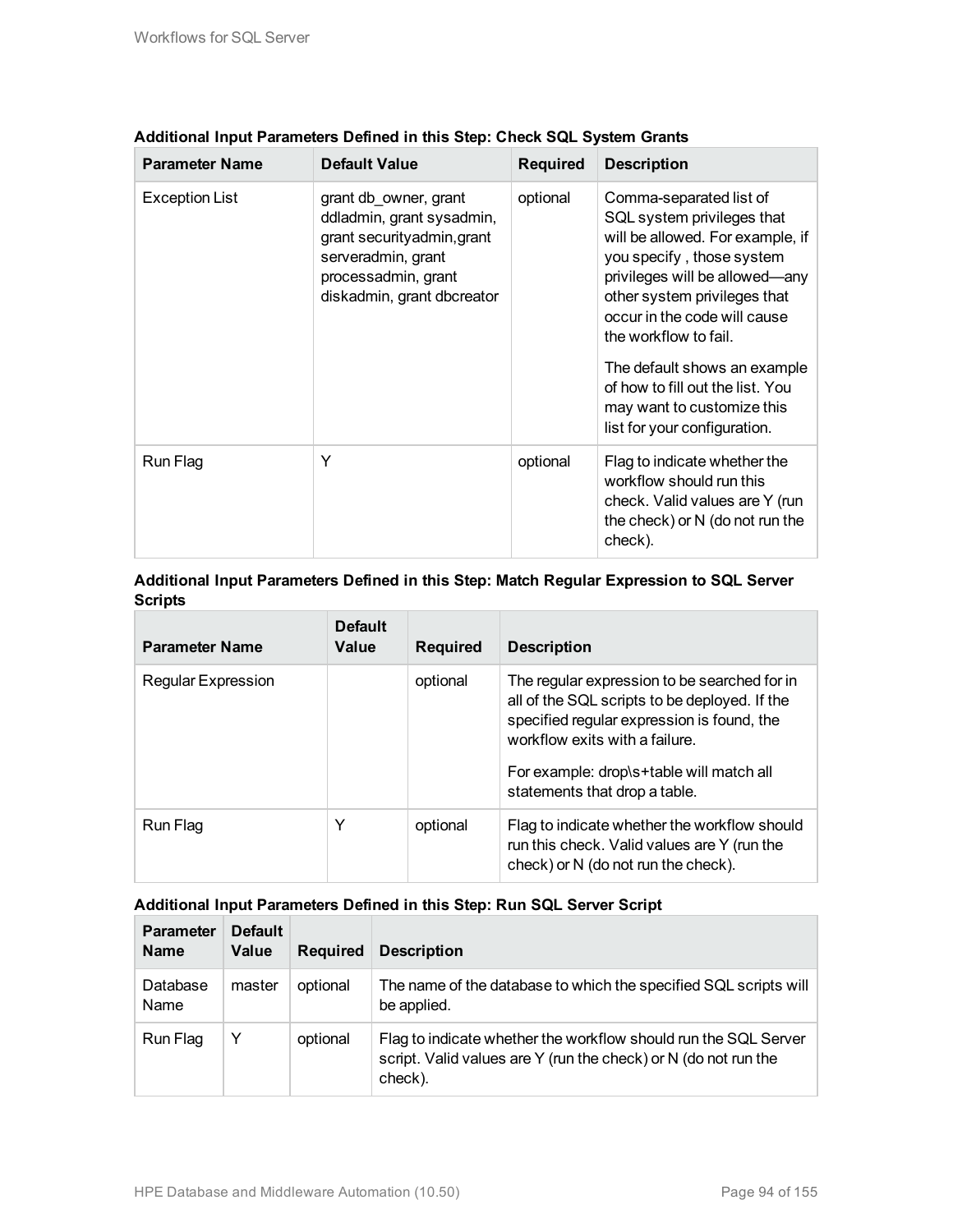# MS SQL Drop Database

This workflow is supported on the Windows operating system platform. The MS SQL Drop Database enables you to remove the target database from the MS SQL instance and from the DMA environment..

To use this workflow in your environment, see the following information:

| <b>Topic</b>                                           | <b>Information Included</b>                                                                                               |
|--------------------------------------------------------|---------------------------------------------------------------------------------------------------------------------------|
| "Prerequisites for this<br>Workflow" on the next page  | List of prerequisites that must be satisfied before you can run this<br>workflow                                          |
| "How this Workflow Works"<br>on page 97                | Information about what the workflow does, including validation<br>checks performed, steps executed, and step descriptions |
| "How to Run this Workflow"<br>on page 98               | Instructions for running this workflow in your environment                                                                |
| "Parameters for MS SQL -<br>Drop Database" on page 100 | List of input parameters for this workflow                                                                                |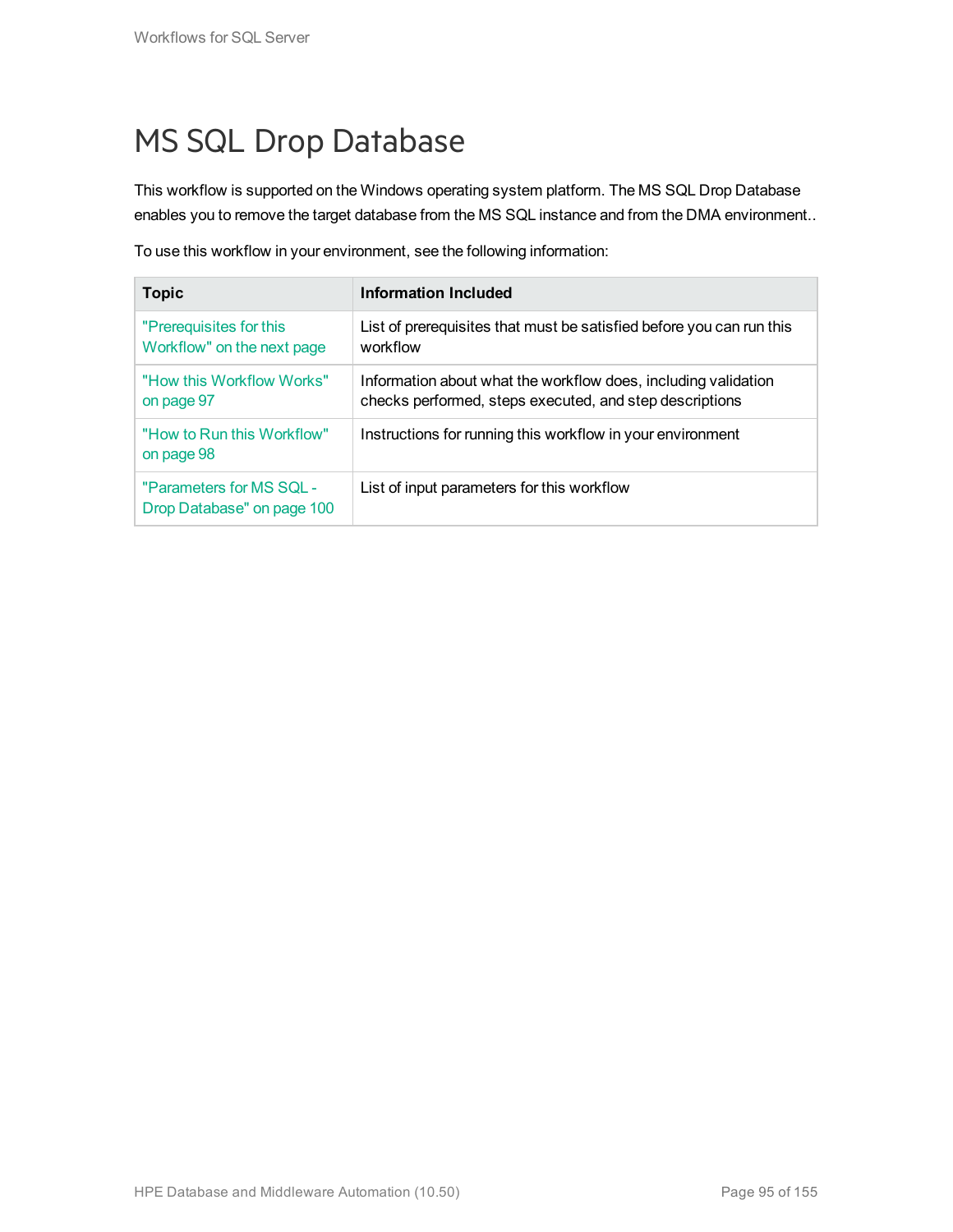### <span id="page-95-0"></span>Prerequisites for this Workflow

Be sure that the following prerequisites are satisfied before you run the MS SQL Drop Database workflow:

• This solution requires HPE DMA version 10.30 (or later).

The latest HPE DMA solution packs require the latest HPE DMA platform. To use the latest solution packs, update the HPE DMA platform. HPE DMA10.50 solution packs are supported on HPE DMA10.50 (and later).

• You have installed the Database Compliance solution pack.

The workflow must be able to:

- MS SQL service should be up and running.
- Log in to the MS SQL instance using MS SQL login credentials.
- It should drop the database upon connecting to the MS SQL instance.

The information presented here assumes the following: show assumptions

- HPE DMA is installed and operational.
- At least one suitable target server is available.
- You are logged in to the HPE DMA web interface.
- You have permission to create, edit, and deploy copies of the workflows included in this solution pack.

For more information about prerequisites for MS SQL database, refer to the [MS SQL Server](https://msdn.microsoft.com/en-us/library/bb545450.aspx) [Documentation](https://msdn.microsoft.com/en-us/library/bb545450.aspx).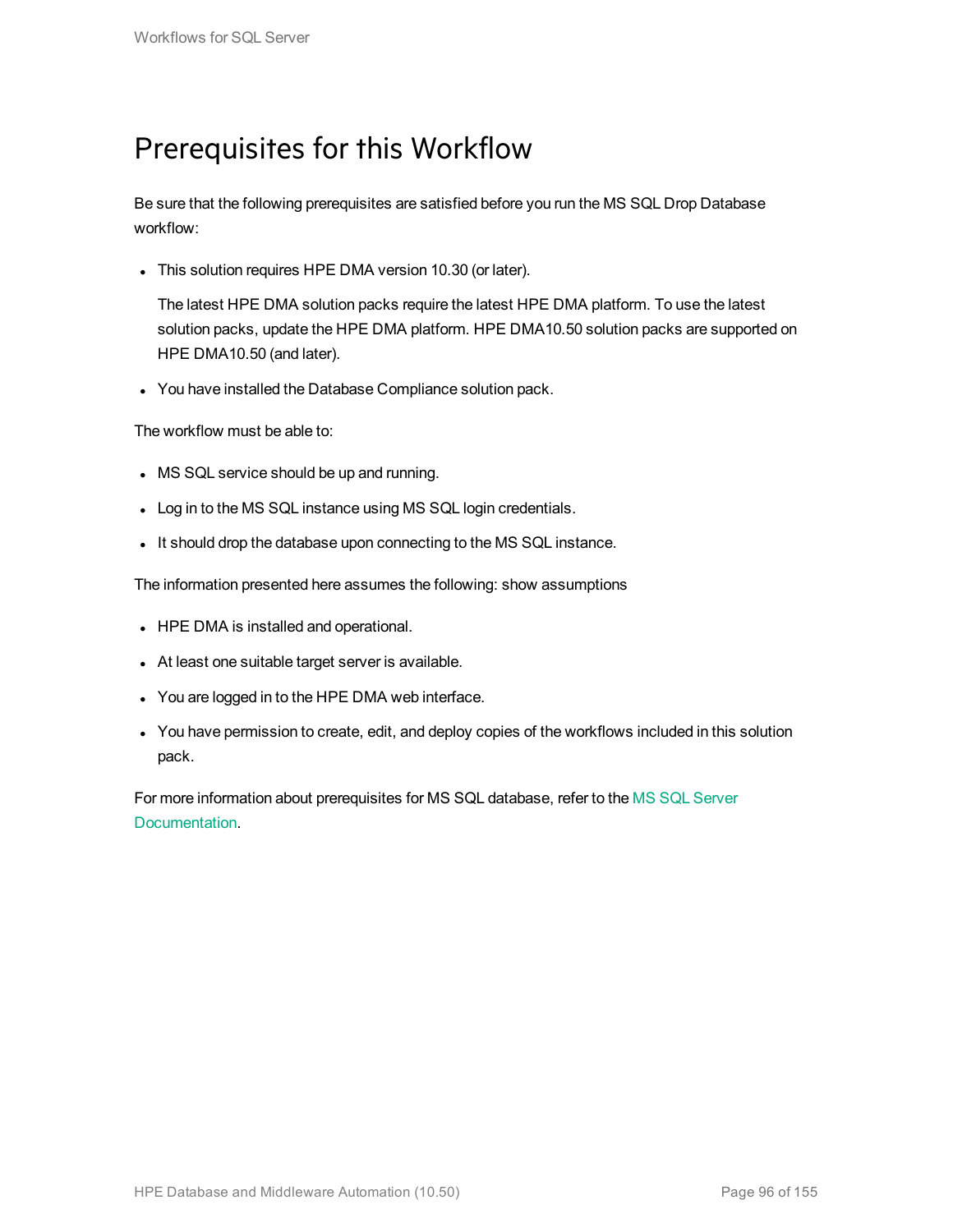### <span id="page-96-0"></span>How this Workflow Works

This workflow performs the following actions:

Drops a MS SQL database and removes it from the DMA environment.

#### **Steps Executed by the Workflow**

The MS SQL Drop Database workflow includes the following steps. Each step must complete successfully before the next step can start. If a step fails, the workflow reports a failure and all subsequent steps are skipped.

| <b>Workflow</b><br><b>Step</b>                                  | <b>Description</b>                                                                                                                                                                                                                                                                                                                  |
|-----------------------------------------------------------------|-------------------------------------------------------------------------------------------------------------------------------------------------------------------------------------------------------------------------------------------------------------------------------------------------------------------------------------|
| Gather<br>Advanced<br>Parameters for<br>MS SQL Drop<br>Database | This step gathers the parameters required to drop an MS SQL database.                                                                                                                                                                                                                                                               |
| MS SQL Check<br>Database<br>Exists                              | This step validates the existence of the database. Access to the master database<br>is required for validation.                                                                                                                                                                                                                     |
| <b>MS SQL Kill</b><br>Processes                                 | This step kills all the currently running user processes on the target database.                                                                                                                                                                                                                                                    |
| <b>MS SQL Drop</b><br>Database                                  | This step drops the target database. To run this step, ensure that there are no<br>active connections prior to running this step by running the "MS SQL: Kill<br>Processes" step.                                                                                                                                                   |
| MS SQL Check<br>Database<br><b>Exists</b>                       | This step validates the existence of a database. Access to the master database is<br>required for validation.                                                                                                                                                                                                                       |
| Remove<br>Database from<br>Environment<br>V <sub>2</sub>        | This step removes the database from the DMA environment. This step takes the<br>Instance Name and Database Name as input parameters. If the Instance Name<br>and Database Name are not provided as input parameters, then the database<br>against which the workflow is being executed will be removed from the DMA<br>environment. |

#### **Steps Used by MS SQL**

**Note:** For input parameter descriptions and defaults, see ["Parameters](#page-99-0) for MS SQL - Drop [Database"](#page-99-0) on page 100.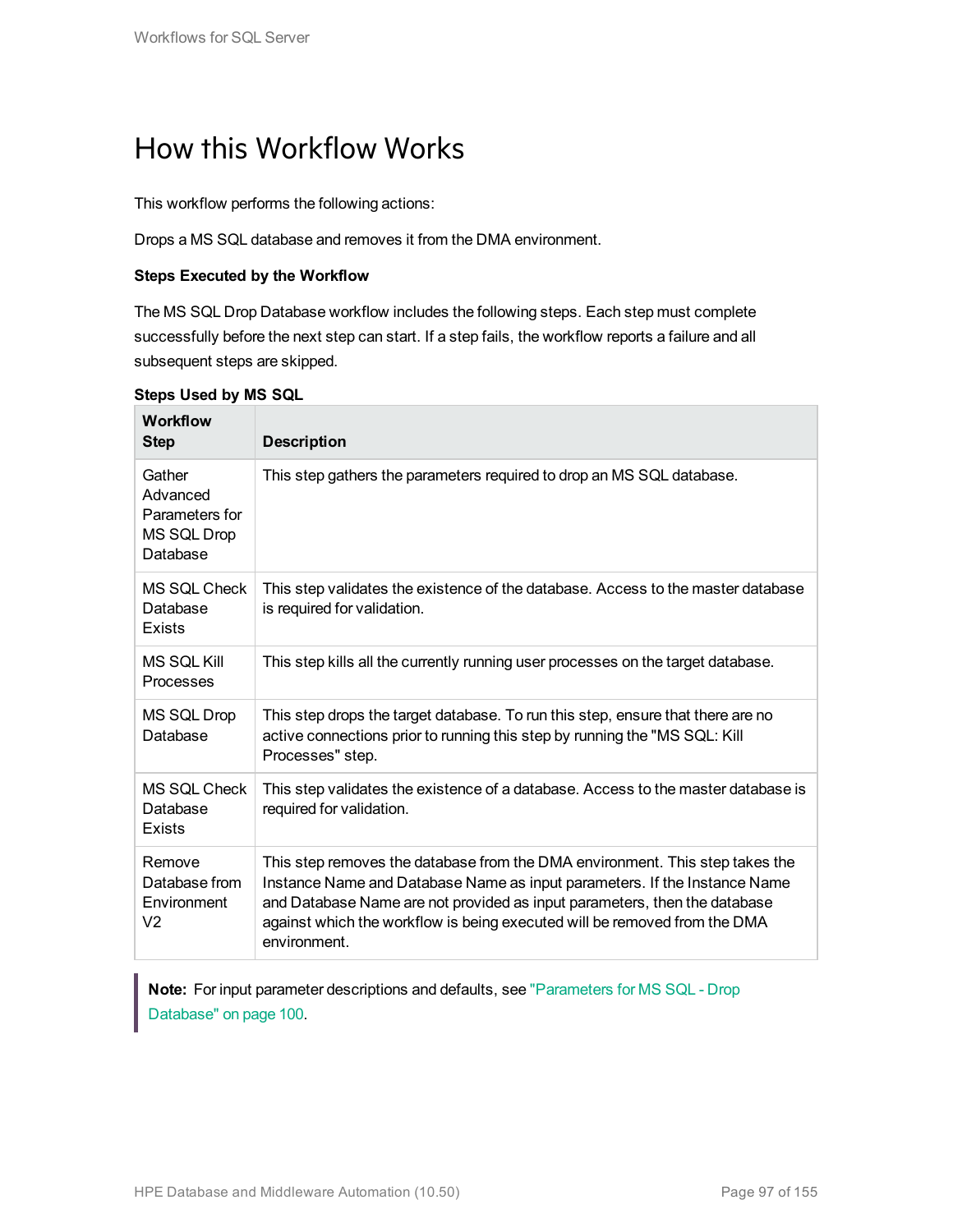### <span id="page-97-0"></span>How to Run this Workflow

The following instructions show you how to customize and run the MS SQL Drop Database workflow in your environment.

The workflow provides default values for some parameters. These default values are usually sufficient for a "typical" installation. You can override the defaults by specifying parameter values in the deployment. You can also expose additional parameters in the workflow, if necessary, to accomplish more advanced scenarios. Any parameters not explicitly specified in the deployment will have the default values listed in ["Parameters](#page-99-0) for MS SQL - Drop Database" on page 100.

**Note:** Before following this procedure, review the ["Prerequisites](#page-95-0) for this Workflow" on page 96, and ensure that all requirements are satisfied.

#### **To use the Run MySQL Drop Database workflow:**

- 1. Create a deployable copy of the workflow.
- 2. Determine the values that you will specify for the following parameters:

**Note:** There are no mandatory parameters required to run this workflow. All parameters are optional. You may need to expose additional parameters depending on your objectives.

See ["Parameters](#page-99-0) for MS SQL - Drop Database" on page 100 for detailed descriptions of all input parameters for this workflow, including default values.

- 3. In the workflow editor, expose any additional parameters that you need. You will specify values for those parameters when you create the deployment or at runtime.
- 4. Save the changes to the workflow (click **Save** in the lower right corner).
- 5. Create a new deployment.
- 6. On the Parameters tab, specify values (or set the type to Runtime Value) for the required parameters listed in step 2 and any additional parameters that you have exposed. You do not need to specify values for those parameters whose default values are appropriate for your environment.
- 7. On the Targets tab, specify one or more targets for this deployment.
- 8. Save the deployment (click **Save** in the lower right corner).
- 9. Run the workflow using this deployment, specifying any runtime parameters.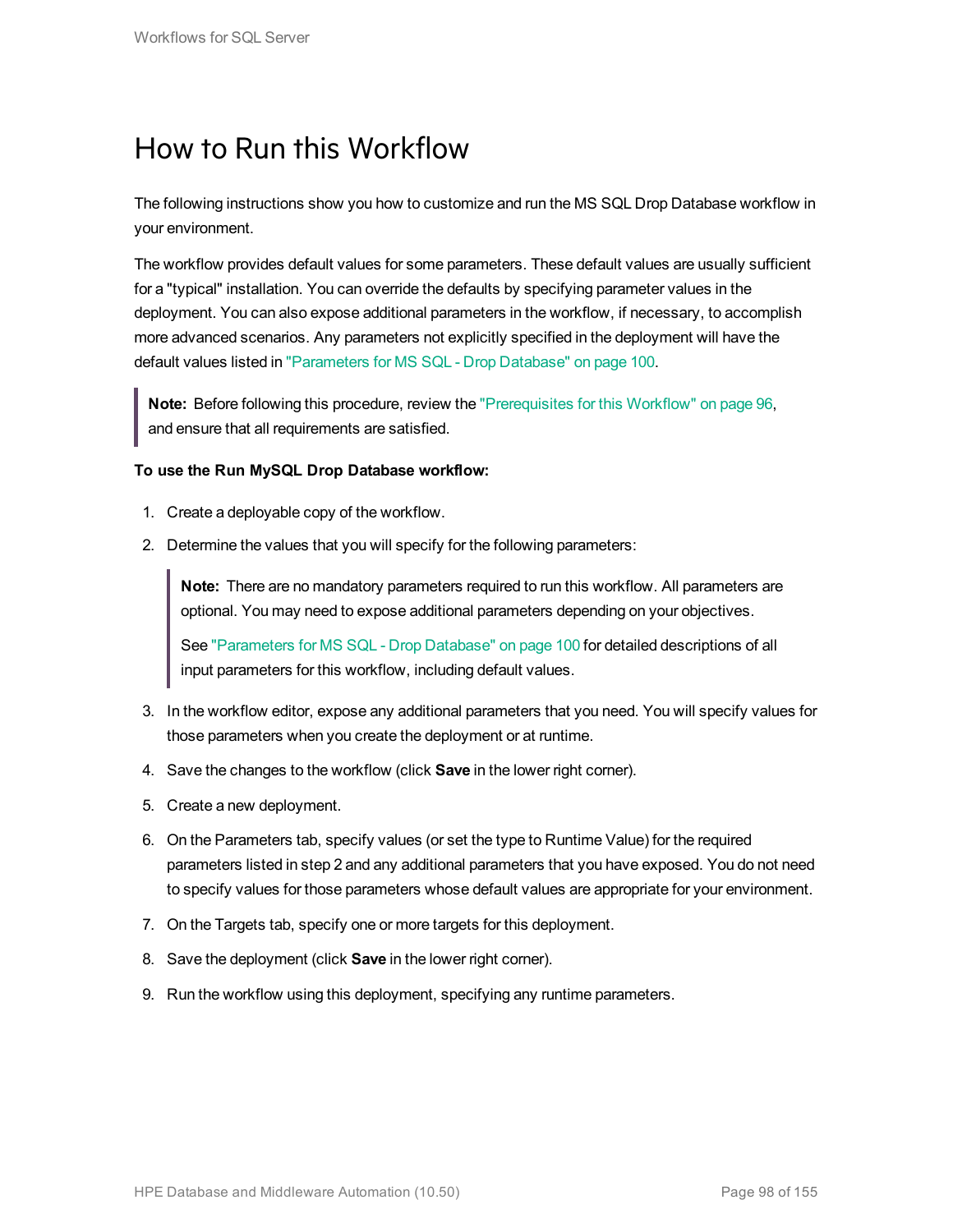#### **To verify the results:**

The workflow will complete and report SUCCESS on the Console if it has run successfully. If an error occurs during workflow execution, the error is logged, and the workflow terminates in the FAILURE state. Also verify by checking that the target database no longer appears in the DMA Environment section.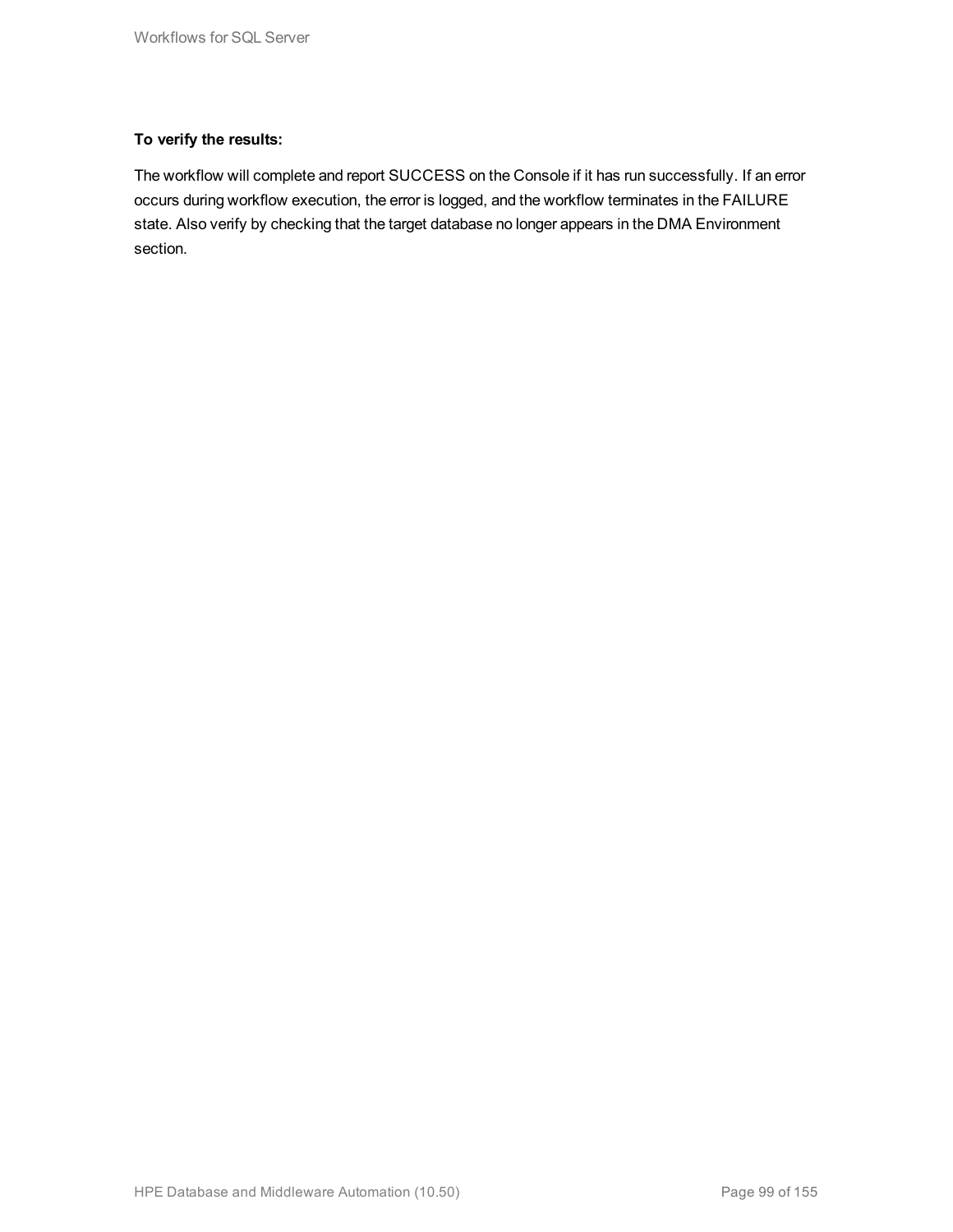### <span id="page-99-0"></span>Parameters for MS SQL - Drop Database

There are no mandatory parameters required to run this workflow. All parameters are optional. Some of these parameters are not initially visible in a deployment. For most parameters, if you do not specify a value for a parameter, a default value is assigned.

# MS SQL - Upgrade Standalone SQL Instance

This workflow is supported on the Windows operating system platform. The MS SQL - Upgrade Standalone SQL Instance enables you to update and existing instance of SQL Server.

| <b>Topic</b>                                                                 | Information Included                                                                                                         |  |
|------------------------------------------------------------------------------|------------------------------------------------------------------------------------------------------------------------------|--|
| "Prerequisites for this Workflow" on<br>the next page                        | List of prerequisites that must be satisfied before you can<br>run this workflow                                             |  |
| "How this Workflow Works" on page<br>102                                     | Information about what the workflow does, including<br>validation checks performed, steps executed, and step<br>descriptions |  |
| "How to Run this Workflow" on page<br>104                                    | Instructions for running this workflow in your environment                                                                   |  |
| "Parameters for MS SQL - Upgrade"<br>Standalone SQL Instance" on page<br>106 | List of input parameters for this workflow                                                                                   |  |

To use this workflow in your environment, see the following information: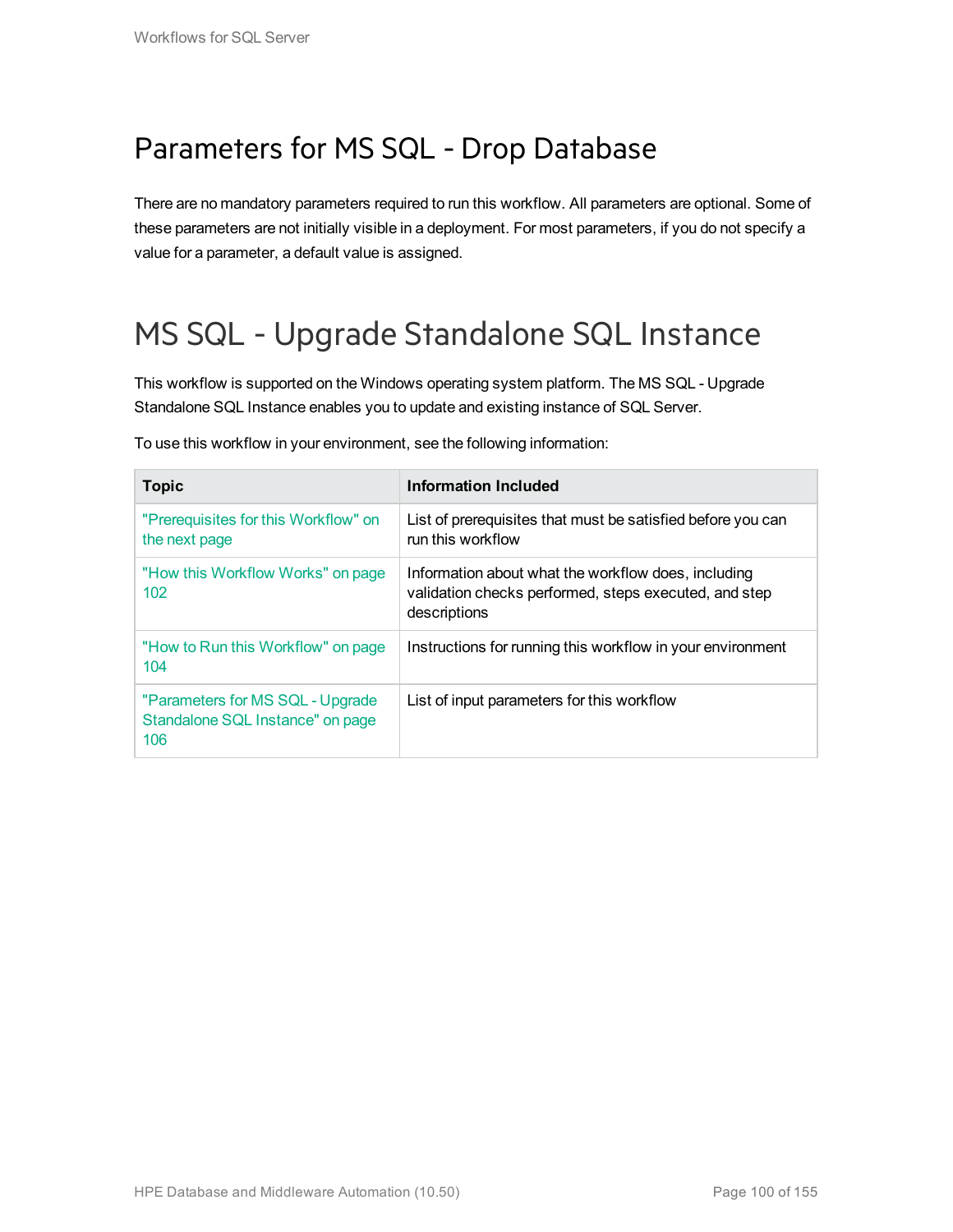### <span id="page-100-0"></span>Prerequisites for this Workflow

Be sure that the following prerequisites are satisfied before you run the MS SQL - Upgrade Standalone SQL Instance workflow:

• This solution requires HPE DMA version 10.30 (or later).

The latest HPE DMA solution packs require the latest HPE DMA platform. To use the latest solution packs, update the HPE DMA platform. HPE DMA10.50 solution packs are supported on HPE DMA10.50 (and later).

• You have installed the Database Compliance solution pack.

The workflow must be able to:

- MS SQL service should be up and running.
- Log in to the MS SQL instance using MS SQL login credentials.
- It should drop the database upon connecting to the MS SQL instance.

The information presented here assumes the following: show assumptions

- HPE DMA is installed and operational.
- At least one suitable target server is available.
- You are logged in to the HPE DMA web interface.
- You have permission to create, edit, and deploy copies of the workflows included in this solution pack.

For more information about prerequisites for MS SQL database, refer to the [MS SQL Server](https://msdn.microsoft.com/en-us/library/bb545450.aspx) [Documentation](https://msdn.microsoft.com/en-us/library/bb545450.aspx).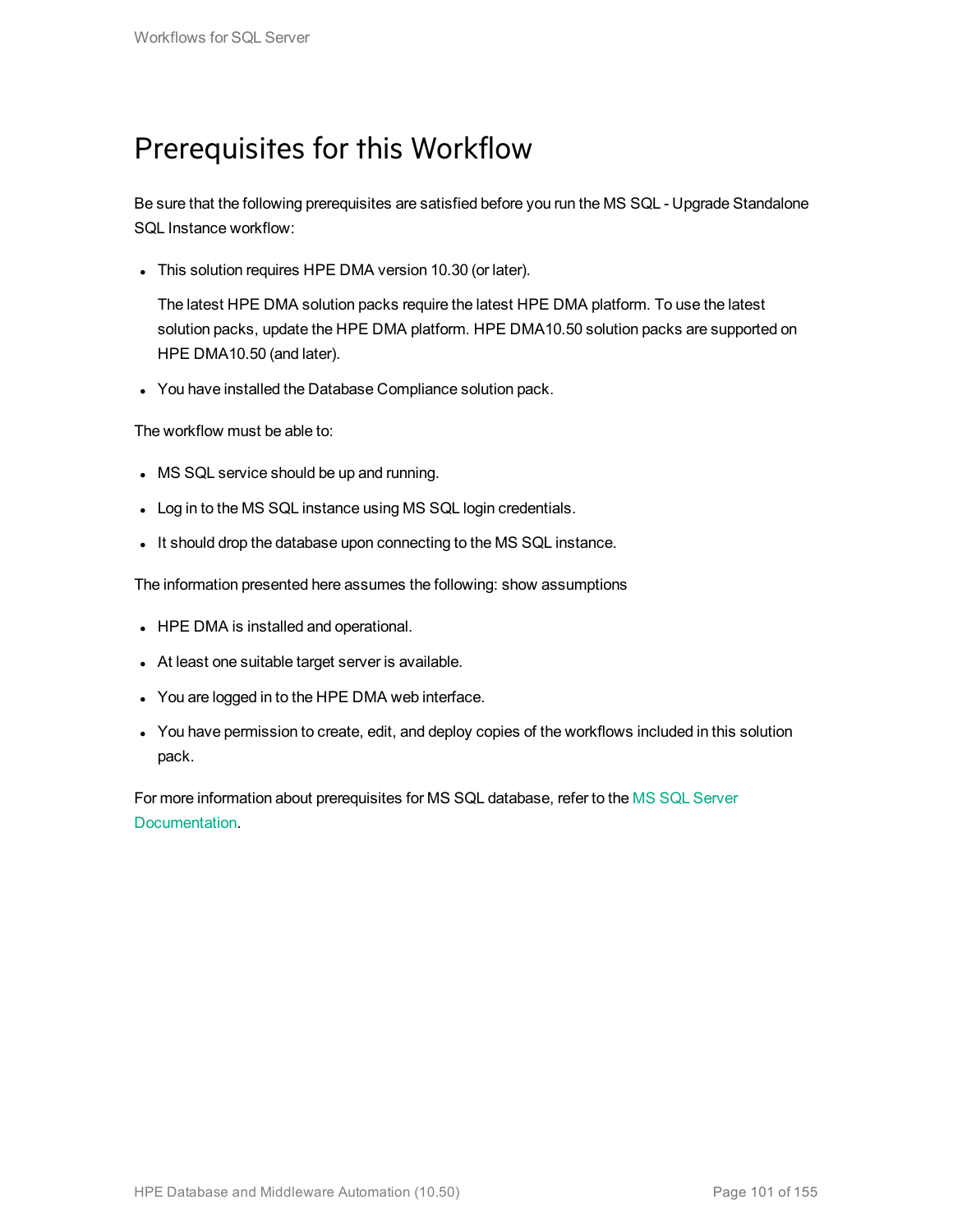### <span id="page-101-0"></span>How this Workflow Works

This workflow performs the following actions:

Upgrades an existing standalone instance of SQL Server 2005/08/08R2/12 to SQL Server 2008/08R2/12/14 on an existing Windows 2008/08R2/12/12 R2 server.

#### **Steps Executed by the Workflow**

The MS SQL - Upgrade Standalone SQL Instance workflow includes the following steps. Each step must complete successfully before the next step can start. If a step fails, the workflow reports a failure and all subsequent steps are skipped.

| <b>Workflow</b><br><b>Step</b>                                | <b>Description</b>                                                                                                                                                                                                                                                                                                 |
|---------------------------------------------------------------|--------------------------------------------------------------------------------------------------------------------------------------------------------------------------------------------------------------------------------------------------------------------------------------------------------------------|
| MS SQL -<br>Parameters -<br>Upgrade<br>Standalone             | This step gathers all the required parameters for a standalone SQL Server upgrade.                                                                                                                                                                                                                                 |
| MS SQL -<br>Advanced<br>Parameters -<br>Upgrade<br>Standalone | This step gathers all the optional parameters for a standalone SQL Server upgrade.<br>All advanced parameters are hidden in the deployment screen by default. In order to<br>activate an advanced parameter, go into the Workflow, and change the parameter<br>mapping from on this step from Blank to User Input. |
| Check If<br>Download<br><b>File Exists</b>                    | This step is designed to facilitate the complicated methodologies that various<br>companies use to distribute their software bundles for installation.                                                                                                                                                             |
| MS SQL -<br><b>Create Install</b><br>or Upgrade<br>Template   | This step verifies that all required parameters are provided, and writes any optional<br>parameters to the template file if they are non-blank.                                                                                                                                                                    |
| Unzip<br>Archive                                              | This step is to unzip a zip archive, verify if the input file exists, ensure the output<br>directory exists, creates required directories, and deploys archived files.                                                                                                                                             |
| MS SQL -<br>Simulate -<br>Install or<br>Upgrade               | This step verifies that all required parameters are provided, and the system meets<br>minimum requirements.                                                                                                                                                                                                        |
| MS SQL -<br>Install or<br>Upgrade                             | This step installs SQL Server 2008 by running the setup.exe program located on the<br>installation media.                                                                                                                                                                                                          |
| MS SQL                                                        | This step determines if the target instance name of SQL Server is currently installed.                                                                                                                                                                                                                             |

#### **Steps Used by MS SQL**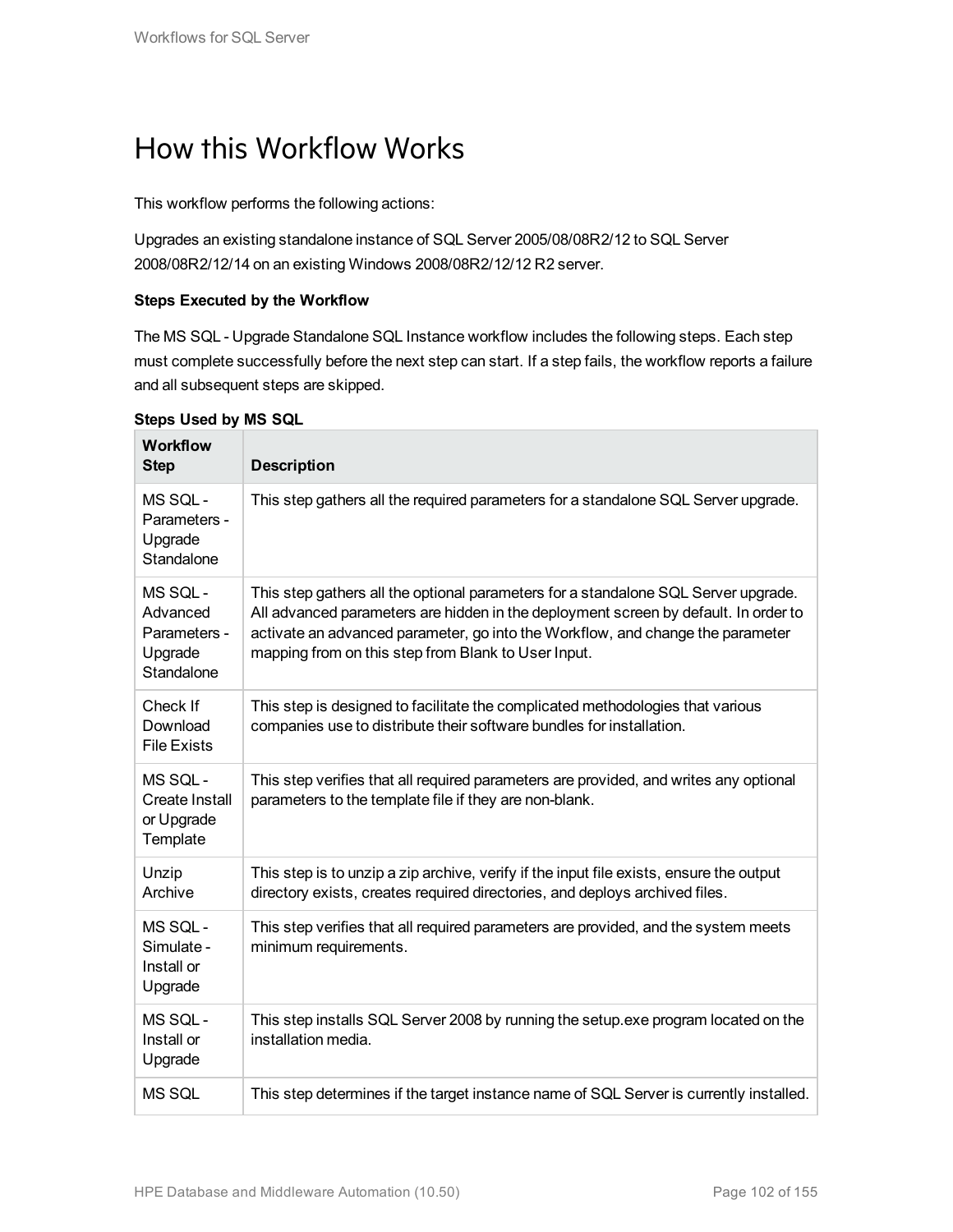| <b>Workflow</b><br><b>Step</b>                   | <b>Description</b>                                                                                   |
|--------------------------------------------------|------------------------------------------------------------------------------------------------------|
| Verify SQL<br>Installation                       |                                                                                                      |
| <b>Windows</b><br>Check for<br>Pending<br>Reboot | This step checks for any pending reboots.                                                            |
| Discover<br>SQL<br>Databases                     | This step audits the server's physical environment looking for SQLServer instances<br>and databases. |
| <b>Windows</b><br>Restart<br>Server              | This step restarts a system.                                                                         |
| <b>Windows</b><br>Wait for<br>Restart            | This step is to wait 8 minutes for Windows server to finish restart.                                 |
| MS SQL -<br>Install or<br>Upgrade                | This installs SL Server 2008 by running the setup.exe program located on the<br>installation media.  |
| MS SQL<br>Verify SQL<br>Installation             | This step determines if the target instance name of SQL Server is currently installed.               |

#### **Steps Used by MS SQL , continued**

**Note:** For input parameter descriptions and defaults, see ["Parameters](#page-105-0) for MS SQL - Upgrade [Standalone](#page-105-0) SQL Instance" on page 106.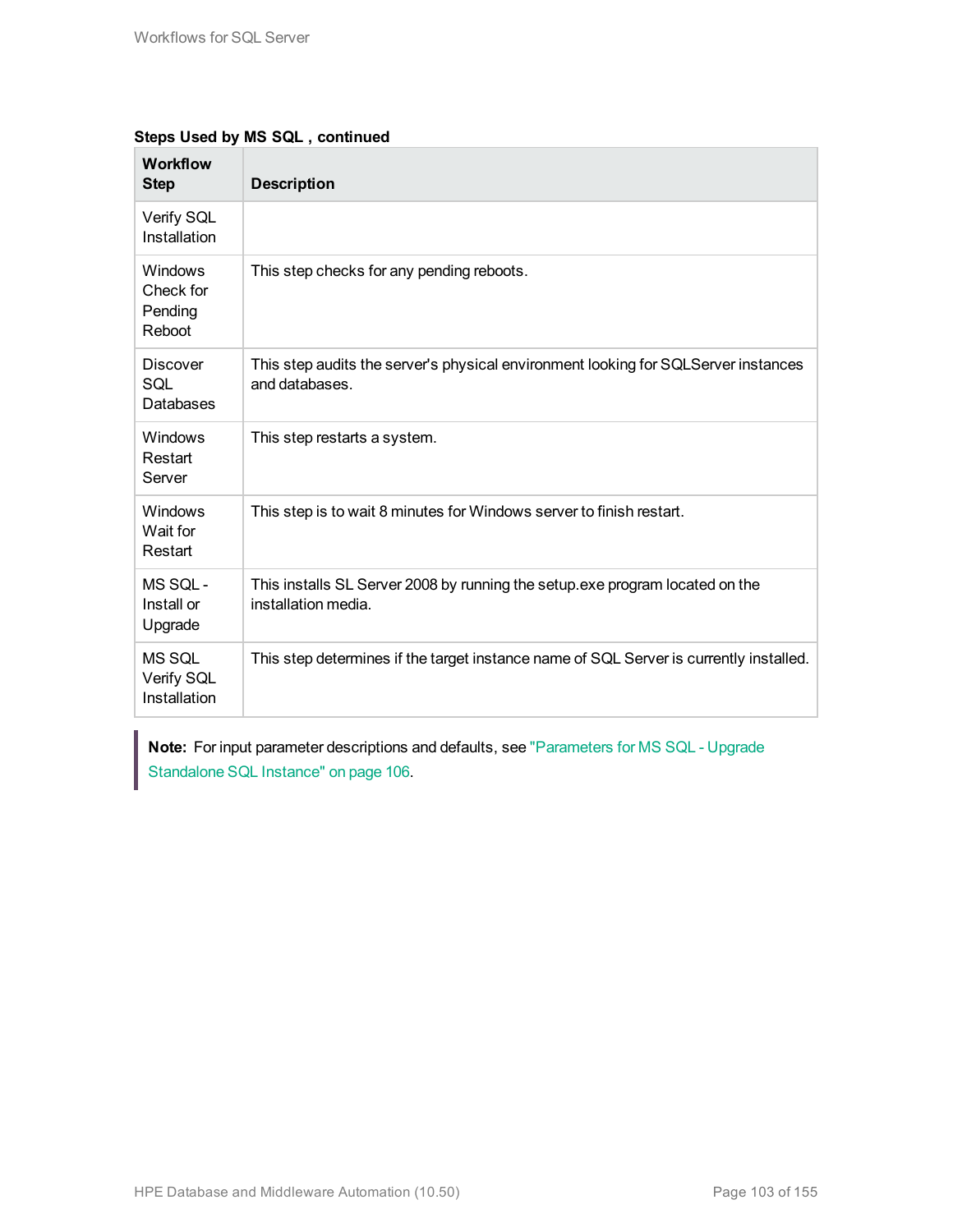### <span id="page-103-0"></span>How to Run this Workflow

The following instructions show you how to customize and run the MS SQL Upgrade Standalone SQL Instance workflow in your environment.

The workflow provides default values for some parameters. These default values are usually sufficient for a "typical" installation. You can override the defaults by specifying parameter values in the deployment. You can also expose additional parameters in the workflow, if necessary, to accomplish more advanced scenarios. Any parameters not explicitly specified in the deployment will have the default values listed in ["Parameters](#page-105-0) for MS SQL - Upgrade Standalone SQL Instance" on page 106.

**Note:** Before following this procedure, review the ["Prerequisites](#page-100-0) for this Workflow" on page 101, and ensure that all requirements are satisfied.

#### **To use the Run MS SQL - Upgrade Standalone SQL Instance workflow:**

- 1. Create a deployable copy of the workflow.
- 2. Determine the values that you will specify for the following parameters:

**Note:** There are no mandatory parameters required to run this workflow. All parameters are optional. You may need to expose additional parameters depending on your objectives.

See ["Parameters](#page-105-0) for MS SQL - Upgrade Standalone SQL Instance" on page 106 for detailed descriptions of all input parameters for this workflow, including default values.

- 3. In the workflow editor, expose any additional parameters that you need. You will specify values for those parameters when you create the deployment or at runtime.
- 4. Save the changes to the workflow (click **Save** in the lower right corner).
- 5. Create a new deployment.
- 6. On the Parameters tab, specify values (or set the type to Runtime Value) for the required parameters listed in step 2 and any additional parameters that you have exposed. You do not need to specify values for those parameters whose default values are appropriate for your environment.
- 7. On the Targets tab, specify one or more targets for this deployment.
- 8. Save the deployment (click **Save** in the lower right corner).
- 9. Run the workflow using this deployment, specifying any runtime parameters.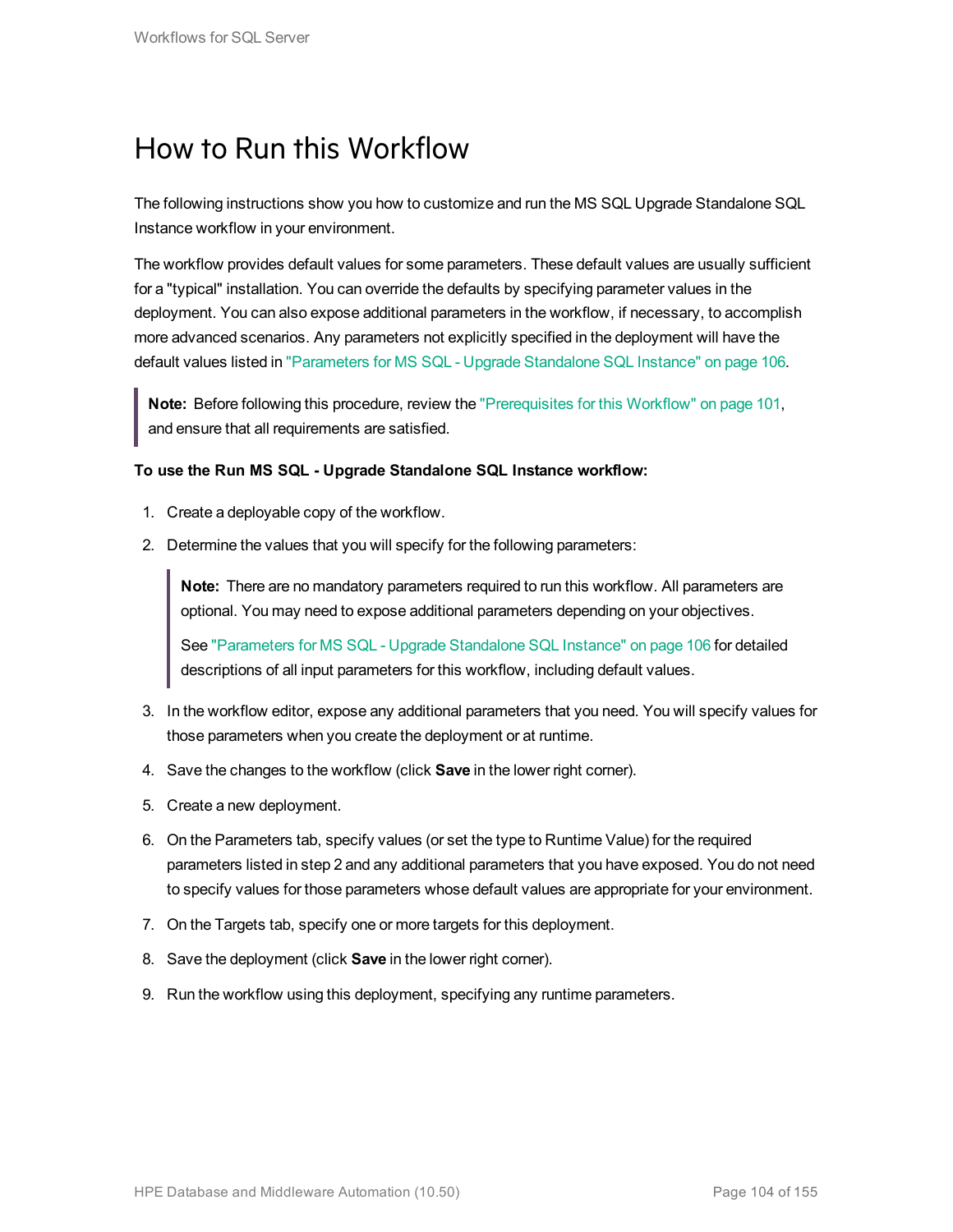#### **To verify the results:**

The workflow will complete and report SUCCESS on the Console if it has run successfully. If an error occurs during workflow execution, the error is logged, and the workflow terminates in the FAILURE state. Also verify by checking that the target database no longer appears in the DMA Environment section.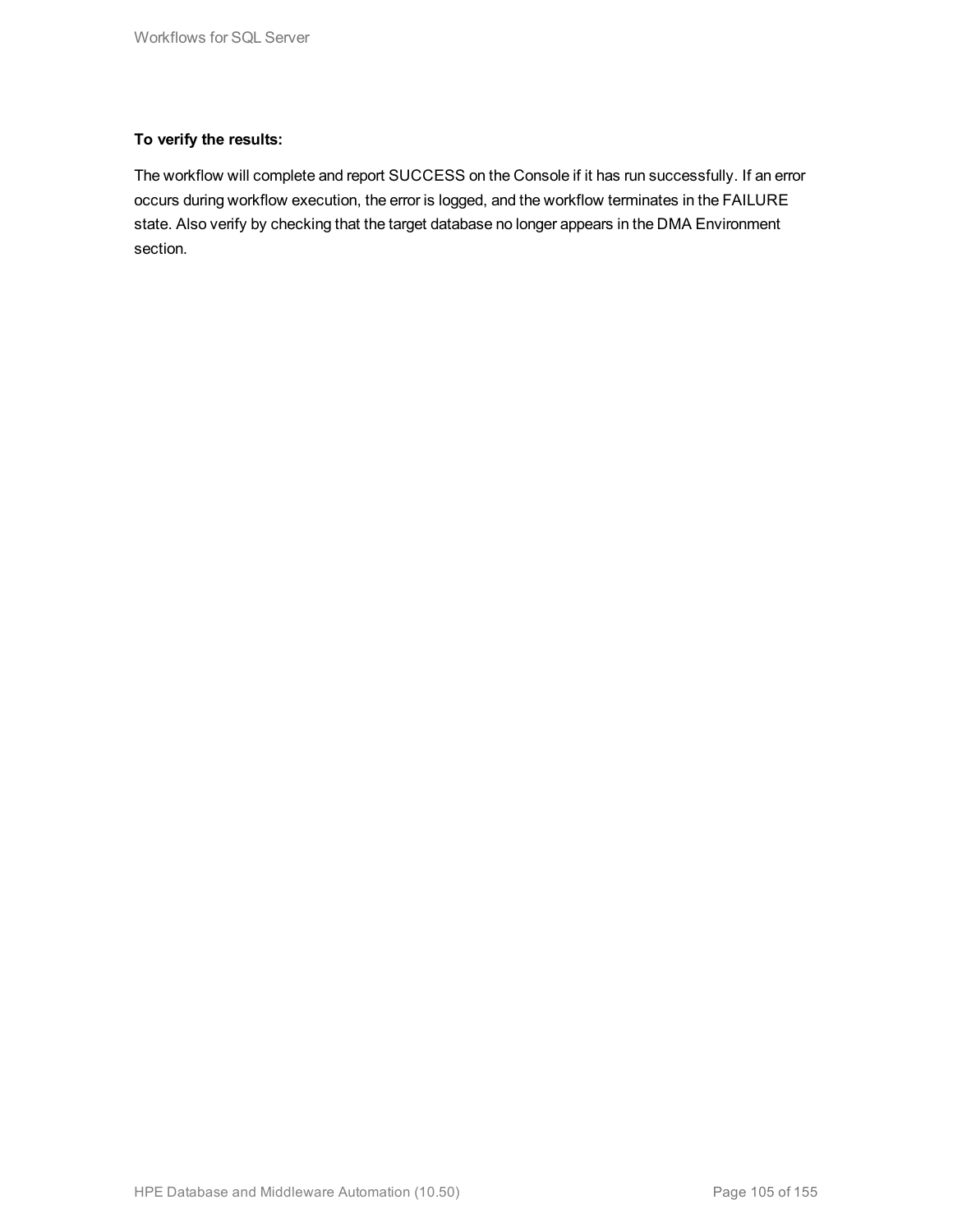# <span id="page-105-0"></span>Parameters for MS SQL - Upgrade Standalone SQL Instance

The following tables describe the required and optional input parameters for this workflow. Some of these parameters may not be initially visible in a deployment. For some parameters, if you do not specify a value for a parameter, a default value is assigned.

**Note:** Only those parameters that are configurable in a standard deployment are listed here. Input parameters that must be mapped to output parameters of previous steps are not listed.

| <b>Parameter</b><br><b>Name</b>        | <b>Default Value</b> | <b>Required</b> | <b>Description</b>                                                                                                                         |
|----------------------------------------|----------------------|-----------------|--------------------------------------------------------------------------------------------------------------------------------------------|
| Download<br>From Software<br>Directory | no default           | optional        | The name of the ZIP file containing the SQL<br>Server setup files                                                                          |
| Download<br>Target<br>Destination      | no default           | required        | The local directory where the SQL Setup files<br>should be stored.                                                                         |
| Instance<br>Name                       | <b>MSSQLSERVER</b>   | required        | The name of the newly created instance. Use<br>MSSQLSERVER for the default instance, any<br>other alphanumeric value for a named instance. |

**Parameters Defined in this Step: MS SQL - Parameters - Upgrade Standalone**

**Additional Parameters Defined in this Step: MS SQL - Advanced Parameters - Upgrade Standalone**

| <b>Parameter Name</b>                       | <b>Default</b><br>Value | <b>Required</b> | <b>Description</b>                                                               |
|---------------------------------------------|-------------------------|-----------------|----------------------------------------------------------------------------------|
| Additional<br>Template<br><b>Parameters</b> | no<br>default           | optional        | Pipe-delimited (" ") list of additional template parameters<br>and values.       |
|                                             |                         |                 | SQMREPORTING 1 INSTANCEDIR "D:\SQLDirec<br>tory                                  |
| Installation Path                           | no<br>default           | optional        | Specifies the location for the SQL Server program files.                         |
| Installer Account                           | no<br>default           | optional        | The Windows account that will be performing the<br>installation.                 |
| Installer<br>Password                       | no<br>default           | optional        | The password of the Windows account that will be<br>performing the installation. |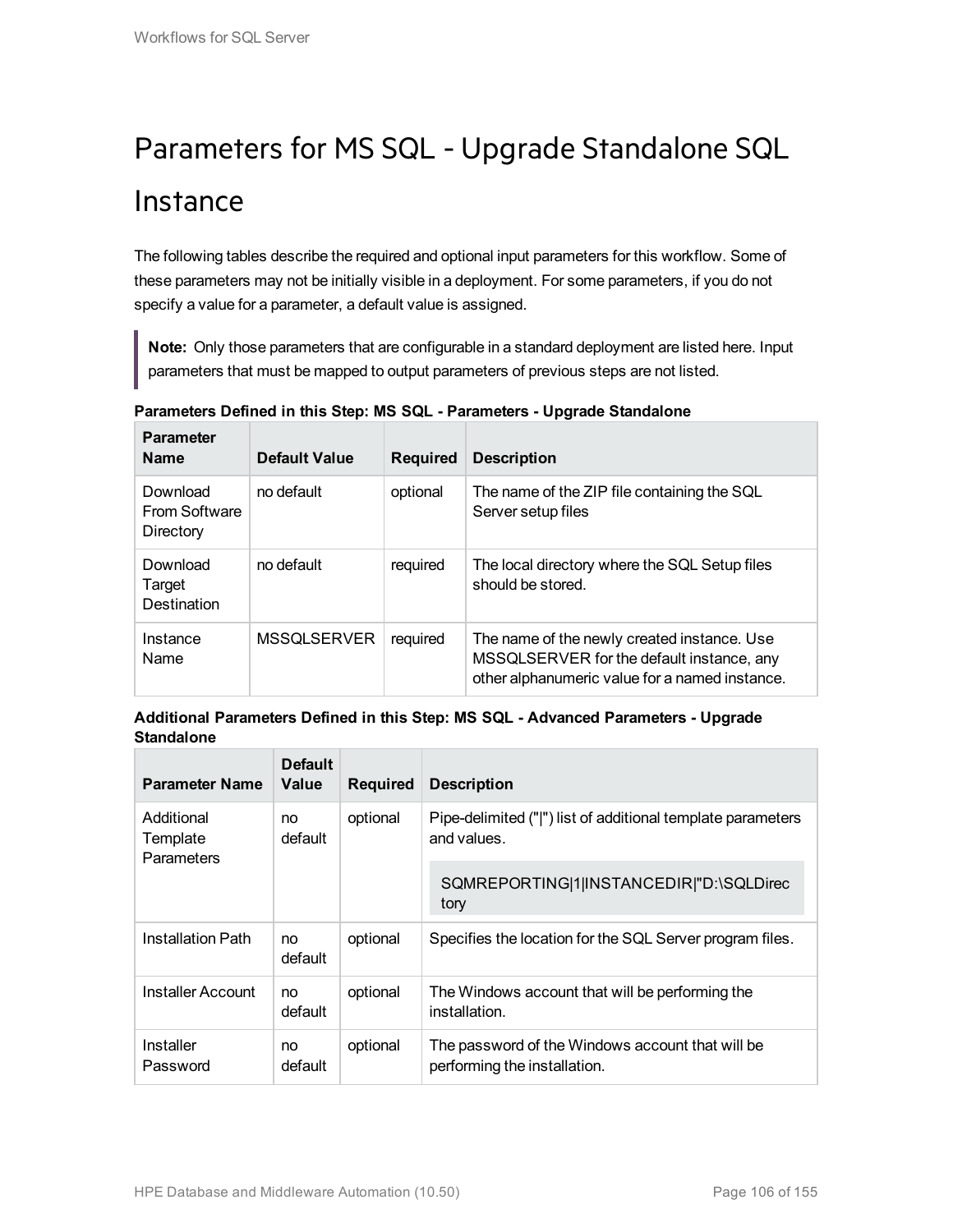#### **Additional Parameters Defined in this Step: MS SQL - Advanced Parameters - Upgrade Standalone, continued**

| <b>Parameter Name</b>  | <b>Default</b><br>Value | <b>Required</b> | <b>Description</b>                                                                                                  |
|------------------------|-------------------------|-----------------|---------------------------------------------------------------------------------------------------------------------|
| <b>Product Key</b>     | no<br>default           | optional        | Specifies the product key for the edition of SQL Server. If<br>this parameter is not specified, Evaluation is used. |
| <b>Skip Simulation</b> | no<br>default           | optional        | If set to "YES", workflow will skip Simulate step and<br>proceed directly to install/upgrade step.                  |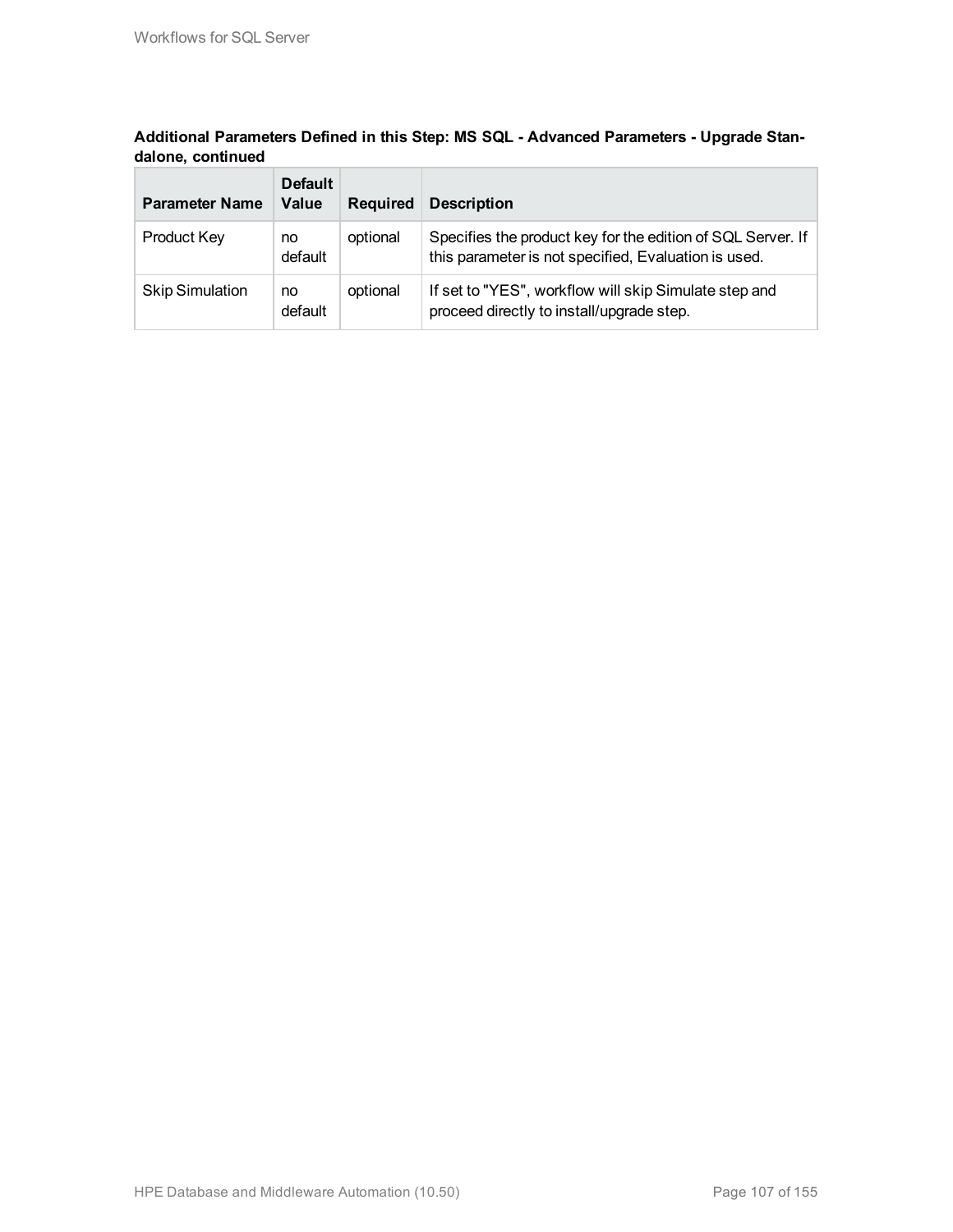# MS SQL Rollback Patch

This workflow is supported on the Windows operating system platform. The MS SQL Rollback Patch enables you to uninstall a SQL Server patch on a standalone 2005/2008/2008R2 instance.

To use this workflow in your environment, see the following information:

| <b>Topic</b>                                          | <b>Information Included</b>                                                                                               |
|-------------------------------------------------------|---------------------------------------------------------------------------------------------------------------------------|
| "Prerequisites for this<br>Workflow" on the next page | List of prerequisites that must be satisfied before you can run this<br>workflow                                          |
| "How this Workflow Works"<br>on page 110              | Information about what the workflow does, including validation<br>checks performed, steps executed, and step descriptions |
| "How to Run this Workflow"<br>on page 112             | Instructions for running this workflow in your environment                                                                |
| "Parameters for MS SQL<br>Rollback Patch" on page 114 | List of input parameters for this workflow                                                                                |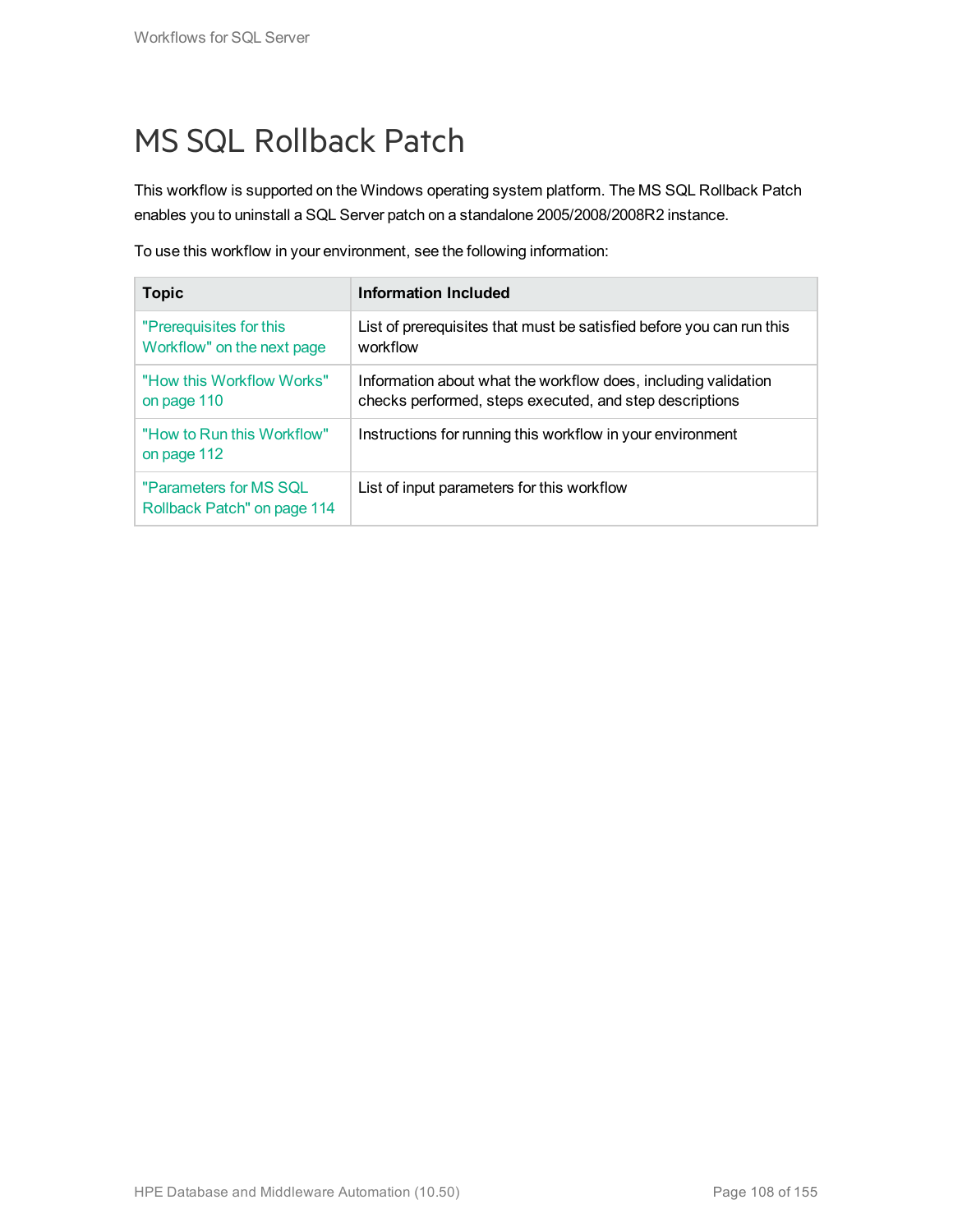### <span id="page-108-0"></span>Prerequisites for this Workflow

Be sure that the following prerequisites are satisfied before you run the MS SQL Rollback Patch workflow:

• This solution requires HPE DMA version 10.30 (or later).

The latest HPE DMA solution packs require the latest HPE DMA platform. To use the latest solution packs, update the HPE DMA platform. HPE DMA10.50 solution packs are supported on HPE DMA10.50 (and later).

• You have installed the Database Compliance solution pack.

The workflow must be able to:

- MS SQL service should be up and running.
- Log in to the MS SQL instance using MS SQL login credentials.
- It should drop the database upon connecting to the MS SQL instance.

The information presented here assumes the following: show assumptions

- HPE DMA is installed and operational.
- At least one suitable target server is available.
- You are logged in to the HPE DMA web interface.
- You have permission to create, edit, and deploy copies of the workflows included in this solution pack.

For more information about prerequisites for MS SQL database, refer to the [MS SQL Server](https://msdn.microsoft.com/en-us/library/bb545450.aspx) [Documentation](https://msdn.microsoft.com/en-us/library/bb545450.aspx).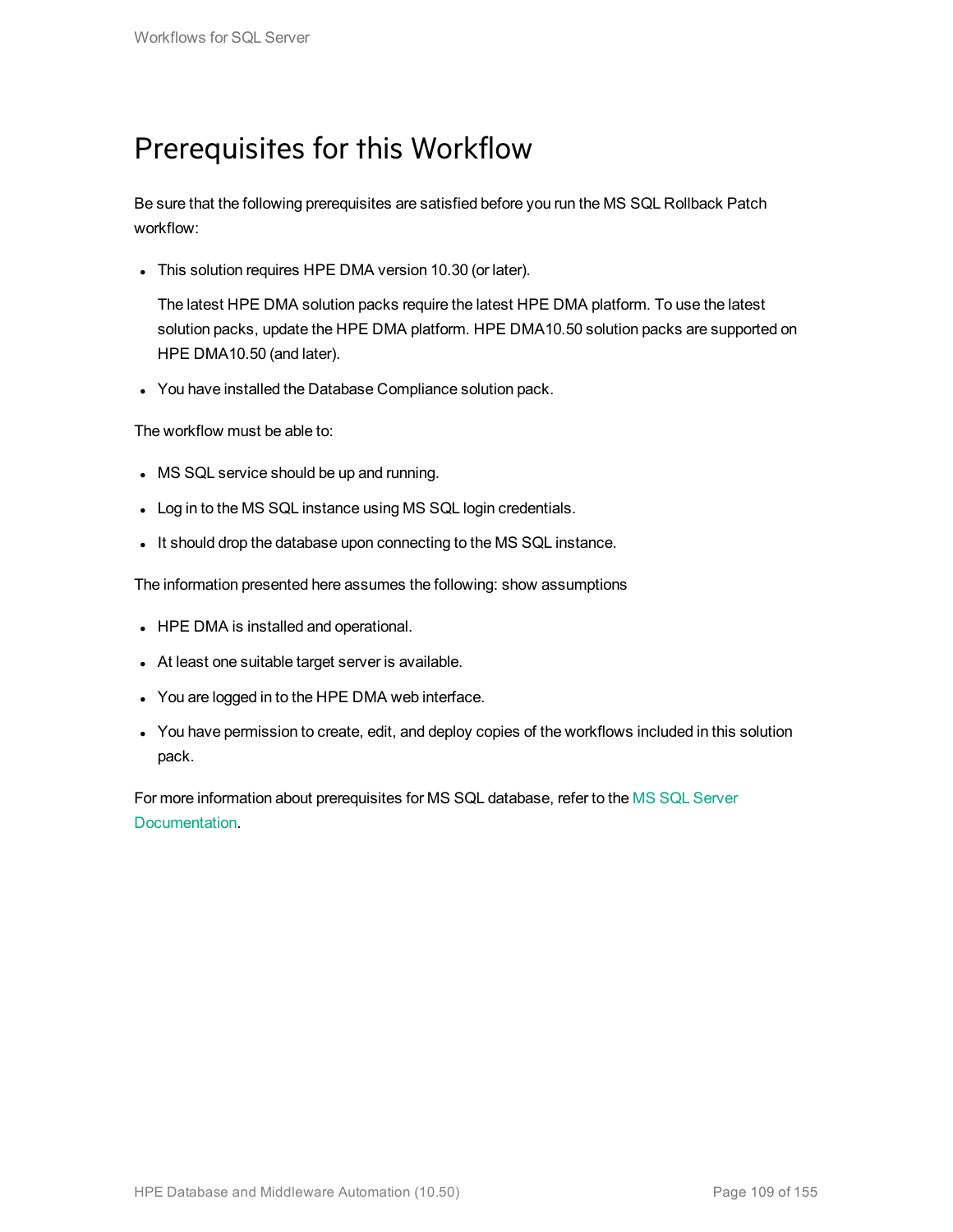### How this Workflow Works

This workflow performs the following actions:

Uninstalls a SQL Server patch on a standalone 2005/2008/2008R2 instance. The default deployment will only show required parameters.

#### **Steps Executed by the Workflow**

The MS SQL Rollback Patch workflow includes the following steps. Each step must complete successfully before the next step can start. If a step fails, the workflow reports a failure and all subsequent steps are skipped.

| <b>Workflow Step</b>                                                     | <b>Description</b>                                                                                                                                                        |
|--------------------------------------------------------------------------|---------------------------------------------------------------------------------------------------------------------------------------------------------------------------|
| <b>MS SQL Parameters</b><br><b>Rollback Patch</b>                        | This step gathers all the required parameters for a rollback (uninstall) of<br>a SQL Server patch.                                                                        |
| MS SQL Gather<br><b>Advanced Parameters for</b><br><b>Rollback Patch</b> | This step gathers all the advanced parameters for a rollback (uninstall)<br>of a SQL Server patch.                                                                        |
| Windows Check for<br>Pending Reboot                                      | This step check for any pending reboots.                                                                                                                                  |
| <b>Check If Download File</b><br><b>Exists</b>                           | This step is designed to facilitate the complicated methodologies that<br>various companies use to distribute their software bundles for<br>installation.                 |
| MS SQL Verify Patch<br><b>Rollback</b>                                   | This step verifies that a rollback of a Windows or SQL Server patch was<br>successful.                                                                                    |
| Delete Directory                                                         | This step deletes a directory (folder).                                                                                                                                   |
| <b>Windows Restart Server</b>                                            | This step Restart a system                                                                                                                                                |
| Download Software                                                        | This step automates the transfer of files from the HP SA Software<br>Library to individual managed servers for use in downstream workflow<br>steps.                       |
| MS SQL Rollback Patch                                                    | This step performs a rollback on a Windows or SQL Server patch.                                                                                                           |
| <b>Windows Wait for Restart</b>                                          | This step is to wait 8 minutes for Windows server to finish restart.                                                                                                      |
| <b>Unzip Archive</b>                                                     | This step is to unzip a zip archive, verify if the input file exists, ensure<br>the output directory exists, creates required directories, and deploys<br>archived files. |
| MS SQL Verify Patch<br><b>Rollback</b>                                   | This step verifies that a rollback of a Windows or SQL Server patch was<br>successful.                                                                                    |

#### **Steps Used by MS SQL Rollback Patch**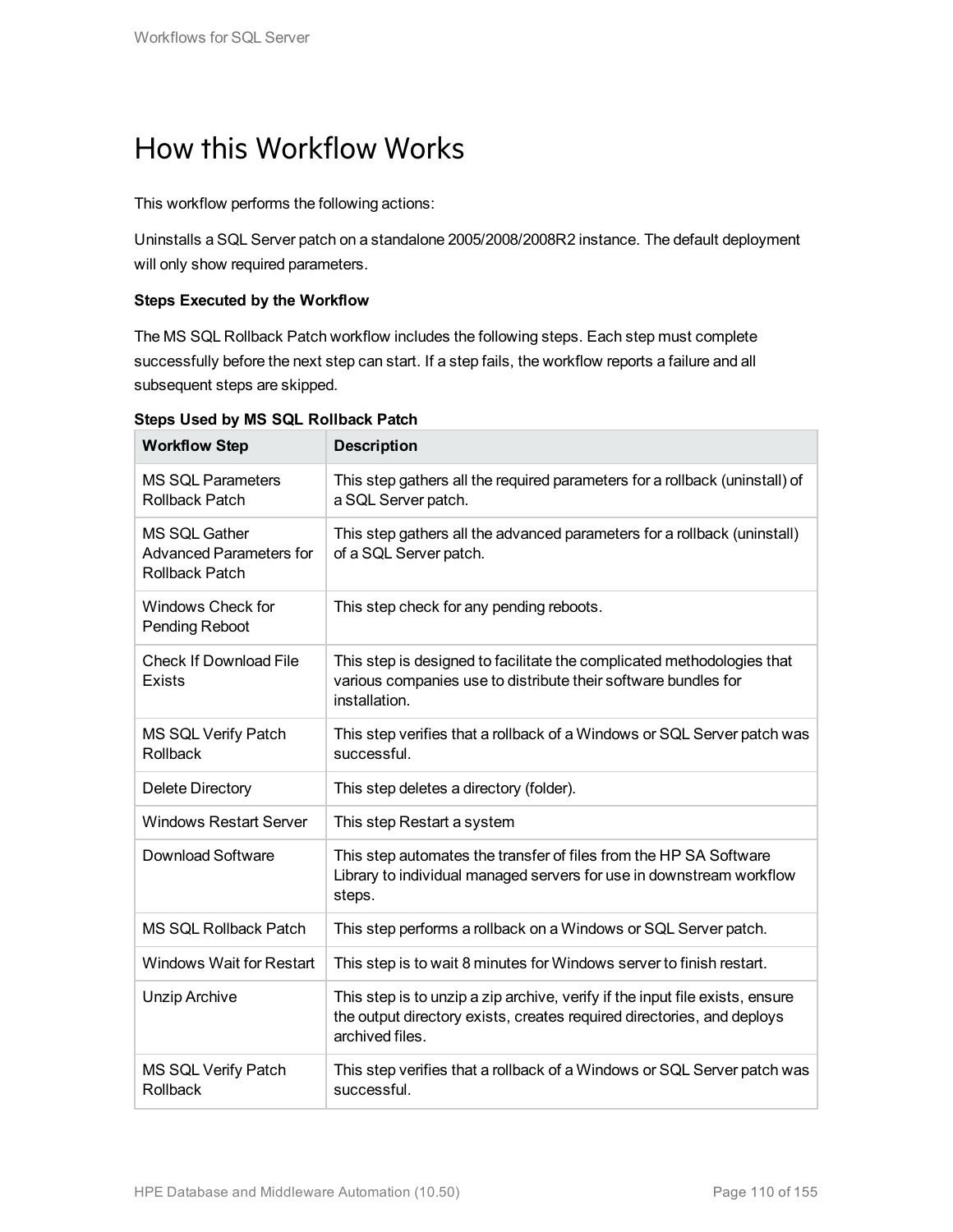| <b>Workflow Step</b>                       | <b>Description</b>                                                                                   |
|--------------------------------------------|------------------------------------------------------------------------------------------------------|
| Delete File                                | This step deletes the specified file.                                                                |
| Windows Check for<br><b>Pending Reboot</b> | This step checks for any pending reboots.                                                            |
| Delete Directory                           | This step deletes a directory (folder).                                                              |
| <b>Windows Restart Server</b>              | This step restarts a system.                                                                         |
| Discover SQL Databases                     | This step audits the server's physical environment looking for<br>SQLServer instances and databases. |
| Windows Wait for Restart                   | This step is to wait 8 minutes for Windows server to finish restart.                                 |

#### **Steps Used by MS SQL Rollback Patch, continued**

**Note:** For input parameter descriptions and defaults, see ["Parameters](#page-113-0) for MS SQL Rollback [Patch"](#page-113-0) on page 114.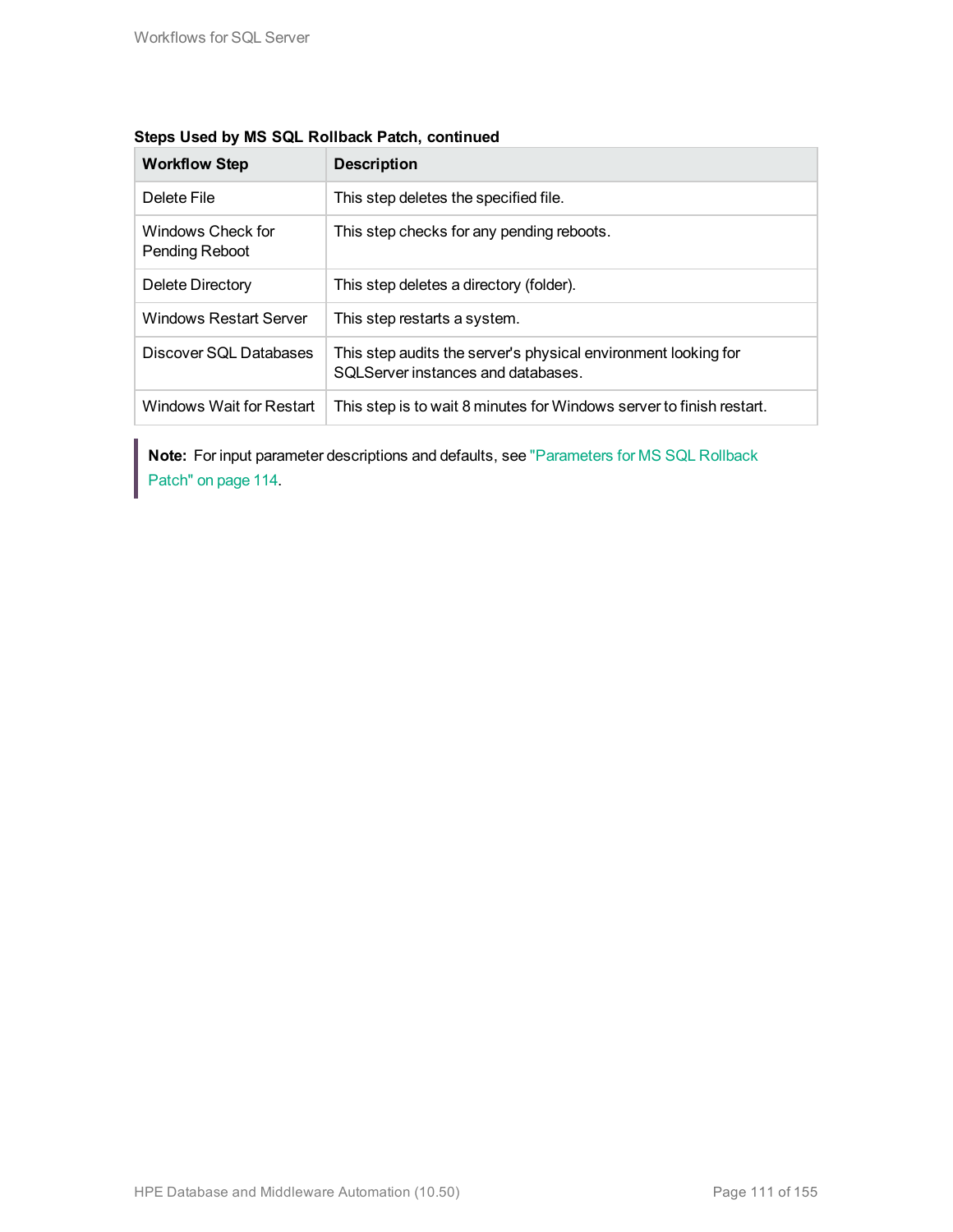### How to Run this Workflow

The following instructions show you how to customize and run the MS SQL Rollback Patch workflow in your environment.

The workflow provides default values for some parameters. These default values are usually sufficient for a "typical" installation. You can override the defaults by specifying parameter values in the deployment. You can also expose additional parameters in the workflow, if necessary, to accomplish more advanced scenarios. Any parameters not explicitly specified in the deployment will have the default values listed in ["Parameters](#page-113-0) for MS SQL Rollback Patch" on page 114.

**Note:** Before following this procedure, review the ["Prerequisites](#page-108-0) for this Workflow" on page 109, and ensure that all requirements are satisfied.

#### **To use the Run MS SQL Rollback Patch workflow:**

- 1. Create a deployable copy of the workflow.
- 2. Determine the values that you will specify for the following parameters:

**Note:** There are no mandatory parameters required to run this workflow. All parameters are optional. You may need to expose additional parameters depending on your objectives.

See ["Parameters](#page-113-0) for MS SQL Rollback Patch" on page 114 for detailed descriptions of all input parameters for this workflow, including default values.

- 3. In the workflow editor, expose any additional parameters that you need. You will specify values for those parameters when you create the deployment or at runtime.
- 4. Save the changes to the workflow (click **Save** in the lower right corner).
- 5. Create a new deployment.
- 6. On the Parameters tab, specify values (or set the type to Runtime Value) for the required parameters listed in step 2 and any additional parameters that you have exposed. You do not need to specify values for those parameters whose default values are appropriate for your environment.
- 7. On the Targets tab, specify one or more targets for this deployment.
- 8. Save the deployment (click **Save** in the lower right corner).
- 9. Run the workflow using this deployment, specifying any runtime parameters.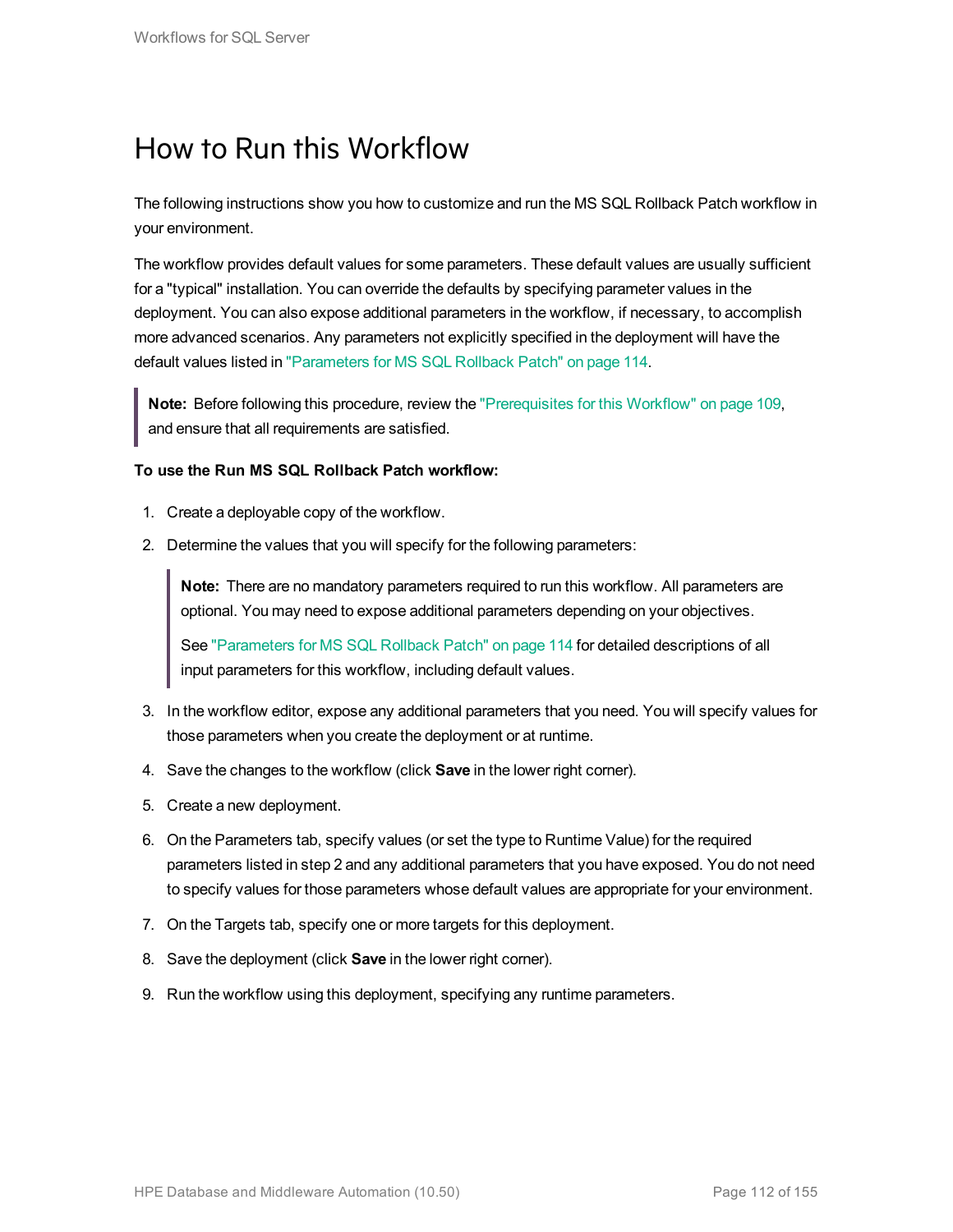#### **To verify the results:**

The workflow will complete and report SUCCESS on the Console if it has run successfully. If an error occurs during workflow execution, the error is logged, and the workflow terminates in the FAILURE state. Also verify by checking that the target database no longer appears in the DMA Environment section.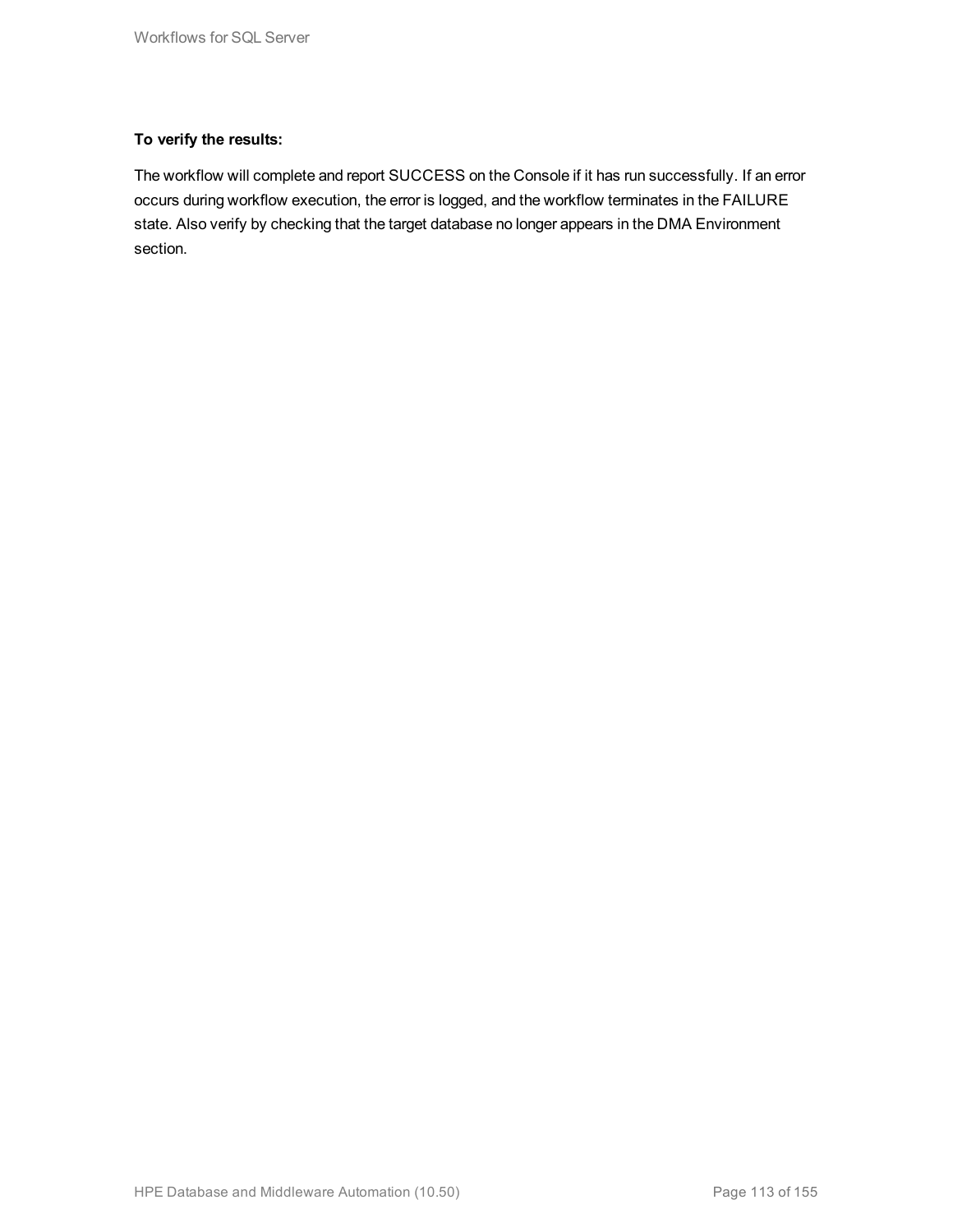### <span id="page-113-0"></span>Parameters for MS SQL Rollback Patch

The following tables describe the required and optional input parameters for this workflow. Some of these parameters may not be initially visible in a deployment. For some parameters, if you do not specify a value for a parameter, a default value is assigned.

**Note:** Only those parameters that are configurable in a standard deployment are listed here. Input parameters that must be mapped to output parameters of previous steps are not listed.

| <b>Parameter</b><br>Name | <b>Default</b><br>Value | Required | <b>Description</b>                                                                                                                                          |
|--------------------------|-------------------------|----------|-------------------------------------------------------------------------------------------------------------------------------------------------------------|
| Patch<br>Name            | no<br>default           | required | Name of the patch, the KB number of the patch, or "Latest"<br>Patch" to automatically rollback latest patch on instance. This<br>field is case-insensitive. |

**Input Parameters Defined in this Step: MS SQL Parameters Rollback Patch**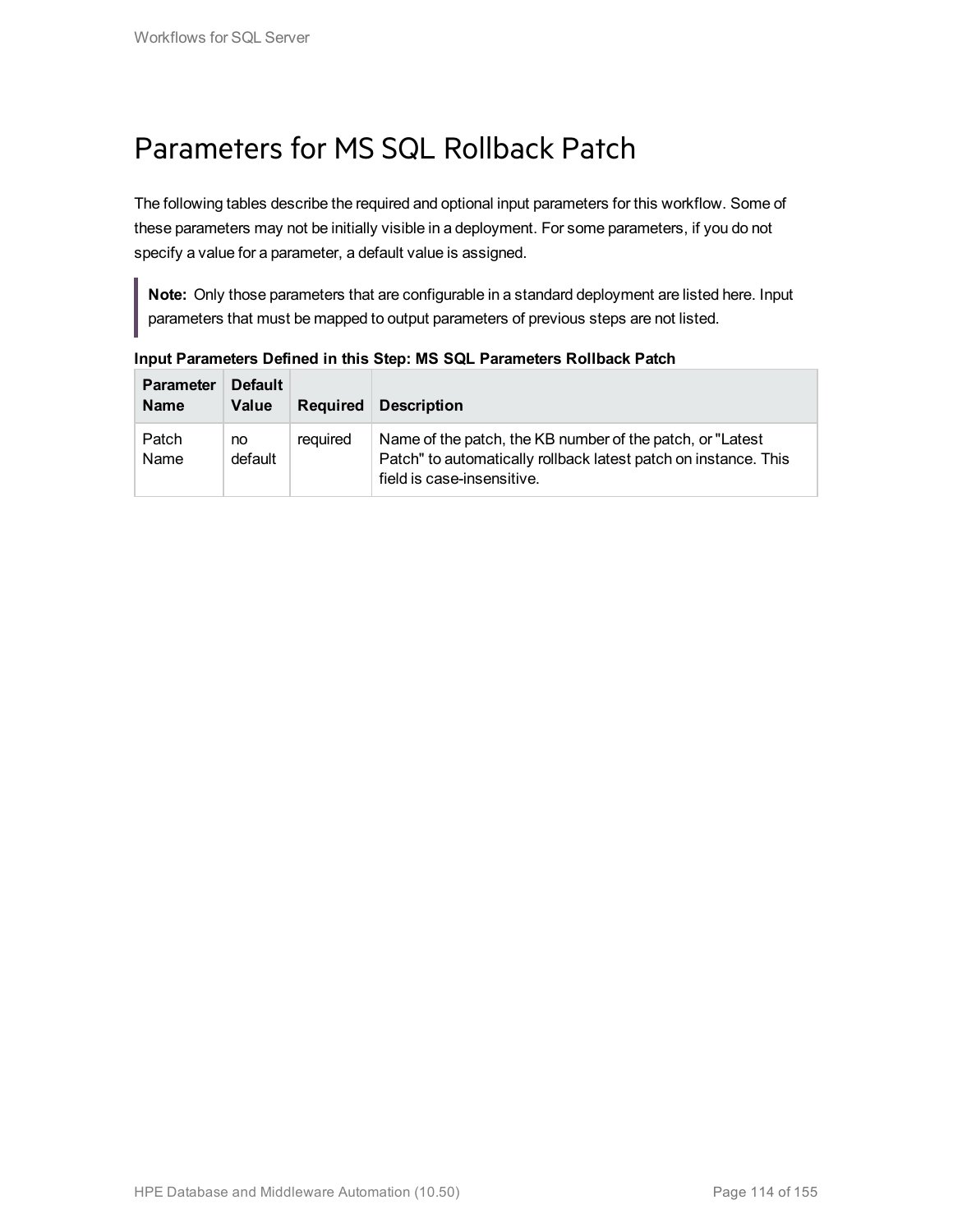# MS SQL - Create AlwaysOn Availability Group

The MS SQL - Create AlwaysOn Availability Group workflow creates a new AlwaysOn Availability Group on the primary target, then adds secondary replicas to the group. Member databases will then be added to the Availability Group, while replica configuration is handled during the entire process.

To use this workflow in your environment, see the following information:

| <b>Topic</b>                                                               | Information Included                                                                                                         |
|----------------------------------------------------------------------------|------------------------------------------------------------------------------------------------------------------------------|
| "Prerequisites for this Workflow" on the next page                         | List of prerequisites that must be satisfied<br>before you can run this workflow                                             |
| "How this Workflow Works" on page 117                                      | Information about what the workflow does,<br>including validation checks performed, steps<br>executed, and step descriptions |
| "How to Run this Workflow" on page 119                                     | Instructions for running this workflow in your<br>environment                                                                |
| "Parameters for MSSQL - Create AlwaysOn<br>Availability Group" on page 121 | List of input parameters for this workflow                                                                                   |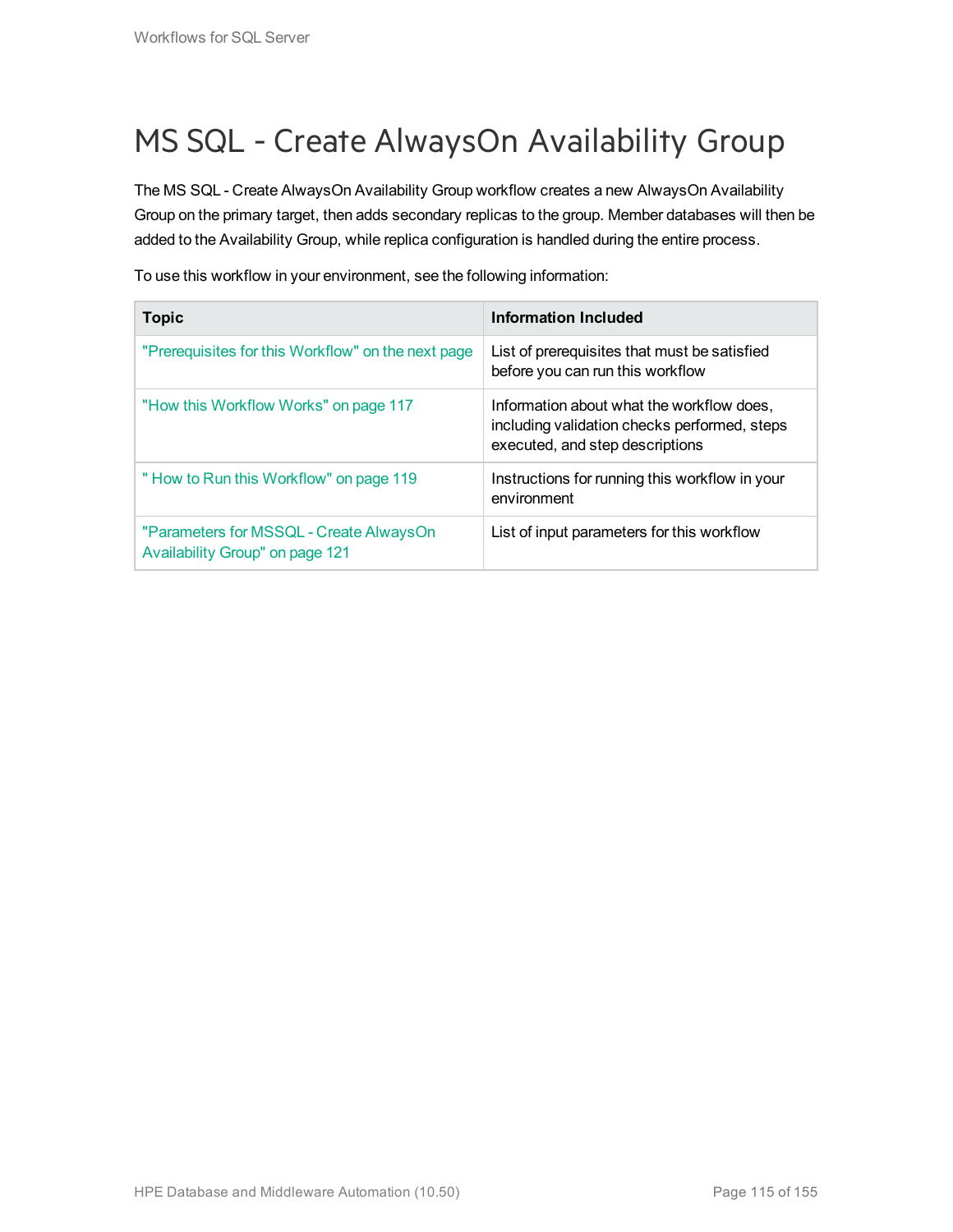### <span id="page-115-0"></span>Prerequisites for this Workflow

Be sure that the following prerequisites are satisfied before you run the MS SQL - Create AlwaysOn Availability Group workflow:

• This solution requires HPE DMA version 10.50 (or later).

The latest HPE DMA solution packs require the latest HPE DMA platform. To use the latest solution packs, update the HPE DMA platform. HPE DMA10.50 solution packs are supported on HPE DMA10.50 (and later).

- You have installed the Database Provisioning solution pack.
- An existing SQL server instance to be used as the target instance.
- Workflow needs to run against nodes that are members of the same Windows cluster.
- Each workflow target should be a standalone instance that is installed on a cluster node.
- Workflow should run under a domain account that has access to all instances to be added to new Availability Group, as well as has access to the Windows share where backup files will be saved.

The information presented here assumes the following: show assumptions

- HPE DMA is installed and operational.
- At least one suitable target server (database) is available.
- You are logged in to the HPE DMA web interface.
- You have permission to create, edit, and deploy copies of the workflows included in this solution pack.

For more information about prerequisites for MySQL database, refer to the [Microsoft SQL Server](http://msdn.microsoft.com/en-us/library) [Documentation](http://msdn.microsoft.com/en-us/library).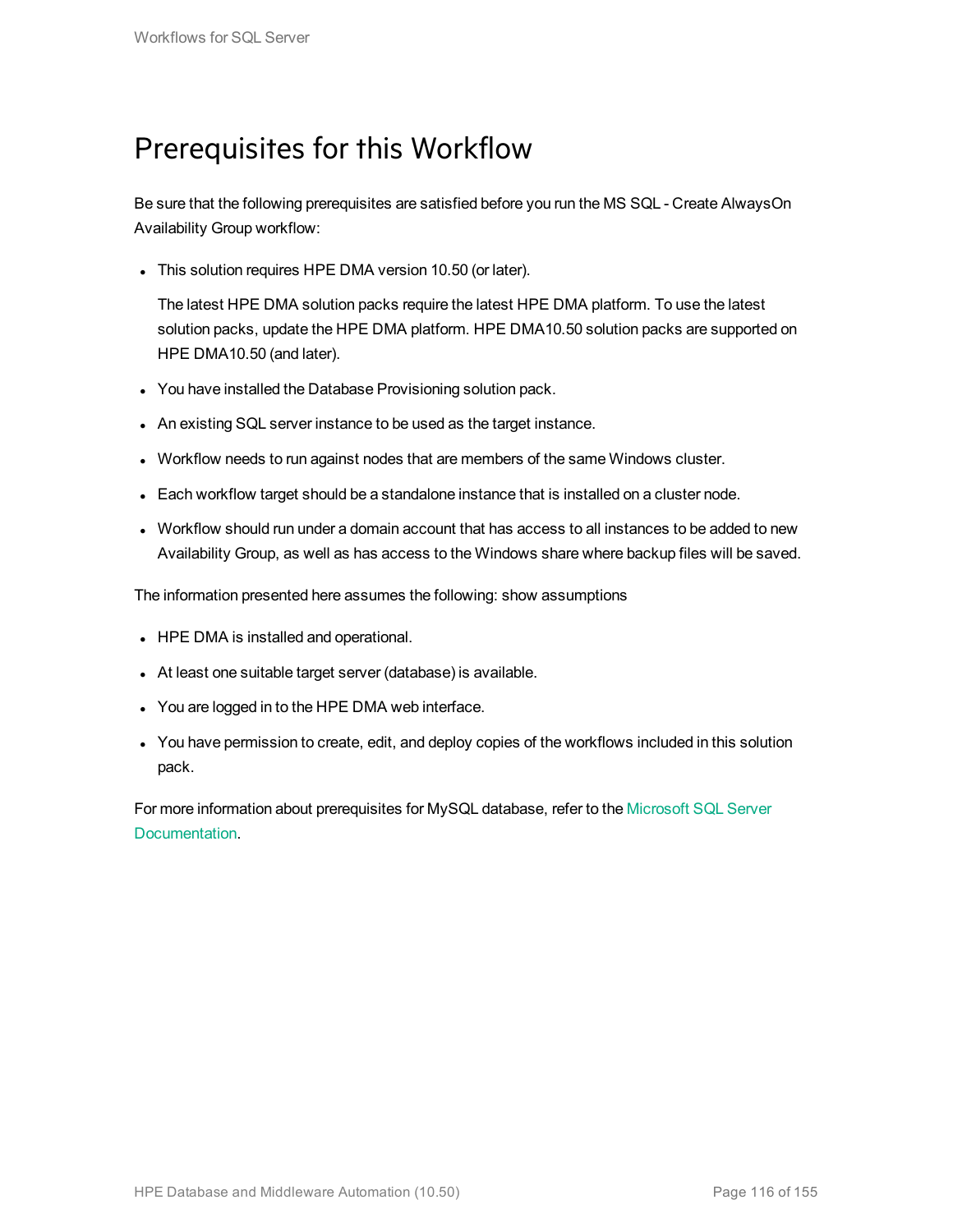### <span id="page-116-0"></span>How this Workflow Works

This workflow performs the following actions:

• Creates a new AlwaysOn Availability Group on the primary target, then adds secondary replicas to the group.

#### **Steps Executed by the Workflow**

The MS SQL - Create AlwaysOn Availability Group workflow includes the following steps. Each step must complete successfully before the next step can start. If a step fails, the workflow reports a failure and all subsequent steps are skipped.

| <b>Workflow Step</b>                                            | <b>Description</b>                                                                                                                                                                                                                                             |
|-----------------------------------------------------------------|----------------------------------------------------------------------------------------------------------------------------------------------------------------------------------------------------------------------------------------------------------------|
| MS SQL - Gather<br>Parameters for<br>AlwaysOn Group             | This step gathers parameters to create AlwaysOn availability group.                                                                                                                                                                                            |
| MS SQL - Gather<br>Advanced<br>Parameters for<br>AlwaysOn Group | This steps gathers advanced parameters to create AlwaysOn availability<br>group.                                                                                                                                                                               |
| MS SQL - Check<br>AlwaysOn<br>Prerequisites                     | This step checks for pre-requisites that are mandatory to create AlwaysOn<br>group if the Windows version is greater than 2008, the installed SQL server is<br>an Enterprise edition, and the server that if the AlwaysOn group is not a domain<br>controller. |
| MS SQL - Enable<br>AlwaysOn                                     | This step enables the AlwaysOn feature on the instance that will be added to<br>the AlwaysOn group.                                                                                                                                                            |
| MS SQL - Create<br>Mirroring Endpoint                           | This step creates the endpoint and grants connect permission to the created<br>endpoint.                                                                                                                                                                       |
| MS SQL - Run<br>Setup AlwaysOn<br>Secondary                     | This step triggers the execution of subflow MS SQL - Setup AlwaysOn<br>Secondary on the secondary servers.                                                                                                                                                     |
| MS SQL - Backup<br>Databases for<br>AlwaysOn                    | This step creates backup databases on an instance (Full, Differential, or Log<br>backup types). The list of databases to backup can range from all databases<br>(default), all except a select few (ignore list), or just a select few (exclusive list).       |
| MS SQL - Create<br>AlwaysOn Group                               | This step creates the AlwaysOn group.                                                                                                                                                                                                                          |
| MS SQL - Backup<br>Databases for<br>AlwaysOn                    | This step creates backup databases on an instance (Full, Differential, or Log<br>backup types). The list of databases to backup can range from all databases<br>(default), all except a select few (ignore list), or just a select few (exclusive list).       |

**Steps Used by MS SQL - Create AlwaysOn Availability Group**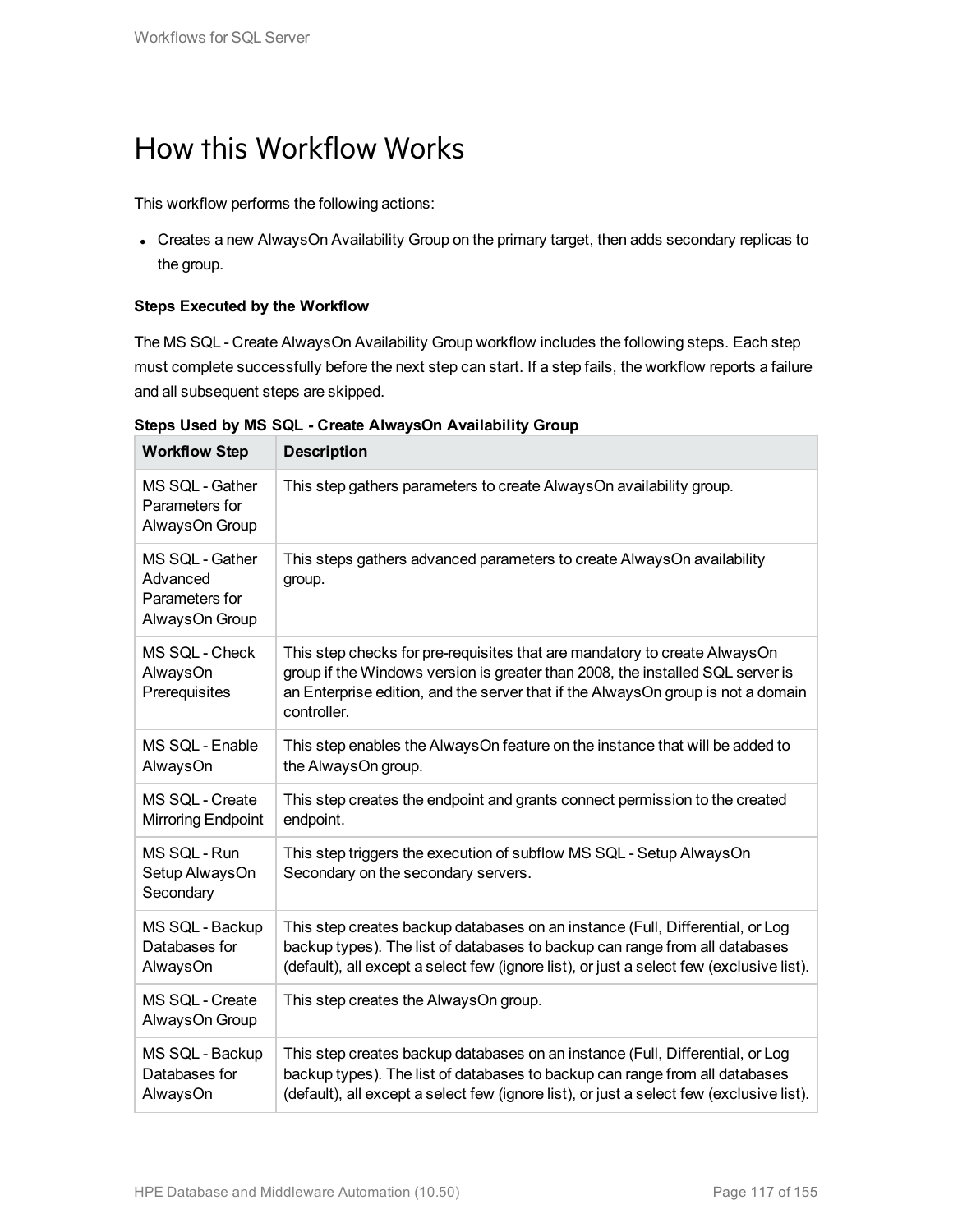| <b>Workflow Step</b>                                       | <b>Description</b>                                                                                                                        |
|------------------------------------------------------------|-------------------------------------------------------------------------------------------------------------------------------------------|
| MS SQL - Run<br>Join Secondary to<br>AlwaysOn Group        | This step triggers the subflow MS SQL - Join Secondary to AlwaysOn Group<br>that in turn adds the secondary server to the AlwaysOn group. |
| MS SQL - Validate<br>AlwaysOn<br><b>Availability Group</b> | This step validates, if the AlwaysOn group has been created appropriately.                                                                |

#### **Steps Used by MS SQL - Create AlwaysOn Availability Group, continued**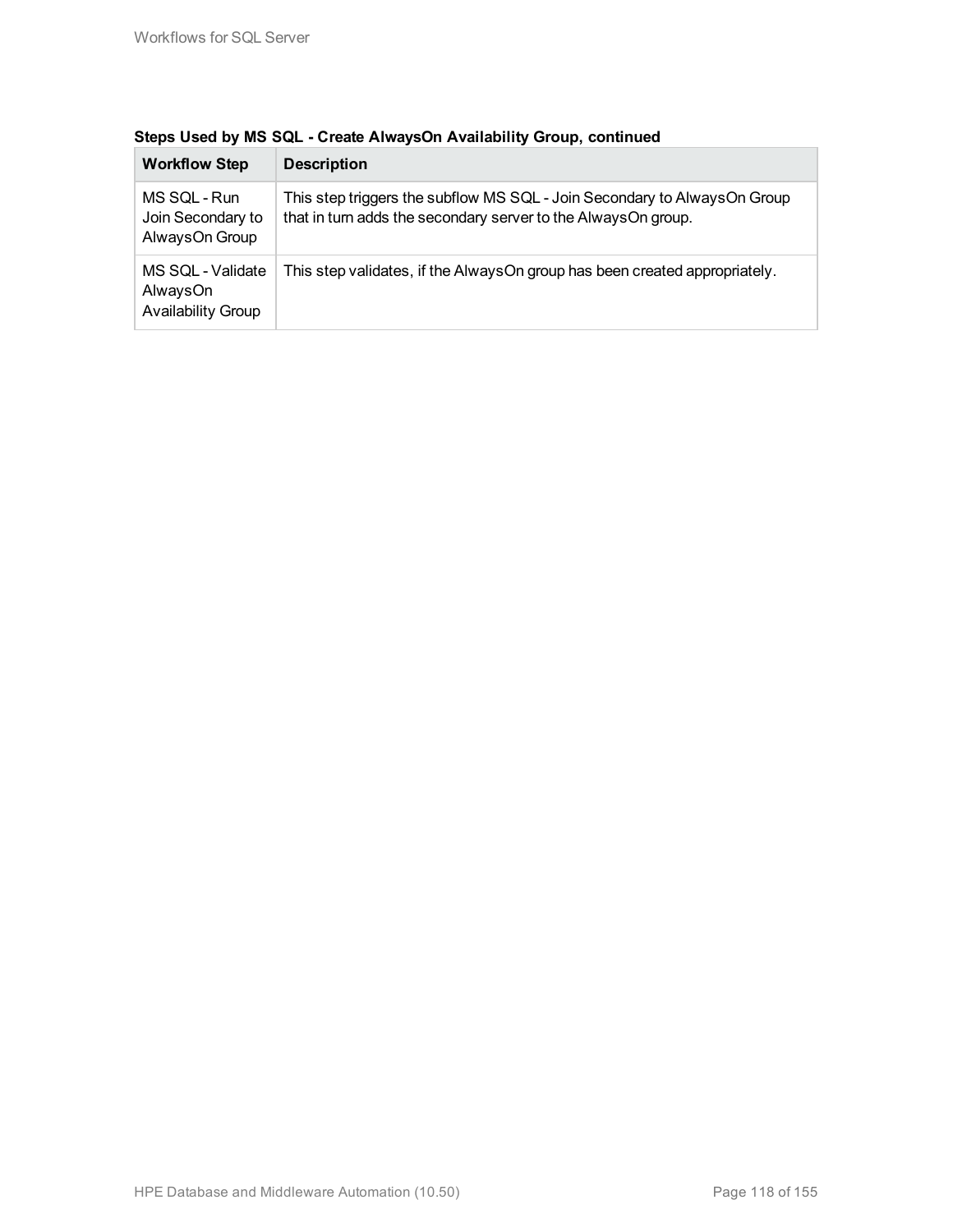### <span id="page-118-0"></span>How to Run this Workflow

The following instructions show you how to customize and run the MS SQL - Create AlwaysOn Availability Group workflow in your environment.

The workflow provides default values for some parameters. These default values are usually sufficient for a "typical" installation. You can override the defaults by specifying parameter values in the deployment. You can also expose additional parameters in the workflow, if necessary, to accomplish more advanced scenarios. Any parameters not explicitly specified in the deployment will have the default values listed in ["Parameters](#page-120-0) for MSSQL - Create AlwaysOn Availability Group" on page 121.

**Note:** Before following this procedure, review the ["Prerequisites](#page-115-0) for this Workflow" on page 116, and ensure that all requirements are satisfied.

#### **To use the MS SQL - Create AlwaysOn Availability Group workflow:**

- 1. Create a deployable copy of the workflow.
- 2. Determine the values that you will specify for the parameters.

**Note:** There are no mandatory parameters required to run this workflow. All parameters are optional. You may need to expose additional parameters depending on your objectives.

- 3. In the workflow editor, expose any additional parameters that you need. You will specify values for those parameters when you create the deployment or at runtime.
- 4. Save the changes to the workflow (click **Save** in the lower right corner).
- 5. Create a new deployment.
- 6. On the Parameters tab, specify values (or set the type to Run time Value) for the required parameters listed in step 2 and any additional parameters that you have exposed. You do not need to specify values for those parameters whose default values are appropriate for your environment.
- 7. On the Targets tab, specify one or more targets for this deployment.
- 8. Save the deployment (click **Save** in the lower right corner).
- 9. Run the workflow using this deployment, specifying any runtime parameters.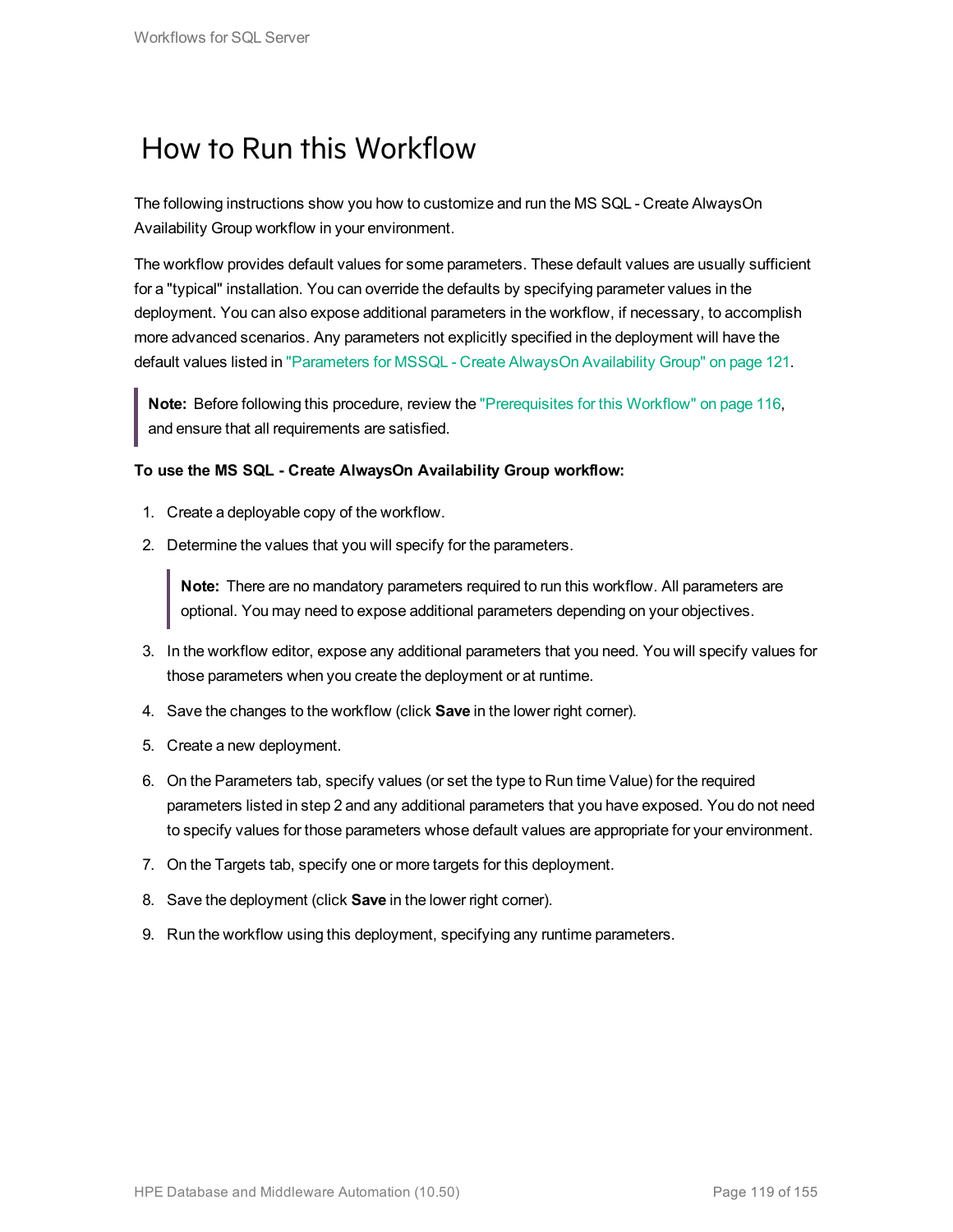#### **To verify the results:**

.

The workflow will complete and report SUCCESS on the Console if it has run successfully. If an error occurs during workflow execution, the error is logged, and the workflow terminates in the FAILURE state. The database will be removed from the DMA environment section upon SUCCESS as well.

Use SQL Server Management Studio to verify that Availability Group has been created (see <http://msdn.microsoft.com/en-us/library/ff878267.aspx> for more information).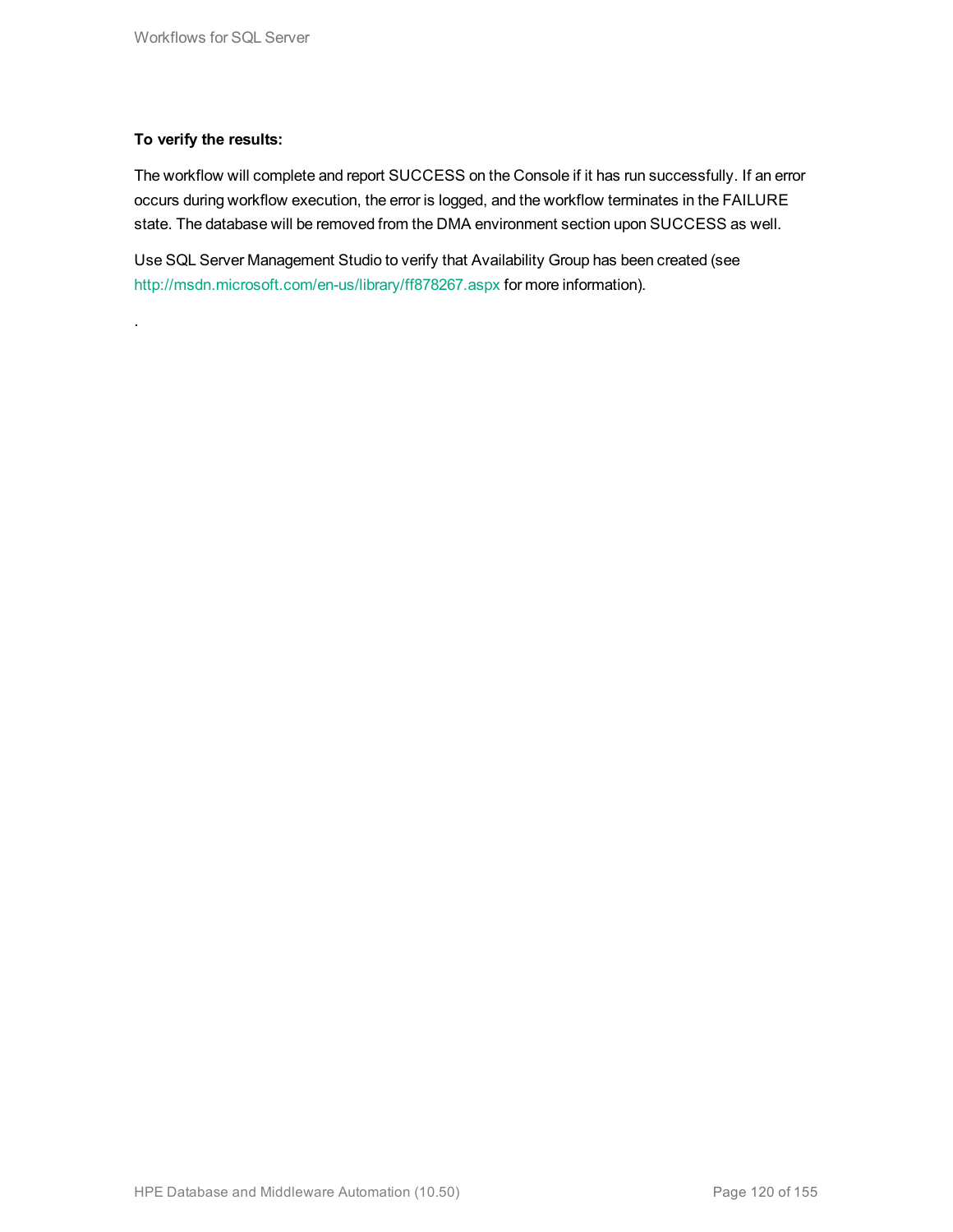# <span id="page-120-0"></span>Parameters for MSSQL - Create AlwaysOn Availability Group

The following tables describe the required and optional input parameters for this workflow. Some of these parameters are not initially visible in a deployment. For most parameters, if you do not specify a value for a parameter, a default value is assigned.

| <b>Paramete</b><br>r Name                      | <b>Default Value</b>   | <b>Require</b><br>d | <b>Description</b>                                                                                                                                                                                                                                                                             |
|------------------------------------------------|------------------------|---------------------|------------------------------------------------------------------------------------------------------------------------------------------------------------------------------------------------------------------------------------------------------------------------------------------------|
| Database<br>s in Group                         | no default             | required            | Comma-separated list of database names to be<br>included in Availability Group.                                                                                                                                                                                                                |
| List of<br>Secondar<br>y Server-<br>Instances  | no default             | required            | Comma-separated list of server-instances to be<br>secondaries. For example:<br>Server1\Instance1,Server2\Instance2,Server3\Instanc<br>e3.                                                                                                                                                      |
| Mirroring<br>Endpoint<br>Port                  | 4022                   | required            | Specifies the port number listened to for connections by<br>the service broker TCP/IP protocol. Default is 4022.<br>Valid values are between 1024 and 32767.                                                                                                                                   |
| Path to<br>Share for<br>Backup<br><b>Files</b> | no default             | required            | A Windows share location that all the cluster nodes can<br>access, which will store backup files for the group<br>databases.                                                                                                                                                                   |
| Primary<br>Availabilit<br>y Mode               | <b>SYNCHRONOU</b><br>S | required            | Specifies whether the primary replica has to wait for the<br>secondary replica to acknowledge the hardening<br>(writing) of the log records to disk before the primary<br>replica can commit the transaction on a given primary<br>database. Valid values are SYNCHRONOUS and<br>ASYNCHRONOUS. |
| Primary<br>Failover<br>Mode                    | <b>AUTOMATIC</b>       | required            | Specifies the failover mode of the primary instance.<br>Valid values are AUTOMATIC and MANUAL.                                                                                                                                                                                                 |
| Secondar<br>y<br>Availabilit<br>y Modes        | SYNCHRONOU<br>S        | required            | Comma-separated list of availability modes of<br>secondary instances. Including the primary instance,<br>you can specify up to three instances with<br>SYNCHRONOUS mode, while up to five can be<br>specified with ASYNCHRONOUS mode.                                                          |
| Secondar<br>y Failover<br><b>Modes</b>         | <b>AUTOMATIC</b>       | required            | Comma-separated list of Failover Modes of secondary<br>instances. Including the primary instance, you can<br>specify up to two instances with AUTOMATIC mode,                                                                                                                                  |

**Parameters Defined in this Step: MS SQL - Gather Parameters for AlwaysOn Group**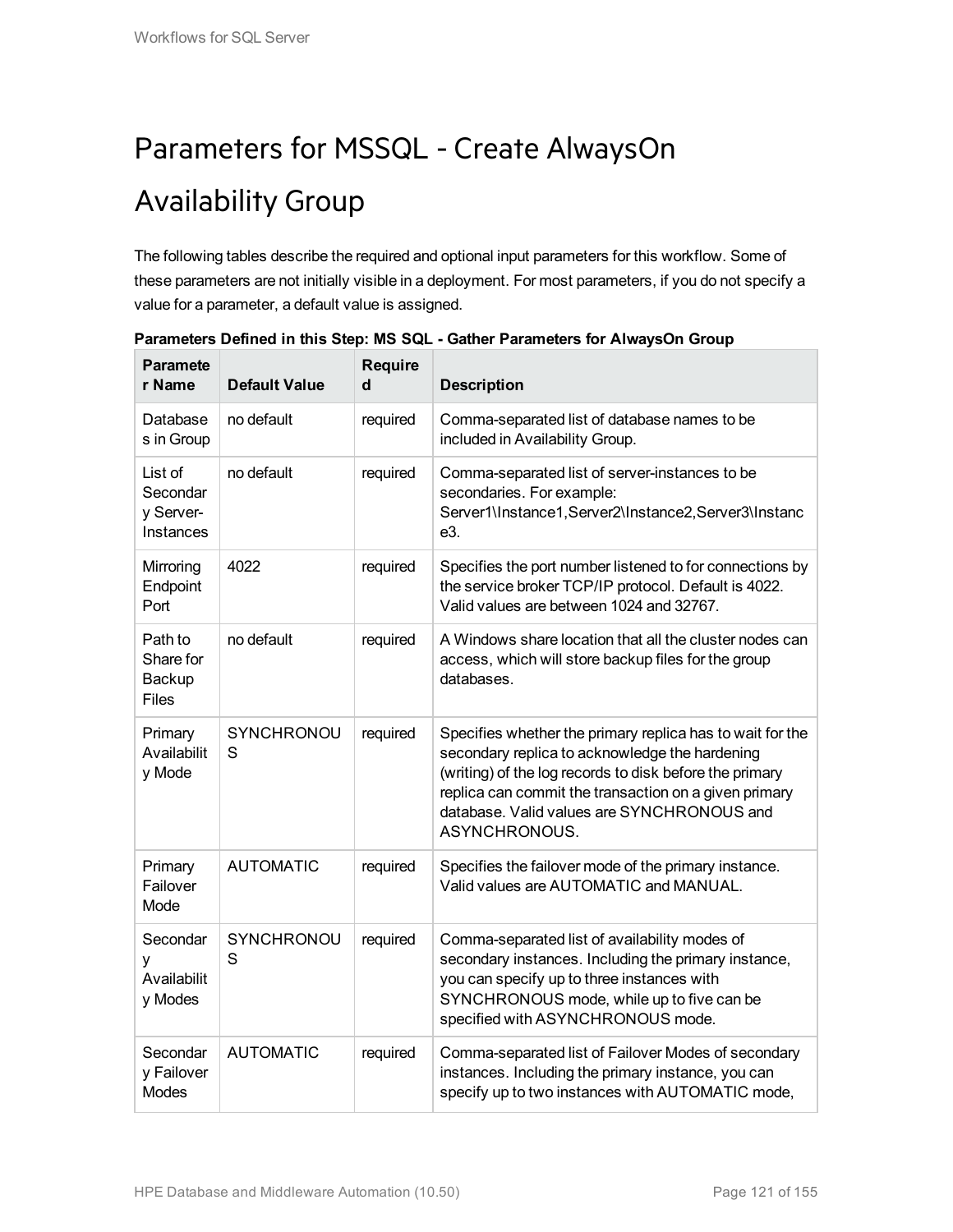| <b>Paramete</b><br>r Name | <b>Default Value</b> | Require<br>d | <b>Description</b>                                           |
|---------------------------|----------------------|--------------|--------------------------------------------------------------|
|                           |                      |              | while up there is no limit on instances with MANUAL<br>mode. |

#### **Parameters Defined in this Step: MS SQL - Gather Parameters for AlwaysOn Group, continued**

#### **Parameters Defined in this Step: MS SQL - Gather Advanced Parameters for AlwaysOn Group**

| <b>Parameter</b><br><b>Name</b>  | <b>Default</b><br>Value | <b>Required</b> | <b>Description</b>                                                                                                                                           |
|----------------------------------|-------------------------|-----------------|--------------------------------------------------------------------------------------------------------------------------------------------------------------|
| Instance<br>Password             | no default              | optional        | Password for the instance that will be added to AlwaysOn<br>group.                                                                                           |
| Instance User                    | no default              | optional        | User account to access the instance that will be added to<br>AlwaysOn group.                                                                                 |
| List of Server-<br>Instances     | no default              | optional        | Comma-separated list of server-instances to be<br>secondaries. For example:                                                                                  |
|                                  |                         |                 | Server1\Instance1,Server2\Instance2,Server3\Instance3.                                                                                                       |
| Primary Port<br>Number           | 4022                    | optional        | Specifies the port number listened to for connections by<br>the service broker TCP/IP protocol. Default is 4022. Valid<br>values are between 1024 and 32767. |
| Secondary<br><b>Port Numbers</b> | no default              | optional        | Comma-separated list of port numbers that will be used<br>on the secondary server.                                                                           |
| Subflow<br>Parallel<br>Execution | yes                     | optional        | Value to represent whether all the secondary can be<br>joined to the primary in parallel. Default is yes. Valid<br>values are true, false, yes, and no.      |
| Web API -<br>Password            | no default              | optional        | DMA user account password.                                                                                                                                   |
| Web API -<br><b>URL</b>          | no default              | optional        | DMA server URL.                                                                                                                                              |
| Web API -<br>Username            | no default              | optional        | DMA user account.                                                                                                                                            |

# MS SQL - Install Clustered SQL Instance

This workflow installs a new standalone instance of SQL Server 2008/2008 R2/2012/2014 on an already existing Windows 2003/2008/2008 R2/2012/2012 R2 server. The default deployment will only show required parameters.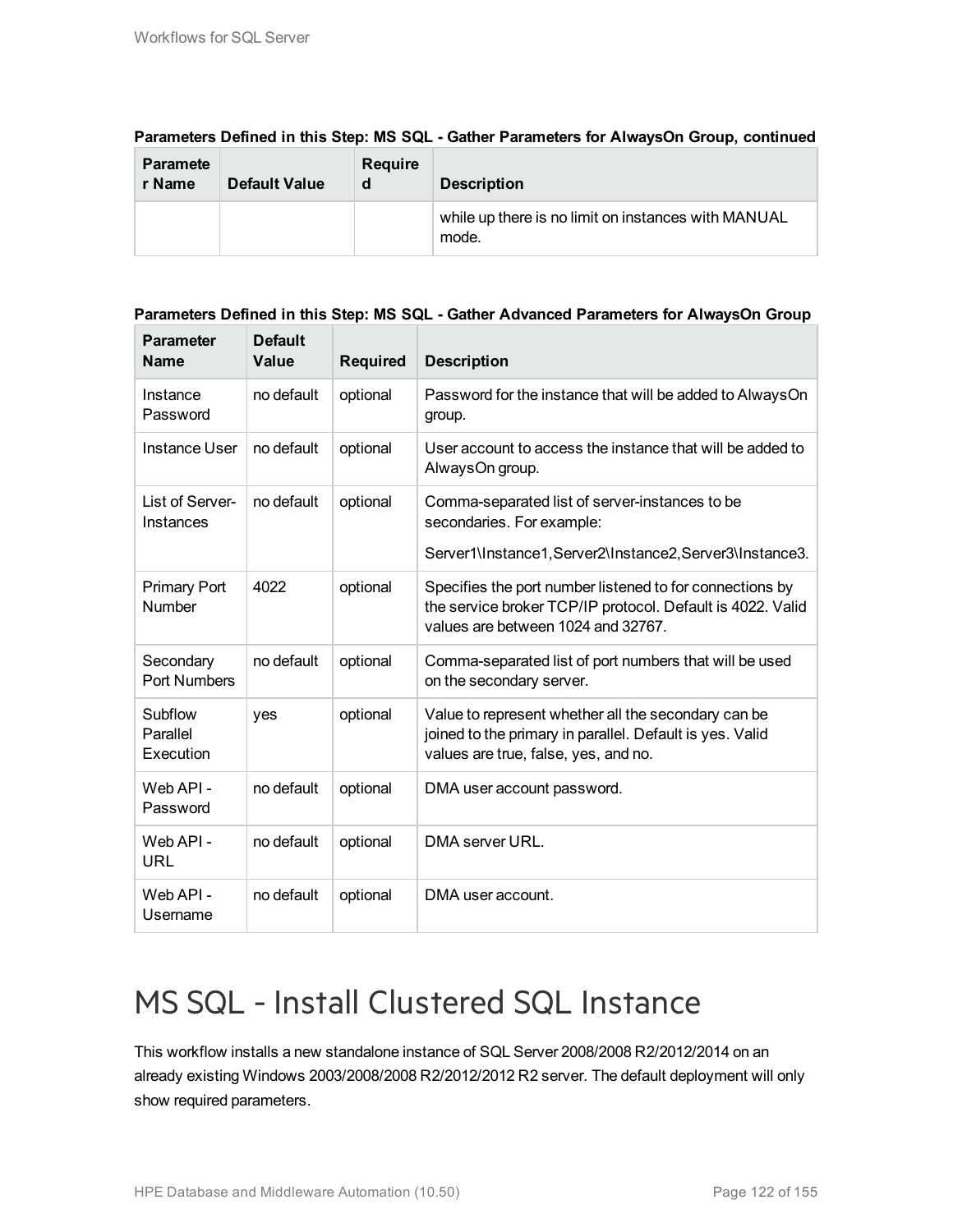To use this workflow in your environment, see the following information:

| <b>Topic</b>                                                 | Information Included                                                                                                      |
|--------------------------------------------------------------|---------------------------------------------------------------------------------------------------------------------------|
| "Prerequisites" on page 137                                  | List of prerequisites that must be satisfied before you can run this<br>workflow                                          |
| "How this workflow works" on<br>page 138                     | Information about what the workflow does, including validation<br>checks performed, steps executed, and step descriptions |
| "How to run this workflow" on<br>page 139                    | Instructions for running this workflow in your environment                                                                |
| "Parameters for MS SQL - Add<br>Node to Cluster" on page 144 | List of input parameters for this workflow                                                                                |

### **Prerequisites**

Before performing the procedures in this section, your environment must meet the following minimum requirements:

- An existing Windows 2008, 2008 R2, or 2012 cluster
- Installation software:

The SQL Server 2008, 2008 R2, or 2012 software installation files, obtained from Microsoft.

The installation media must be available locally or available for download from the software repository.

• Storage:

An available shared disk for SQL Server shared files

A staging directory with 4 gigabytes available to unzip the SQL Server software

• Permissions to create an SQL Server database:

System Stored Procedures (SP)

CREATE LOGIN

If using a non-default database owner, the sp\_changedbowner process is available

If a non-default database owner is specified and does not exist, permission to create the appropriate login

 $\bullet$  .NET 3.5 is installed.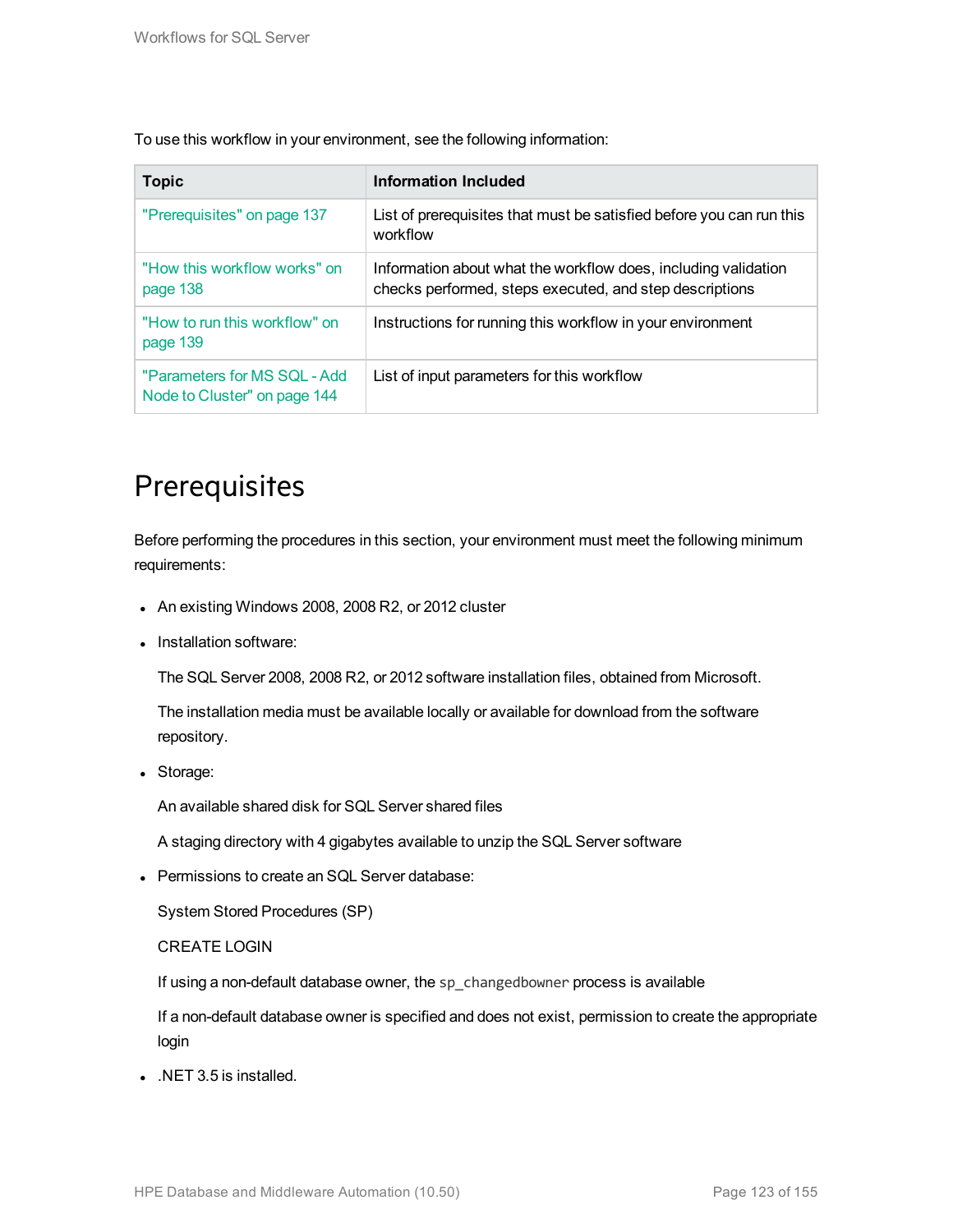**Note:** For additional information, see "Run as a Windows Domain User" in the *HPE DMA Installation Guide*, available at: <https://softwaresupport.hp.com/>

• Licenses for SQL Server and HPE DMA.

For additional requirements, see the following Microsoft documentation:

| <b>SQL Server version</b> | <b>Microsoft documentation</b>                                       |
|---------------------------|----------------------------------------------------------------------|
| 2008                      | Hardware and Software Requirements for Installing SQL Server 2008    |
| 2008 R <sub>2</sub>       | Hardware and Software Requirements for Installing SQL Server 2008 R2 |
| 2012                      | Hardware and Software Requirements for Installing SQL Server 2012    |

### How this workflow works

This workflow performs the following actions:

Installs a new clustered instance of SQL Server 2008, 2008 R2, 2012, or 2014 on an already existing Windows 2008/2008 R2/2012/2012 R2 cluster.

#### **Steps Executed**

The MS SQL - Install Clustered SQL Instance workflow includes the following steps. Each step must complete successfully before the next step can start. If a step fails, the workflow reports a failure and all subsequent steps are skipped.

| <b>Workflow Step</b>                                                            | <b>Description</b>                                                                                                                                        |
|---------------------------------------------------------------------------------|-----------------------------------------------------------------------------------------------------------------------------------------------------------|
| MS SQL - Gather<br>Parameters For Install<br>Clustered SQL Instance             | This step gathers all the required parameters for a clustered SQL 2008<br>install.                                                                        |
| MS SQL - Gather<br>Advanced Parameters For<br>Install Clustered SQL<br>Instance | This step gathers all the optional parameters for a clustered SQL 2008<br>install.                                                                        |
| <b>Check If Download File</b><br>Exists                                         | This step is designed to facilitate the complicated methodologies that<br>various companies use to distribute their software bundles for<br>installation. |
| MS SQL - Create Install or<br>Upgrade Template                                  | This step verifies that all required parameters are provided, and writes<br>any optional parameters to the template file if they are non-blank.           |

**Steps used by MS SQL - Install Clustered SQL Instance**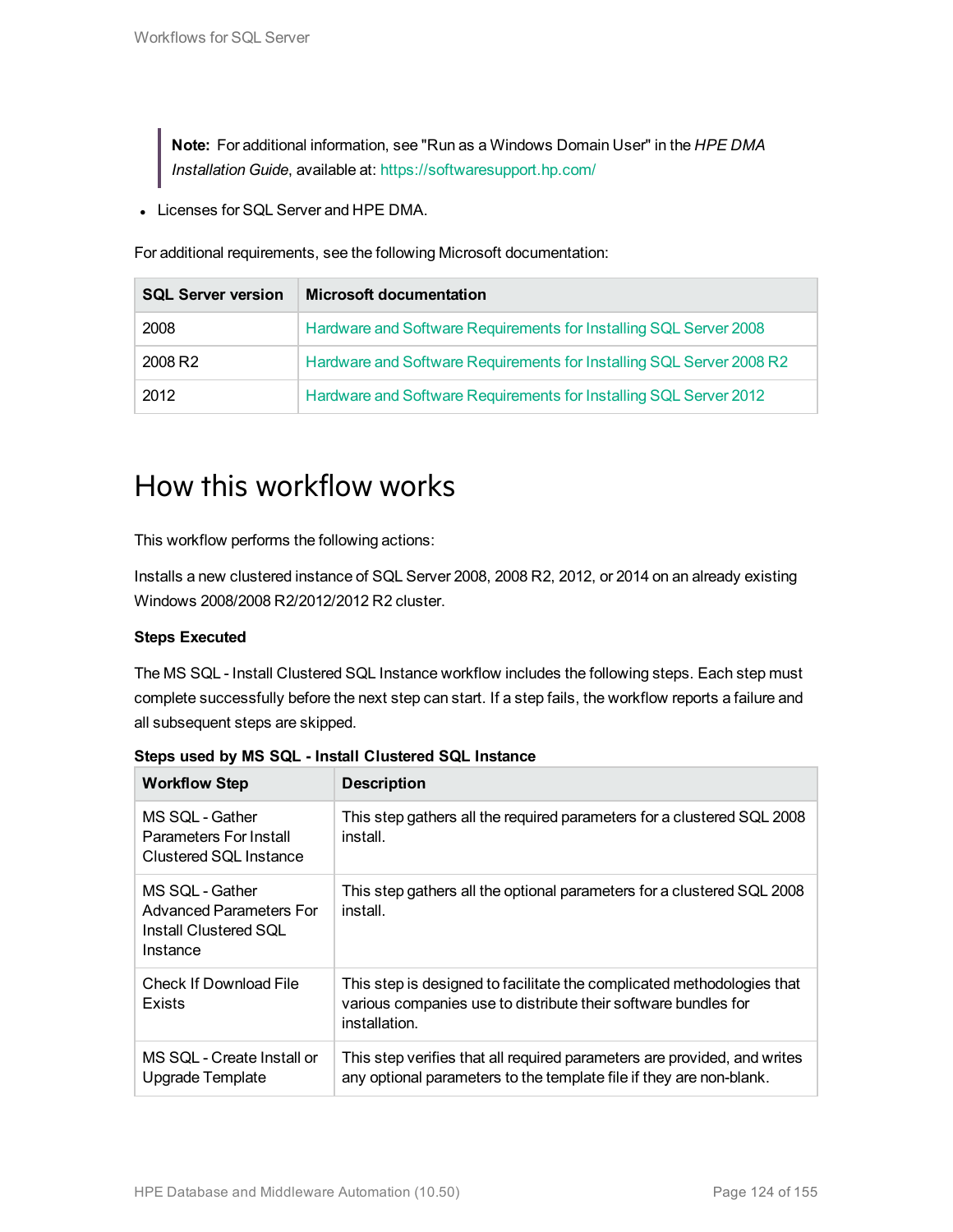| <b>Workflow Step</b>                      | <b>Description</b>                                                                                                                                                                              |
|-------------------------------------------|-------------------------------------------------------------------------------------------------------------------------------------------------------------------------------------------------|
| Download Software                         | This step automates the transfer of files from the HP SA Software<br>Library to individual managed servers for use in downstream workflow<br>steps. Verifies checksum of each file transferred. |
| <b>Unzip Archive</b>                      | This step unzips a "zip" archive, verifies that the input file exists,<br>ensures that output directory exists, creates required directories, and<br>deploys archived files.                    |
| Delete File                               | This step verifies a specified file exists and deletes it.                                                                                                                                      |
| MS SQL - Simulate - Install<br>or Upgrade | This step verifies that all required parameters are provided, and the<br>system meets minimum requirements.                                                                                     |
| Delete File                               | This step verifies a specified file exists and deletes it.                                                                                                                                      |
| MS SQL - Install or<br>Upgrade            | This step installs SQL Server 2008 by running the setup.exe program<br>located on the installation media.                                                                                       |
| MS SQL Verify SQL<br>Installation         | This step determines if the target instance name of SQL Server is<br>currently installed.                                                                                                       |
| Delete Directory                          | This directory verifies a specified file exists and deletes it.                                                                                                                                 |
| Delete File                               | This step verifies a specified file exists and deletes it.                                                                                                                                      |
| Windows Check for<br>Pending Reboot       | Check for any pending reboots. This ensures that an installation can<br>be run without a prior reboot requirement.                                                                              |
| Discover SQL Databases                    | Audits the server's physical environment looking for SQLServer<br>instances and databases.                                                                                                      |
| <b>Windows Restart Server</b>             | Restarts a system Input Wait Time: The number of seconds to wait<br>before the reboot.                                                                                                          |
| Delete File                               | This step verifies a specified file exists and deletes it.                                                                                                                                      |
| Windows Check for<br>Pending Reboot       | Checks for any pending reboots. This ensures that an installation can<br>be run without a prior reboot requirement.                                                                             |
| <b>Windows Wait for Restart</b>           | Waits 8 minutes for Windows server to finish restart.                                                                                                                                           |
| <b>Windows Restart Server</b>             | Restarts a system Input Wait Time: The number of seconds to wait<br>before the reboot.                                                                                                          |
| MS SQL - Install or<br>Upgrade            | This step installs SQL Server 2008 by running the setup exe program<br>located on the installation media.                                                                                       |
| <b>Windows Wait for Restart</b>           | Waits 8 minutes for Windows server to finish restart.                                                                                                                                           |
| MS SQL Verify SQL<br>Installation         | This step determines if the target instance name of SQL Server is<br>currently installed.                                                                                                       |

#### **Steps used by MS SQL - Install Clustered SQL Instance, continued**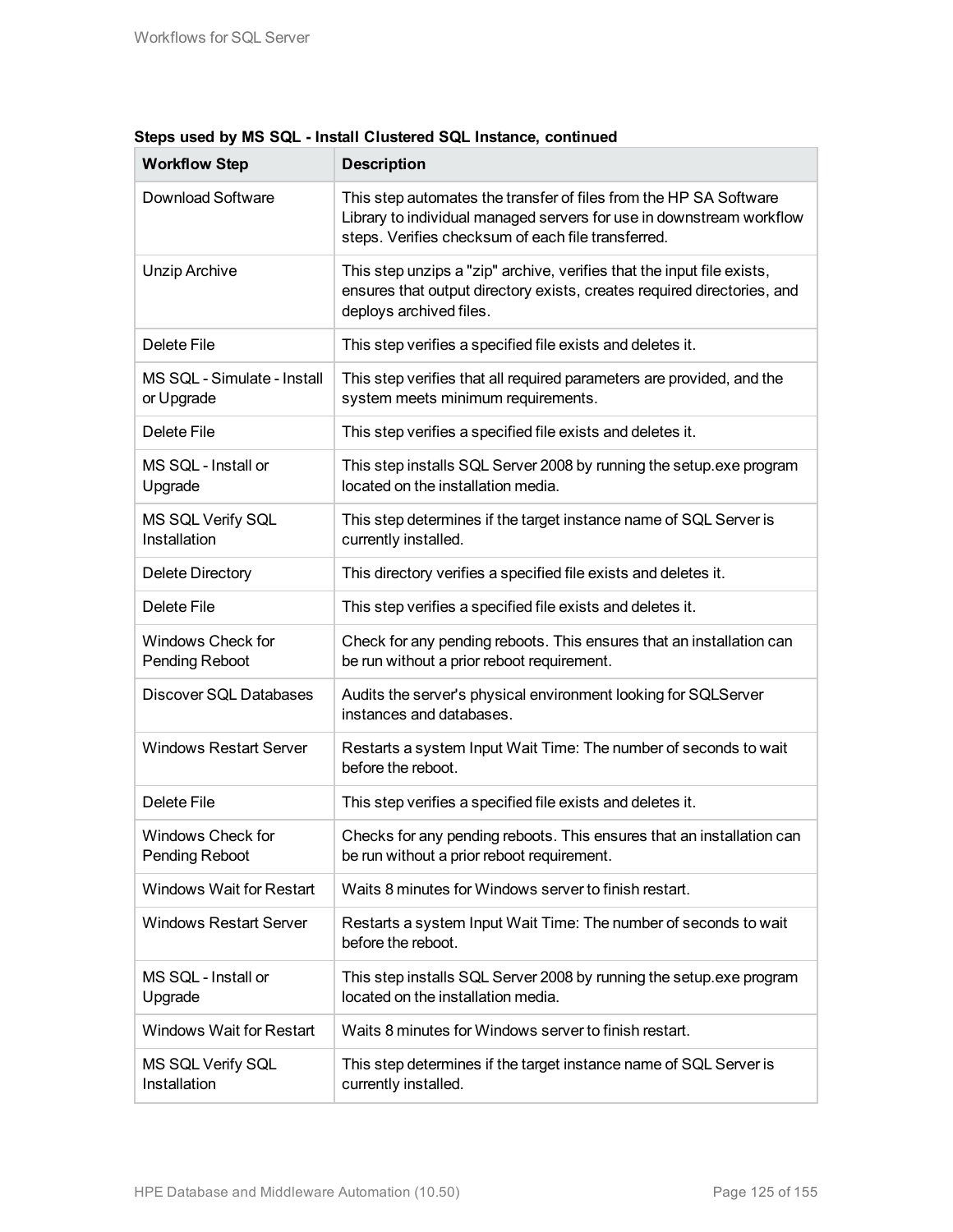### How to run this workflow

The following instructions show you how to customize and run the MS SQL - Install Standalone SQL Instance workflow in your environment.

The workflow provides default values for some parameters. These default values are usually sufficient for a "typical" installation. You can override the defaults by specifying parameter values in the deployment. You can also expose additional parameters in the workflow, if necessary, to accomplish more advanced scenarios. Any parameters not explicitly specified in the deployment will have the default values listed in Parameters for MS SQL - Install Standalone SQL Instance.

**Note:** Before following this procedure, review the Prerequisites, and ensure that all requirements are satisfied.

#### **To use the MS SQL - Install Standalone SQL Instance workflow:**

- 1. Create a deployable copy of the workflow (see "Create a Deployable Workflow" in *HPE DMA Quick Start Tutorial*)
	- a. Determine the values that you will specify for the following parameters.

The following tables describe the required and optional input parameters for this workflow.

| <b>Parameter</b>                       | <b>Description</b>                                                                                                                                                                                          | <b>Example Value</b> |
|----------------------------------------|-------------------------------------------------------------------------------------------------------------------------------------------------------------------------------------------------------------|----------------------|
| Download<br>From Software<br>Directory | Optional: The name of the ZIP file<br>that contains the SQL Server<br>installation software files obtained<br>from Microsoft. <sup>1</sup><br>Note: If necessary, manually<br>zip the installation software | SQL12.zip            |
|                                        | files up.                                                                                                                                                                                                   |                      |
| Download<br>Target<br>Destination      | Required: The local directory where<br>the SQL Server setup files are<br>stored: <sup>2</sup>                                                                                                               | $C:\text{temp}$      |
|                                        | If source files are in the software<br>repository: Location where                                                                                                                                           |                      |

**Step: MS SQL - Parameters - Install Standalone**

<sup>1</sup> If the file is not found on the target server(s), it will be downloaded from the software repository. For additional information, see Alternative methods for specifying input files. 2For additional information, see Alternative methods for specifying input files.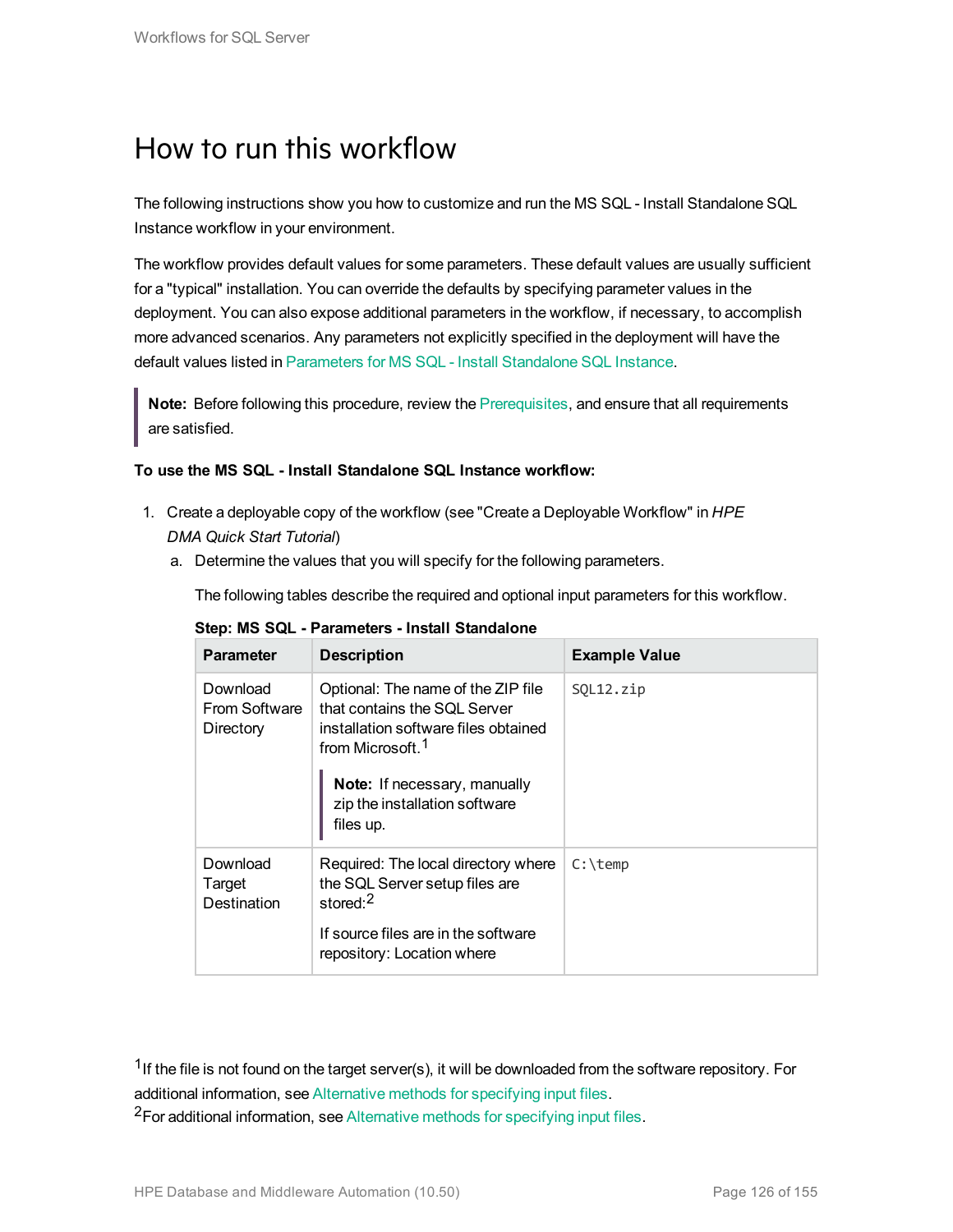| <b>Parameter</b> | <b>Description</b>                                                                                                                                                                                                                           | <b>Example Value</b>  |
|------------------|----------------------------------------------------------------------------------------------------------------------------------------------------------------------------------------------------------------------------------------------|-----------------------|
|                  | Download From Software Directory<br>will be downloaded and extracted                                                                                                                                                                         |                       |
|                  | If source files are on the target:<br>Location where the Microsoft<br><b>SQL Server installation files</b><br>already exist-not zipped up<br>Upon a successful workflow<br>completion, all downloaded and<br>extracted files are cleaned up. |                       |
| Instance<br>Name | Required: The name of the newly<br>created virtual server and instance.                                                                                                                                                                      | SQL-CLUSTER\InstanceA |
|                  | Format: <virtual<br>Server&gt;\<instance name=""></instance></virtual<br>                                                                                                                                                                    |                       |
|                  | Use MSSQLSERVER for the<br>default instance and any other<br>alphanumeric value for a named<br>instance.                                                                                                                                     |                       |

| Step: MS SQL - Parameters - Install Standalone, continued |  |  |  |  |  |  |
|-----------------------------------------------------------|--|--|--|--|--|--|
|-----------------------------------------------------------|--|--|--|--|--|--|

|  |  |  | Step: MS SQL - Advanced Parameters - Install Standalone |  |  |
|--|--|--|---------------------------------------------------------|--|--|
|--|--|--|---------------------------------------------------------|--|--|

| <b>Parameter</b>                            | <b>Description</b>                                                                                                                                                                                                                                                                                             | <b>Example Value</b>                             |
|---------------------------------------------|----------------------------------------------------------------------------------------------------------------------------------------------------------------------------------------------------------------------------------------------------------------------------------------------------------------|--------------------------------------------------|
| Additional<br>Template<br><b>Parameters</b> | Optional: Pipe-delimited ( ) list of<br>additional template parameters and<br>values. Should follow this example:<br>SQMREPORTING[1]<br>INSTANCEDIR "D:\SQLDirectory"                                                                                                                                          | SQMREPORTING[1]<br>INSTANCEDIR "D:\SQLDirectory" |
| Data File<br>Location                       | Optional: The location for the SQL<br>Server program files.                                                                                                                                                                                                                                                    | ?                                                |
| Install<br>Components                       | Optional: A comma-delimited list<br>that specifies which components to<br>install. Feature names are case<br>sensitive. For a list of components<br>for SQL Server 2008 R2 (as well as<br>links to previous versions), see:<br>msdn.microsoft.com/en-<br>us/library/ms144259<br>$(v = SQL.105)$ . aspx#Feature | ?                                                |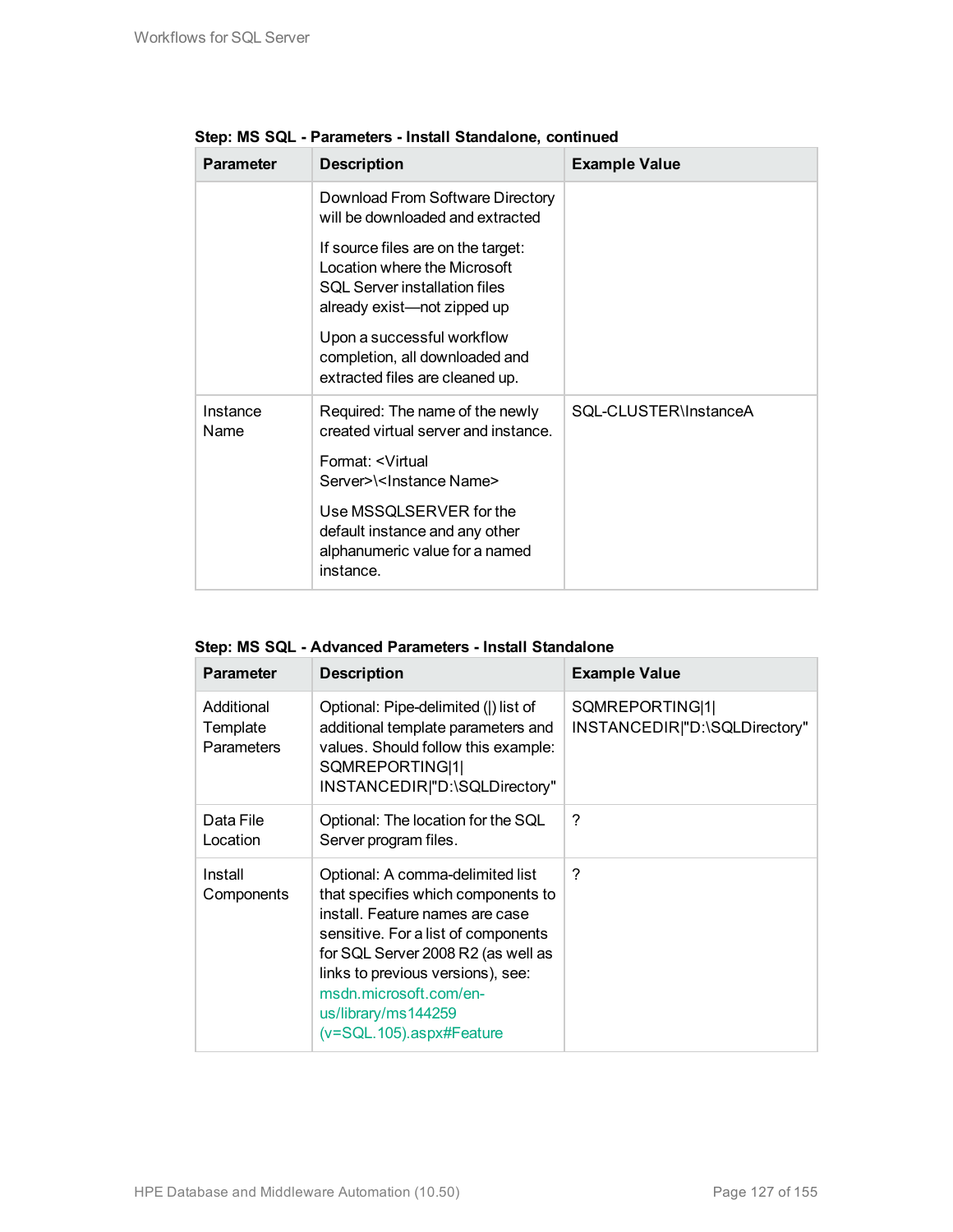| <b>Parameter</b>              | <b>Description</b>                                                                                                                                                                                                                                                 | <b>Example Value</b>     |
|-------------------------------|--------------------------------------------------------------------------------------------------------------------------------------------------------------------------------------------------------------------------------------------------------------------|--------------------------|
| Installation<br>Path          | Optional: The location for the SQL<br>Server program files.                                                                                                                                                                                                        | $\overline{\phantom{0}}$ |
| Installer<br>Account          | Optional: The Windows account<br>that will perform the installation.                                                                                                                                                                                               | $\overline{?}$           |
| Installer<br>Password         | Optional: The password of the<br>Windows account that will perform<br>the installation                                                                                                                                                                             | $\overline{?}$           |
| <b>Product Key</b>            | Optional: Specifies the product key<br>for the edition of SQL Server. If this<br>parameter is not specified,<br>Evaluation is used.                                                                                                                                | $\overline{\mathcal{C}}$ |
| <b>SA Password</b>            | Optional: The password for the<br>SQL Server SA account. If<br>specified, the security mode will be<br>set to SQL authentication. If left<br>blank, security mode will be set to<br>Windows authentication.                                                        | $\overline{\phantom{0}}$ |
| <b>SQL Agent</b><br>Account   | Optional: The login account for the<br>SQL Server Agent service. Can be<br>a local Windows user, a domain<br>user, or a built-in account (for<br>example, NT<br>AUTHORITY\NETWORK<br>SERVICE). If not a built-in<br>account, also specify SQL Agent<br>Password.   | Win12\Administrator      |
| <b>SQL Agent</b><br>Password  | Optional: Specify if SQL Agent<br>Account is specified.                                                                                                                                                                                                            | ,,,                      |
| <b>SQL Browser</b><br>Account | Optional: The login account for the<br>SQL Server Agent service. Can be<br>a local Windows user, a domain<br>user, or a built-in account (for<br>example, NT<br>AUTHORITY\NETWORK<br>SERVICE). If not a built-in<br>account, also specify SQL Browser<br>Password. | ?                        |
| <b>SQL Browser</b>            | Required if SQL Browser Account                                                                                                                                                                                                                                    | $\overline{\cdot}$       |

**Step: MS SQL - Advanced Parameters - Install Standalone, continued**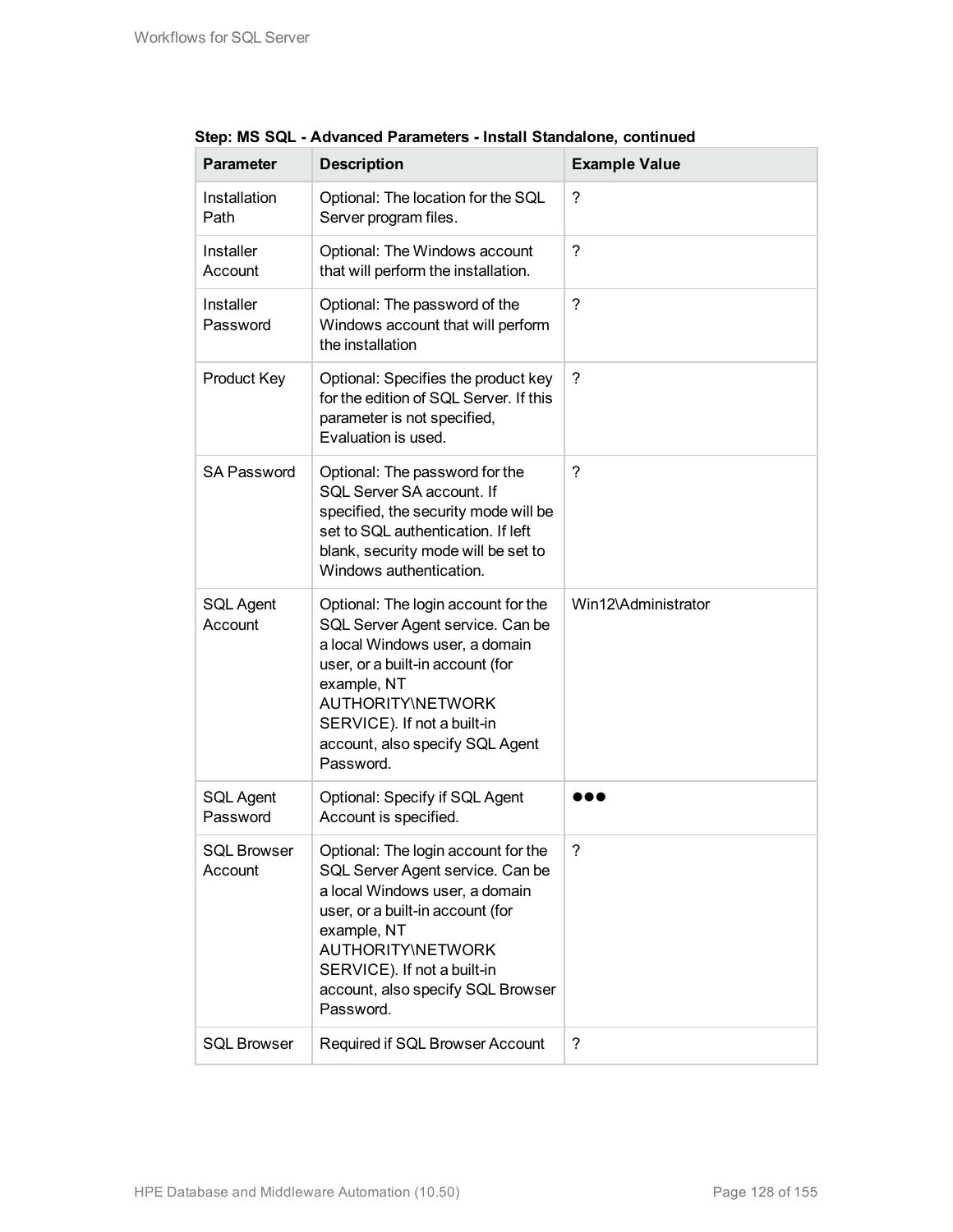| <b>Parameter</b>                        | <b>Description</b>                                                                                                                                                                                                                                                                                                                                             | <b>Example Value</b>     |
|-----------------------------------------|----------------------------------------------------------------------------------------------------------------------------------------------------------------------------------------------------------------------------------------------------------------------------------------------------------------------------------------------------------------|--------------------------|
| Password                                | is specified and is not a built-in<br>account.                                                                                                                                                                                                                                                                                                                 |                          |
| <b>SQL Cluster</b><br>Domain Group      | Optional: The domain group that the<br>SQL Service Account user is a<br>member of.                                                                                                                                                                                                                                                                             | ?                        |
| <b>SQL Cluster</b><br>Resource<br>Group | Optional: The name of the cluster<br>resource group where the SQL<br>cluster will be installed. This cluster<br>group should already be created by<br>a system administrator. The cluster<br>resource group will have the shared<br>disks where the SQL data files and<br>shared program files will be stored.                                                 | $\overline{\phantom{0}}$ |
| <b>SQL Collation</b>                    | Optional: The collation of the<br>instance. If left blank, the instance<br>will be installed with the collation of<br>the OS.                                                                                                                                                                                                                                  | $\overline{\phantom{0}}$ |
| <b>SQL Service</b><br>Account           | Optional: The login account for the<br>SQL Server service. Can be a local<br>Windows user, a domain user, or a<br>built-in account (for example, NT<br>AUTHORITY\NETWORK<br>SERVICE). If not a built-in<br>account, also specify SQL Service<br>Password.                                                                                                      | Win12\Administrator      |
| <b>SQL Service</b><br>Password          | Required if SQL Service Account is<br>specified and is not a built-in<br>account.                                                                                                                                                                                                                                                                              |                          |
| SQL Sysadmin<br>Accounts                | Optional, only applies to<br>SQL Server 2008 and 2008 R2<br>installs. Not applicable for<br>SQL Server 2005. A comma-<br>delimited list of user accounts that<br>will be set as system<br>administrators. Each account must<br>either be a local Windows user or a<br>domain user.<br>Required: A comma-delimited list<br>of user accounts that will be set as | Win12\Administrator      |

| Step: MS SQL - Advanced Parameters - Install Standalone, continued |  |  |  |
|--------------------------------------------------------------------|--|--|--|
|--------------------------------------------------------------------|--|--|--|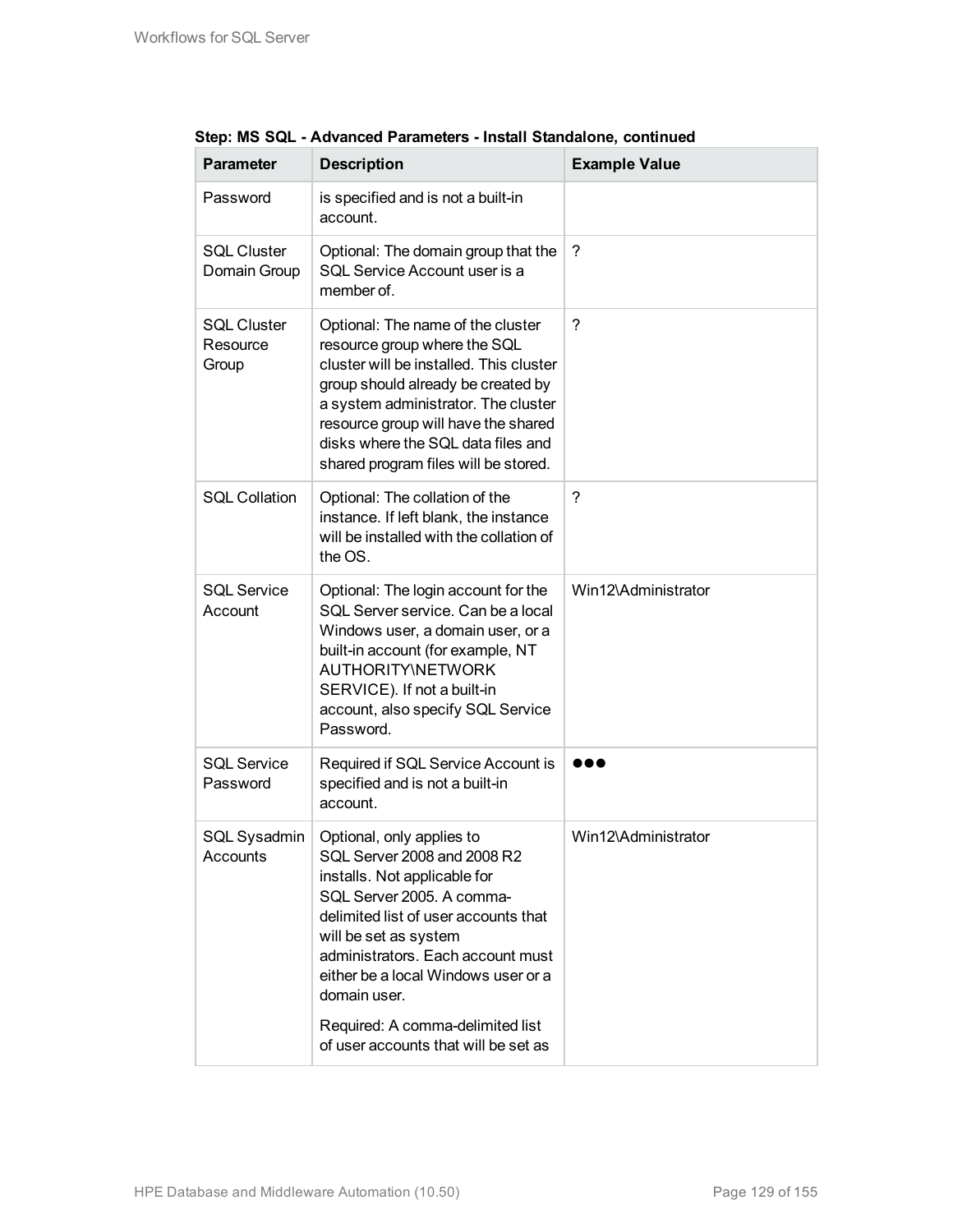| <b>Parameter</b>          | <b>Description</b>                                                                                   | <b>Example Value</b> |
|---------------------------|------------------------------------------------------------------------------------------------------|----------------------|
|                           | system administrators.                                                                               |                      |
|                           | Each account must either be a local<br>Windows user or a domain user.                                |                      |
|                           | This parameter is optional for<br>SQL Server 2008 or 2008 R2.                                        |                      |
| <b>Skip</b><br>Simulation | If set to "YES", workflow will skip<br>Simulate step and proceed directly<br>to install/upgrade step | <b>NA</b>            |

**Step: MS SQL - Advanced Parameters - Install Standalone, continued**

- 2. In the workflow editor, expose any additional parameters that you need. You will specify values for those parameters when you create the deployment or at runtime.
- 3. Save the changes to the workflow (click **Save** in the lower right corner).
- 4. Create a new deployment. See "Create a Deployment" in *HPE DMA Quick Start Tutorial* for instructions.
- 5. On the Parameters tab, specify values (or set the type to Runtime Value) for the required parameters listed in step 2 and any additional parameters that you have exposed. You do not need to specify values for those parameters whose default values are appropriate for your environment.
- 6. On the Targets tab, specify one or more targets for this deployment.
- 7. Save the deployment (click **Save** in the lower right corner).
- 8. Run the workflow using this deployment, specifying any runtime parameters. See "Run Your Workflow" in (*HPE DMA Quick Start Tutorial* for instructions.

#### **To verify the results:**

The workflow will complete and report SUCCESS on the Console if it has run successfully. If an error occurs during workflow execution, the error is logged, and the workflow terminates in the FAILURE state.

# Parameters for MS SQL - Install Clustered SQL

### Instance

The following tables describe the required and optional input parameters for this workflow.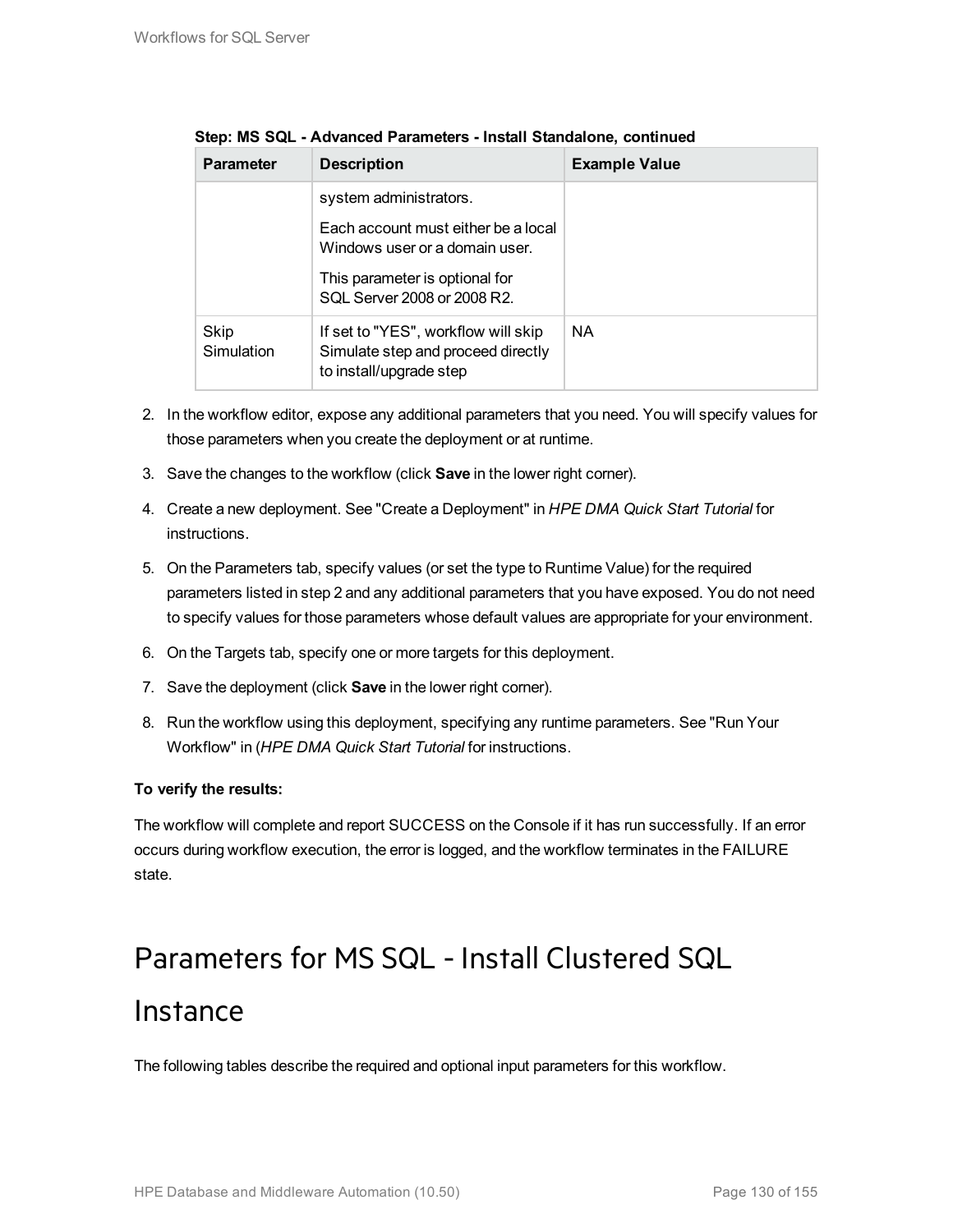| <b>Parameter</b>                       | <b>Required</b> | <b>Example Value</b>      | <b>Description</b>                                                                                                                                                                                       |
|----------------------------------------|-----------------|---------------------------|----------------------------------------------------------------------------------------------------------------------------------------------------------------------------------------------------------|
| Cluster<br>Administrator<br>Account    | required        | Win12\Administrator       | The Windows domain user that will run<br>the setup operation. This user requires<br>elevated administrator privileges on the<br>cluster.                                                                 |
|                                        |                 |                           | Format: <domain>\<username></username></domain>                                                                                                                                                          |
| Cluster<br>Administrator<br>Password   | required        |                           | Password for the Windows domain user<br>that will run the setup operation. This<br>user requires elevated administrator<br>privileges on the cluster. Must be a<br>strong Windows password.              |
| Download From<br>Software<br>Directory | optional        | SQL12.zip                 | The name of the ZIP file that contains<br>the SQL Server installation software<br>files obtained from Microsoft. <sup>1</sup><br>Note: If necessary, manually zip<br>the installation software files up. |
| Download<br><b>Target</b>              | required        | $C:\text{temp}$           | The local directory where the<br>SQL Server setup files are stored: <sup>2</sup>                                                                                                                         |
| Destination                            |                 |                           | If source files are in the software<br>repository: Location where Download<br>From Software Directory will be<br>downloaded and extracted                                                                |
|                                        |                 |                           | If source files are on the target: Location<br>where the Microsoft SQL Server<br>installation files already exist-not<br>zipped up                                                                       |
|                                        |                 |                           | Upon a successful workflow<br>completion, all downloaded and<br>extracted files are cleaned up.                                                                                                          |
| Instance Name                          | required        | SQL-<br>CLUSTER\InstanceA | The name of the newly created virtual<br>server and instance.                                                                                                                                            |
|                                        |                 |                           | Format: <virtual server="">\<instance<br>Name&gt;</instance<br></virtual>                                                                                                                                |
|                                        |                 |                           | Use MSSQLSERVER for the default                                                                                                                                                                          |

| Step: MS SQL - Gather Parameters For Install Clustered SQL Instance |  |  |  |
|---------------------------------------------------------------------|--|--|--|
|---------------------------------------------------------------------|--|--|--|

 $1$ If the file is not found on the target server(s), it will be downloaded from the software repository. For additional information, see Alternative methods for specifying input files. 2For additional information, see Alternative methods for specifying input files.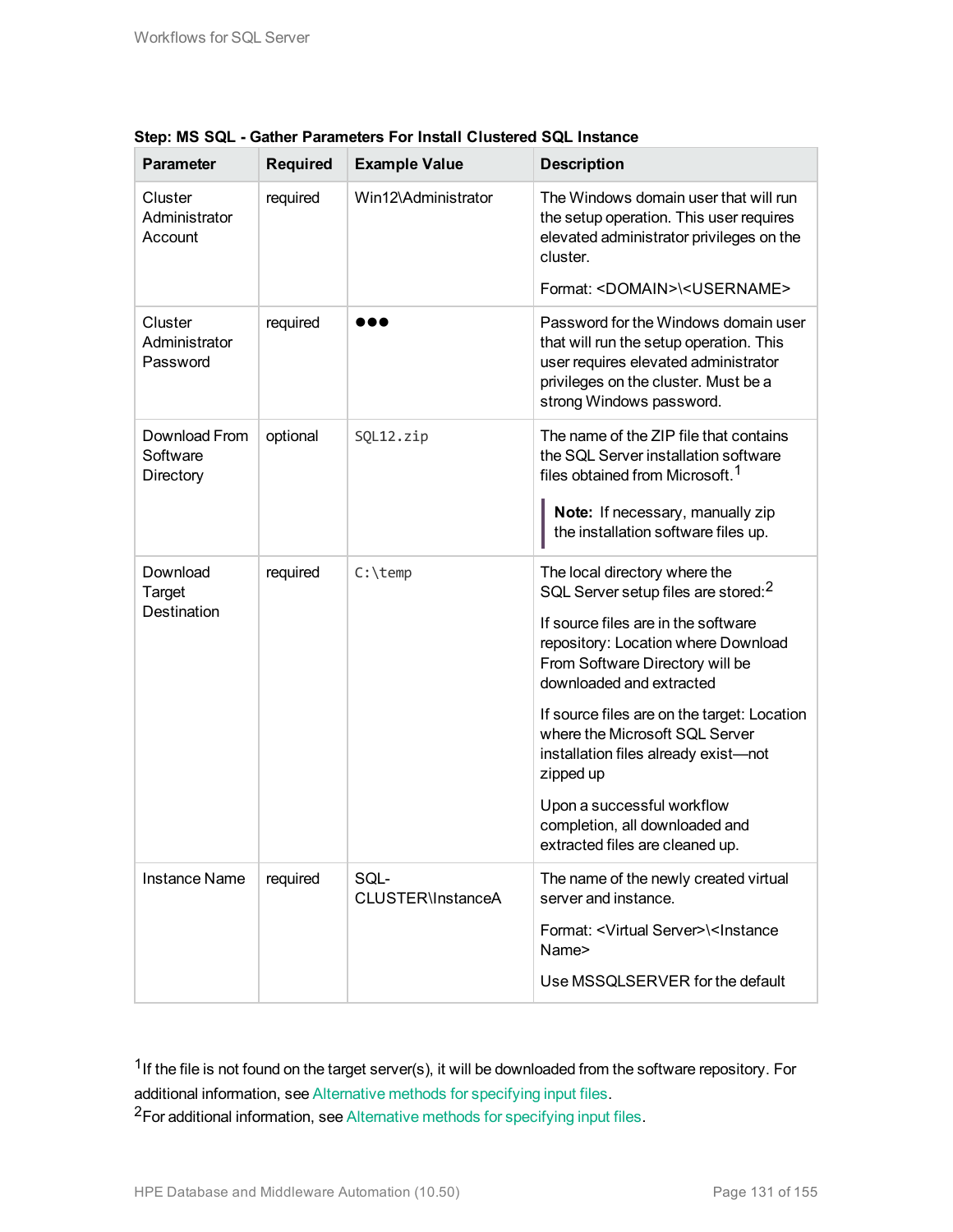| <b>Parameter</b>                 | <b>Required</b> | <b>Example Value</b> | <b>Description</b>                                                                                                                                                             |
|----------------------------------|-----------------|----------------------|--------------------------------------------------------------------------------------------------------------------------------------------------------------------------------|
|                                  |                 |                      | instance and any other alphanumeric<br>value for a named instance.                                                                                                             |
| Public IP                        | required        | <b>DHCP</b>          | Public IP Address.                                                                                                                                                             |
| <b>Address</b>                   |                 |                      | For SQL Server 2012 set to DHCP.                                                                                                                                               |
| Public IP<br><b>Network Name</b> | required        |                      | IP Network Name for the clusters.<br>Format: <network name="">:<subnet< td=""></subnet<></network>                                                                             |
|                                  |                 |                      | Mask><br>For example: Public: 255.255.255.0                                                                                                                                    |
| <b>SQL Agent</b><br>Account      | required        | Win12\Administrator  | The login account for the SQL Server<br>Agent service. Can be a local Windows<br>user, a domain user, or a built-in account<br>(for example: NT<br>AUTHORITY\NETWORK SERVICE). |
|                                  |                 |                      | If not a built-in account, also specify<br>SQL Agent Password.                                                                                                                 |
|                                  |                 |                      | This parameter is optional for<br>SQL Server 2008 or 2008 R2.                                                                                                                  |
| <b>SQL Agent</b><br>Password     | required        | .                    | Specify if SQL Agent Account is<br>specified.                                                                                                                                  |
|                                  |                 |                      | This parameter is optional for<br>SQL Server 2008 or 2008 R2.                                                                                                                  |
| <b>SQL Service</b><br>Account    | required        | Win12\Administrator  | The login account for the SQL service.<br>Can be a local Windows user, a domain<br>user, or a built-in account (for example:<br>NT AUTHORITY\NETWORK<br>SERVICE).              |
|                                  |                 |                      | If not a built-in account, also specify<br><b>SQL Service Password.</b>                                                                                                        |
|                                  |                 |                      | This parameter is optional for<br>SQL Server 2008 or 2008 R2.                                                                                                                  |
| <b>SQL Service</b><br>Password   | required        |                      | Specify if SQL Service Account is<br>specified.                                                                                                                                |
|                                  |                 |                      | This parameter is optional for<br>SQL Server 2008 or 2008 R2.                                                                                                                  |
| SQL Sysadmin<br>Accounts         | required        | Win12\Administrator  | A comma-delimited list of user accounts<br>that will be set as system                                                                                                          |

#### **Step: MS SQL - Gather Parameters For Install Clustered SQL Instance, continued**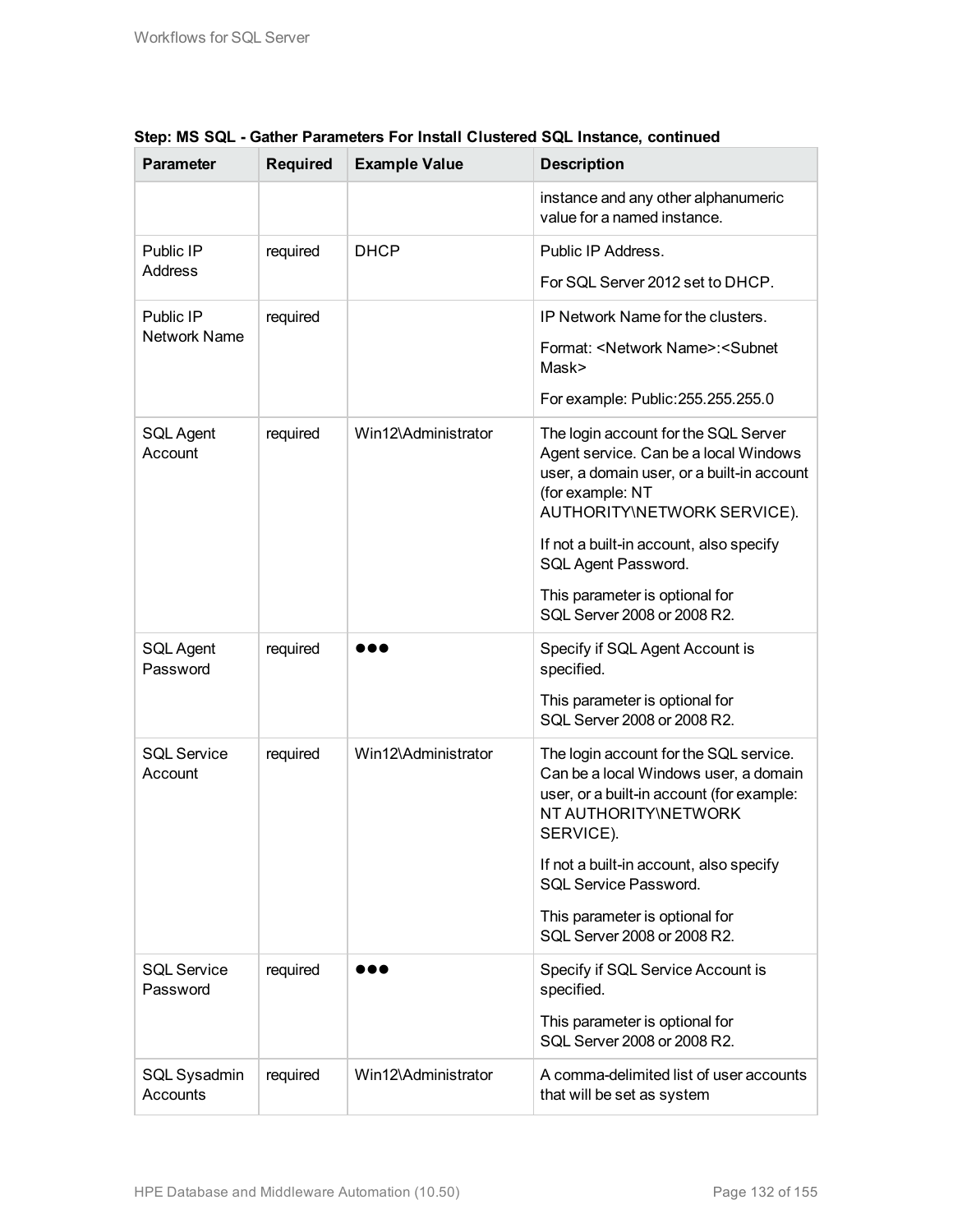| <b>Parameter</b> | <b>Required</b> | <b>Example Value</b> | <b>Description</b>                                                    |
|------------------|-----------------|----------------------|-----------------------------------------------------------------------|
|                  |                 |                      | administrators.                                                       |
|                  |                 |                      | Each account must either be a local<br>Windows user or a domain user. |
|                  |                 |                      | This parameter is optional for<br>SQL Server 2008 or 2008 R2.         |

#### **Step: MS SQL - Gather Parameters For Install Clustered SQL Instance, continued**

| <b>Parameter</b>                     | <b>Required</b> | <b>Example Value</b>                                 | <b>Description</b>                                                                                                                                                                                                                                                                             |
|--------------------------------------|-----------------|------------------------------------------------------|------------------------------------------------------------------------------------------------------------------------------------------------------------------------------------------------------------------------------------------------------------------------------------------------|
| Additional<br>Template<br>Parameters | optional        | SQMREPORTING[1]<br>INSTANCEDIR "D:\SQLDirector<br>y" | Pipe-delimited ( ) list of additional<br>template parameters and values.<br>Should follow this example:<br>SQMREPORTING[1]<br>INSTANCEDIR "D:\SQLDirector<br>y"                                                                                                                                |
| Cluster<br>Node<br><b>Names</b>      | optional        | $\overline{?}$                                       | Comma-delimited list of node<br>members' hostnames, including<br>target hostname. Acceptable<br>format: [Node1Hostname],<br>[Node2Hostname]                                                                                                                                                    |
| Data File<br>Location                | optional        | $\overline{?}$                                       | The location for the SQL Server<br>program files.                                                                                                                                                                                                                                              |
| Install<br>Component<br>S            | optional        | $\overline{?}$                                       | A comma-delimited list that<br>specifies which components to<br>install. Feature names are case<br>sensitive. For a list of components<br>for SQL Server 2008 R2 (as well as<br>links to previous versions), see:<br>msdn.microsoft.com/en-<br>us/library/ms144259<br>(v=SQL.105).aspx#Feature |
| Installation<br>Path                 | optional        | $\gamma$                                             | The location for the SQL Server<br>program files.                                                                                                                                                                                                                                              |
| Installer<br>Account                 | optional        | $\overline{\phantom{0}}$                             | The Windows account that will<br>perform the installation.                                                                                                                                                                                                                                     |
| Installer<br>Password                | optional        | $\overline{?}$                                       | The password of the Windows<br>account that will perform the<br>installation                                                                                                                                                                                                                   |

#### **Step: MS SQL - Gather Advanced Parameters For Install Clustered SQL Instance**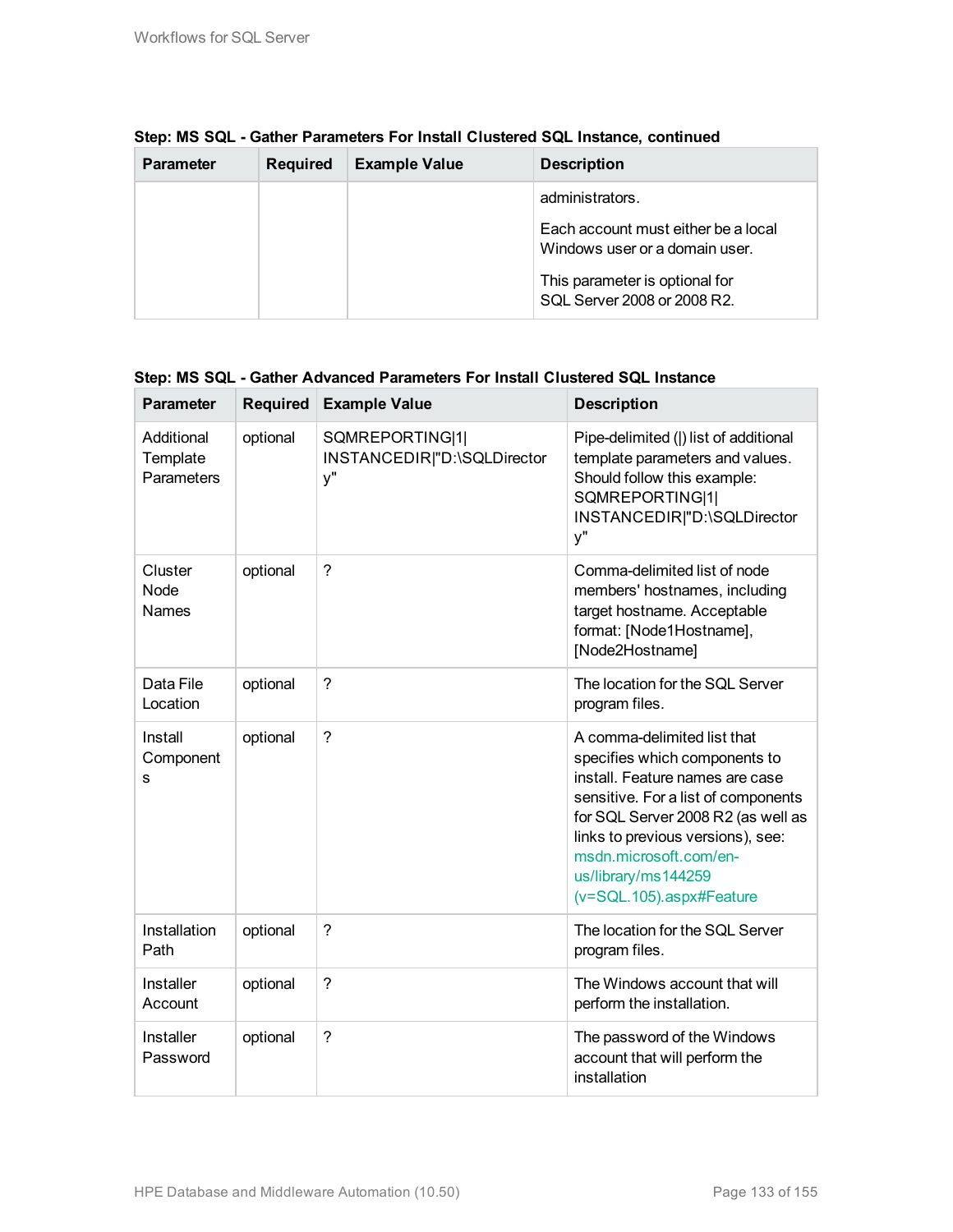| <b>Parameter</b>                      | Required | <b>Example Value</b> | <b>Description</b>                                                                                                                                                                                                                                       |
|---------------------------------------|----------|----------------------|----------------------------------------------------------------------------------------------------------------------------------------------------------------------------------------------------------------------------------------------------------|
| Product Key                           | optional | $\overline{?}$       | Specifies the product key for the<br>edition of SQL Server. If this<br>parameter is not specified,<br>Evaluation is used.                                                                                                                                |
| <b>SA</b><br>Password                 | optional | $\overline{?}$       | The password for the SQL Server<br>SA account. If specified, the<br>security mode will be set to SQL<br>authentication. If left blank,<br>security mode will be set to<br>Windows authentication.                                                        |
| <b>SQL Agent</b><br>Account           | optional | Win12\Administrator  | The login account for the SQL<br>Server Agent service. Can be a<br>local Windows user, a domain<br>user, or a built-in account (for<br>example, NT<br>AUTHORITY\NETWORK<br>SERVICE). If not a built-in<br>account, also specify SQL Agent<br>Password.   |
| <b>SQL Agent</b><br>Domain<br>Group   | optional | $\overline{?}$       | The domain group that the SQL<br>Agent Account user is a member<br>of.                                                                                                                                                                                   |
| <b>SQL Agent</b><br>Password          | optional |                      | Specify if SQL Agent Account is<br>specified.                                                                                                                                                                                                            |
| SQL<br><b>Browser</b><br>Account      | optional | $\overline{?}$       | The login account for the SQL<br>Server Agent service. Can be a<br>local Windows user, a domain<br>user, or a built-in account (for<br>example, NT<br>AUTHORITY\NETWORK<br>SERVICE). If not a built-in<br>account, also specify SQL Browser<br>Password. |
| SQL<br><b>Browser</b><br>Password     | required | $\overline{?}$       | Required if SQL Browser Account<br>is specified and is not a built-in<br>account.                                                                                                                                                                        |
| <b>SQL Cluster</b><br>Domain<br>Group | optional | $\overline{?}$       | The domain group that the SQL<br>Service Account user is a member<br>of.                                                                                                                                                                                 |
| <b>SQL Cluster</b>                    | optional | $\overline{?}$       | The name of the cluster resource                                                                                                                                                                                                                         |

| Step: MS SQL - Gather Advanced Parameters For Install Clustered SQL Instance, continued |  |
|-----------------------------------------------------------------------------------------|--|
|-----------------------------------------------------------------------------------------|--|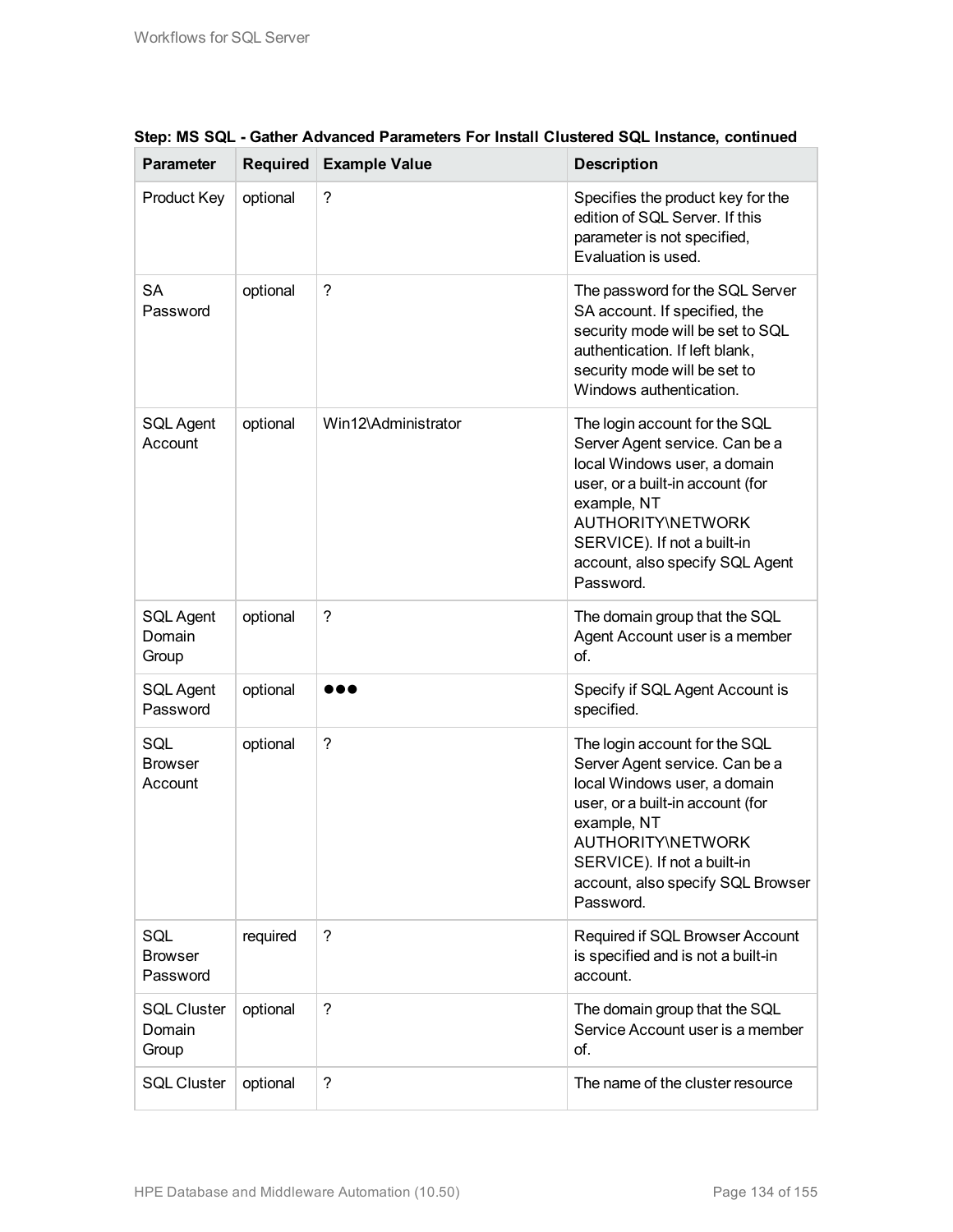| <b>Parameter</b>                          | Required | <b>Example Value</b> | <b>Description</b>                                                                                                                                                                                                                                                                 |
|-------------------------------------------|----------|----------------------|------------------------------------------------------------------------------------------------------------------------------------------------------------------------------------------------------------------------------------------------------------------------------------|
| Resource<br>Group                         |          |                      | group where the SQL cluster will be<br>installed. This cluster group should<br>already be created by a system<br>administrator. The cluster resource<br>group will have the shared disks<br>where the SQL data files and<br>shared program files will be stored.                   |
| <b>SQL Cluster</b><br>Shared<br>Directory | optional | $\overline{?}$       | The path to the directory where the<br>shared cluster program files will be<br>stored. Must be on a disk shared by<br>all nodes of the cluster.                                                                                                                                    |
| SQL<br>Collation                          | optional | $\overline{?}$       | The collation of the instance. If left<br>blank, the instance will be installed<br>with the collation of the OS.                                                                                                                                                                   |
| <b>SQL Service</b><br>Account             | optional | Win12\Administrator  | The login account for the SQL<br>Server service. Can be a local<br>Windows user, a domain user, or a<br>built-in account (for example, NT<br>AUTHORITY\NETWORK<br>SERVICE). If not a built-in<br>account, also specify SQL Service<br>Password.                                    |
| <b>SQL Service</b><br>Password            | required |                      | Required if SQL Service Account is<br>specified and is not a built-in<br>account.                                                                                                                                                                                                  |
| SQL<br>Sysadmin<br>Accounts               | required | Win12\Administrator  | Optional, only applies to<br>SQL Server 2008 and 2008 R2<br>installs. Not applicable for<br>SQL Server 2005. A comma-<br>delimited list of user accounts that<br>will be set as system<br>administrators. Each account must<br>either be a local Windows user or a<br>domain user. |
|                                           |          |                      | A comma-delimited list of user<br>accounts that will be set as system<br>administrators.                                                                                                                                                                                           |
|                                           |          |                      | Each account must either be a<br>local Windows user or a domain<br>user.                                                                                                                                                                                                           |
|                                           |          |                      | This parameter is optional for                                                                                                                                                                                                                                                     |

|  | Step: MS SQL - Gather Advanced Parameters For Install Clustered SQL Instance, continued |  |  |  |  |
|--|-----------------------------------------------------------------------------------------|--|--|--|--|
|--|-----------------------------------------------------------------------------------------|--|--|--|--|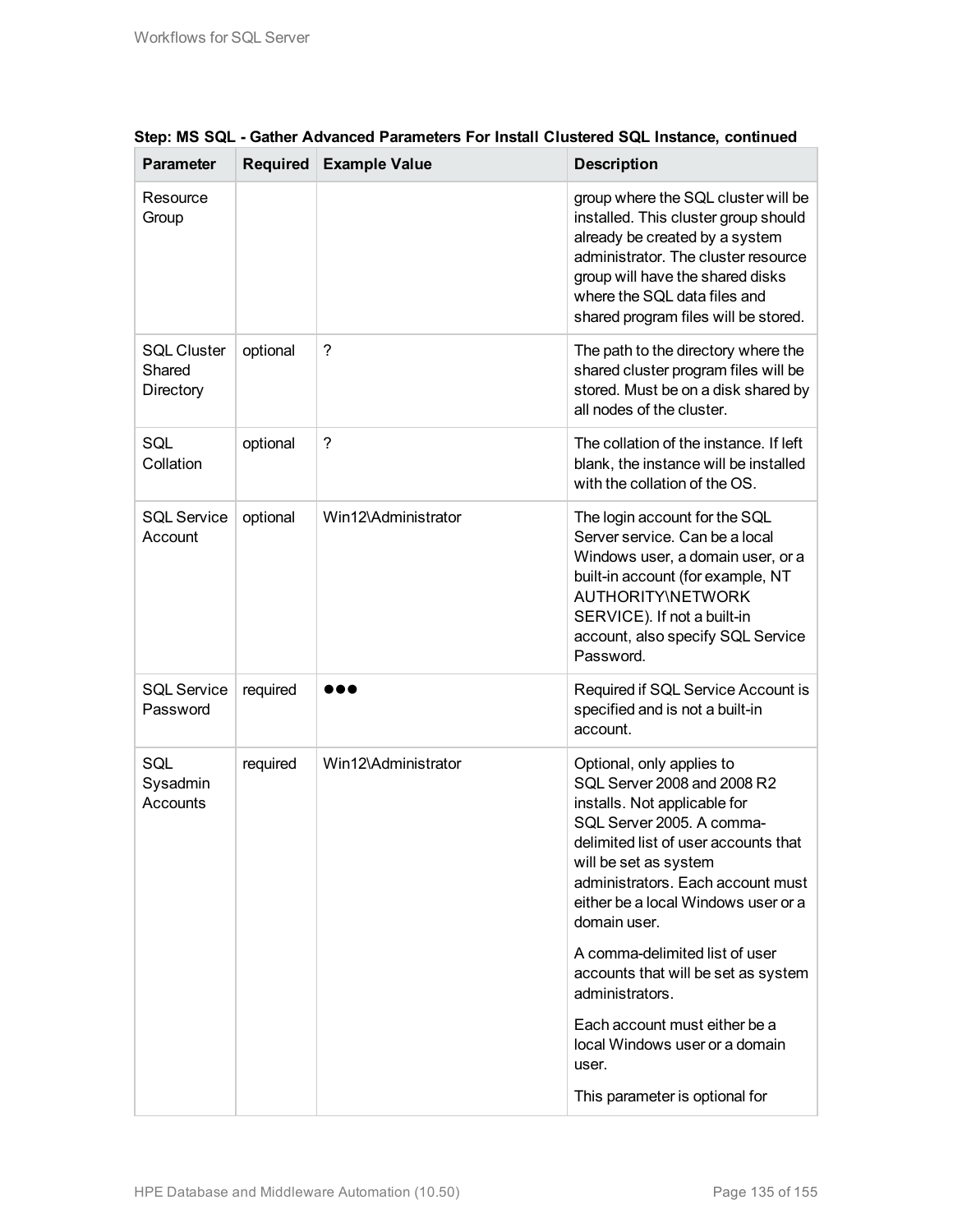| <b>Parameter</b>            | <b>Required</b> | <b>Example Value</b> | <b>Description</b>                                                                                                                                                                                             |
|-----------------------------|-----------------|----------------------|----------------------------------------------------------------------------------------------------------------------------------------------------------------------------------------------------------------|
|                             |                 |                      | SOL Server 2008 or 2008 R2.                                                                                                                                                                                    |
| TempDB<br>Data<br>Directory | NA.             | NA.                  | Specifies the directory for the data<br>files for tempdb.                                                                                                                                                      |
| TempDB<br>Log<br>Directory  | NA.             | NA.                  | Specifies the directory for the log<br>files for tempdb.                                                                                                                                                       |
| Update<br>Source            | NA.             | MU                   | The location where SQL Server<br>setup will obtain product updates.<br>The valid values are "MU" to<br>search Microsoft Update, a valid<br>folder path, a relative path such as<br>.\MyUpdates or a UNC share. |

**Step: MS SQL - Gather Advanced Parameters For Install Clustered SQL Instance, continued**

## MS SQL - Add Node to Cluster v2

This workflow installs a new clustered instance of SQL Server 2008, 2008 R2, 2012, or 2014 on an already existing Windows 2008/2008 R2/2012/2012 R2 cluster. The default deployment will only show required parameters.

To use this workflow in your environment, see the following information:

| <b>Topic</b>                                                 | Information Included                                                                                                      |
|--------------------------------------------------------------|---------------------------------------------------------------------------------------------------------------------------|
| "Prerequisites" on the next page                             | List of prerequisites that must be satisfied before you can run this<br>workflow                                          |
| "How this workflow works" on<br>page 138                     | Information about what the workflow does, including validation<br>checks performed, steps executed, and step descriptions |
| "How to run this workflow" on<br>page 139                    | Instructions for running this workflow in your environment                                                                |
| "Parameters for MS SQL - Add<br>Node to Cluster" on page 144 | List of input parameters for this workflow                                                                                |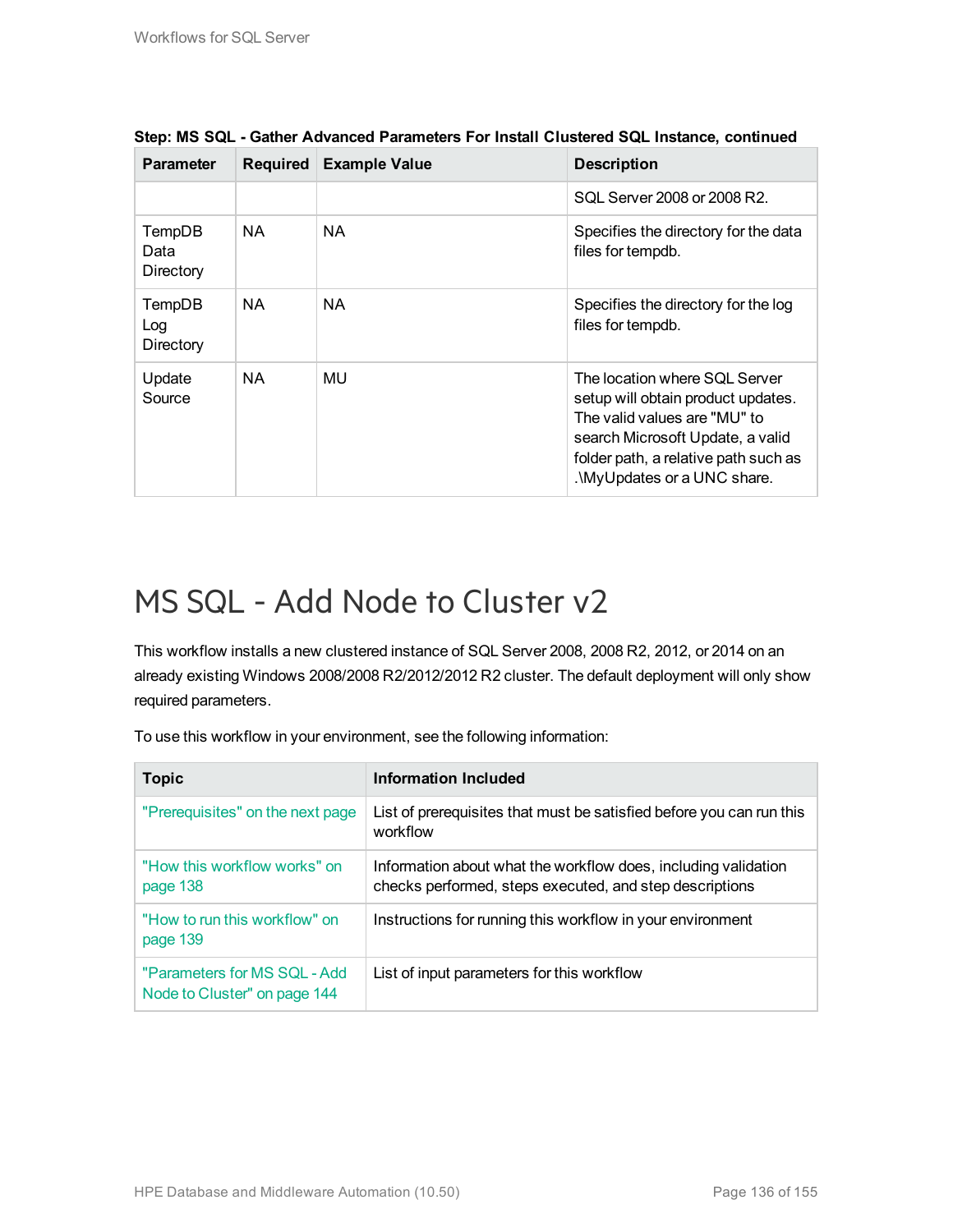### <span id="page-136-0"></span>**Prerequisites**

Before performing the procedures in this section, your environment must meet the following minimum requirements:

- An existing Windows 2008, 2008 R2, or 2012 cluster
- Installation software:

The SQL Server 2008, 2008 R2, or 2012 software installation files, obtained from Microsoft.

The installation media must be available locally or available for download from the software repository.

• Storage:

An available shared disk for SQL Server shared files

A staging directory with 4 gigabytes available to unzip the SQL Server software

• Permissions to create an SQL Server database:

System Stored Procedures (SP)

CREATE LOGIN

If using a non-default database owner, the sp\_changedbowner process is available

If a non-default database owner is specified and does not exist, permission to create the appropriate login

 $\bullet$  .NET 3.5 is installed.

**Note:** For additional information, see "Run as a Windows Domain User" in the *HPE DMA Installation Guide*, available at: <https://softwaresupport.hp.com/>

• Licenses for SQL Server and HPE DMA.

For additional requirements, see the following Microsoft documentation:

| <b>SQL Server version</b> | <b>Microsoft documentation</b>                                       |
|---------------------------|----------------------------------------------------------------------|
| 2008                      | Hardware and Software Requirements for Installing SQL Server 2008    |
| 2008 R <sub>2</sub>       | Hardware and Software Requirements for Installing SQL Server 2008 R2 |
| 2012                      | Hardware and Software Requirements for Installing SQL Server 2012    |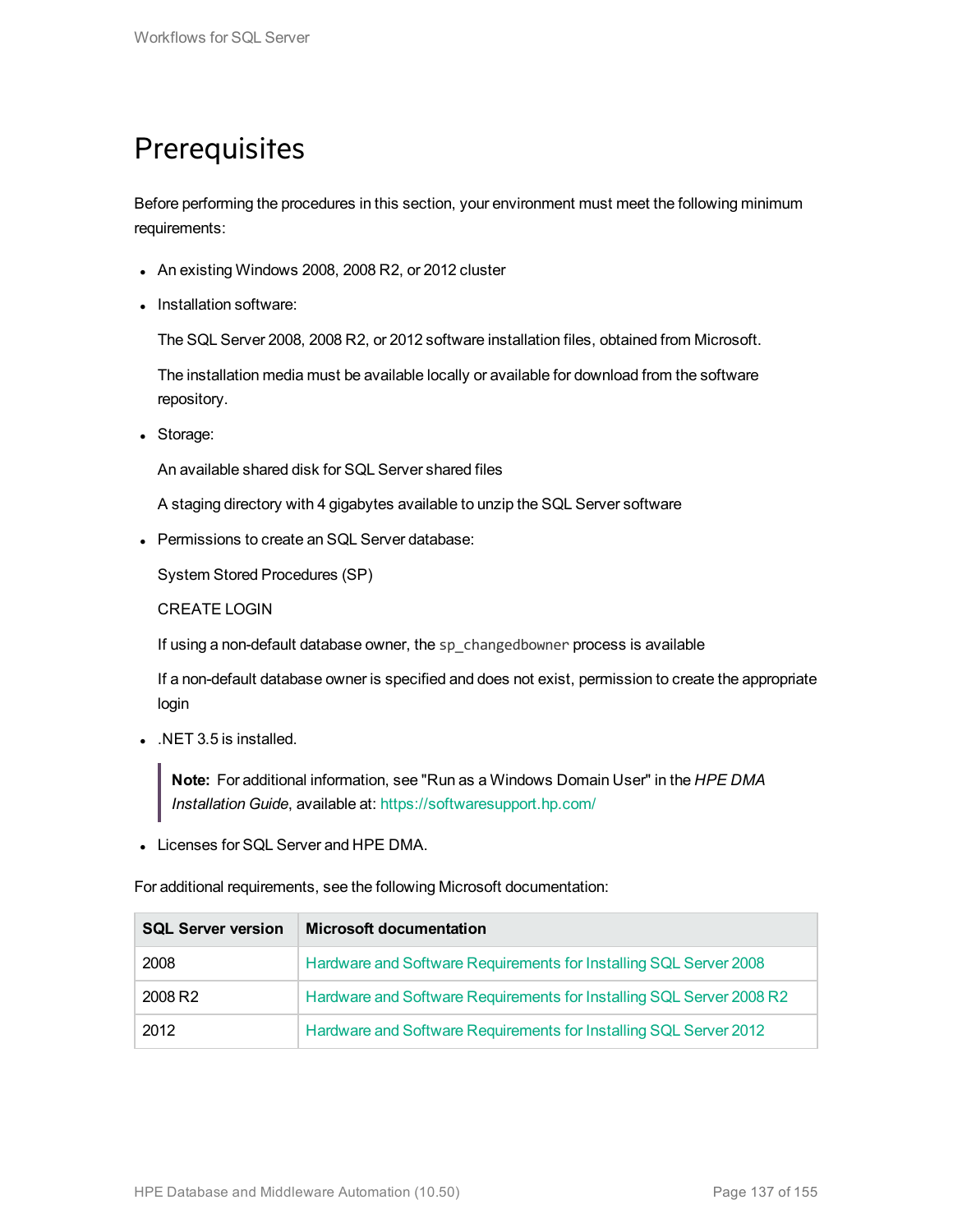### <span id="page-137-0"></span>How this workflow works

This workflow installs a new a new standalone instance of SQL Server 2008/2008 R2/2012/2014 on an already existing Windows 2003/2008/2008 R2/2012/2012 R2 server.

#### **Steps Executed**

The MS SQL - Add Node to Cluster workflow includes the following steps. Each step must complete successfully before the next step can start. If a step fails, the workflow reports a failure and all subsequent steps are skipped.

| <b>Workflow Step</b>                                        | <b>Description</b>                                                                                                                                                                              |
|-------------------------------------------------------------|-------------------------------------------------------------------------------------------------------------------------------------------------------------------------------------------------|
| MS SQL - Parameters<br>- Add Node to Cluster                | Gathers all the required parameters for a standalone SQL Server install.                                                                                                                        |
| MS SQL - Advanced<br>Parameters - Add<br>Node to Cluster V2 | Gather all the optional parameters for a standalone SQL Server install                                                                                                                          |
| <b>Check If Download</b><br><b>File Exists</b>              | This step is designed to facilitate the complicated methodologies that<br>various companies use to distribute their software bundles for installation.                                          |
| MS SQL - Create<br>Install or Upgrade<br>Template           | This step verifies that all required parameters are provided, and writes any<br>optional parameters to the template file if they are non-blank.                                                 |
| <b>Download Software</b>                                    | This step automates the transfer of files from the HP SA Software Library<br>to individual managed servers for use in downstream workflow steps.<br>Verifies checksum of each file transferred. |
| <b>Unzip Archive</b>                                        | This step unzips a "zip" archive, verifies that the input file exists, ensures<br>that output directory exists, creates required directories, and deploys<br>archived files.                    |
| Delete File                                                 | This step verifies a specified file exists and deletes it.                                                                                                                                      |
| MS SQL - Simulate -<br>Install or Upgrade                   | This step verifies that all required parameters are provided, and the system<br>meets minimum requirements.                                                                                     |
| Delete File                                                 | This step verifies a specified file exists and deletes it.                                                                                                                                      |
| MS SQL - Install or<br>Upgrade                              | This step installs SQL Server 2008 by running the setup.exe program<br>located on the installation media.                                                                                       |
| MS SQL Verify SQL<br>Installation                           | This step determines if the target instance name of SQL Server is currently<br>installed.                                                                                                       |
| Delete Directory                                            | This directory verifies a specified file exists and deletes it.                                                                                                                                 |

| Steps used by MS SQL - Add Node to Cluster |
|--------------------------------------------|
|--------------------------------------------|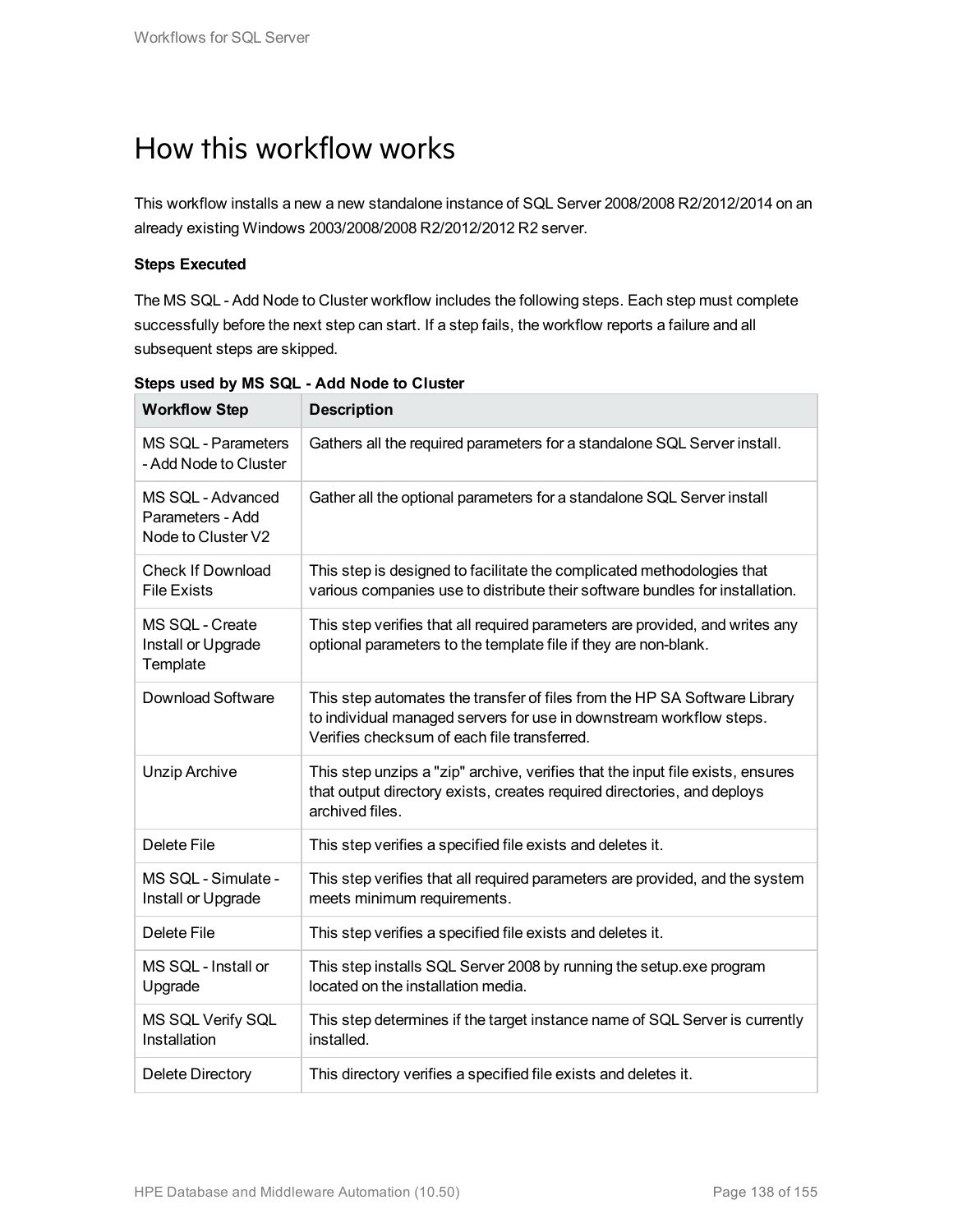| <b>Workflow Step</b>        | <b>Description</b>                                                          |
|-----------------------------|-----------------------------------------------------------------------------|
| Delete File                 | This step verifies a specified file exists and deletes it.                  |
| Windows Check for           | Check for any pending reboots. This ensures that an installation can be run |
| Pending Reboot              | without a prior reboot requirement.                                         |
| Discover SQL                | Audits the server's physical environment looking for SQL Server instances   |
| Databases                   | and databases.                                                              |
| <b>Windows Restart</b>      | Restarts a system Input Wait Time: The number of seconds to wait before     |
| Server                      | the reboot.                                                                 |
| Delete File                 | This step verifies a specified file exists and deletes it.                  |
| Windows Check for           | Checks for any pending reboots. This ensures that an installation can be    |
| Pending Reboot              | run without a prior reboot requirement.                                     |
| Windows Wait for<br>Restart | Waits 8 minutes for Windows server to finish restart.                       |
| <b>Windows Restart</b>      | Restarts a system Input Wait Time: The number of seconds to wait before     |
| Server                      | the reboot.                                                                 |
| MS SQL - Install or         | This step installs SQL Server 2008 by running the setup exe program         |
| Upgrade                     | located on the installation media.                                          |
| Windows Wait for<br>Restart | Waits 8 minutes for Windows server to finish restart.                       |
| MS SQL Verify SQL           | This step determines if the target instance name of SQL Server is currently |
| Installation                | installed.                                                                  |

#### **Steps used by MS SQL - Add Node to Cluster, continued**

### <span id="page-138-0"></span>How to run this workflow

The following instructions show you how to customize and run the MS SQL - Add Node to Cluster workflow in your environment.

The workflow provides default values for some parameters. These default values are usually sufficient for a "typical" installation. You can override the defaults by specifying parameter values in the deployment. You can also expose additional parameters in the workflow, if necessary, to accomplish more advanced scenarios. Any parameters not explicitly specified in the deployment will have the default values listed in ["Parameters](#page-143-0) for MS SQL - Add Node to Cluster" on page 144.

**Note:** Before following this procedure, review the ["Prerequisites"](#page-136-0) on page 137, and ensure that all requirements are satisfied.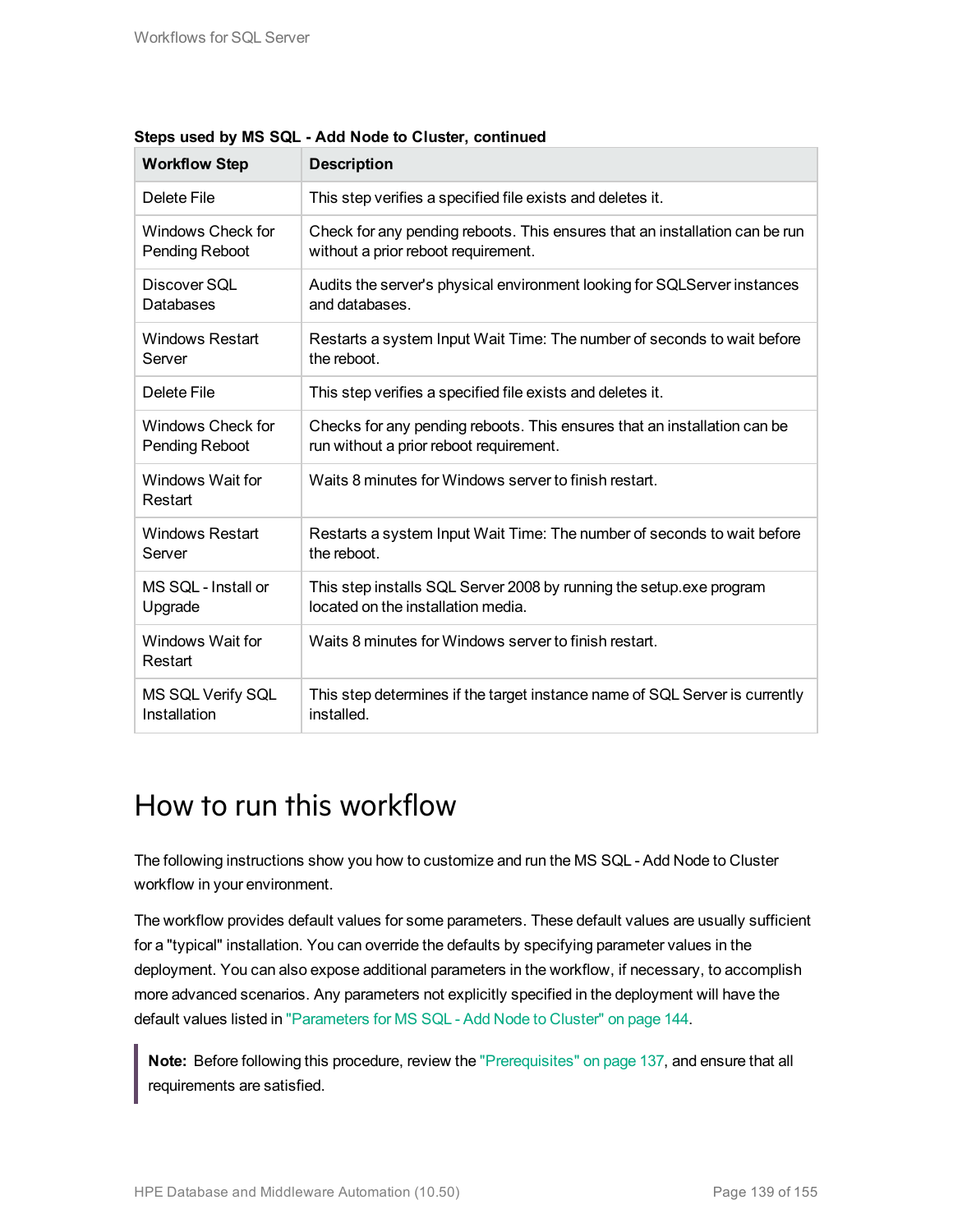#### **To use the MS SQL - Add Node to Cluster workflow:**

- 1. Create a deployable copy of the workflow (see "Create a Deployable Workflow" in *HPE DMA Quick Start Tutorial*)
	- a. Determine the values that you will specify for the following parameters.

The following tables describe the required and optional input parameters for this workflow.

| <b>Parameter</b>                              | <b>Description</b>                                                                                                                                                                                          | <b>Example Value</b> |
|-----------------------------------------------|-------------------------------------------------------------------------------------------------------------------------------------------------------------------------------------------------------------|----------------------|
| Cluster<br>Administrator<br>Account           | Required: The Windows domain<br>user that will run the setup<br>operation. This user requires<br>elevated administrator privileges on<br>the cluster.<br>Format:<br><domain>\<username></username></domain> | Win12\Administrator  |
| Cluster<br>Administrator<br>Password          | Required: Password for the<br>Windows domain user that will run<br>the setup operation. This user<br>requires elevated administrator<br>privileges on the cluster. Must be a<br>strong Windows password.    |                      |
| Download<br><b>From Software</b><br>Directory | Optional: The name of the ZIP file<br>that contains the SQL Server<br>installation software files obtained<br>from Microsoft. <sup>1</sup>                                                                  | SQL12.zip            |
|                                               | Note: If necessary, manually<br>zip the installation software<br>files up.                                                                                                                                  |                      |
| Download<br>Target<br>Destination             | Required: The local directory where<br>the SQL Server setup files are<br>stored: <sup>2</sup>                                                                                                               | $C:\text{temp}$      |
|                                               | If source files are in the software<br>repository: Location where<br>Download From Software Directory<br>will be downloaded and extracted                                                                   |                      |

**Step: MS SQL - Parameters - Add Node to Cluster**

 $1$ If the file is not found on the target server(s), it will be downloaded from the software repository. For additional information, see Alternative methods for specifying input files. 2For additional information, see Alternative methods for specifying input files.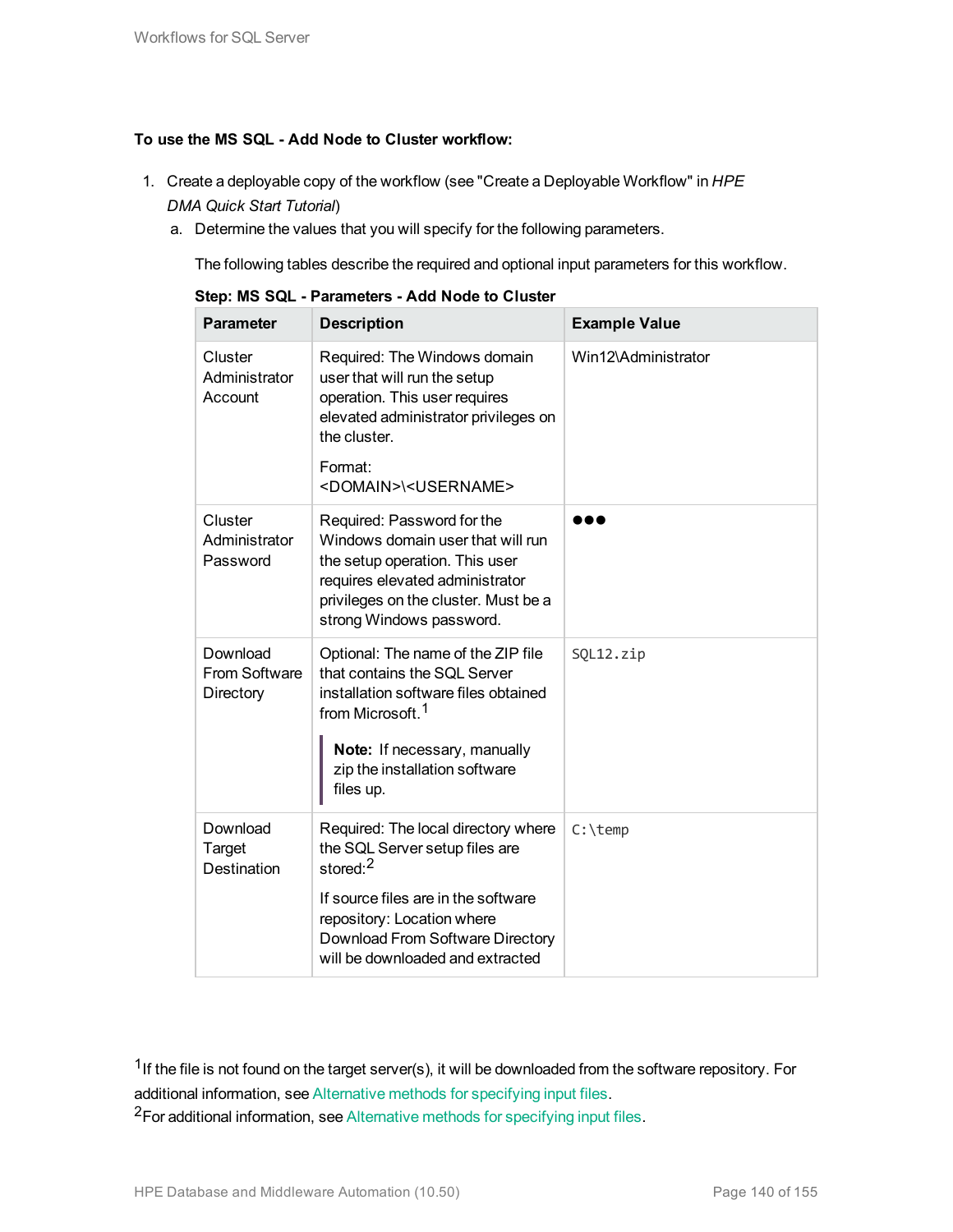| <b>Parameter</b> | <b>Description</b>                                                                                                                                   | <b>Example Value</b>  |
|------------------|------------------------------------------------------------------------------------------------------------------------------------------------------|-----------------------|
|                  | If source files are on the target:<br>Location where the Microsoft<br><b>SOL Server installation files</b><br>already exist-not zipped up            |                       |
|                  | Upon a successful workflow<br>completion, all downloaded and<br>extracted files are cleaned up.                                                      |                       |
| Instance<br>Name | Required: The name of the newly<br>created virtual server and instance.<br>Format: <virtual<br>Server&gt;\<instance name=""></instance></virtual<br> | SQL-CLUSTER\InstanceA |
|                  | Use MSSQLSERVER for the<br>default instance and any other<br>alphanumeric value for a named<br>instance.                                             |                       |

| Step: MS SQL - Parameters - Add Node to Cluster, continued |  |  |
|------------------------------------------------------------|--|--|
|------------------------------------------------------------|--|--|

#### **Step: MS SQL - Advanced Parameters - Add Node to Cluster**

| <b>Parameter</b>                            | <b>Description</b>                                                                                                                                                    | <b>Example Value</b>                             |
|---------------------------------------------|-----------------------------------------------------------------------------------------------------------------------------------------------------------------------|--------------------------------------------------|
| Additional<br>Template<br><b>Parameters</b> | Optional: Pipe-delimited ( ) list of<br>additional template parameters and<br>values. Should follow this example:<br>SQMREPORTING[1]<br>INSTANCEDIR "D:\SQLDirectory" | SQMREPORTING[1]<br>INSTANCEDIR "D:\SQLDirectory" |
| Installer<br>Account                        | Optional: The Windows account<br>that will perform the installation.                                                                                                  | ?                                                |
| Installer<br>Password                       | Optional: The password of the<br>Windows account that will perform<br>the installation                                                                                | ?                                                |
| <b>Product Key</b>                          | Optional: Specifies the product key<br>for the edition of SQL Server. If this<br>parameter is not specified,<br>Evaluation is used.                                   | ?                                                |
| <b>SQL Agent</b><br>Account                 | Optional: The login account for the<br>SQL Server Agent service. Can be<br>a local Windows user, a domain                                                             | Win12\Administrator                              |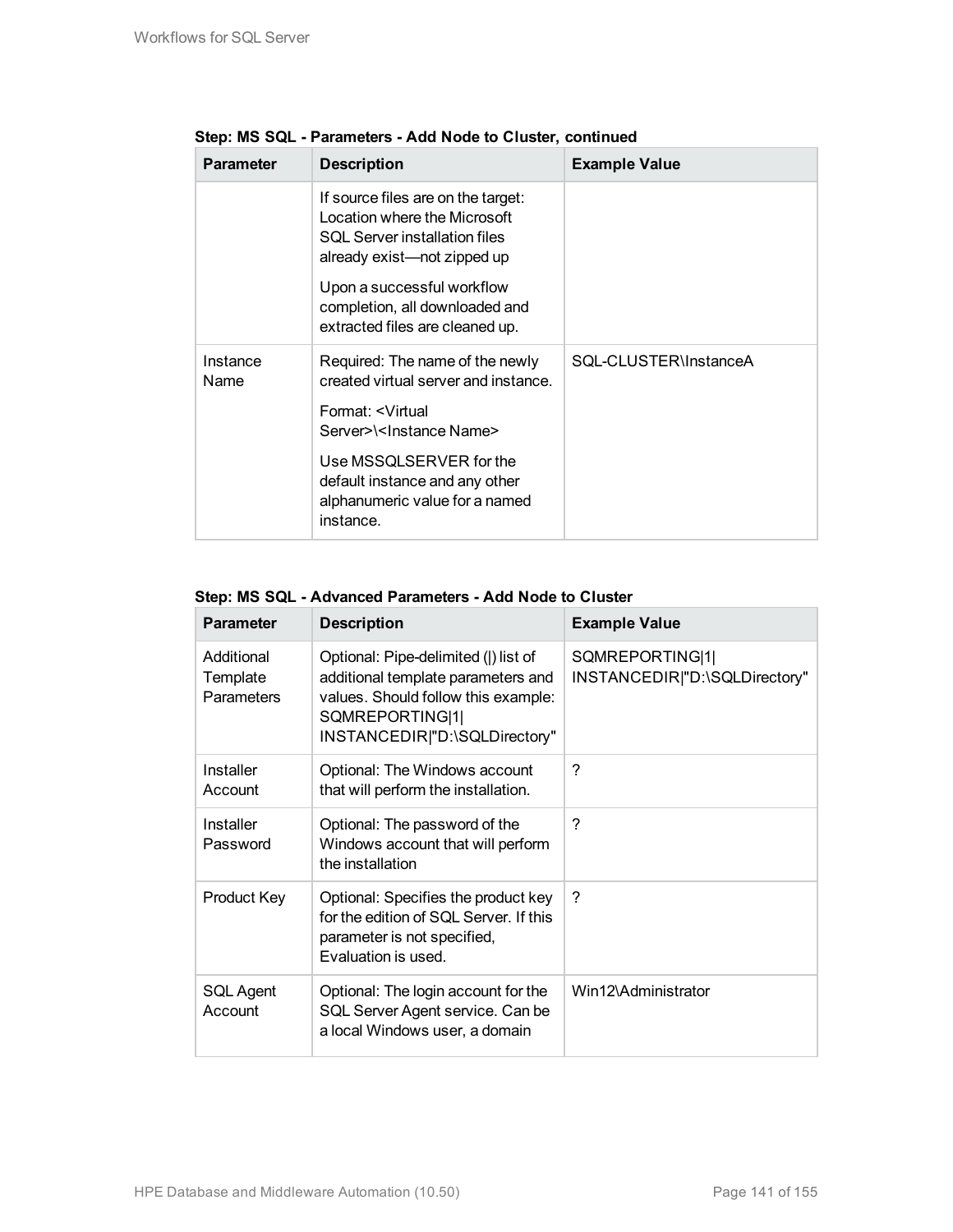| <b>Parameter</b>               | <b>Description</b>                                                                                                                                                                                                                                                                                                                | <b>Example Value</b> |  |
|--------------------------------|-----------------------------------------------------------------------------------------------------------------------------------------------------------------------------------------------------------------------------------------------------------------------------------------------------------------------------------|----------------------|--|
|                                | user, or a built-in account (for<br>example, NT<br><b>AUTHORITY\NETWORK</b><br>SERVICE). If not a built-in<br>account, also specify SQL Agent<br>Password.                                                                                                                                                                        |                      |  |
| <b>SQL Agent</b><br>Password   | Optional: Specify if SQL Agent<br>Account is specified.                                                                                                                                                                                                                                                                           | ,,,                  |  |
| <b>SQL Service</b><br>Account  | Optional: The login account for the<br>SQL Server service. Can be a local<br>Windows user, a domain user, or a<br>built-in account (for example, NT<br><b>AUTHORITY\NETWORK</b><br>SERVICE). If not a built-in<br>account, also specify SQL Service<br>Password.                                                                  | Win12\Administrator  |  |
| <b>SQL Service</b><br>Password | Required if SQL Service Account is<br>specified and is not a built-in<br>account.                                                                                                                                                                                                                                                 | ,                    |  |
| Public IP<br>Address           | Required: Public IP Address.<br>For SQL Server 2012 set to DHCP.                                                                                                                                                                                                                                                                  | <b>DHCP</b>          |  |
| Public IP<br>Network Name      | Required: IP Network Name for the<br>clusters.<br>Format: <network<br>Name&gt;:<subnet mask=""><br/>For example: Public: 255.255.255.0</subnet></network<br>                                                                                                                                                                      |                      |  |
| <b>SQL Agent</b><br>Account    | Required: The login account for the<br>SQL Server Agent service. Can be<br>a local Windows user, a domain<br>user, or a built-in account (for<br>example: NT<br>AUTHORITY\NETWORK<br>SERVICE).<br>If not a built-in account, also<br>specify SQL Agent Password.<br>This parameter is optional for<br>SQL Server 2008 or 2008 R2. | Win12\Administrator  |  |

**Step: MS SQL - Advanced Parameters - Add Node to Cluster, continued**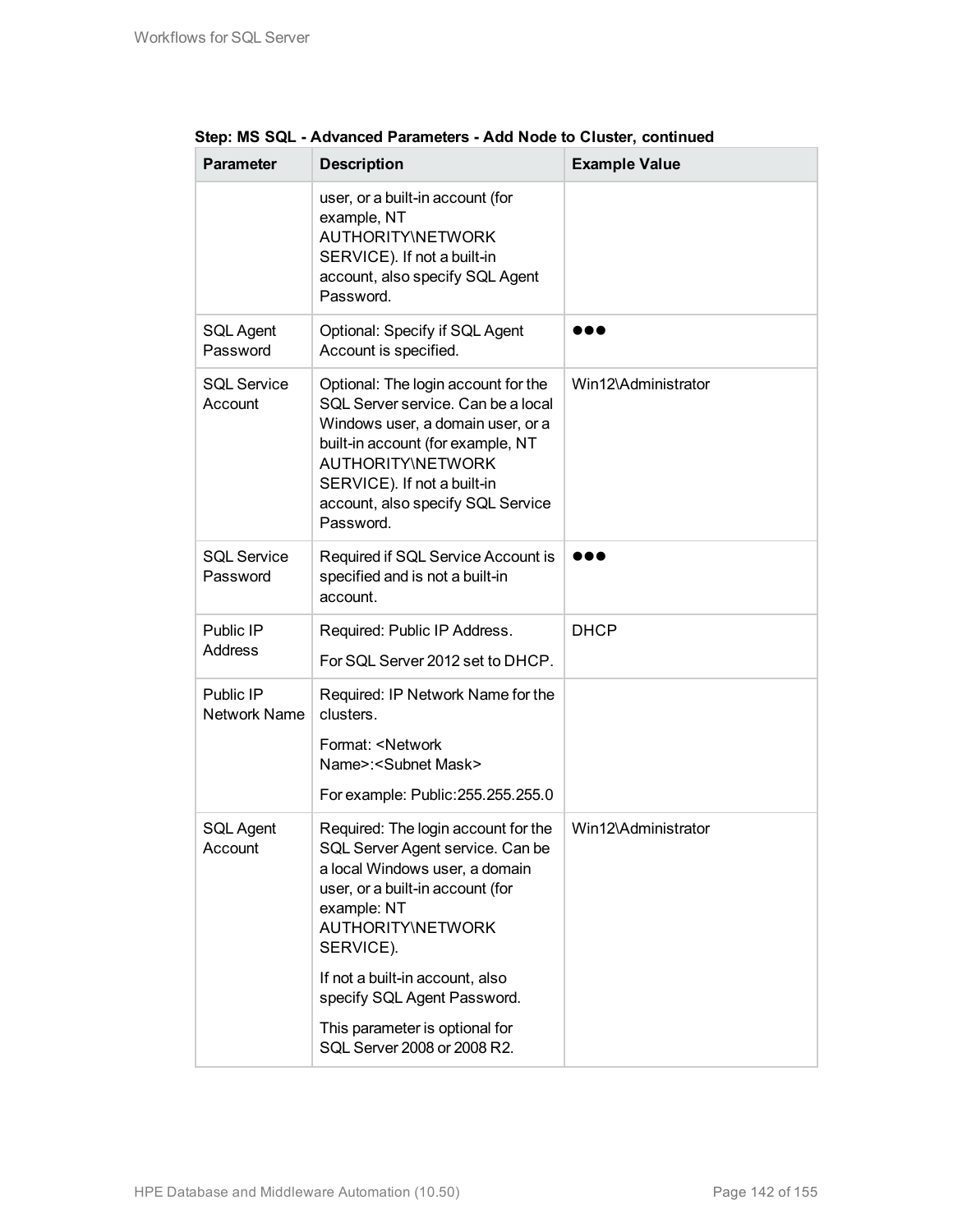| <b>Parameter</b>                | <b>Description</b>                                                                                                                                                                    | <b>Example Value</b> |
|---------------------------------|---------------------------------------------------------------------------------------------------------------------------------------------------------------------------------------|----------------------|
| <b>SQL Agent</b><br>Password    | Required: Specify if SQL Agent<br>Account is specified.                                                                                                                               |                      |
|                                 | This parameter is optional for<br>SQL Server 2008 or 2008 R2.                                                                                                                         |                      |
| <b>SOL Service</b><br>Account   | Required: The login account for the<br>SQL service. Can be a local<br>Windows user, a domain user, or a<br>built-in account (for example: NT<br><b>AUTHORITY\NETWORK</b><br>SERVICE). | Win12\Administrator  |
|                                 | If not a built-in account, also<br>specify SQL Service Password.                                                                                                                      |                      |
|                                 | This parameter is optional for<br>SQL Server 2008 or 2008 R2.                                                                                                                         |                      |
| <b>SQL Service</b><br>Password  | Required: Specify if SQL Service<br>Account is specified.                                                                                                                             |                      |
|                                 | This parameter is optional for<br>SQL Server 2008 or 2008 R2.                                                                                                                         |                      |
| SQL Sysadmin<br><b>Accounts</b> | Required: A comma-delimited list<br>of user accounts that will be set as<br>system administrators.                                                                                    | Win12\Administrator  |
|                                 | Each account must either be a local<br>Windows user or a domain user.                                                                                                                 |                      |
|                                 | This parameter is optional for<br>SQL Server 2008 or 2008 R2.                                                                                                                         |                      |
| Skip<br>Simulation              | If set to "YES", workflow will skip<br>Simulate step and proceed directly<br>to install/upgrade step                                                                                  | <b>NA</b>            |

**Step: MS SQL - Advanced Parameters - Add Node to Cluster, continued**

- 2. In the workflow editor, expose any additional parameters that you need. You will specify values for those parameters when you create the deployment or at runtime.
- 3. Save the changes to the workflow (click **Save** in the lower right corner).
- 4. Create a new deployment. See "Create a Deployment" in *HPE DMA Quick Start Tutorial* for instructions.
- 5. On the Parameters tab, specify values (or set the type to Runtime Value) for the required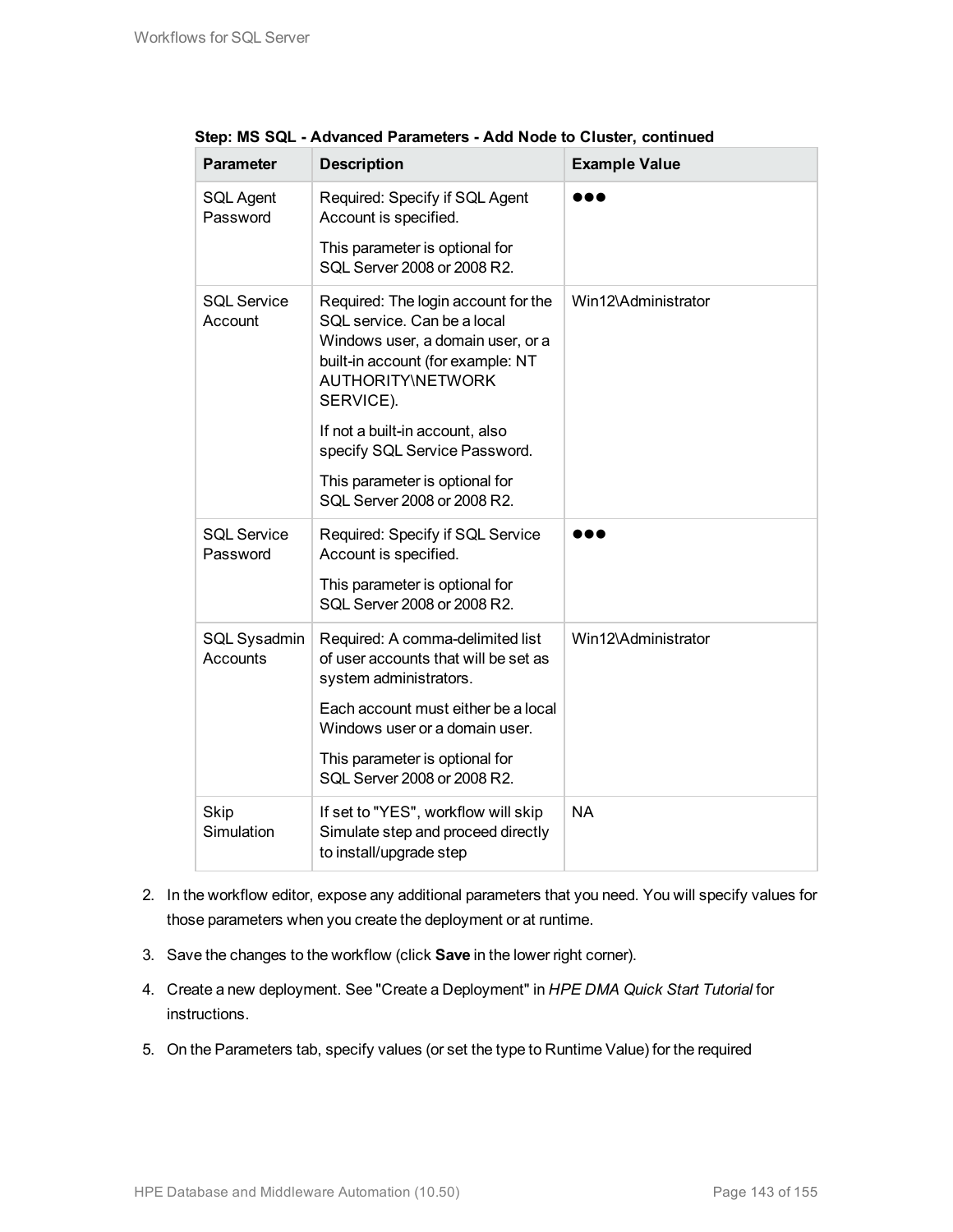parameters listed in step 2 and any additional parameters that you have exposed. You do not need to specify values for those parameters whose default values are appropriate for your environment.

- 6. On the Targets tab, specify one or more targets for this deployment.
- 7. Save the deployment (click **Save** in the lower right corner).
- 8. Run the workflow using this deployment, specifying any runtime parameters. See "Run Your Workflow" in (*HPE DMA Quick Start Tutorial* for instructions.

#### **To verify the results:**

The workflow will complete and report SUCCESS on the Console if it has run successfully. If an error occurs during workflow execution, the error is logged, and the workflow terminates in the FAILURE state.

### <span id="page-143-0"></span>Parameters for MS SQL - Add Node to Cluster

The following tables describe the required and optional input parameters for this workflow.

| <b>Parameter</b>                       | <b>Required</b> | <b>Example Value</b> | <b>Description</b>                                                                                                                                                                                       |
|----------------------------------------|-----------------|----------------------|----------------------------------------------------------------------------------------------------------------------------------------------------------------------------------------------------------|
| Cluster<br>Administrator<br>Account    | required        | Win12\Administrator  | The Windows domain user that will run<br>the setup operation. This user requires<br>elevated administrator privileges on the<br>cluster.<br>Format: <domain>\<username></username></domain>              |
| Cluster<br>Administrator<br>Password   | required        | ه ه د                | Password for the Windows domain user<br>that will run the setup operation. This<br>user requires elevated administrator<br>privileges on the cluster. Must be a<br>strong Windows password.              |
| Download From<br>Software<br>Directory | optional        | SQL12.zip            | The name of the ZIP file that contains<br>the SQL Server installation software<br>files obtained from Microsoft. <sup>1</sup><br>Note: If necessary, manually zip<br>the installation software files up. |

**Step: MS SQL - Parameters - Add Node to Cluster**

<sup>1</sup> If the file is not found on the target server(s), it will be downloaded from the software repository. For additional information, see Alternative methods for specifying input files.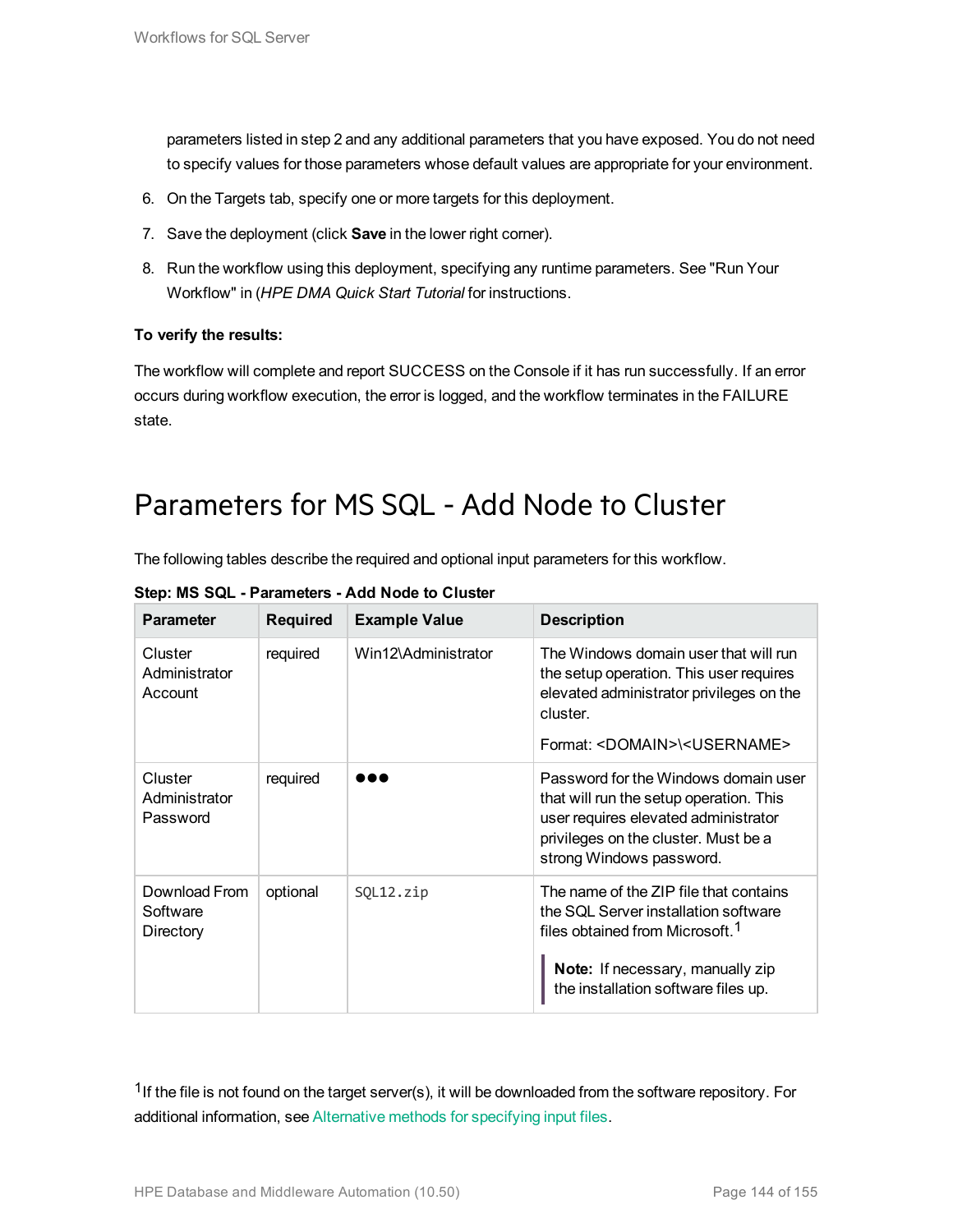| <b>Parameter</b>                              | <b>Required</b> | <b>Example Value</b>      | <b>Description</b>                                                                                                                        |
|-----------------------------------------------|-----------------|---------------------------|-------------------------------------------------------------------------------------------------------------------------------------------|
| Download<br>required<br>Target<br>Destination |                 | $C:\text{temp}$           | The local directory where the<br>SQL Server setup files are stored: 1                                                                     |
|                                               |                 |                           | If source files are in the software<br>repository: Location where Download<br>From Software Directory will be<br>downloaded and extracted |
|                                               |                 |                           | If source files are on the target: Location<br>where the Microsoft SQL Server<br>installation files already exist-not<br>zipped up        |
|                                               |                 |                           | Upon a successful workflow<br>completion, all downloaded and<br>extracted files are cleaned up.                                           |
| Instance Name                                 | required        | SQL-<br>CLUSTER\InstanceA | The name of the newly created virtual<br>server and instance.                                                                             |
|                                               |                 |                           | Format: <virtual server="">\<instance<br>Name&gt;</instance<br></virtual>                                                                 |
|                                               |                 |                           | Use MSSQLSERVER for the default<br>instance and any other alphanumeric<br>value for a named instance.                                     |

|  |  | Step: MS SQL - Parameters - Add Node to Cluster, continued |  |  |
|--|--|------------------------------------------------------------|--|--|
|--|--|------------------------------------------------------------|--|--|

#### **Step: MS SQL - Advanced Parameters - Add Node to Cluster**

| <b>Parameter</b>                     | <b>Required</b> | <b>Example Value</b>                             | <b>Description</b>                                                                                                                                          |
|--------------------------------------|-----------------|--------------------------------------------------|-------------------------------------------------------------------------------------------------------------------------------------------------------------|
| Additional<br>Template<br>Parameters | optional        | SQMREPORTING[1]<br>INSTANCEDIR "D:\SQLDirectory" | Pipe-delimited ( ) list of additional<br>template parameters and values.<br>Should follow this example:<br>SQMREPORTING[1]<br>INSTANCEDIR "D:\SQLDirectory" |
| Installer<br>Account                 | optional        | ?                                                | The Windows account that will<br>perform the installation.                                                                                                  |
| Installer<br>Password                | optional        | ?                                                | The password of the Windows<br>account that will perform the<br>installation                                                                                |
| Product<br>Key                       | optional        | ?                                                | Specifies the product key for the                                                                                                                           |

1For additional information, see Alternative methods for specifying input files.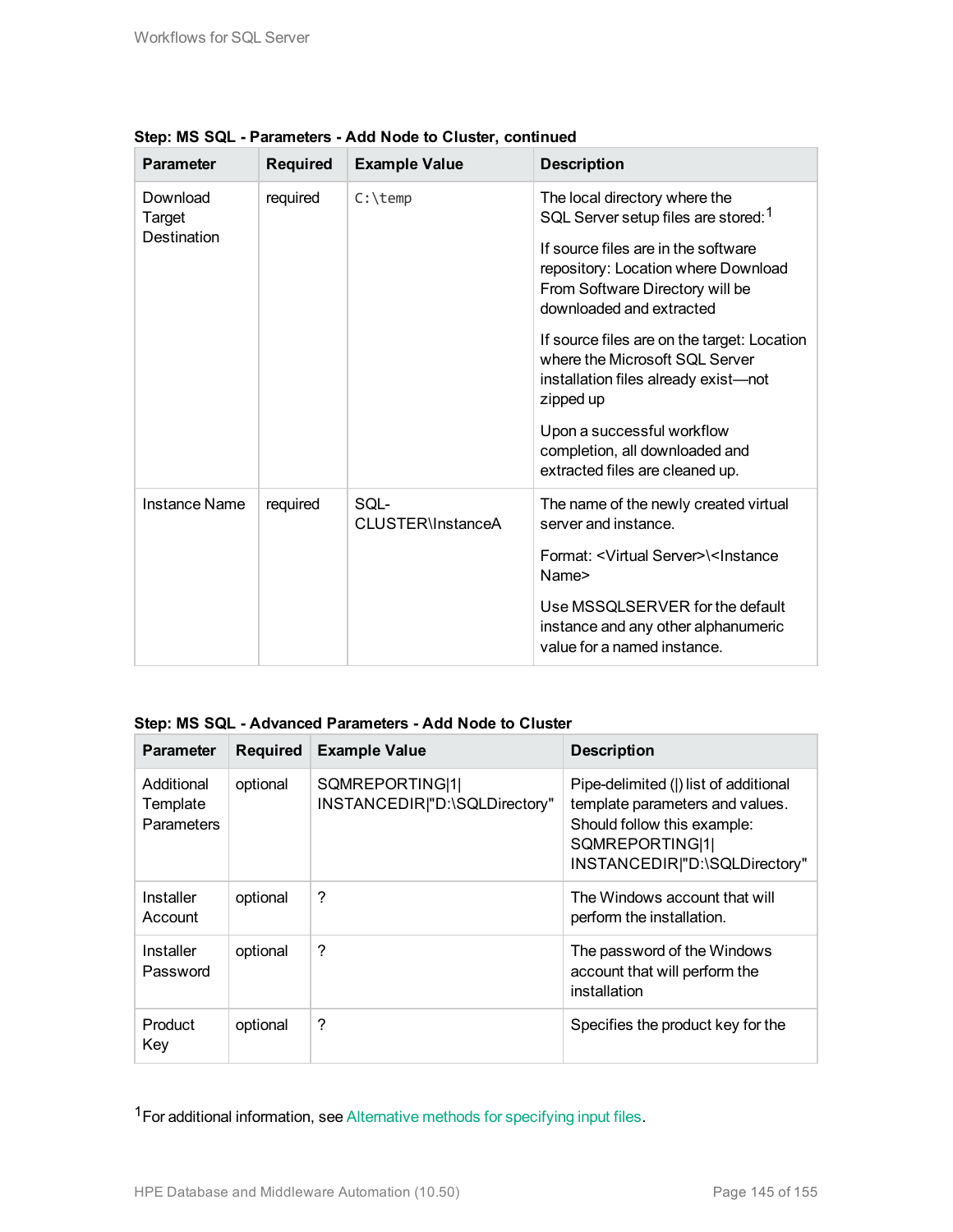| <b>Parameter</b>                    | <b>Required</b> | <b>Example Value</b> | <b>Description</b>                                                                                                                                                                                                                                     |
|-------------------------------------|-----------------|----------------------|--------------------------------------------------------------------------------------------------------------------------------------------------------------------------------------------------------------------------------------------------------|
|                                     |                 |                      | edition of SQL Server. If this<br>parameter is not specified,<br>Evaluation is used.                                                                                                                                                                   |
| Public IP<br><b>Address</b>         | required        | <b>DHCP</b>          | Public IP Address.<br>For SQL Server 2012 set to DHCP.                                                                                                                                                                                                 |
| Public IP<br><b>Network</b><br>Name | required        |                      | IP Network Name for the clusters.<br>Format: <network name="">:<subnet<br>Mask&gt;<br/>For example: Public: 255.255.255.0</subnet<br></network>                                                                                                        |
| <b>SQL Agent</b><br>Account         | optional        | Win12\Administrator  | The login account for the SQL<br>Server Agent service. Can be a<br>local Windows user, a domain user,<br>or a built-in account (for example,<br>NT AUTHORITY\NETWORK<br>SERVICE). If not a built-in account,<br>also specify SQL Agent Password.       |
| <b>SQL Agent</b><br>Password        | optional        |                      | Specify if SQL Agent Account is<br>specified.                                                                                                                                                                                                          |
| SQL<br>Service<br>Account           | optional        | Win12\Administrator  | The login account for the SQL<br>Server service. Can be a local<br>Windows user, a domain user, or a<br>built-in account (for example, NT<br><b>AUTHORITY\NETWORK</b><br>SERVICE). If not a built-in account,<br>also specify SQL Service<br>Password. |
| SQL<br>Service<br>Password          | required        |                      | Required if SQL Service Account is<br>specified and is not a built-in<br>account.                                                                                                                                                                      |
| Skip<br>Simulation                  | optional        | <b>NA</b>            | If set to "YES", workflow will skip<br>Simulate step and proceed directly<br>to install/upgrade step                                                                                                                                                   |

**Step: MS SQL - Advanced Parameters - Add Node to Cluster, continued**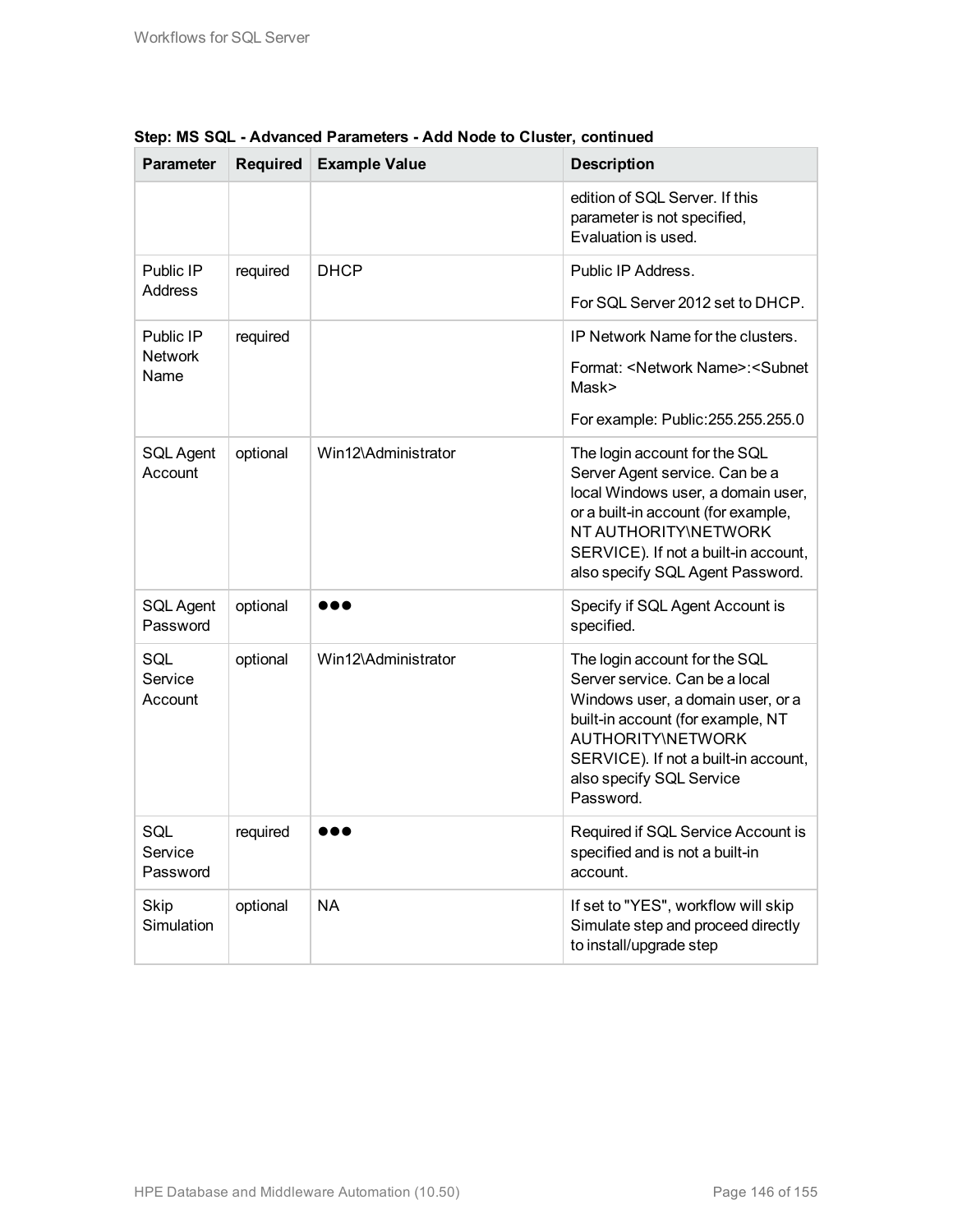## MS SQL - Create Database

This workflow creates a new database on the target instance. The only required parameter is "Database Name", but there are several optional parameters to customize the process.

To use this workflow in your environment, see the following information:

| <b>Topic</b>                                             | Information Included                                                                                                      |
|----------------------------------------------------------|---------------------------------------------------------------------------------------------------------------------------|
| "Prerequisites" below                                    | List of prerequisites that must be satisfied before you can run this<br>workflow                                          |
| "How this workflow works" on<br>the next page            | Information about what the workflow does, including validation<br>checks performed, steps executed, and step descriptions |
| "How to run this workflow" on<br>page 149                | Instructions for running this workflow in your environment                                                                |
| "Parameters for MS SQL -<br>Create Database" on page 153 | List of input parameters for this workflow                                                                                |

## <span id="page-146-0"></span>**Prerequisites**

Before performing the procedures in this section, your environment must meet the following minimum requirements:

- An existing Windows 2008, 2008 R2, or 2012 cluster
- Installation software:

The SQL Server 2008, 2008 R2, or 2012 software installation files, obtained from Microsoft.

The installation media must be available locally or available for download from the software repository.

• Storage:

An available shared disk for SQL Server shared files

- A staging directory with 4 gigabytes available to unzip the SQL Server software
- Permissions to create an SQL Server database:

System Stored Procedures (SP)

CREATE LOGIN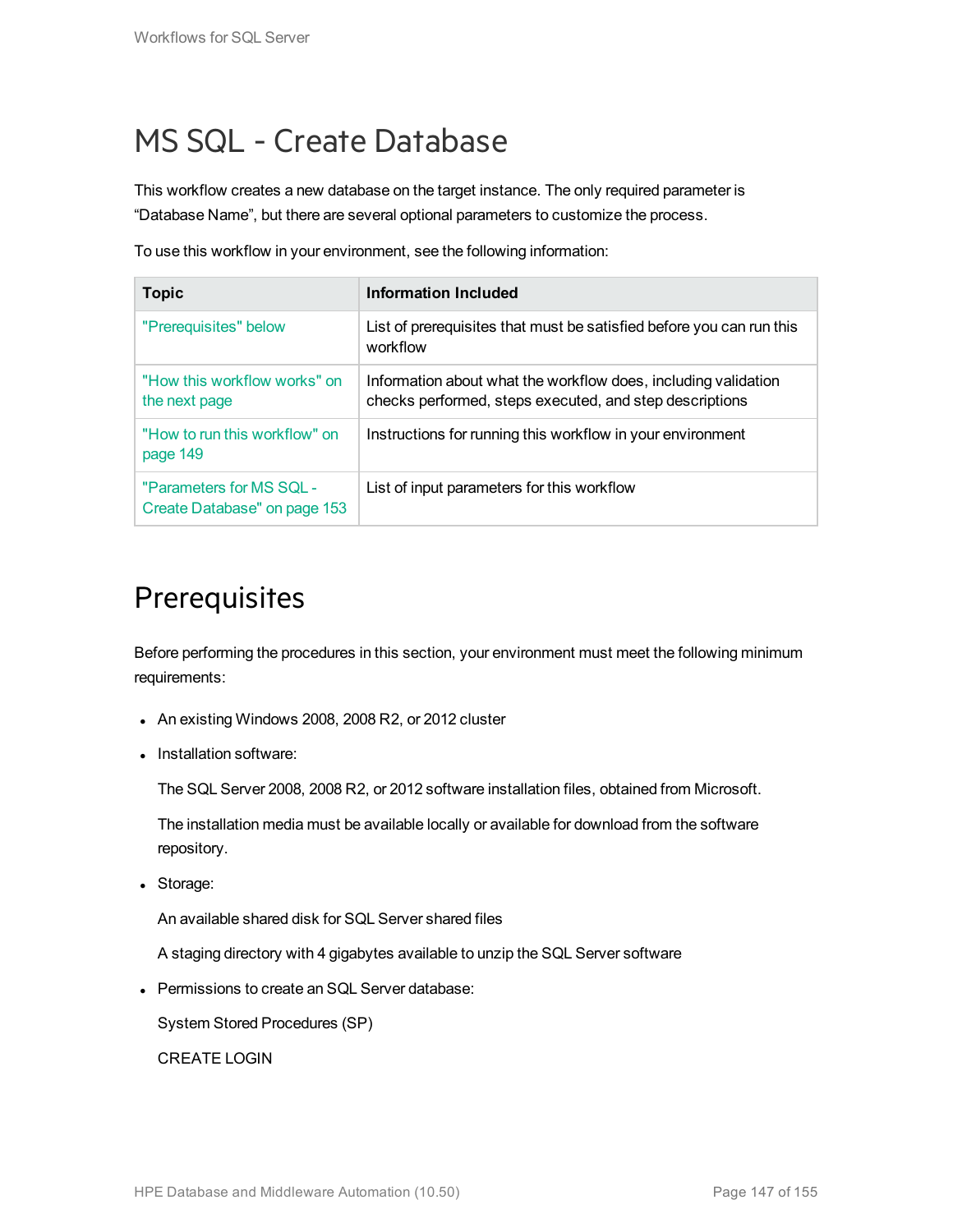If using a non-default database owner, the sp\_changedbowner process is available

If a non-default database owner is specified and does not exist, permission to create the appropriate login

 $\bullet$  .NET 3.5 is installed.

**Note:** For additional information, see "Run as a Windows Domain User" in the *HPE DMA Installation Guide*, available at: <https://softwaresupport.hp.com/>

• Licenses for SQL Server and HPE DMA.

For additional requirements, see the following Microsoft documentation:

| <b>SQL Server version</b> | <b>Microsoft documentation</b>                                       |
|---------------------------|----------------------------------------------------------------------|
| 2008                      | Hardware and Software Requirements for Installing SQL Server 2008    |
| 2008 R <sub>2</sub>       | Hardware and Software Requirements for Installing SQL Server 2008 R2 |
| 2012                      | Hardware and Software Requirements for Installing SQL Server 2012    |

### <span id="page-147-0"></span>How this workflow works

This workflow creates a new database on the target instance.

#### **Steps Executed**

The MS SQL - Create Database workflow includes the following steps. Each step must complete successfully before the next step can start. If a step fails, the workflow reports a failure and all subsequent steps are skipped.

| <b>Workflow Step</b>                             | <b>Description</b>                                                    |
|--------------------------------------------------|-----------------------------------------------------------------------|
| <b>MS SQL Parameters</b><br>Create Database      | Gather and validate parameters for Create Database workflow.          |
| MS SQL Advanced<br>Parameters Create<br>Database | Gather and validate optional parameters for Create Database workflow. |
| MS SQL Check<br>Database Exists                  | Validates existence of database.                                      |
| MS SQL Kill Processes                            | Kills all currently running user processes.                           |

**Steps used by MS SQL - Create Database**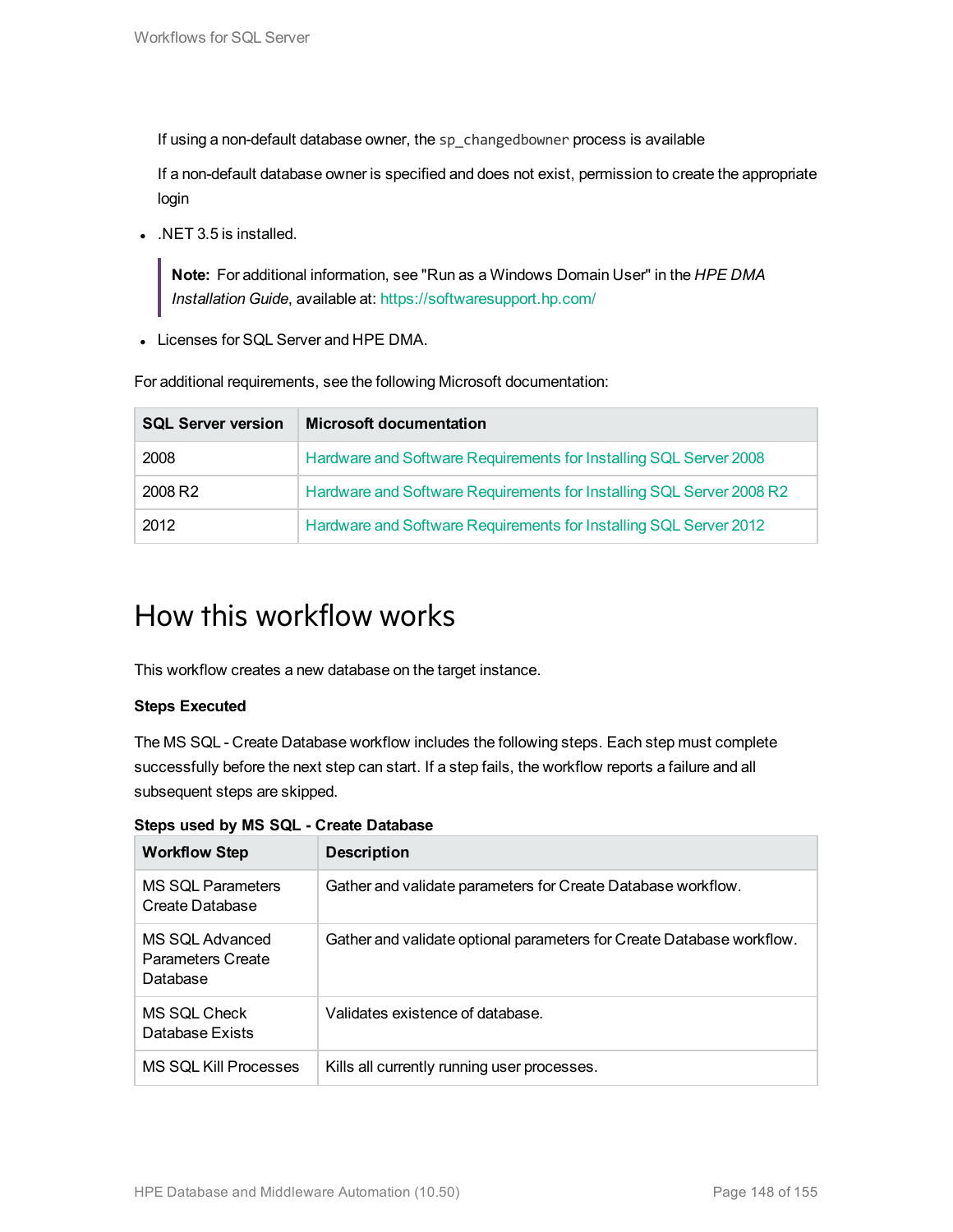| <b>Workflow Step</b>                      | <b>Description</b>                                                                                                                             |
|-------------------------------------------|------------------------------------------------------------------------------------------------------------------------------------------------|
| MS SQL Validate<br><b>Directory Paths</b> | Validates a comma-delimited string of directory paths.                                                                                         |
| MS SQL Drop Database                      | Drops target database. Ensure that there are no active connections prior<br>to running this step by running the "MS SQL: Kill Processes" step. |
| MS SQL Validate<br><b>Directory Paths</b> | Validates a comma-delimited string of directory paths.                                                                                         |
| MS SQL Verify Server<br>Login             | Validates SQL server logins as well as Windows-authenticated server<br>logins.                                                                 |
| MS SQL Create<br>Database                 | Creates a new database on the target Instance.                                                                                                 |
| <b>MS SQL Create Server</b><br>Login      | Validates a comma-delimited string of directory paths.                                                                                         |
| MS SQL Change<br>Database Owner           | Changes owner of target database to specified login.                                                                                           |
| MS SQL Change<br>Recovery Model           | Changes the recovery model of the target database.                                                                                             |
| MS SQL Set Database<br>Options            | This step evaluates a comma-delimited list of option and value pairs, and<br>sets the various database options.                                |
| Discover SQL<br>Databases                 | Audits the server's physical environment looking for SQLServer<br>instances and databases.                                                     |

#### **Steps used by MS SQL - Create Database, continued**

### <span id="page-148-0"></span>How to run this workflow

The following instructions show you how to customize and run the MS SQL - Create Database workflow in your environment.

The workflow provides default values for some parameters. These default values are usually sufficient for a "typical" installation. You can override the defaults by specifying parameter values in the deployment. You can also expose additional parameters in the workflow, if necessary, to accomplish more advanced scenarios. Any parameters not explicitly specified in the deployment will have the default values listed in ["Parameters](#page-152-0) for MS SQL - Create Database" on page 153.

**Note:** Before following this procedure, review the ["Prerequisites"](#page-146-0) on page 147, and ensure that all requirements are satisfied.

**To use the MS SQL - Create Database workflow:**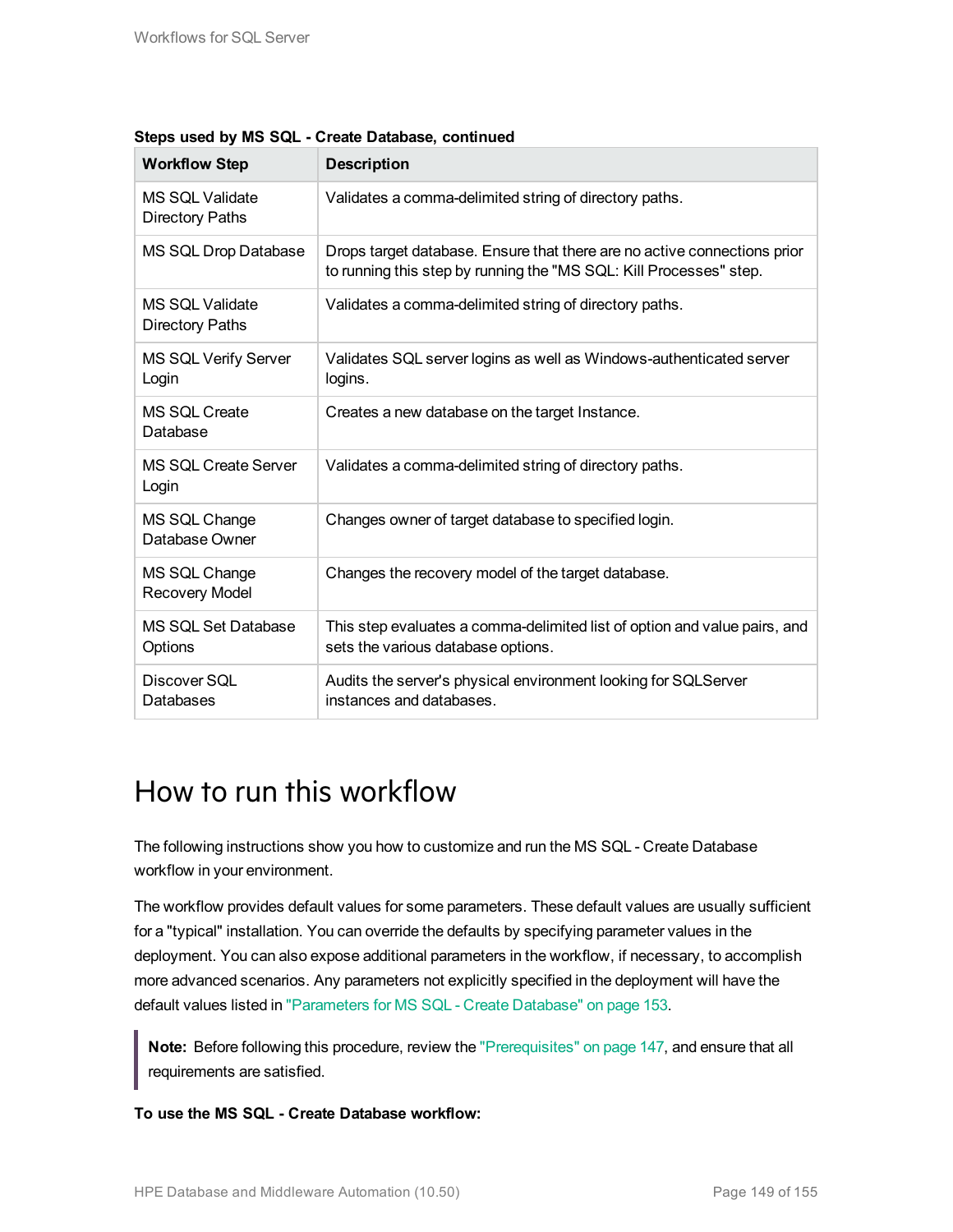- 1. Create a deployable copy of the workflow (see "Create a Deployable Workflow" in *HPE DMA Quick Start Tutorial*)
	- a. Determine the values that you will specify for the following parameters.

The following tables describe the required and optional input parameters for this workflow.

**Step: MS SQL Parameters Create Database**

| <b>Parameter</b>               | <b>Description</b>                                                                                                          | <b>Example Value</b>    |
|--------------------------------|-----------------------------------------------------------------------------------------------------------------------------|-------------------------|
| Database<br>Name               | Required: Name of the new<br>database.                                                                                      | <b>NewDatabase</b>      |
| <b>Web Service</b><br>Password | Required: Password for the HPE<br>DMA Discovery web service API.                                                            | $\bullet\bullet\bullet$ |
| <b>Web Service</b><br>User     | Required: User who is capable of<br>modifying the managed<br>environment by using the HPE<br>DMA Discovery web service API. | dmawebuser              |

#### **Step: MS SQL Advanced Parameters Create Database**

| <b>Parameter</b>                              | <b>Description</b>                                                                                                                                                                                                                                                                                                                                                                                                                                                     | <b>Example Value</b> |
|-----------------------------------------------|------------------------------------------------------------------------------------------------------------------------------------------------------------------------------------------------------------------------------------------------------------------------------------------------------------------------------------------------------------------------------------------------------------------------------------------------------------------------|----------------------|
| Additional<br>Database Options<br>and Values  |                                                                                                                                                                                                                                                                                                                                                                                                                                                                        | ?                    |
| Collation                                     |                                                                                                                                                                                                                                                                                                                                                                                                                                                                        | ?                    |
| <b>Compatibility Level</b>                    |                                                                                                                                                                                                                                                                                                                                                                                                                                                                        | 7                    |
| Data File Paths                               |                                                                                                                                                                                                                                                                                                                                                                                                                                                                        | ?                    |
| Data File<br>Sizes, Growths, and<br>Max Sizes | Comma-delimited list of sizing<br>information for each data file.<br>Optional, String. Blank values in<br>list replaced with server defaults<br>(3MB, 1MB, 0), depending on<br>corresponding value. Values in<br>list are initial size, growth<br>increment, and max size, in that<br>order. First 3 values in list apply to<br>first data file, while next 3 apply to<br>the next data file, and so on.<br>Sizes expressed as [integer]<br>[KB, MB, GB], growth rates | 3MB, 1MB, 0          |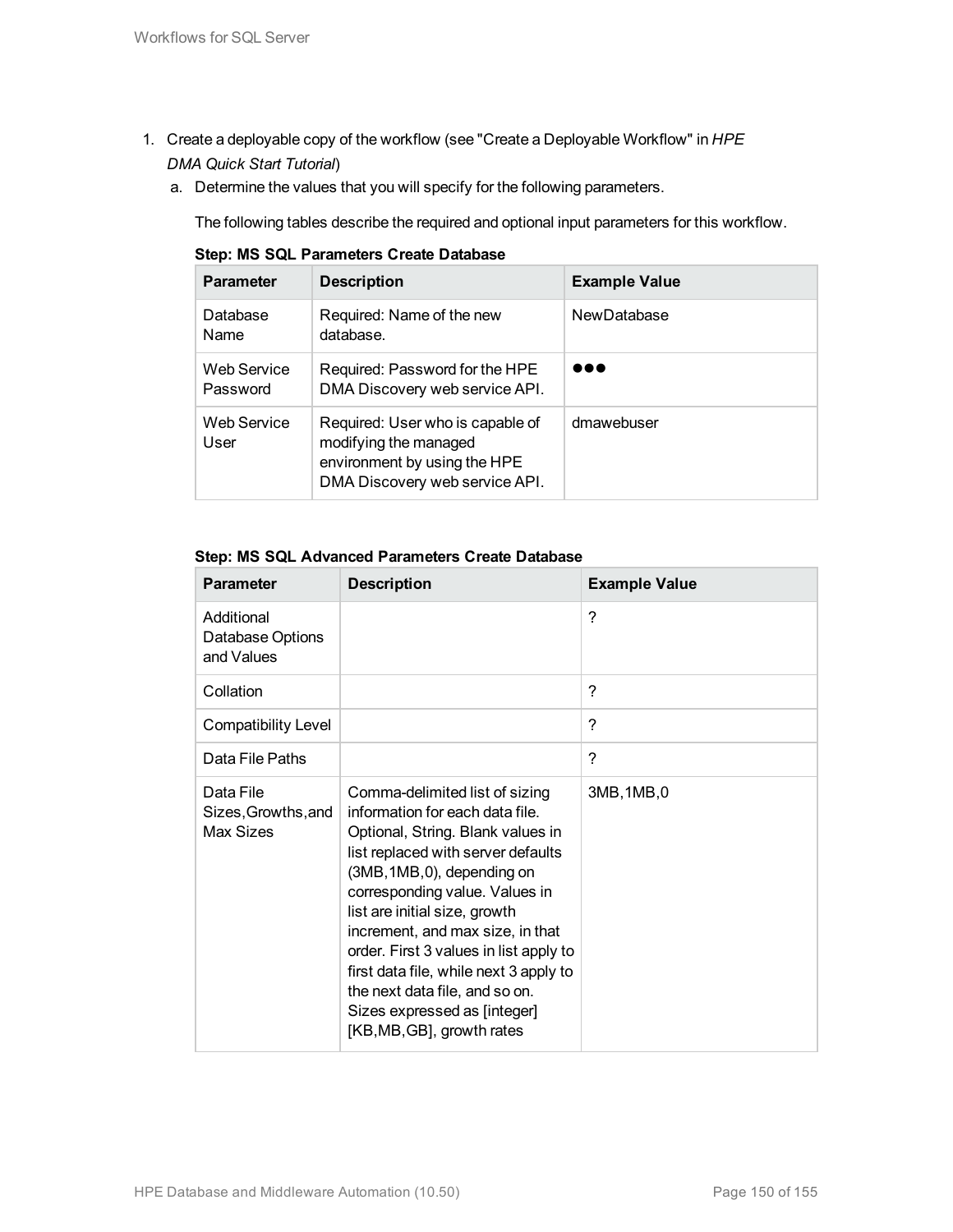| <b>Parameter</b>                  | <b>Description</b>                                                                                                                                                                                                                                                                                             | <b>Example Value</b> |
|-----------------------------------|----------------------------------------------------------------------------------------------------------------------------------------------------------------------------------------------------------------------------------------------------------------------------------------------------------------|----------------------|
|                                   | expressed as [integer]<br>[KB, MB, GB, %] or 0 (unlimited).                                                                                                                                                                                                                                                    |                      |
| Data Filegroups                   | Comma-delimited list of filegroup<br>(s) associated with data files.<br>Optional, String. Blank values in<br>list replaced with "PRIMARY".                                                                                                                                                                     | <b>PRIMARY</b>       |
| Database Owner<br>Login Name      | Login name of owner of the<br>database. Optional, String.<br>Windows authenticated login<br>format: [domain]\[username]                                                                                                                                                                                        | $\overline{?}$       |
| Database Owner<br>Login Password  | The password of new owner of<br>database. *Required (if new SQL<br>login needed), String.                                                                                                                                                                                                                      | $\overline{?}$       |
| Database<br>Recovery Model        | Database recovery model.<br>Optional, String. Acceptable<br>values = [FULL (default), BULK_<br>LOGGED, SIMPLE].                                                                                                                                                                                                | $\overline{?}$       |
| Default Database                  |                                                                                                                                                                                                                                                                                                                | $\overline{?}$       |
| Drop Database If<br><b>Exists</b> | Flag database as droppable if<br>found. Optional, String.<br>Acceptable inputs = YES, NO<br>(default).                                                                                                                                                                                                         | NO                   |
| <b>Instance Account</b>           | Optional: The Windows account<br>that will terminate the SQL Server<br>processes.                                                                                                                                                                                                                              |                      |
| <b>Instance Password</b>          | ?                                                                                                                                                                                                                                                                                                              | $\overline{?}$       |
| Log File Path                     | Directory path, file path, or<br>filename for log file. Optional,<br>String. If blank, replaced with path<br>[server default log directory]\<br>[dbname]_log.mdf. Acceptable<br>values = directory path (filename<br>[DBname]_log.ldf used), file path,<br>filename (default log directory<br>used), or blank. | ?                    |
| Log File                          | Comma-delimited list of sizing                                                                                                                                                                                                                                                                                 | $\overline{?}$       |

|  | Step: MS SQL Advanced Parameters Create Database, continued |  |
|--|-------------------------------------------------------------|--|
|--|-------------------------------------------------------------|--|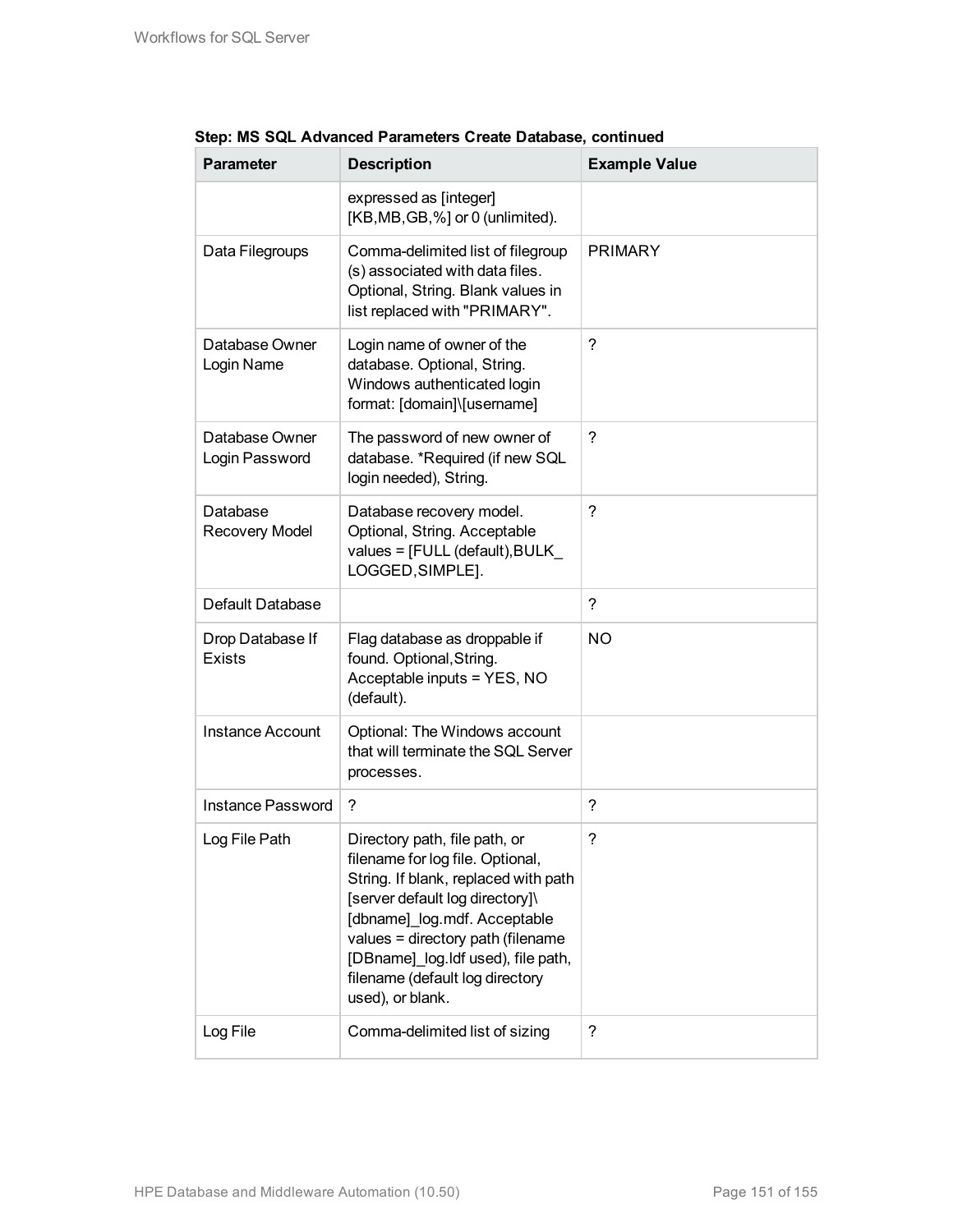| <b>Parameter</b>              | <b>Description</b>                                                                                                                                                                                                                          | <b>Example Value</b> |
|-------------------------------|---------------------------------------------------------------------------------------------------------------------------------------------------------------------------------------------------------------------------------------------|----------------------|
| Size, Growth, and<br>Max Size | information for log file. Optional,<br>String. Blank items replaced with<br>server defaults (3MB, 1%, 0),<br>depending on corresponding<br>value. The values in list are initial<br>size, growth increment, and max<br>size, in that order. |                      |
| SQL Instance<br>Account       | Optional: Either a Windows or<br>SQL Server user that can log in.<br>Used if the default Windows user<br>is unable to log in to the instance.                                                                                               | ?                    |
| SQL Instance<br>Password      | Optional: The password to the<br>SQL Instance Account. Used if<br>the default Windows user is<br>unable to log in to the instance.                                                                                                          | ?                    |

|  | Step: MS SQL Advanced Parameters Create Database, continued |  |  |  |  |
|--|-------------------------------------------------------------|--|--|--|--|
|--|-------------------------------------------------------------|--|--|--|--|

- 2. In the workflow editor, expose any additional parameters that you need. You will specify values for those parameters when you create the deployment or at runtime.
- 3. Save the changes to the workflow (click **Save** in the lower right corner).
- 4. Create a new deployment. See "Create a Deployment" in *HPE DMA Quick Start Tutorial* for instructions.
- 5. On the Parameters tab, specify values (or set the type to Runtime Value) for the required parameters listed in step 2 and any additional parameters that you have exposed. You do not need to specify values for those parameters whose default values are appropriate for your environment.
- 6. On the Targets tab, specify one or more targets for this deployment.
- 7. Save the deployment (click **Save** in the lower right corner).
- 8. Run the workflow using this deployment, specifying any runtime parameters. See "Run Your Workflow" in (*HPE DMA Quick Start Tutorial* for instructions.

#### **To verify the results:**

The workflow will complete and report SUCCESS on the Console if it has run successfully. If an error occurs during workflow execution, the error is logged, and the workflow terminates in the FAILURE state.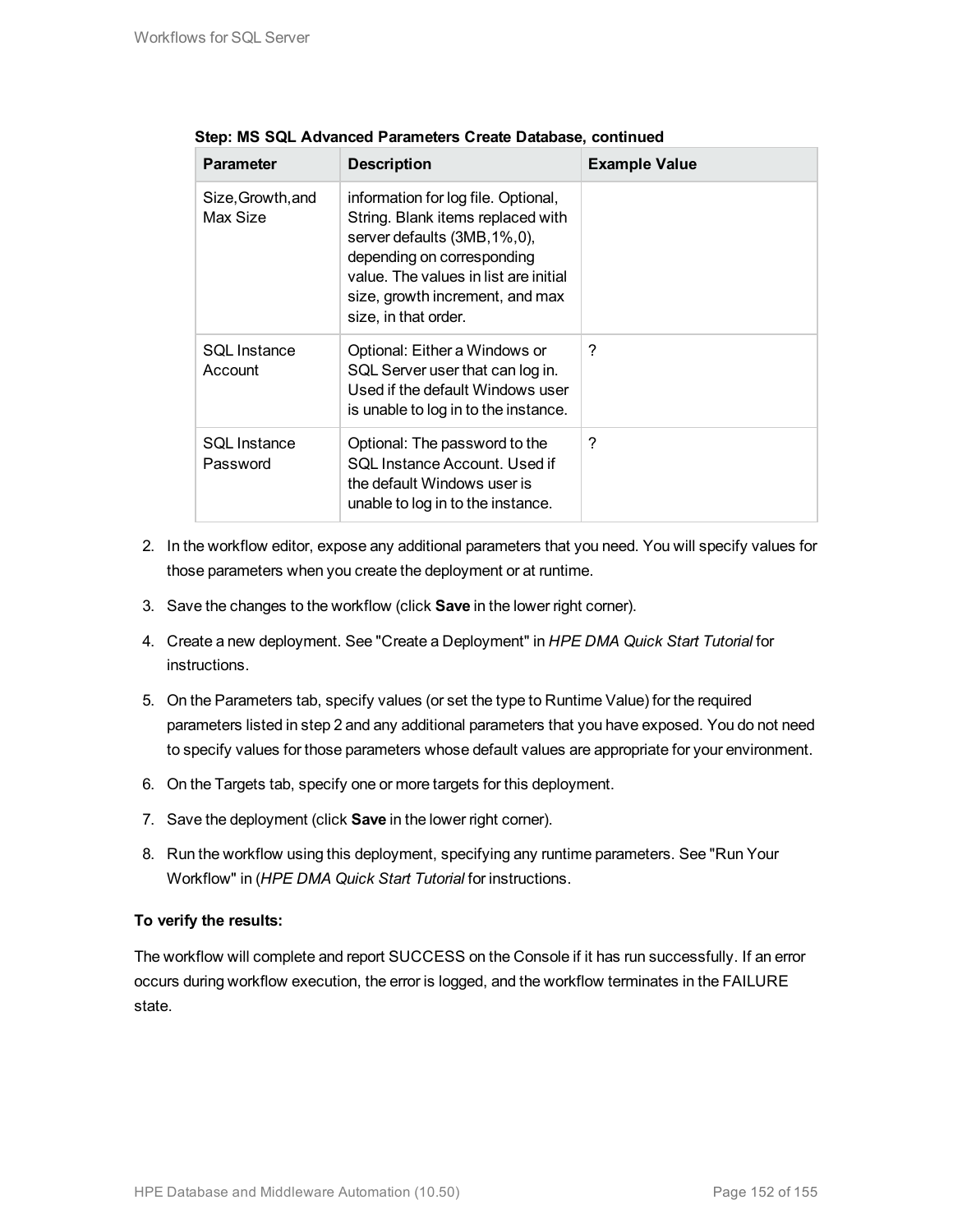## <span id="page-152-0"></span>Parameters for MS SQL - Create Database

The following tables describe the required and optional input parameters for this workflow.

| <b>Parameter</b>               | <b>Required</b> | <b>Example Value</b>    | <b>Description</b>                                                                                             |
|--------------------------------|-----------------|-------------------------|----------------------------------------------------------------------------------------------------------------|
| Database Name                  | required        | <b>NewDatabase</b>      | Name of the new database.                                                                                      |
| <b>Web Service</b><br>Password | required        | $\bullet\bullet\bullet$ | Password for the HPE DMA Discovery<br>web service API.                                                         |
| <b>Web Service</b><br>User     | required        | dmawebuser              | User who is capable of modifying the<br>managed environment by using the<br>HPE DMA Discovery web service API. |

**Step: MS SQL Parameters Create Database**

| Step: MS SQL Advanced Parameters Create Database |  |  |  |  |  |  |
|--------------------------------------------------|--|--|--|--|--|--|
|--------------------------------------------------|--|--|--|--|--|--|

| <b>Parameter</b>                              | <b>Required</b> | <b>Example Value</b> | <b>Description</b>                                                                                                                                                                                                                                                                                                                                                                                                                                                                                                          |
|-----------------------------------------------|-----------------|----------------------|-----------------------------------------------------------------------------------------------------------------------------------------------------------------------------------------------------------------------------------------------------------------------------------------------------------------------------------------------------------------------------------------------------------------------------------------------------------------------------------------------------------------------------|
| Data File<br>Sizes, Growths, and<br>Max Sizes |                 | 3MB, 1MB, 0          | Comma-delimited list of sizing<br>information for each data file. Optional,<br>String. Blank values in list replaced<br>with server defaults (3MB, 1MB, 0),<br>depending on corresponding value.<br>Values in list are initial size, growth<br>increment, and max size, in that order.<br>First 3 values in list apply to first data<br>file, while next 3 apply to the next data<br>file, and so on. Sizes expressed as<br>[integer][KB,MB,GB], growth rates<br>expressed as [integer][KB, MB, GB, %]<br>or 0 (unlimited). |
| Data Filegroups                               |                 | <b>PRIMARY</b>       | Comma-delimited list of filegroup(s)<br>associated with data files. Optional,<br>String. Blank values in list replaced<br>with "PRIMARY".                                                                                                                                                                                                                                                                                                                                                                                   |
| Database Owner<br>Login Name                  |                 | ?                    | Login name of owner of the database.<br>Optional, String. Windows<br>authenticated login format: [domain]\<br>[username]                                                                                                                                                                                                                                                                                                                                                                                                    |
| Database Owner<br>Login Password              |                 | ?                    | The password of new owner of<br>database. *Required (if new SQL login<br>needed), String.                                                                                                                                                                                                                                                                                                                                                                                                                                   |
| Database Recovery                             |                 | ?                    | Database recovery model. Optional,                                                                                                                                                                                                                                                                                                                                                                                                                                                                                          |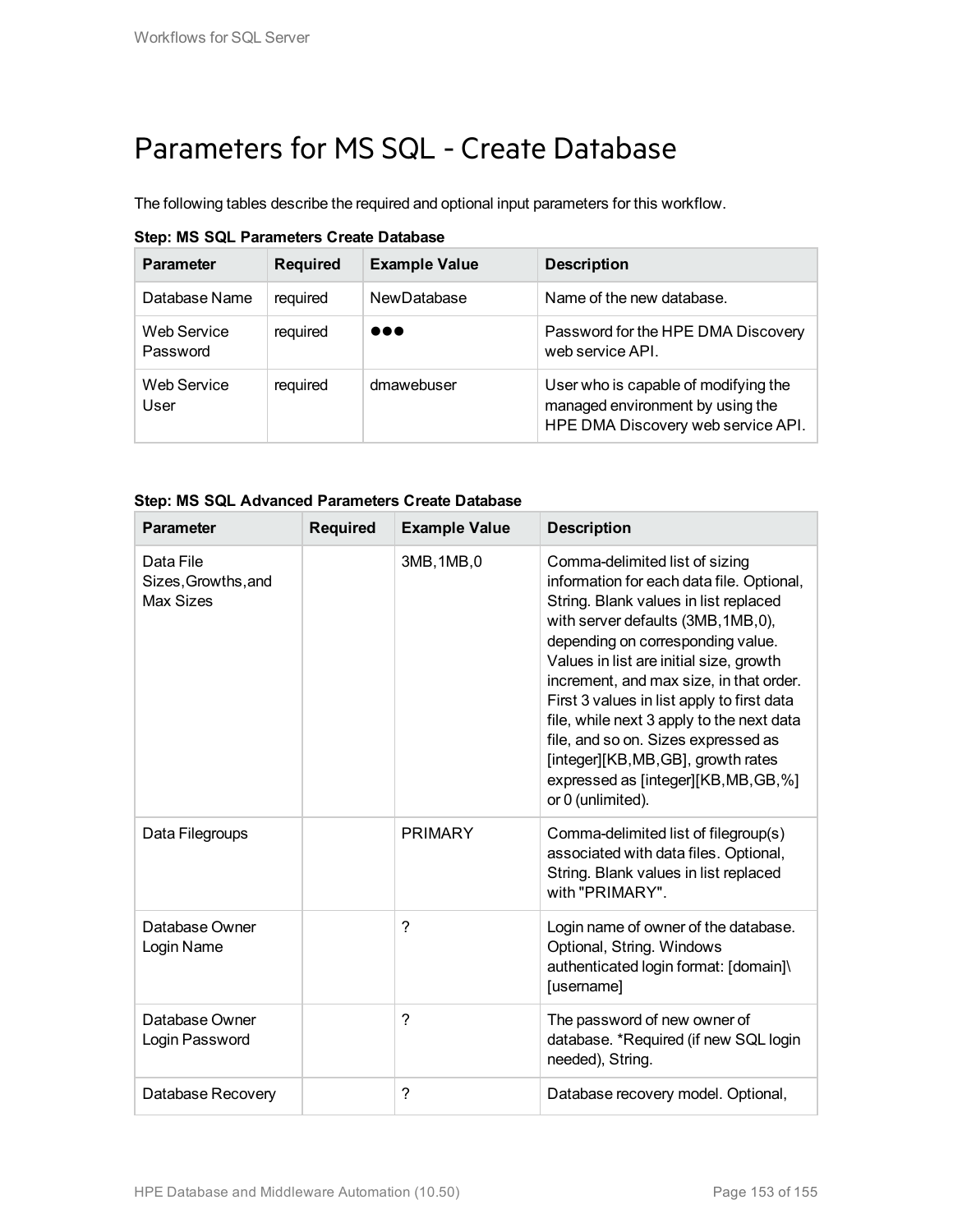| <b>Parameter</b>                                 | <b>Required</b> | <b>Example Value</b> | <b>Description</b>                                                                                                                                                                                                                                                                                         |
|--------------------------------------------------|-----------------|----------------------|------------------------------------------------------------------------------------------------------------------------------------------------------------------------------------------------------------------------------------------------------------------------------------------------------------|
| Model                                            |                 |                      | String. Acceptable values = [FULL<br>(default), BULK LOGGED, SIMPLE].                                                                                                                                                                                                                                      |
| Default Database                                 |                 | $\tilde{?}$          |                                                                                                                                                                                                                                                                                                            |
| Drop Database If<br><b>Exists</b>                |                 | <b>NO</b>            | Flag database as droppable if found.<br>Optional, String. Acceptable inputs =<br>YES, NO (default).                                                                                                                                                                                                        |
| <b>Instance Account</b>                          |                 |                      | Optional: The Windows account that<br>will terminate the SQL Server<br>processes.                                                                                                                                                                                                                          |
| Instance Password                                |                 | $\overline{?}$       | ?                                                                                                                                                                                                                                                                                                          |
| Log File Path                                    |                 | $\tilde{?}$          | Directory path, file path, or filename for<br>log file. Optional, String. If blank,<br>replaced with path [server default log<br>directory]\[dbname]_log.mdf.<br>Acceptable values = directory path<br>(filename [DBname]_log.ldf used), file<br>path, filename (default log directory<br>used), or blank. |
| Log File<br>Size, Growth, and Max<br><b>Size</b> |                 | ?                    | Comma-delimited list of sizing<br>information for log file. Optional, String.<br>Blank items replaced with server<br>defaults (3MB, 1%, 0), depending on<br>corresponding value. The values in list<br>are initial size, growth increment, and<br>max size, in that order.                                 |
| <b>SQL Instance Account</b>                      |                 | $\tilde{?}$          | Optional: Either a Windows or<br>SQL Server user that can log in. Used if<br>the default Windows user is unable to<br>log in to the instance.                                                                                                                                                              |
| <b>SQL Instance</b><br>Password                  |                 | $\tilde{?}$          | Optional: The password to the SQL<br>Instance Account. Used if the default<br>Windows user is unable to log in to the<br>instance.                                                                                                                                                                         |

#### **Step: MS SQL Advanced Parameters Create Database, continued**